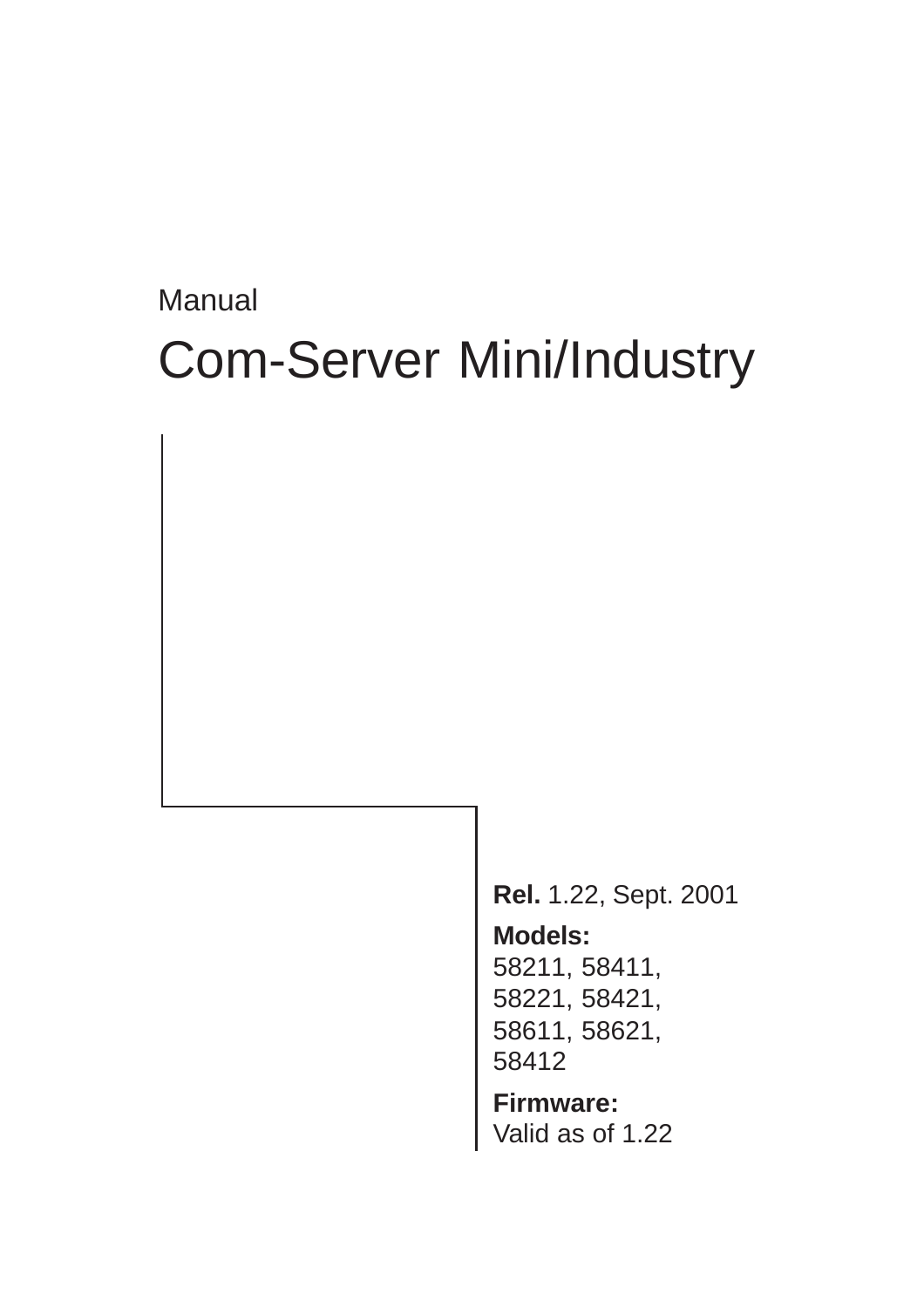# <span id="page-1-0"></span>**Introduction**

The Com-Server models 58211, 58411, 58221, 58421, 58611 and 58621 represent a uniform platform for linking serial interfaces such as RS232, RS422/485 to TCP/IP networks.

In addition to all the standard applications implemented in the Com-Servers, this reference manual also describes methods of integrating Com-Servers into your own applications.

#### **Com-Server Models**

|       | <b>Model No. Network interface</b> | <b>Supply voltage</b>               | <b>Serial interface</b>              | <b>Housing</b>                    |
|-------|------------------------------------|-------------------------------------|--------------------------------------|-----------------------------------|
| 58211 | 10BaseT                            | $5V + (-5%)$<br>AC adapter included | <b>RS232</b><br>(optional RS422/485) | Top hat rail housing              |
| 58221 | 10/100BaseT<br>autosensing         | $5V + 5%$<br>AC adapter included    | <b>RS232</b><br>(optional RS422/485) | Top hat rail housing              |
| 58611 | 10BaseT                            | 12-24V AC/DC                        | <b>RS232</b><br>(optional RS422/485) | Top hat rail housing              |
| 58621 | 10/100BaseT<br>autosensing         | 12-24V AC/DC                        | RS232<br>(optional RS422/485)        | Top hat rail housing              |
| 58411 | 10BaseT                            | $5V + 5%$                           | TTL (optional RS232,<br>RS422/485)   | none                              |
| 58421 | 10/100BaseT<br>autosensing         | $5V + (-5%)$                        | TTL (optional RS232,<br>RS422/485)   | none                              |
| 58412 | 10BaseT                            | $5V + 5%$                           | TTL and RS485                        | none (OEM,<br>credit card format) |

#### **Wiesemann & Theis GmbH, Wuppertal**

Telephone: +49 202 2680-110, Fax: +49 202 2680-265

Microsoft, MS-DOS, Windows, Winsock, and Visual Basic are registered trademarks of Microsoft Corporation

Specifications subject to change and error

W&T 03/2001

N:\Anleitung\58\_CS4\_5\Handbuch Rel 1\_21\english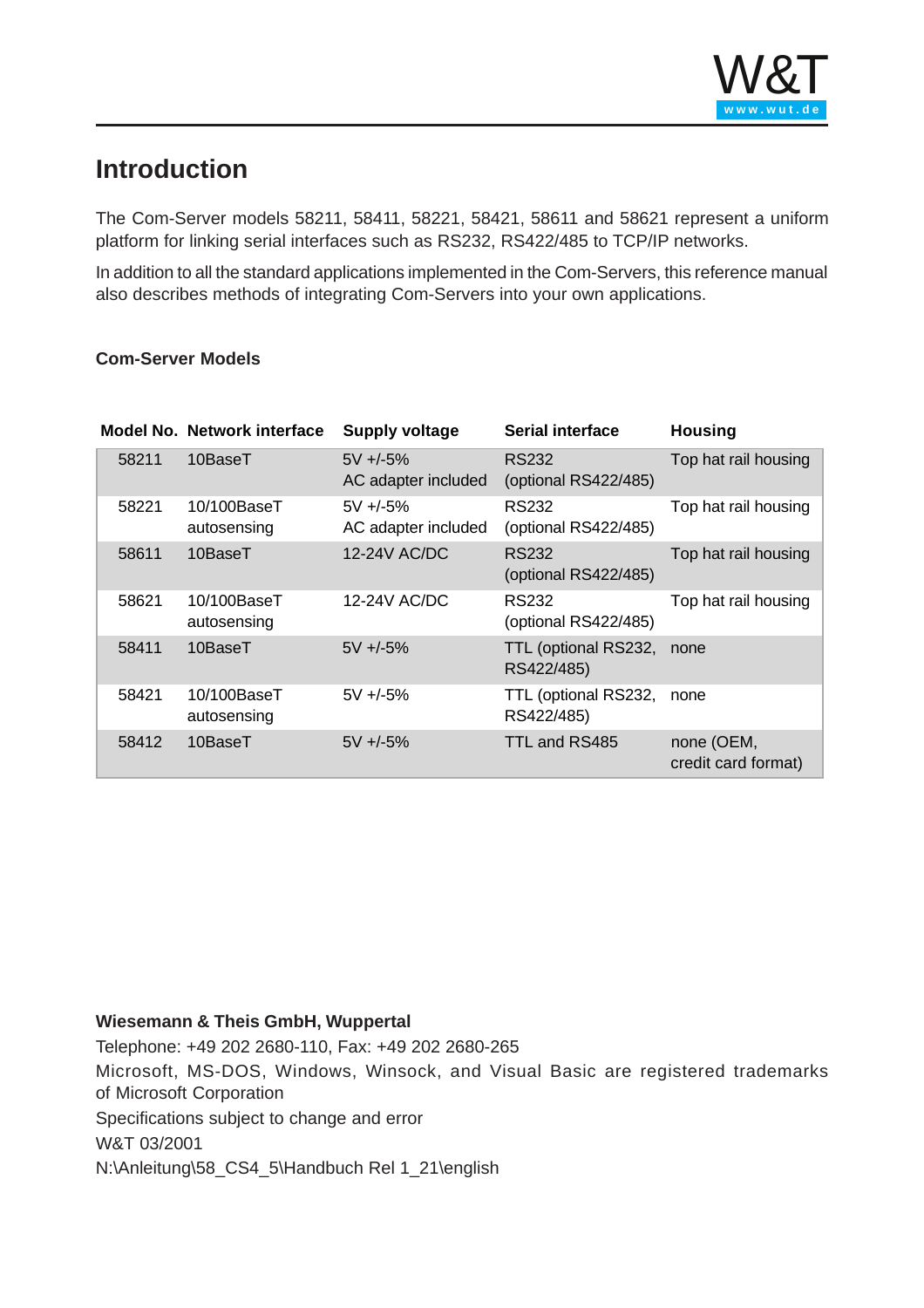

# Contents

| $\mathbf{1}$<br>1.1                              |  |
|--------------------------------------------------|--|
| 1.2<br>1.3                                       |  |
| 1.4                                              |  |
| $\mathbf{2}$                                     |  |
| 3<br>3.1<br>3.2<br>3.3                           |  |
| $\overline{\mathbf{4}}$                          |  |
| 4.1                                              |  |
| 4.2<br>4.2.1<br>4.2.2<br>4.2.3<br>4.2.4          |  |
| 4.3<br>4.3.1<br>4.3.2<br>4.3.3                   |  |
| 4.4                                              |  |
| 5                                                |  |
| $6\phantom{1}$<br>6.1                            |  |
| 6.2                                              |  |
| 6.3<br>6.3.1<br>6.3.2<br>6.3.3<br>6.3.4<br>6.3.5 |  |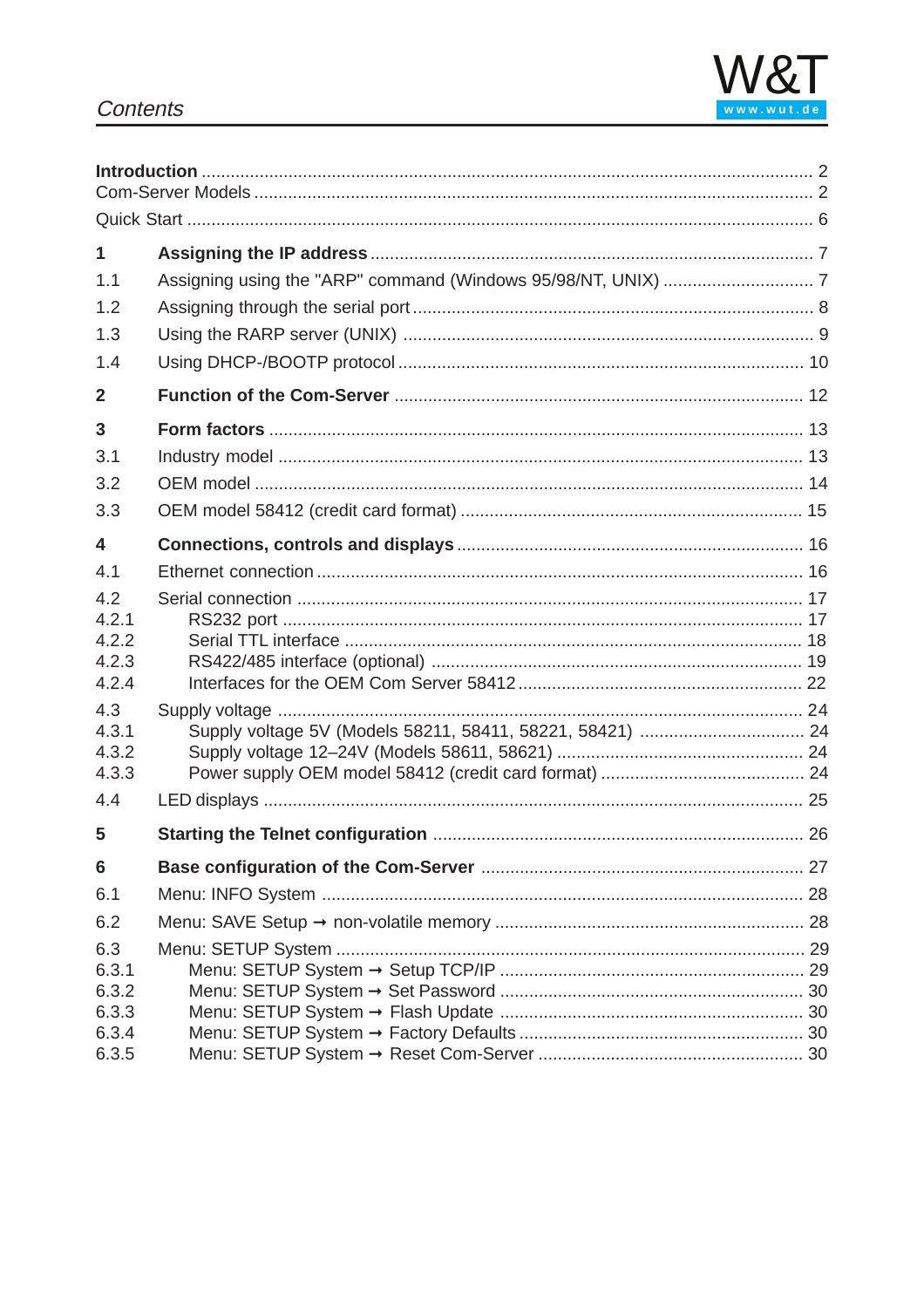

| 7                                                |                                                                 |  |
|--------------------------------------------------|-----------------------------------------------------------------|--|
| 7.1                                              |                                                                 |  |
| 8                                                |                                                                 |  |
| 8.1                                              |                                                                 |  |
| 8.2<br>8.2.1                                     | The handshake modes (SETUP Port 0 → UART Setup → Handshake)  35 |  |
| 9                                                |                                                                 |  |
| 9.1                                              |                                                                 |  |
| 9.2<br>9.2.1<br>9.2.2<br>9.2.3<br>9.2.4<br>9.2.5 | UDP client mode (Menu: UDP Client)                              |  |
| 9.3                                              |                                                                 |  |
| 9.4                                              |                                                                 |  |
| 9.4.1<br>9.4.2                                   |                                                                 |  |
| 9.5<br>9.5.1<br>9.5.2                            |                                                                 |  |
| 9.6                                              |                                                                 |  |
| 9.7                                              |                                                                 |  |
| 9.8                                              |                                                                 |  |
| 9.9<br>9.9.1                                     |                                                                 |  |
| 10                                               |                                                                 |  |
| 11                                               |                                                                 |  |
| 11.1                                             |                                                                 |  |
| 11.2<br>11.2.1                                   |                                                                 |  |
| 11.3                                             |                                                                 |  |
| 11.4                                             |                                                                 |  |
| 11.5<br>11.5.1                                   |                                                                 |  |
| 11.6<br>11.6.1                                   |                                                                 |  |
| 11.7                                             |                                                                 |  |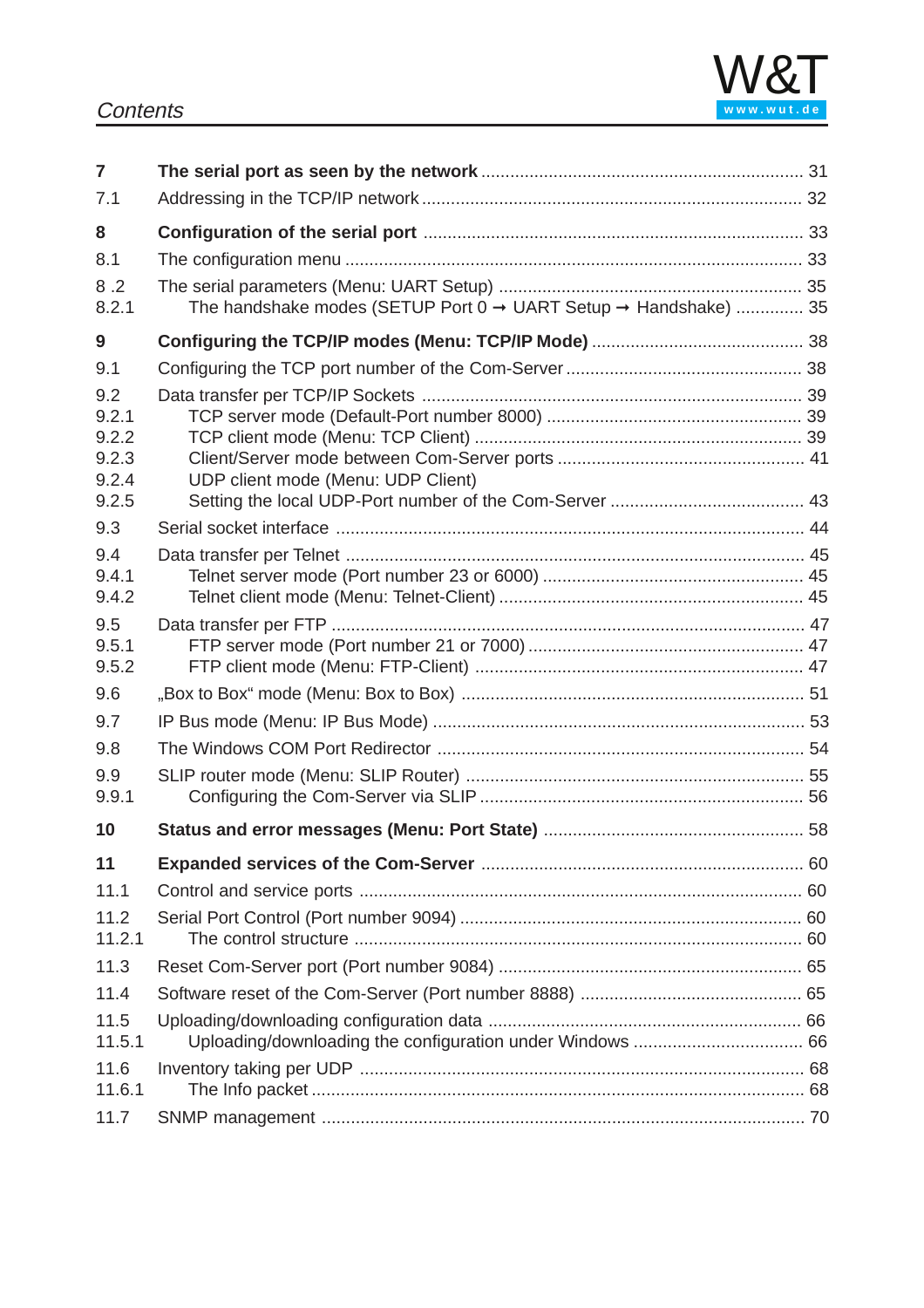## **Contents**



| 12             |  |
|----------------|--|
| 12.1           |  |
| 12.2<br>12.2.1 |  |
| 12.3           |  |
| 12.4           |  |
|                |  |
| A              |  |
| B              |  |
| C              |  |
| D              |  |
| Е              |  |
| F              |  |
|                |  |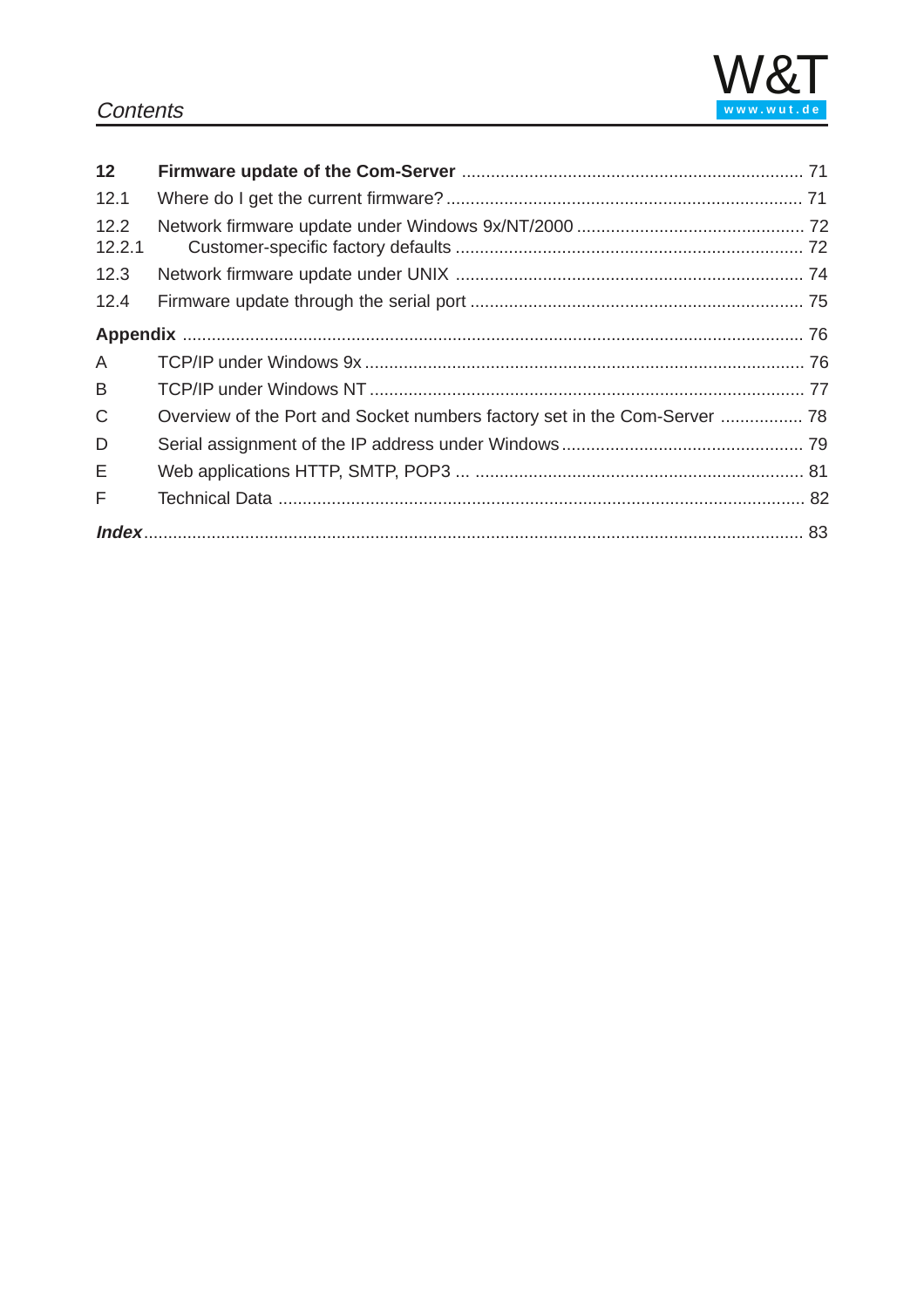# <span id="page-5-0"></span>Quick Start **www.wut.de**



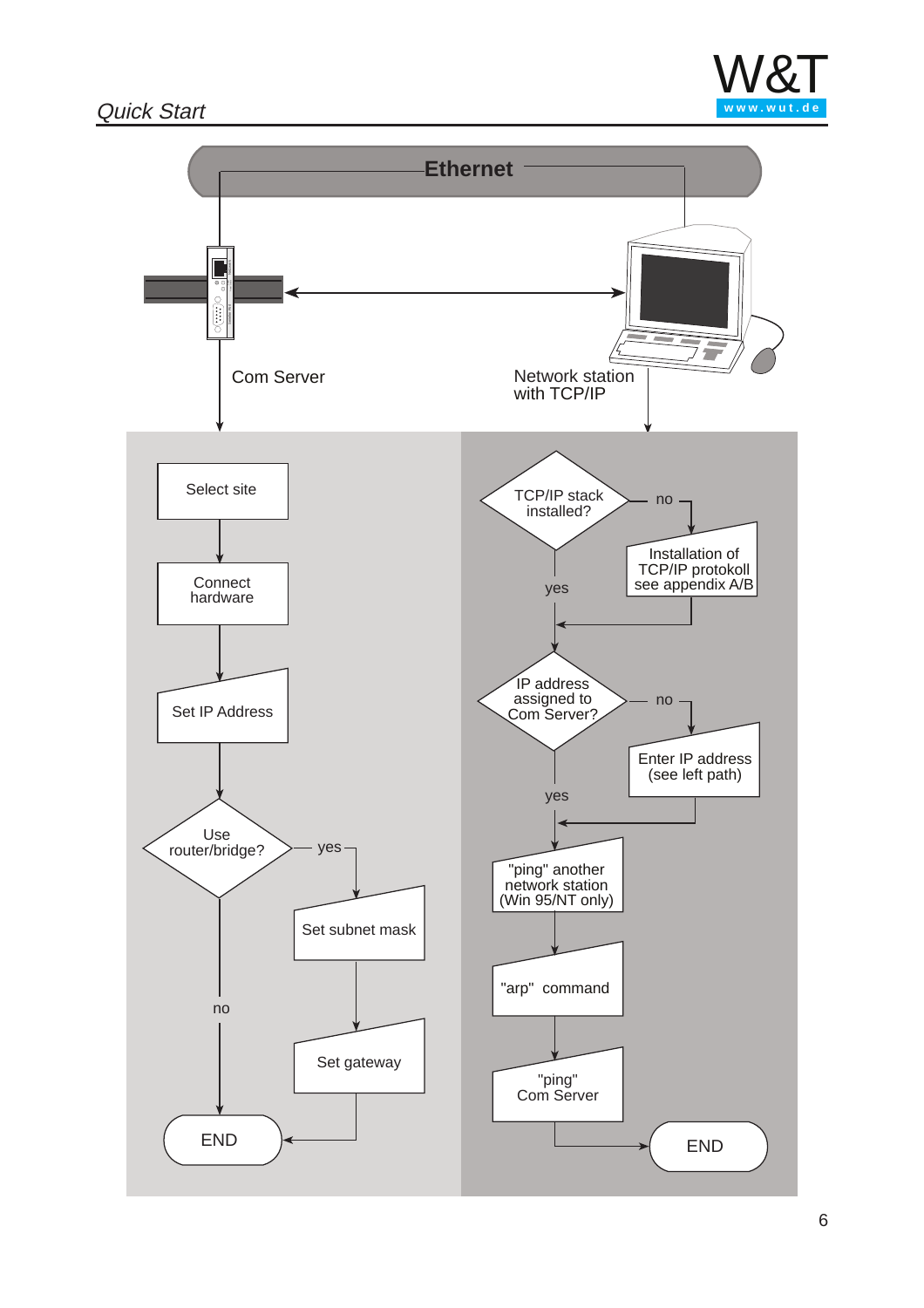

# <span id="page-6-0"></span>**1 Assigning the IP address**

The Com-Server is factory set to IP address 0.0.0.0. Before you can make the entry in the Com-Server, you need to specify an IP address that is valid for your network. You system administrator will provide you with this. If you have only a small network with no routing, use the IP address of your PC and simply change the last digit.

**!** *The IP address must be unique within the network!*

# **1.1 Assigning using the "ARP" command (Windows 95/98/NT, UNIX)**

**!** *This method can only be used if the Com-Server does not already have an IP address, i.e. the entry is 0.0.0.0. To change an IP address, use one of the other methods described in this section or use the configuration menu over Telnet.*

Required is a computer which is located in the [same network](http://www.wut.de) segment as the Com-Server and which has TCP/IP protocol installed. Read off the Ethernet address of the Com-Server from the sticker on the side of the housing:



Under Windows, first *ping* an other network station and then insert a static entry into the ARP table of the computer using the following command line:

| arp -s [IP address] [MAC address] |                                                    |                               |
|-----------------------------------|----------------------------------------------------|-------------------------------|
|                                   | e.g. under Windows: $_{\rm app -s 172.16.231.10}$  | $00 - C0 - 3D - 00 - 12 - FF$ |
|                                   | e.g. under SCO UNIX: $_{\rm app}$ -s 172.16.231.10 | 00:CO:3D:00:12:FF             |

Next use the following command line under  $, Start \rightarrow Run$  to start a Telnet session on the configuration port of the Com-Server with the desired IP address:

telnet 172.16.232.10 1111 [*Return*]

The Com-Server takes the IP address of the first network packet sent to it as its own and saves it in non-volatile memory. The Telnet connection is not established and the configuration menu displayed in the Telnet window. All further settings are made here (see ...Basic configuration of the Com-Server").

**!** *The IP addresses must be without leading zeros in all Windows environments. Otherwise the entry is incorrectly interpreted by the system and an incorrect IP address is assigned to the Com-Server.*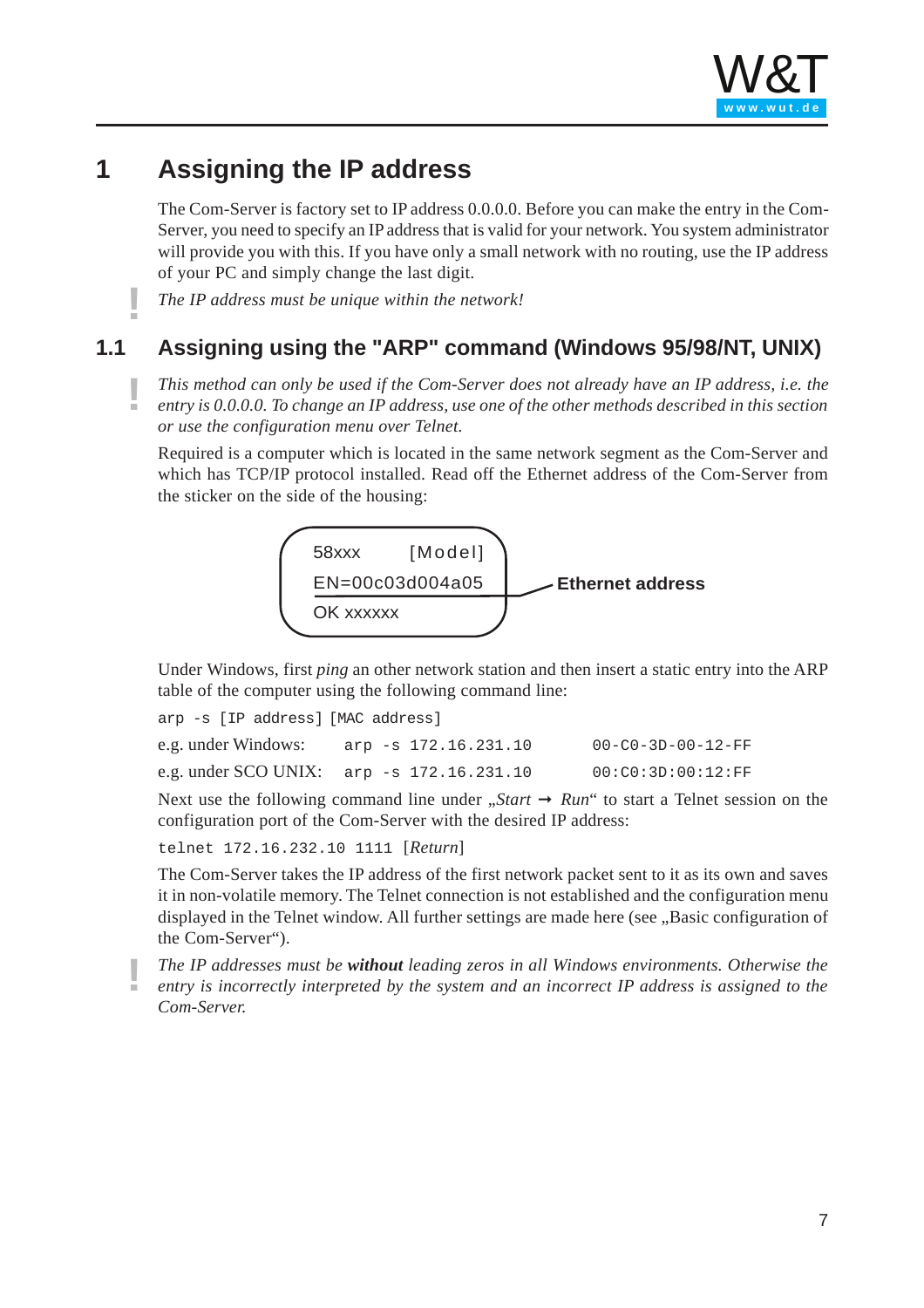# <span id="page-7-0"></span>**1.2 Assigning through the serial port**

After a Com-Server reset a time window of around 1-2 seconds is available, during which you can assign a new IP address by entering at least  $3, x^{\prime\prime}$ .

**!** *In contrast to the ARP method described above, this serial method functions regardless of whether the Com-Server already has an IP address or not. The procedure can be repeated as often as desired. Therefore use this method if you don't know the IP address or have forgotten it. Appendix D contains the detailed procedure under Windows using HyperTerminal.*

First connect the serial port of the Com-Server to a computer. For a standard PC or laptop, you will need a crossed RS232 cable (=Null modem cable, see "RS232 interface").

The serial transmission parameters of the terminal program you use should be set to *9600 baud, no parity, 8 bits, 1 stop bit, no handshake*. Reset the Com-Server by interrupting the power. When the green status LED lights up, [enter the lette](http://www.wut.de)r "x" at least three times on the terminal, untili the Com-Server returns the prompt "IPno.+<Enter>".

Use the usual format  $(xxxxxxxxxxx)$  to enter the IP address, and end the entry by pressing <Enter>. If the entry was accepted, the acknowledgement is the assigned IP address. Otherwise you will get a "FAIL" message followed by the last current IP address.

All other settings such as gateway address, subnet mask etc. are done through the Telnet configuration menu (see "Basic configuration of the Com-Server").

#### **Deactivating the DHCP-/BOOTP client through the serial port**

The DHCP-/BOOTP function of the Com Server can be turned off as part of assigning the IP address serially. We recommend making use of this at all times except where use of DHCP/ BOOTP is expressly required for the IP assignment.

To deactivate the DHCP/BOOTP client enter the option "0" directly appended (no space!) to the IP address and confirm with <Enter>.

Example:

| XXX                      | -> Com-Server |
|--------------------------|---------------|
| IP no.+ <enter>:</enter> | <- Com-Server |
| $172.17.231.99 - 0$      | -> Com-Server |
| 172.17.231.99            | <- Com-Server |

**This function can later be reactivated through the Telnet configuration under ,** *SETUP System* ➞ *Setup TCP/IP* Þ *BOOTP Client* **(see section** *Basic configuration of the Com Server***).**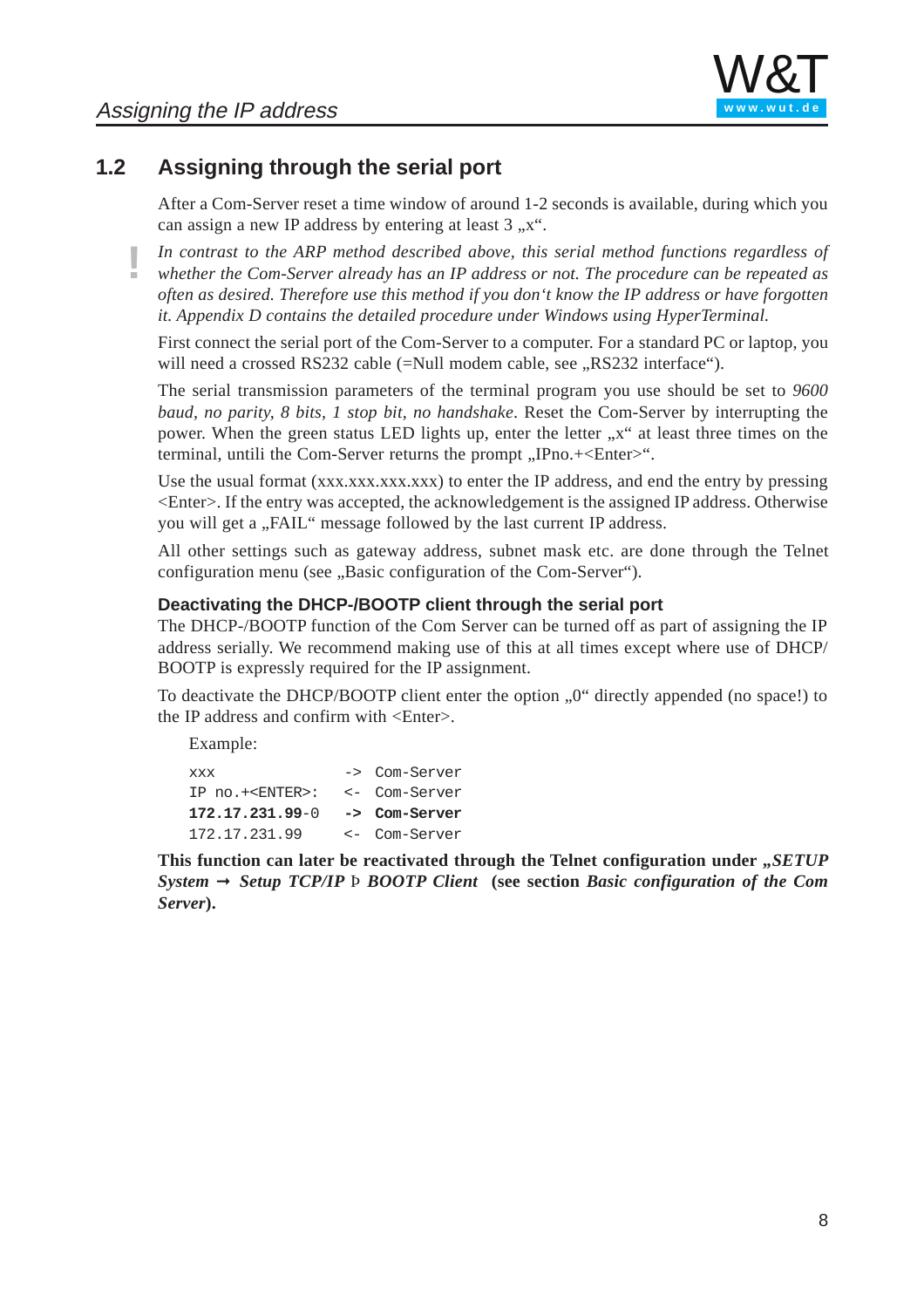

# <span id="page-8-0"></span>**1.3 Using the RARP server (UNIX)**

UNIX environments especially use RARP protocol for centrally assigning IP addresses. TCP/ IP devices that want to obtain an IP address send RARP requests with their Ethernet address as a broadcast over the network.

Activate the RARP server, and enter the Ethernet address of the Com-Server in the file */etc/ ethers* and the IP address in the file */etc/hosts*.



The Com-Server must be connected to the net[work in the sam](http://www.wut.de)e segment as the RARP server.

#### **Example:**

Your Com-Server has the MAC address EN= 00C03D0012FF (sticker on the unit). You want to give it IP address 172.16.231.10 and the alias name WT\_1:

| Entry in the file /etc/hosts:  | 172.16.231.10     | WT 1 |
|--------------------------------|-------------------|------|
| Entry in the file /etc/ethers: | 00:C0:3D:00:12:FF | WT 1 |

If the Com-Server IP address is 0.0.0.0 (=factory default), RARP broadcasts are cyclically generated in order to obtain a valid address from any present RARP Daemon.

If the Com-Server already has a valid IP address, an RARP broadcast is generated after each reset. If a reply comes within 500 ms, the IP address contained in it is accepted. As in the case of assigning through the serial port, this method also allows you to overwrite a current IP address.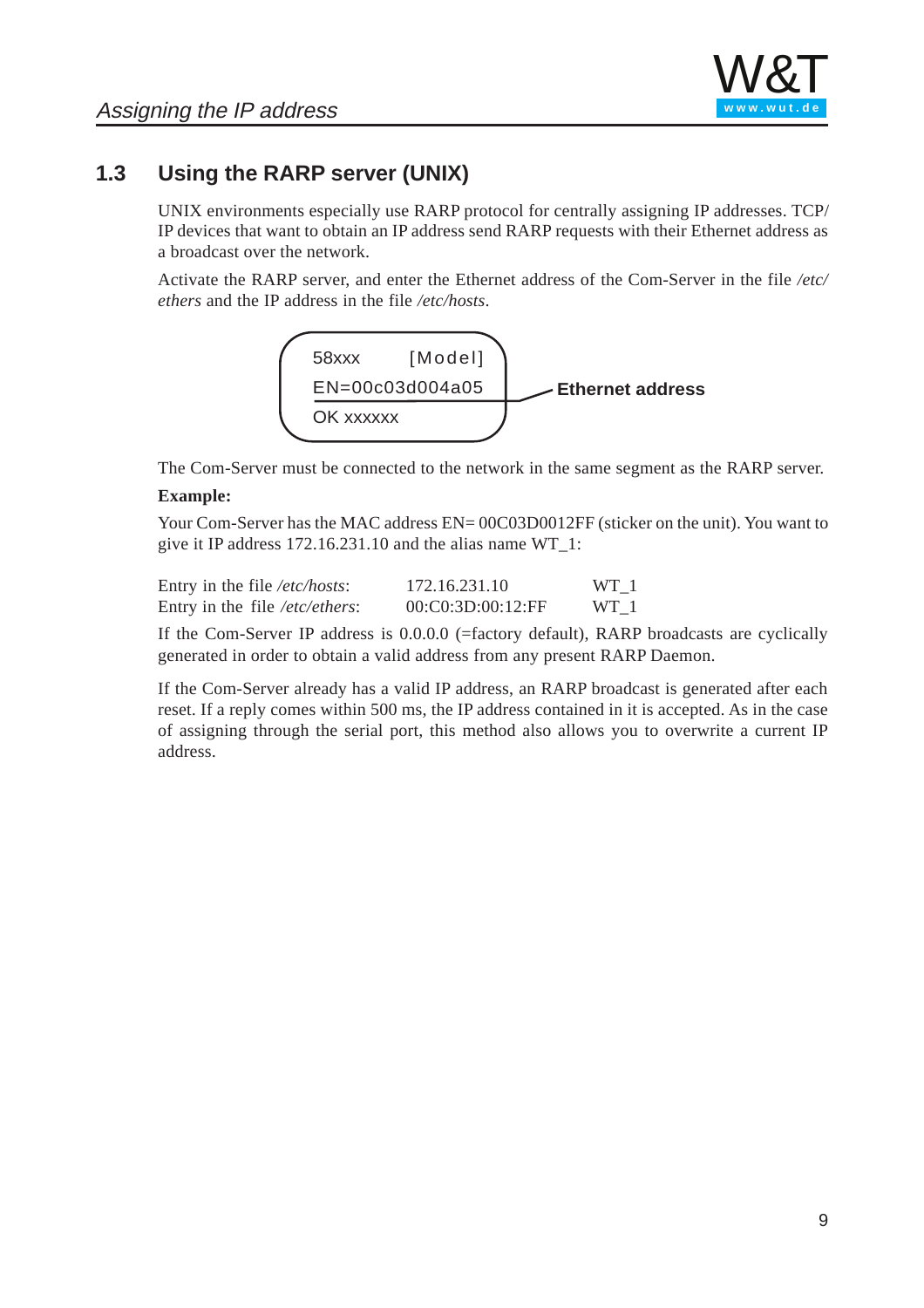

# <span id="page-9-0"></span>**1.4 Using DHCP-/BOOTP protocol**

Many networks use DHCP (**D**ynamic **H**ost **C**onfiguration **P**rotocol) or BOOTP for centralized, dynamic assigning of IP addresses. Which of the two protocols are used in any given situation makes no difference in connection with Com-Servers, since DHCP is simply a downwardcompatible extension of BOOTP. DHCP servers thus also use requests from BOOTP clients. The following parameters can be assigned to the Com-Server using these protocols:

- **IP address**
- **Subnet mask**
- **Gateway address**

It is not possible to transfer other parameters or a lease-time.

#### **Function**

To obtain an IP address, the Com-Server sends [a correspondin](http://www.wut.de)g BOOTP request as a broadcast over the network after each reset. The reply generated by the DHCP/BOOTP server contains the IP address as well as the subnet mask and gateway address. The Com-Server immediately places this information in its non-volatile memory.

To start up the Com-Server in DHCP/BOOTP networks, consult your system administrator. If DHCP is assigning the address, inform him that a reserved IP address is required. For maintaining the respective address database, the administrator needs the Ethernet address of the Com-Server found on the sticker:



Once the administrator has made the necessary entries, the Com-Server obtains the desired IP address automatically after each reset. To ensure accessibility of the Com-Server even should the DHCP/BOOTP server go down, the previous IP address is retained should there be no reply.

**!** *In DHCP environments the assigned address must be reserved by means of a fixed link to the Com-Server's Ethernet addrewss. Under Windows NT this is done in the DHCP Manager under menu item "Reservations". Linux does this by providing the file "DHCPconf" into which a corresponding entry has to be made.*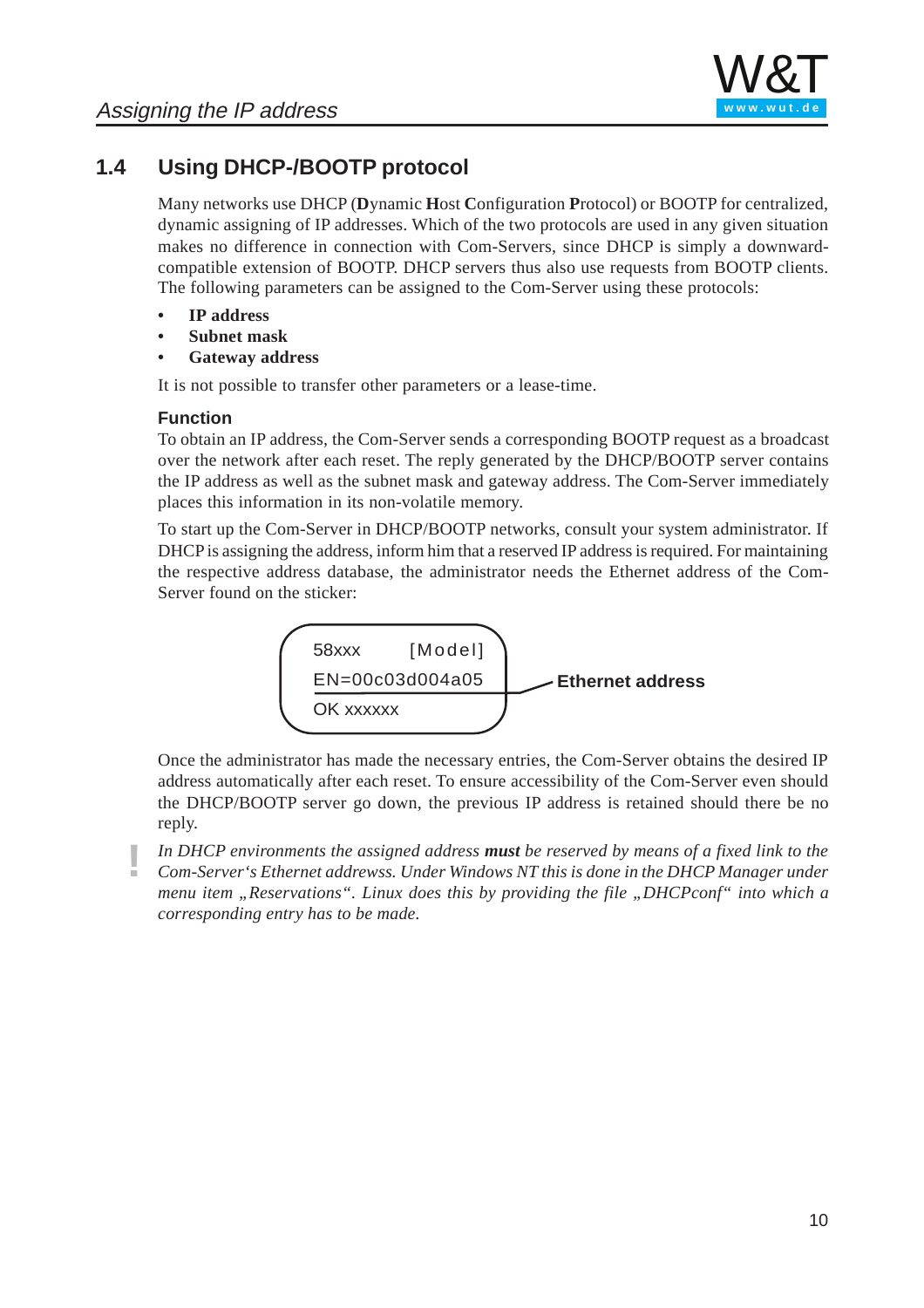

#### **Deactivating DHCP-/BOOTP protocol**

A DHCP sever assigns IP addresses dynamically from an address pool provided by the administrator. This means DHCP-compatible devices usually receive a different IP address each time they are started. Since a constantly changing IP address with the Com Server is not desirable, the latter uses BOOTP protocol based on fixed assignments from Ethernet to IP address. DHCP servers should reply to BOOTP requests only if they have an explicit IP reservation for the Ethernet address of the sender.

Some DHCP servers (e.g. Windows 2000 servers) do however use both DHCP and BOOTP requests from the dynamic address pool. To prevent the Com Server from assigning the user unknown IP addresses in such environments, the following methods can be used:

- A reservation in the respective DHCP server must be made before connecting the Com Server to the network.
- Assigning the IP address for the Com Serv[er through the](http://www.wut.de) serial port. Sending "xxx" to the Com Server during a new start takes you to the input mode for a new IP address. If you enter this followed by the string "-0", the BOOTP client of the Com Server is deactivated (see section *Assigning over the serial interface*).

**In existing systems the BOOTP client of the Com Server can also be deactivated or reactivated at any time over the Telnet configuration under**  $\pi$ *SETUP System* $\rightarrow$ *Setup*  $TCP/IP \rightarrow BOOTP$  *Client* (see section *Base configuration of the Com Server*).

➥*An explanation of the basic terms and concepts for addressing in the Internet and using DHCP and BOOTP can be found in our manual "TCP/IP for Beginners".*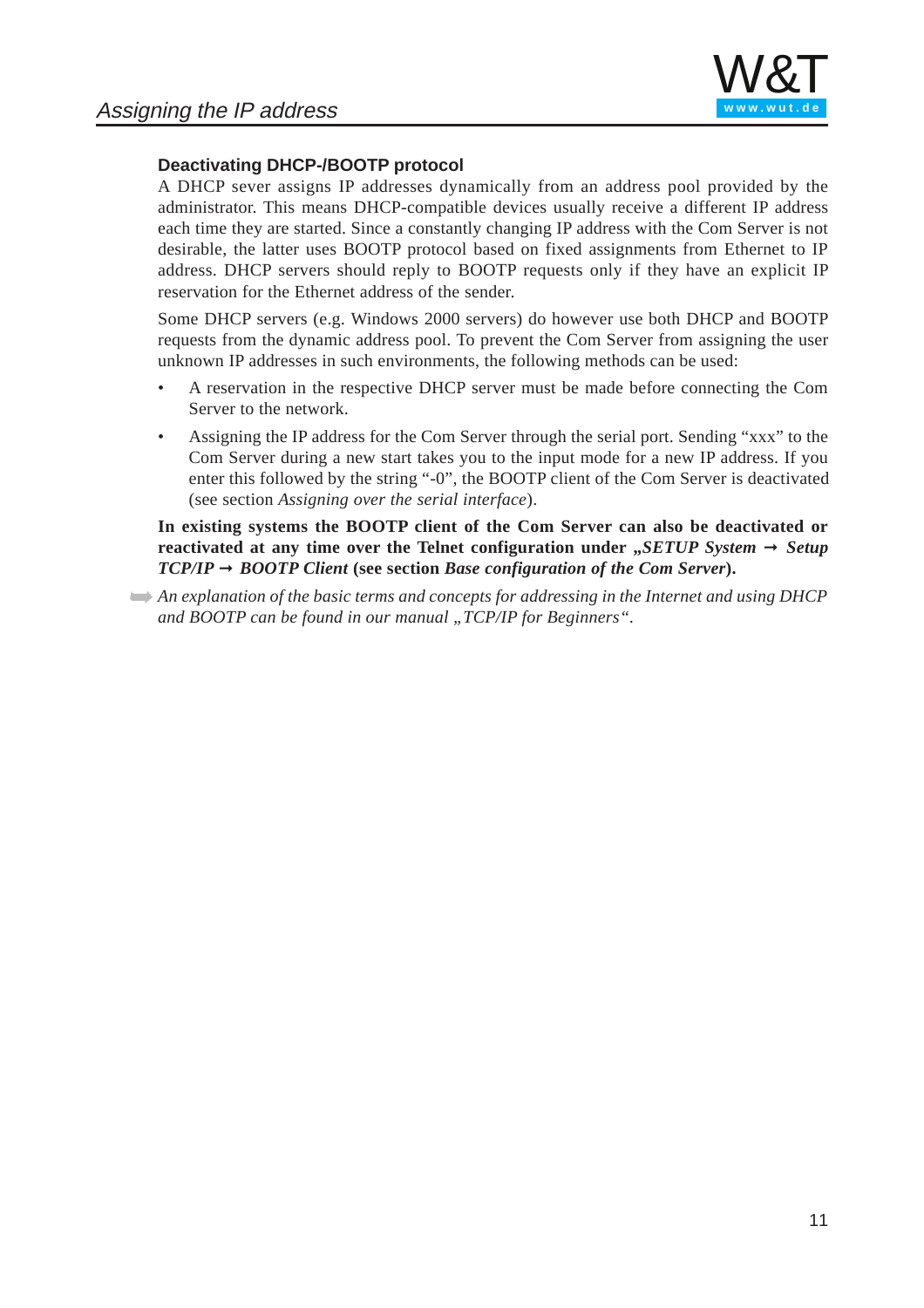# <span id="page-11-0"></span>**2 Function of the Com-Server**

Com-Servers allow direct communication with various serial devices over an Ethernet network regardless of the computer world.

Measuring devices, controls and peripherals of all kinds having a serial port can be easily accessed through an Ethernet LAN. The connections are made through the existing cable without affecting any network operation which may be already running; repeaters, bridges or routers can also be used.

On the serial side, Com-Servers can be equipped with RS422 or RS485 in addition to the standard RS232 interface.



The Com-Server has a configuration port that is opened through the network using the *telnet* command. This offers diagnostic possibilities inaddition to setting of the base and operating parameters.

The Com-Server is basically accessible using TCP/IP protocol. Which higher protocols in the TCP/IP suite (e.g. Telnet, FTP etc.) are used for data transmission depends on the actual application.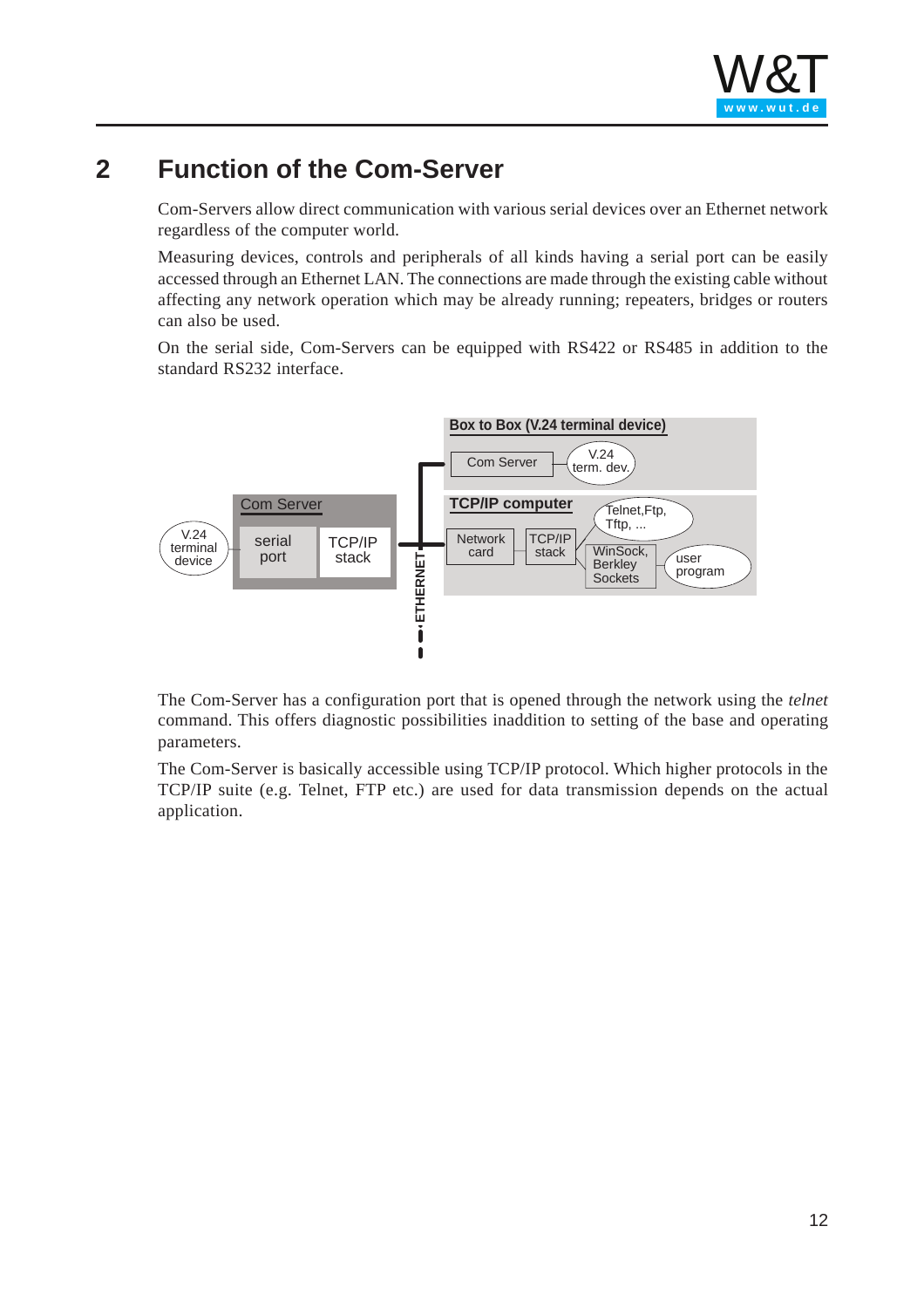

# <span id="page-12-0"></span>**3 Form factors**

# **3.1 Industry model**

Front view 58211, 58221, 58611, 58621





Bottom side 58211 Bottom side 24V models

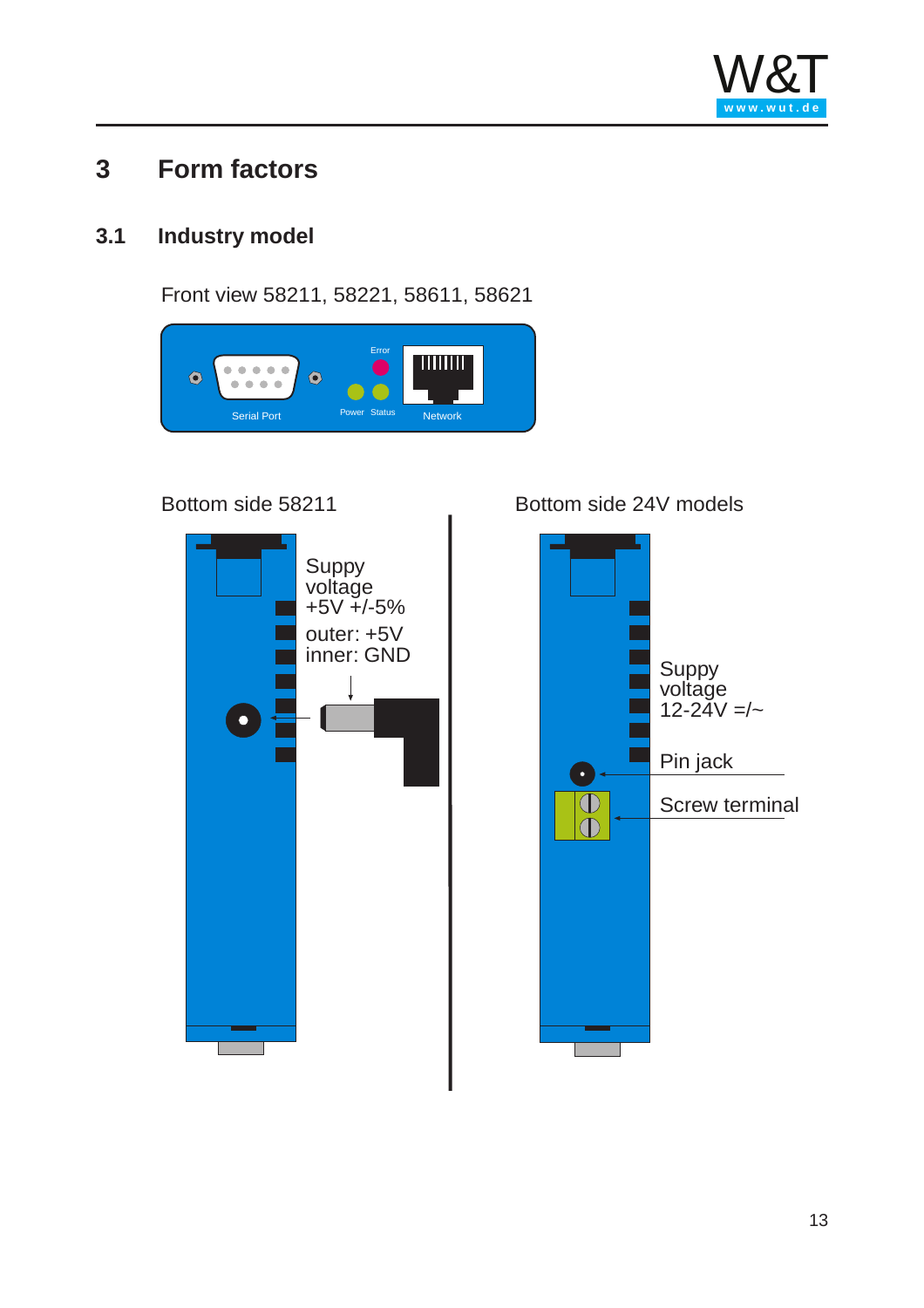

# <span id="page-13-0"></span>**3.2 OEM model**

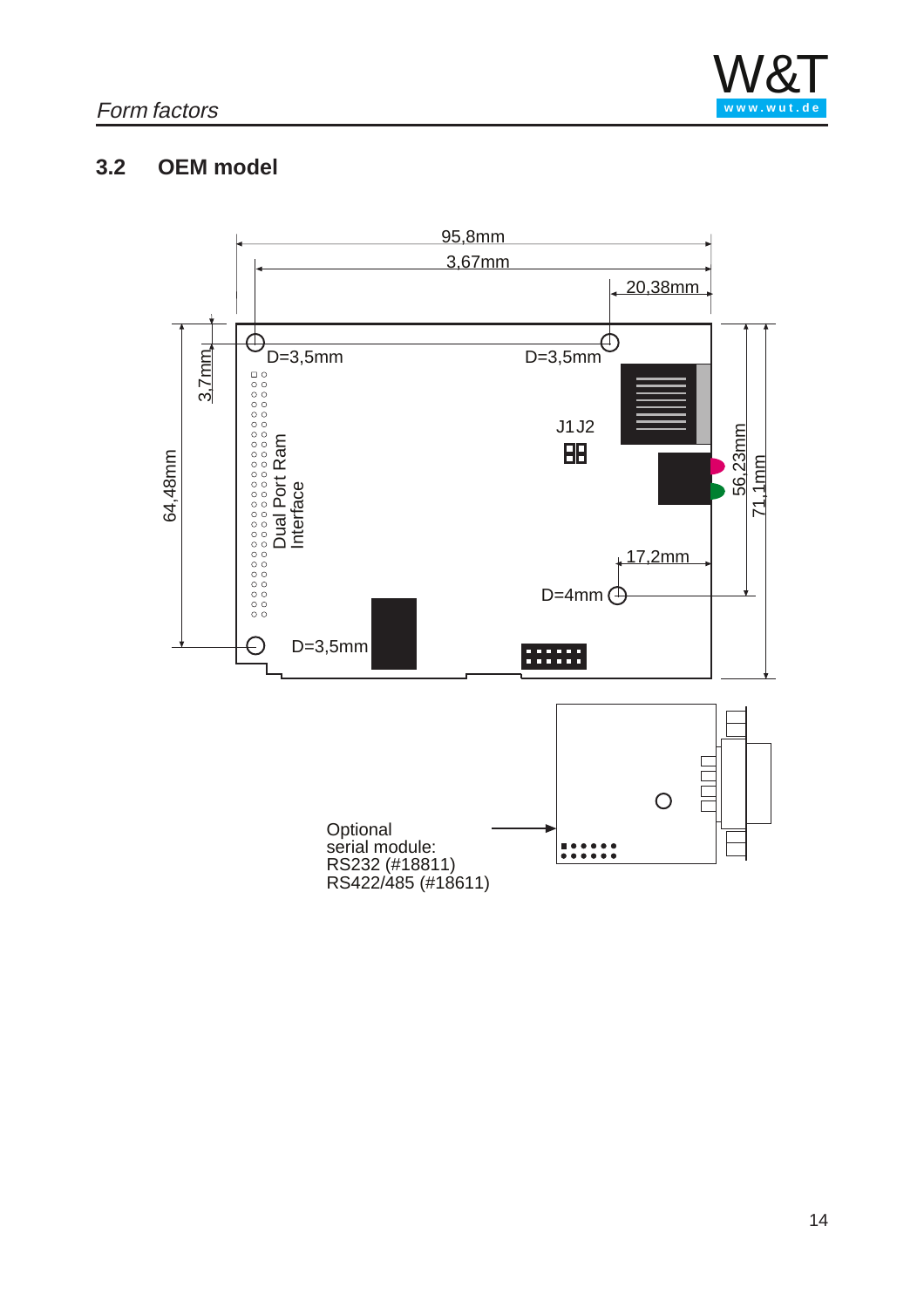

# <span id="page-14-0"></span>**3.3OEM model 58412 (credit card format)**

The OEM Com Server 58412 has both the standard serial interface with TTL levels as well as an onboard RS485. For a detailed description of these interfaces, see section Connections, operating elements and displays.

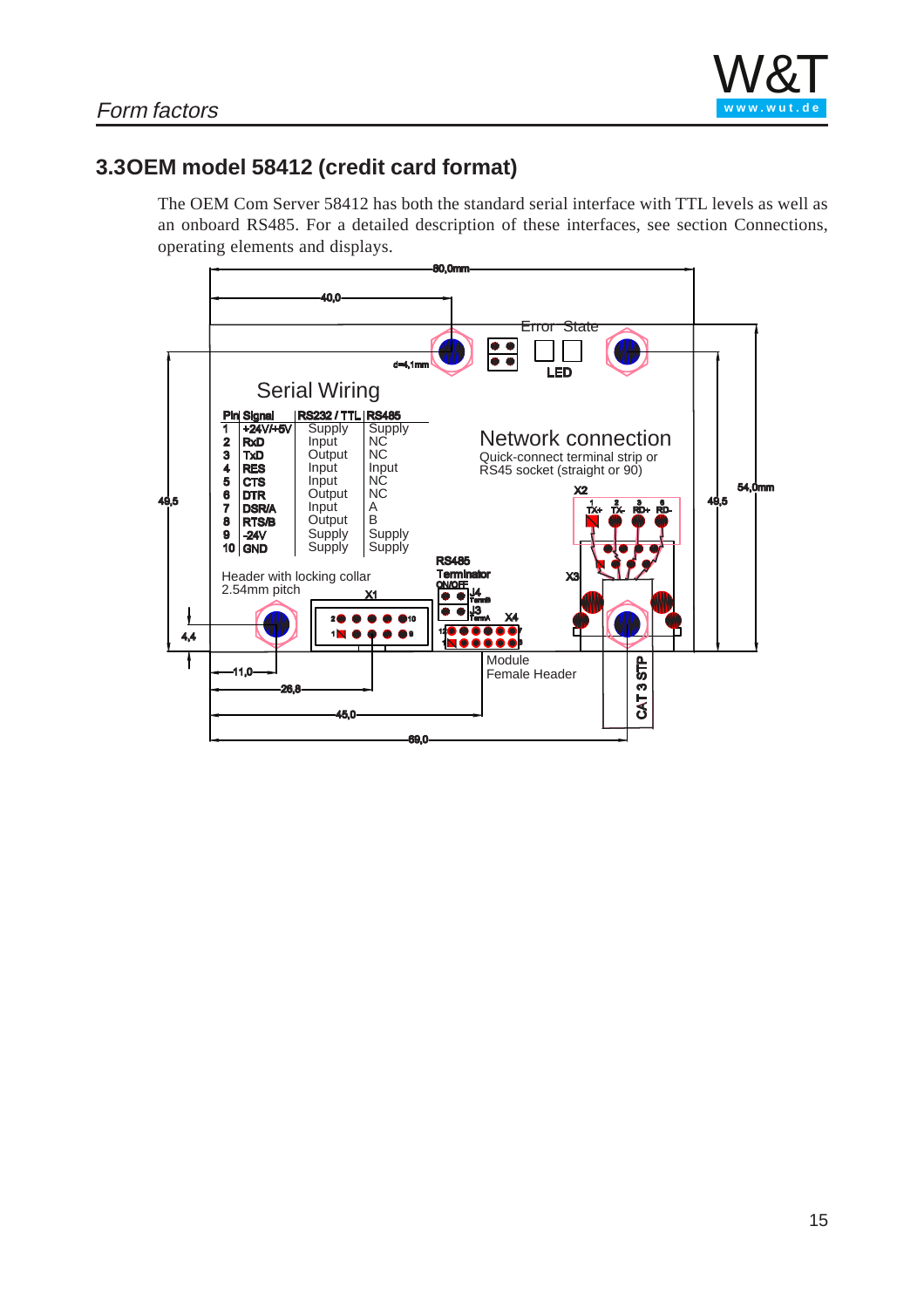

# <span id="page-15-0"></span>**4 Connections, controls and displays**

The Com-Server should be installed in a location such that a cable length of 100 meters on the network side is not exceeded.

Please note that all plugs may be connected except for turned-off terminal devices. The location of the individual connections can be found in illustrations in the "Form factors" section.

### **4.1 Ethernet connection**

For the network connection an IEEE 802.3-compatible termianl on a shielded RS45 connector on the front of the unit is provided. Here the Com-Server can be connected to a hub or switch. The wiring corresponds to a conformal MDI in[terface \(AT&](http://www.wut.de)T258), so that you can use a 1:1 cable with a length of max. 100 meters.



RJ45 female (per AT&T256)

Depending on the Com-Server model the following standards are supported:

#### **10BaseT, 10 MBit/s** (Models 58211, 58411, 58611)

The units conform to 10BaseT at 10 Mbps. It is also possible however to use an autosensing hub or switch to incorporate into a 100BaseTx network. Such autosensing components automatically set themselves to the transmission speeds supported by the terminal device.

#### **100BaseTx and 10BaseT combined, 100/10 Mbps** (Models 58221, 58421, 58621)

These units supportr both 10BaseT as well as 100BaseTx at a bit rate of 100 Mbps and the option of full-duplex transmission. Switching between the two network speeds is automatic using the autosensing function of the Com-Server, correspponding to the possibilities of the hub or switch. Operating at 100 Mbps requires the use of suitable cable, at least conforming to Cat. 5/ISO Class D.

The current link status is indicated by the Error LED on the front panel. If this LED is flashing at a rate of approx. 1 second (at least once), the connection to the hub either does not exist or is experiencing a disturbance.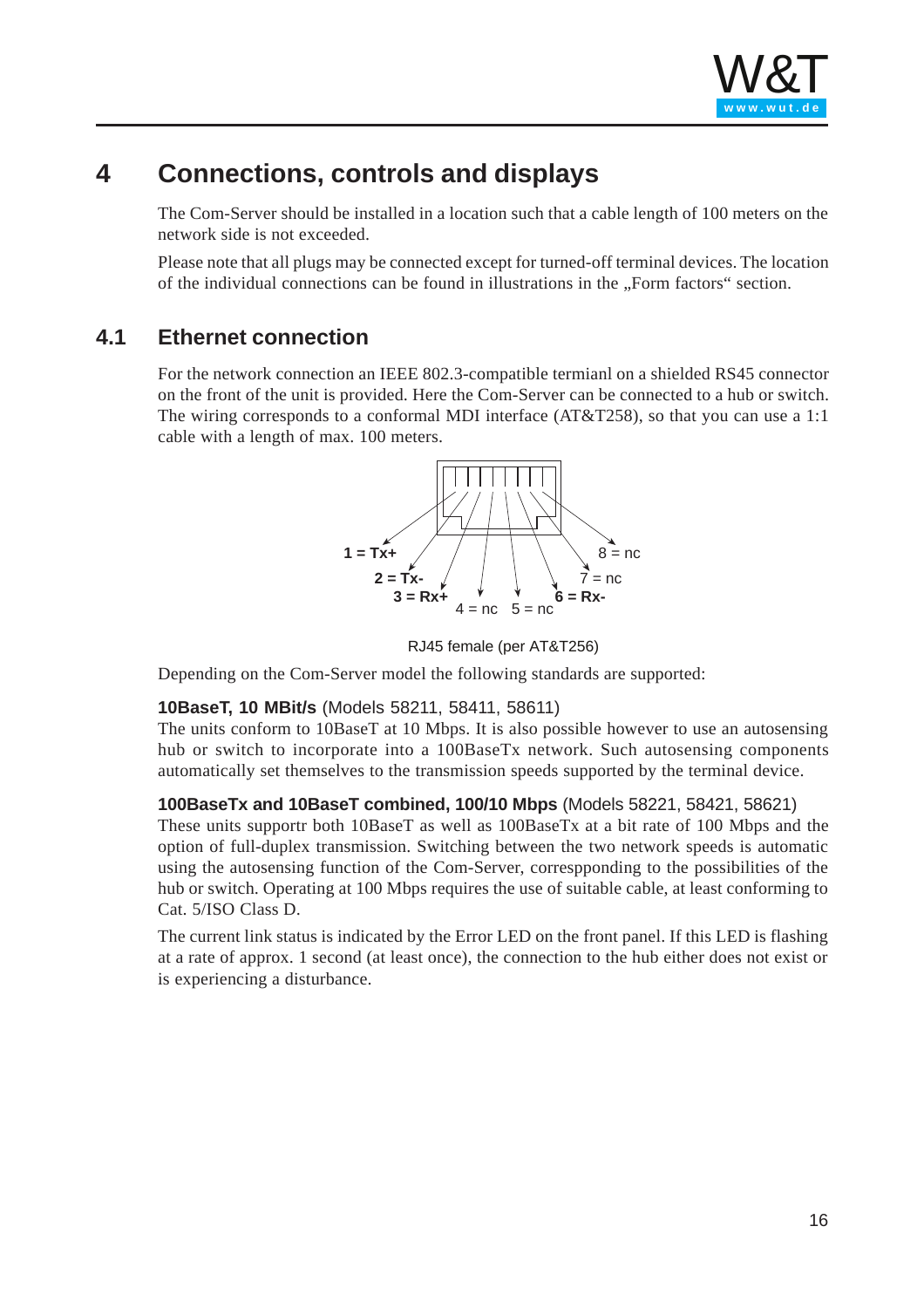

# <span id="page-16-0"></span>**4.2 Serial connection**

Model 58211, 58221, 58611 and 58621 Com Servers come standard with a serial RS232 interface. The modular design also allows use of an RS422/485 board. The OEM models 58411, 58421 and 58412 are factory supplied with serial TTL interfaces. The OEM model 58412 also provides an additional onboard RS485 interface.

#### **4.2.1 RS232 port**

The pin configuration of the RS232 port is identical to that of a PC, which allows you to use standard cables. Be sure that the Com-Server port and that on the serial terminal device are configured for the identical transmission parameters and handshake procedure.

A detailed pin description as well as the require[d W&T cable](http://www.wut.de) for the main applications can be found on the following page.



Pin assignment for RS232, DB9 plug

| Pin           | <b>Direction</b> | Signal     | <b>Description</b>  | Default funktion (1)                                                                        |
|---------------|------------------|------------|---------------------|---------------------------------------------------------------------------------------------|
| 1             |                  | <b>NC</b>  | Not connected       |                                                                                             |
| $\mathcal{P}$ | IN               | <b>RxD</b> | Receive data        | Data in                                                                                     |
| 3             | <b>OUT</b>       | <b>TxD</b> | Transmit data       | Data out                                                                                    |
| 4             | <b>OUT</b>       | <b>DTR</b> | Data terminal ready | +12 V for existing TCP connection<br>to a client or server                                  |
| 5             |                  | <b>GND</b> | Signal ground       |                                                                                             |
| 6             | IN               | <b>DSR</b> | Data set ready      | ignored                                                                                     |
| 7             | <b>OUT</b>       | <b>RTS</b> | Ready to send       | Handshake output:<br>$+12$ V = ready to receive data<br>$-12$ V = not ready to receive data |
| 8             | IN               | CTS        | Clear to send       | Send data only at +312 V                                                                    |
| 9             |                  | NC.        | Not connected       |                                                                                             |

(1) Applies only to the Hardware handshake setting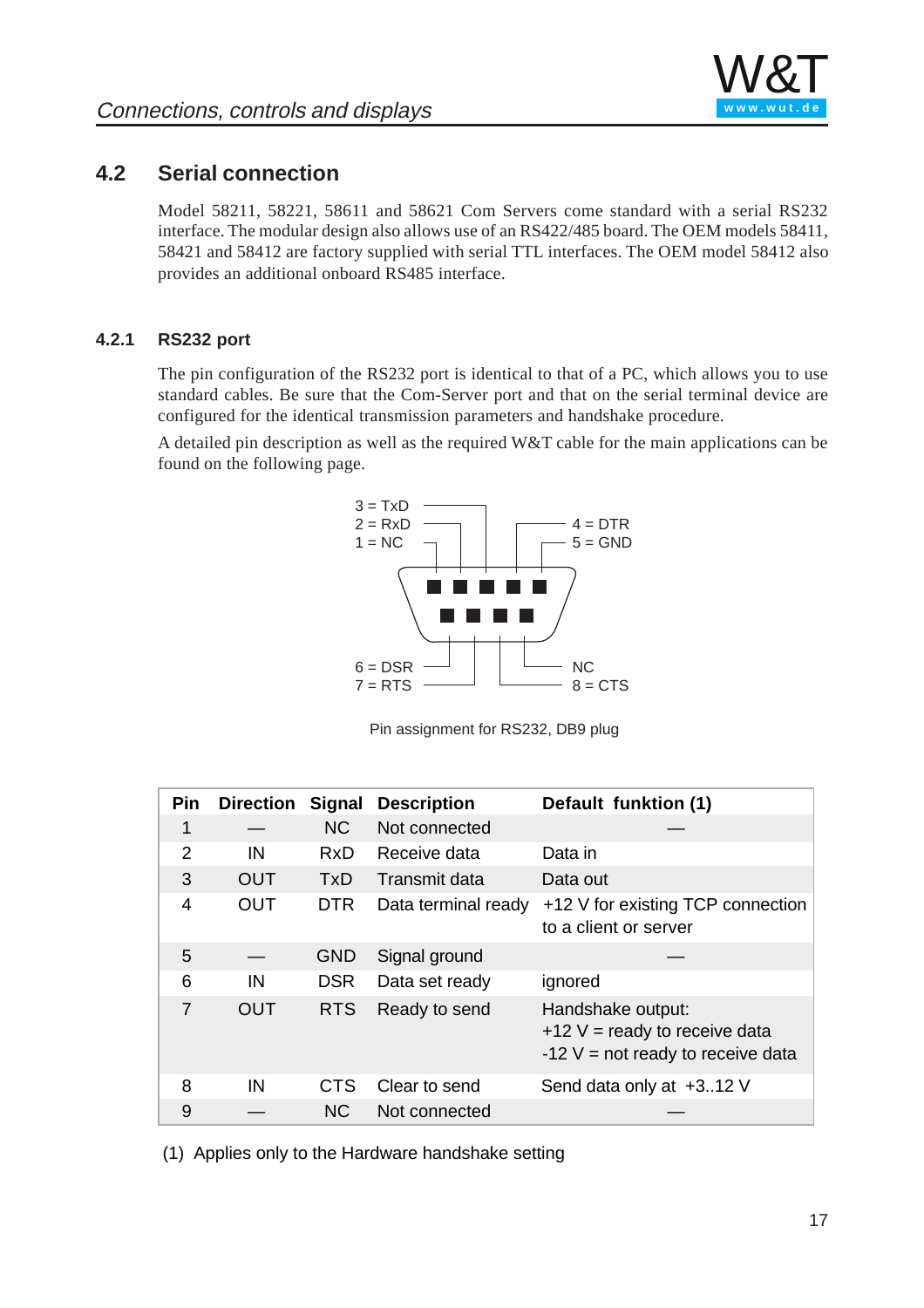

<span id="page-17-0"></span>

#### **4.2.2 Serial TTL interface**

The serial TTL interface on the OEM Com-Server is configured as a 12-pin post connector with 2mm spacing and permits direct connection to the TTL port of a UART. It is also the basis for using all W&T interface modules.



**| Wiring assignments for the OEM model 58412** "credit card format" differ from those described *here. For this model please consult section "Interfaces for the OEM Com Server 58412".*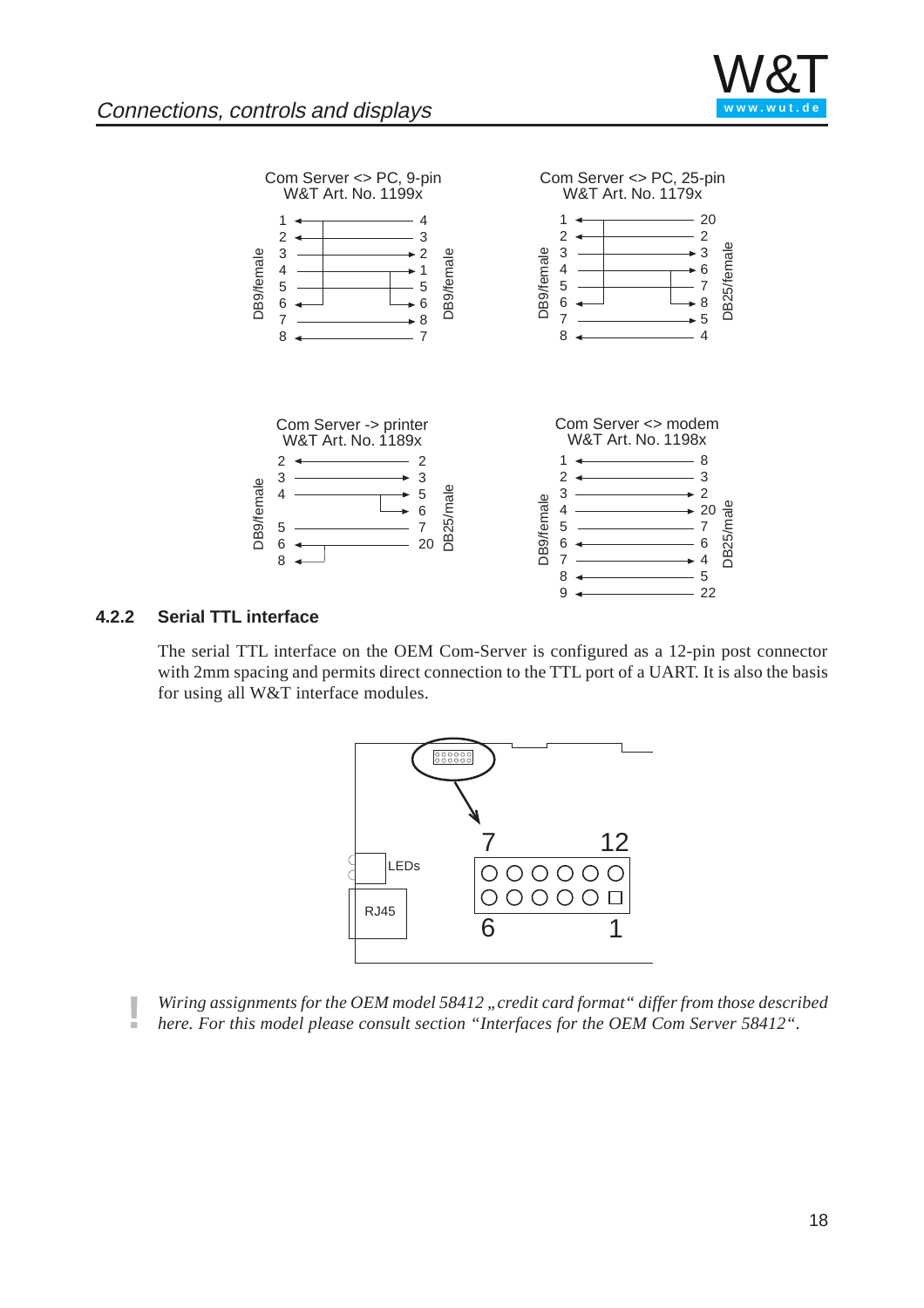

| TE THEHACE     |                 |                     |  |  |  |
|----------------|-----------------|---------------------|--|--|--|
| Pin            | <b>Function</b> |                     |  |  |  |
| 1              | 5V              | Vcc                 |  |  |  |
| $\overline{2}$ | ΝC              |                     |  |  |  |
| 3              | RxD             | Data in             |  |  |  |
| 4              | TxD             | Data out            |  |  |  |
| 5              | Reset (1)       | Reset<br>in-/output |  |  |  |
| 6              | CTS             | Input               |  |  |  |
| $\overline{7}$ | <b>DTR</b>      | Output              |  |  |  |
| 8              | DSR             | Input               |  |  |  |
| 9              | <b>RTS</b>      | Output              |  |  |  |
| 10             | ΝC              |                     |  |  |  |
| 11             | ΝC              |                     |  |  |  |
| 12             | <b>GND</b>      | Signal ground       |  |  |  |

#### <span id="page-18-0"></span>**Pin assignment and function TTL interface 58411 and 58421:**

TTL interface

(1) The open collector feature of the Reset pin allows its use as a LOW-active in- and output. A Reset generated for example by the Com-Server's watchdog can be employed for your own uses. Applying a GND level for at least 100ms (by using a button for example) forces a reset of the Com-Server.

#### **4.2.3 RS422/485 interface (optional)**

(does not apply to model 58412; please consult section *Interfaces for the OEM Com Server 58412*)

As an option Com-Servers can be equipped with an RS422/485 interface. As opposed to RS232, the RS422 version allows transmission distances of up to 1000 meters. The RS485 mode allows you to integrate corresponding 2- or 4-wire bus sytems into a TCP/IP network with the help of the Com-Server.

All RS422/485 signal lines are protected against static discharges of up to 15kV per IEC 801- 2, Level 4.

**!** *Especially when using longer cable lengths in industrial environments, potential differences need to be taken into consideration. To prevent the resulting transmission problems and hardware damage, we recommend the use of separate galvanic isolation, using for example the RS422/ 485 isolator Model 66201.*



Pin assignment RS422/485, DB9 male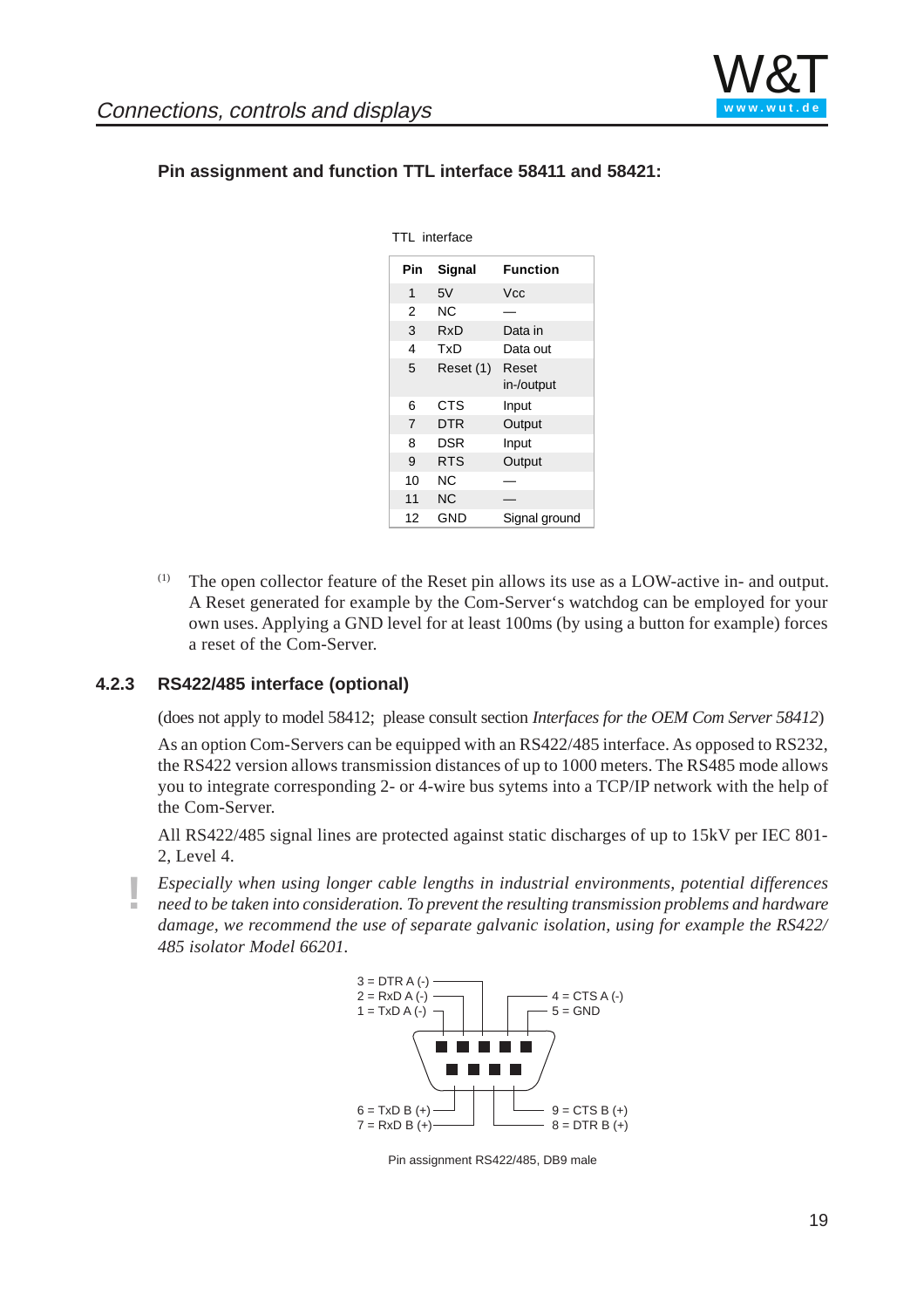

#### **Modes**

The RS422/485 interface module can be set to three different modes using the DIP switch located on the module:

**• RS422, RS485 4-wire bus master**

Provides one data and handshake channel each in each direction. The RS422/485 drivers and receivers are always active in this mode.

**• RS485 4-wire with automatic control**

One data channel is available in each direction. The RS485 driver chip is automatically activated each time data is sent out and then disabled when data is finished sending. The receive channel is always active in this mode.

#### **• RS485 2-wire bus with automatic control**

One data channel is available in each dire[ction. The RS](http://www.wut.de)485 driver chip is automatically activated each time data is sent out and then disabled when data is finished sending. The receive channel is deactivated when the driver is on, and on when the driver is disabled.

See the following table for DIP switch mode selections:

| Mode                                                 | SW <sub>1</sub> | SW2 SW3 SW4 SW5 |  |  |
|------------------------------------------------------|-----------------|-----------------|--|--|
| RS422, RS485 4-wire bus master OFF OFF OFF OFF ON    |                 |                 |  |  |
| RS485 4-wire automatic control OFF ON OFF OFF ON     |                 |                 |  |  |
| RS485 2-wire automatic control  ON  ON  OFF  OFF  ON |                 |                 |  |  |

#### **Opening the Com-Server**

To open the Com-Server, plug the DB9 connector into the seriali port. After tightening the two mounting screws, pull on the DB9 plug to remove the circuit board from the housing.

#### **Handshake for RS485 modes**

RS485 bus systems do not use flow control in the traditional sense for data integrity, but rather a logical protocol. The handshake procedure for the Com-Server must therefore be set to *NO* (see ., The serial parameters (Menu: UART Setup)).

#### **Terminating**

All RS485 modes require a termination network on the bus ssytem which ensures a defined rest state in the high-ohmic phases of bus operation. Connection of the bus system with a termination network can be done in the interface by closing the DIP switches 6 and 7 on the RS422/485 module:

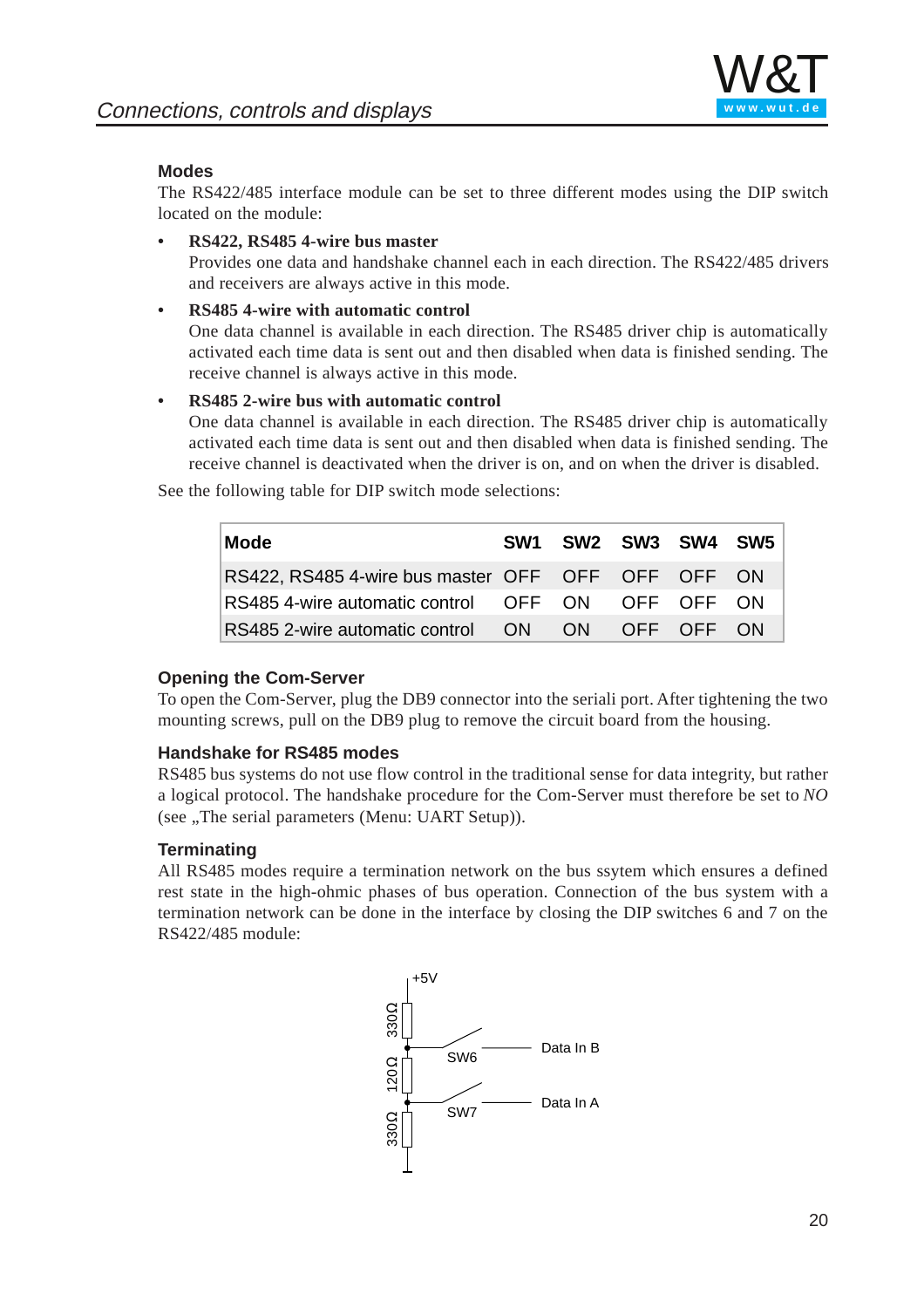

#### **Wiring examples**

### **RS422 connection with hardware handshake**



# **RS485 connection (4-wire bus master)**



### **RS485 2-wire connection**

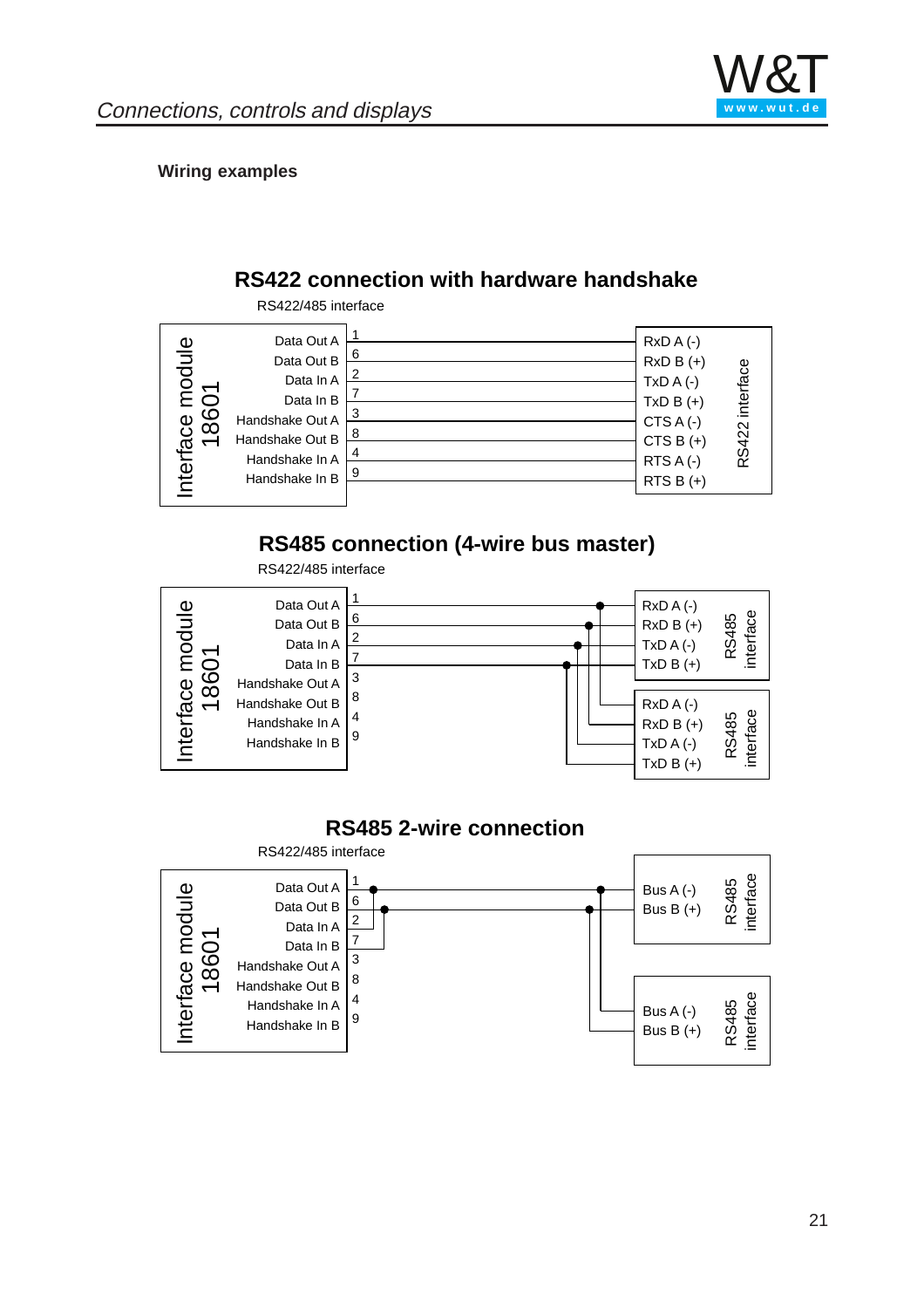

**Fuse** 

**PCB bottom side**

LB8 LB7 LB9

LB5 LB6

### <span id="page-21-0"></span>**4.2.4 Interfaces for the OEM Com Server 58412**

The OEM model 58412 in credit card format has in addition to an RS232 interface with TTL levels an onboard RS485 interface. Both interfaces are located on the 10-pin connector X1 with the locking collar. Reconfigure using the solder jumpers on the underside of the board.



#### **Pin assignments X1**

| Pin            | <b>Signal</b>     | <b>Function</b>           |                    |
|----------------|-------------------|---------------------------|--------------------|
|                |                   | <b>RS232/TTL</b>          | <b>RS485</b>       |
| 1              | $+5V/+24V$        | Supply                    | Supply             |
| 2              | RxD               | Data In                   | (RxD)              |
| 3              | <b>TxD</b>        | Data Out                  | (TxD)              |
| 4              | $RES/$ $(1)$      | <b>Reset Input/Output</b> | Reset Input/output |
| 5              | <b>CTS</b>        | Data In                   | (Data In)          |
| 6              | <b>DTR</b>        | Data Out                  | (Data Out)         |
| $\overline{7}$ | DSR/A             | Data In                   | Bus A/-            |
| 8              | RTS/B             | Data Out                  | Bus $B/+$          |
| 9              | GND 24V           | Supply                    | <b>Supply</b>      |
| 10             | GND <sub>5V</sub> | Supply                    | Supply             |

 (1) The open collector configuration of the reset pins allows function as a LOW-active in- and output. A reset triggered for example by the watchdog in the Com Server can be used here for your own purposes. Applying a GND level for at least 100ms (using a button for example) forces a restart of the Com Server.

#### **The serial TTL interface**

This interface can be configured as the TTL port of a UART. The solder jumpers must be set as follows:

- $\bullet$  LB5, LB6 = in
- $\bullet$  LB7, LB8, LB9 = out

#### **The RS485 interface with automatic control**

The following configuration of solder jumpers establishes a 2-wire RS485 bus connection on pins 7 and 8 of X4.

- $\bullet$  LB5, LB6 = out
- LB7, LB8, LB9  $=$  in

The RS485 driver ship is automatically enabled each time data is sent and disabled (high impedance state) again when data output is finished. The RS485 receiving channel is deactivated when the driver is on, but is switched on when the driver is in the high impedance state.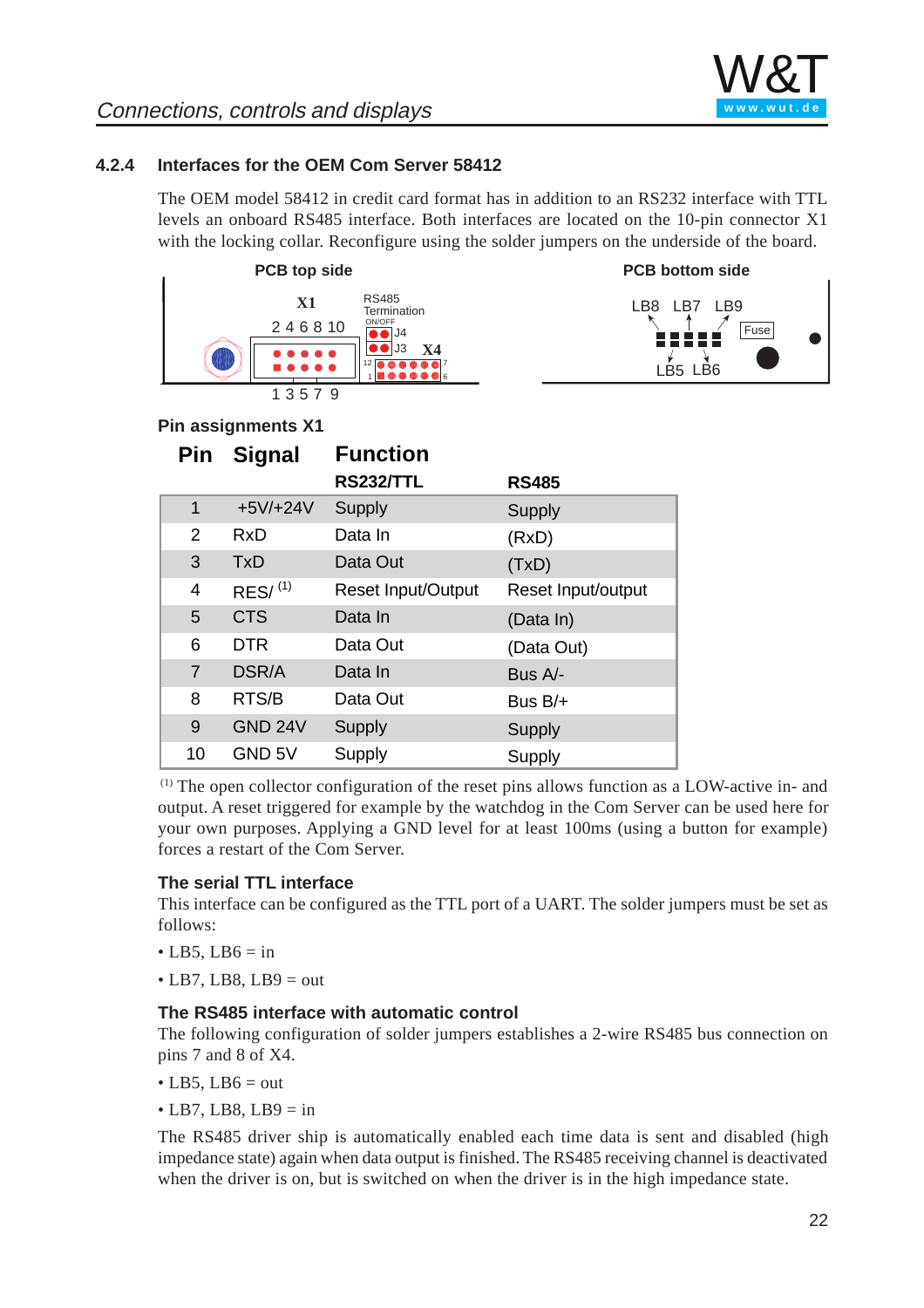

RS485 mode requires that the bus system be terminated with a termination network which ensures a defined idle state in the high impedance phases of bus mode. If the bus system in question does not already have a termination, one can be set using (inserting) jumpers J3 and J4.

**!** *The serial TTL interface and the RS485 bus can be used only in alternation.*

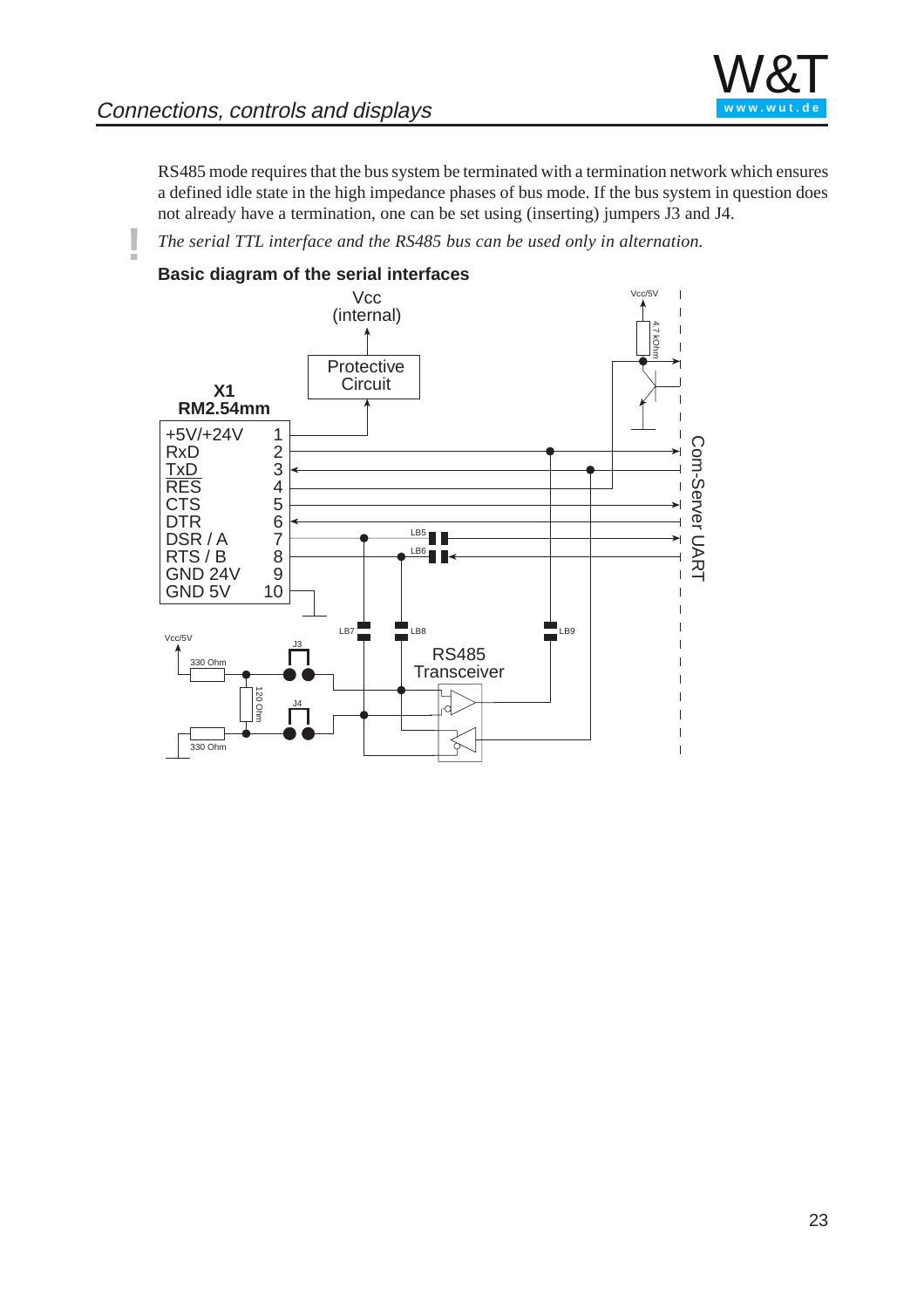

### <span id="page-23-0"></span>**4.3 Supply voltage**

Depending on the model, Com-Servers are powered either by a regulated +5V or with an AC/ DC voltage between 12V and 24V.

#### **4.3.1 Supply voltage 5 V** (Models 58211, 58411, 58221, 58421)

The supply voltage for models 58211, 58411, 58221 and 58421 is brought in through the mains socket located at the bottom of the housing or on the circuit board edge. The feed voltage must be 5V +/-5%. The current draw of each model is indicated in the technical appendix.

#### **4.3.2 Supply voltage 12–24 V** (Models 58611, 58621)

The supply voltage for models 58611 and 58621 can also be brought in through the mains socket for jack plugs located at the bottom of [the housing o](http://www.wut.de)r on the circuit board edge. DC voltage of any polarity or AC voltage may be used. Polarity reversal protection results in the following maximum and minimum values for the supply voltage:

- **•** AC: 9Veff (- 5%) 24Veff (+5%)
- **•** DC: 12V (-5%) 34V (+5%)

The current draw of each model is indicated in the technical appendix.

#### **4.3.3 Power supply OEM model 58412** (credit card format)

The supply voltage for OEM model 58412 is brought in through one of the two post connectors that are used for the serial signals as well. Supply voltage has to be  $5V +1.5%$ . The current draw is indicated in the technical appendix.

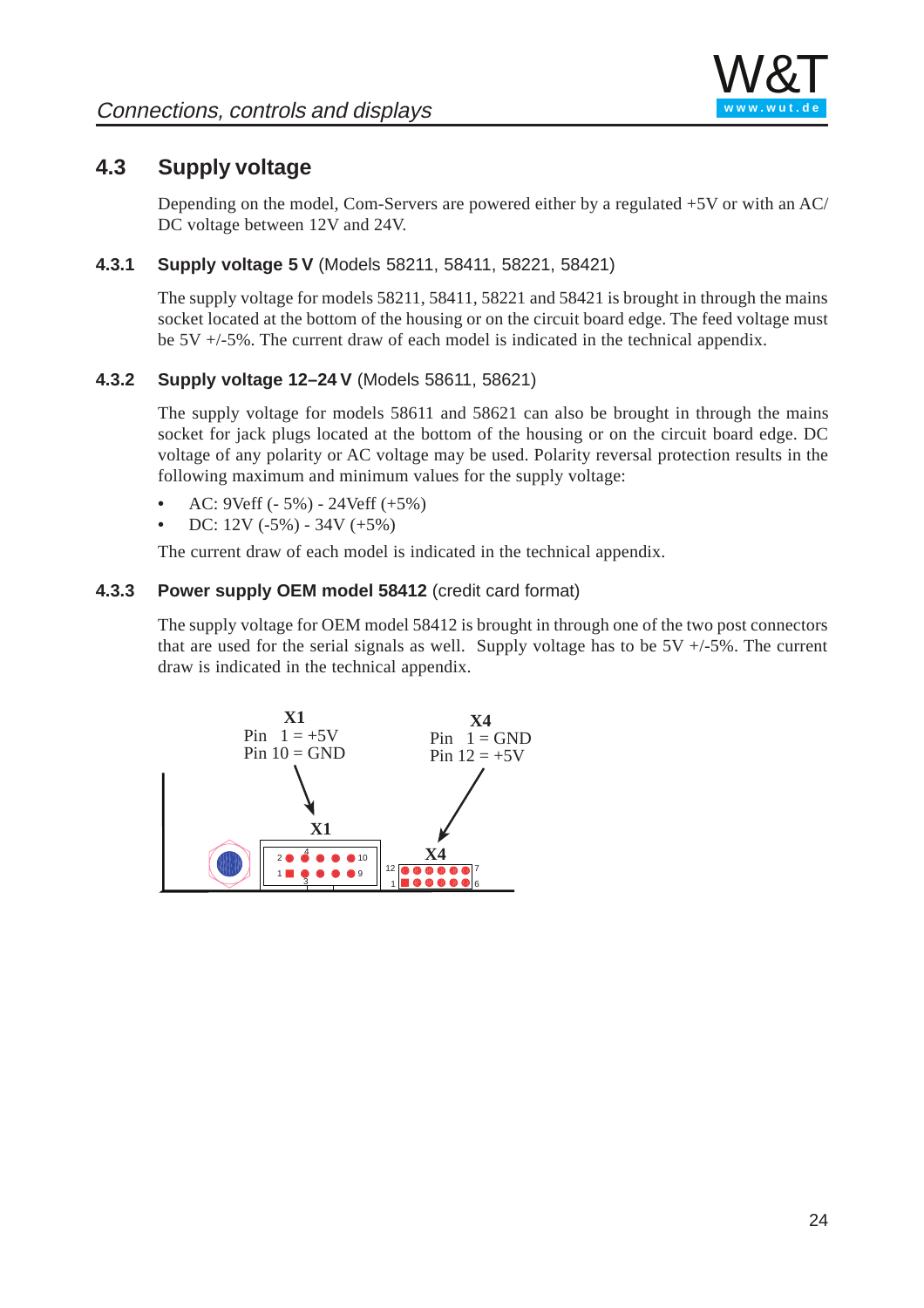

# <span id="page-24-0"></span>**4.4 LED displays**

#### **• Power LED**

Indicates supply voltage present. If the LED is not on, check for correct wiring of the power supply.

### **• Status LED**

Flashes whenever there is activity on the serial port. Periodic flashing indicates that the port has a valid connection to another network station. The status of the serial port can also be read out using the Com-Server's Telnet configuration tool.

#### **• Error LED**

The Error LED uses various flashing patterns to indicate error conditions on the device or serial port. The error texts for the previous five serial faults and the associated system time (time between the last restart of the Com-S[erver and whe](http://www.wut.de)n the error occured) can also be read out using the Telnet configuration tool.

#### **1 x flashing of the Error LED** = Check network connection

The Com-Server cannot receive a link pulse from a hub. Check the cable or the hub port.

#### **2 x flashing of the Error LED** = Check serial data format

The serial port received at least one character with a parity or framing error (=Parity-Error / Framing-Error), or the data register of the serial receiver ship was written even though the previous character was not read out. Check the correctness of the serial parameters, the handshake procedure and the connection cable.

#### **3 x flashing of the Error LED** = Check serial Handshake

The serial connected device is not responding to the handshake stop signal set by the Com-Server and continues to send data. The result can be that the serial ring memory is overwritten and data are lost. Check the handshake configuration of the device as well as the wiring of the connection cable.

#### **All LEDs on** = Self-test error

The self-test performed after each start or reset of the Com-Server could not be correctly finished.

This error can occur when you have prematurely broken off a software update and the full operating sofstware could not be transferred. The Com-Server is no longer capable of being operated in this condition. Repeat the software update over the network (see "Firmware update of the Com-Server"), and address the Com-Server using its assigned IP address. If this does not eliminate the error or should the error occur irrespective of any prior software update, please return the unit to W&T for service.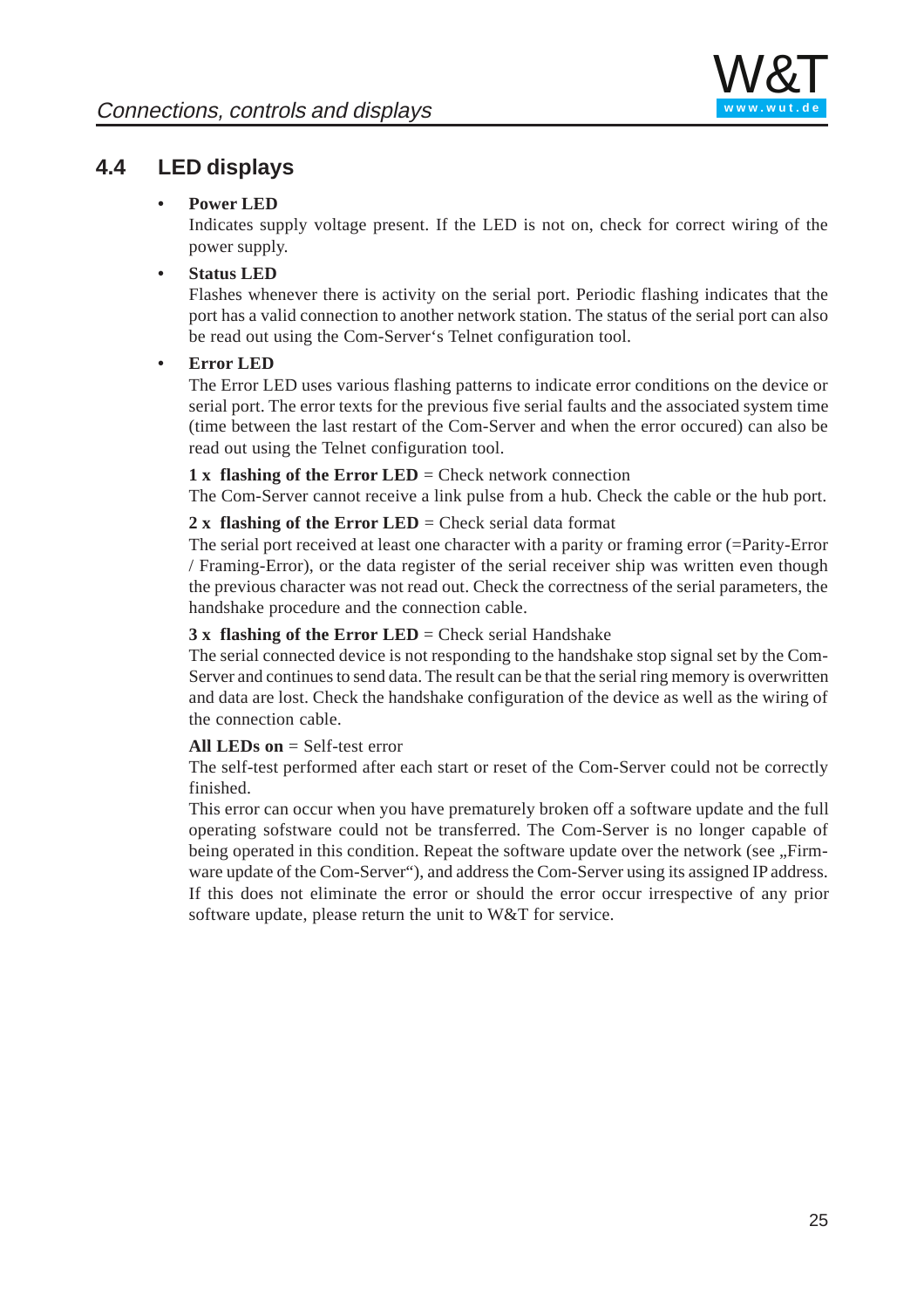

# <span id="page-25-0"></span>**5 Starting the Telnet configuration**

The Com-Server is configured using the *Telnet* network protocol. The prerequisite is that the Com-Server has already been assigned an IP address that is valid in this network at which it can be accessed (see "Assigning the IP address"). The configuration can be done from virtually any computer having a network connection and TCP/IP stack (see Appendix A/B). The *telnet.exe* program is always included with Windows 9x/NT/2000, and is usually located in the Windows main directory.

To select the configuration menu, start the Telnet client using the following parameters:

[Address] = IP addre[ss of the Com](http://www.wut.de)-Server  $1111 =$  Configuration port of the Com-Server

Under Windows 9x/NT you only need to use "*Start*  $\rightarrow$  *Run*" *telnet*. Then in the submenu *Network system...* of the *Connect* menu enter as the host name the IP address of the Com-Server and as the connection port number , 1111".

| Connect         |                           |  |
|-----------------|---------------------------|--|
|                 | Host Name: 172.16.232.186 |  |
| Port:           | 1111                      |  |
| TermType: vt100 |                           |  |
| Connect         | Cancel                    |  |

If the connection could be established, you will see the following menu in your Telnet window:

\*\*\*\*\*\*\*\*\*\*\*\*\*\*\*\*\*\*\*\*\*\*\*\*\*\*\* MINI Com-Server \*\*\*\*\*\*\*\*\*\*\*\*\*\*\*\*\*\*\*\*\*\*\*\*\*\*\* 1. INFO System 2. SETUP System 3. SETUP Port 0 (Serial) 4. SAVE Setup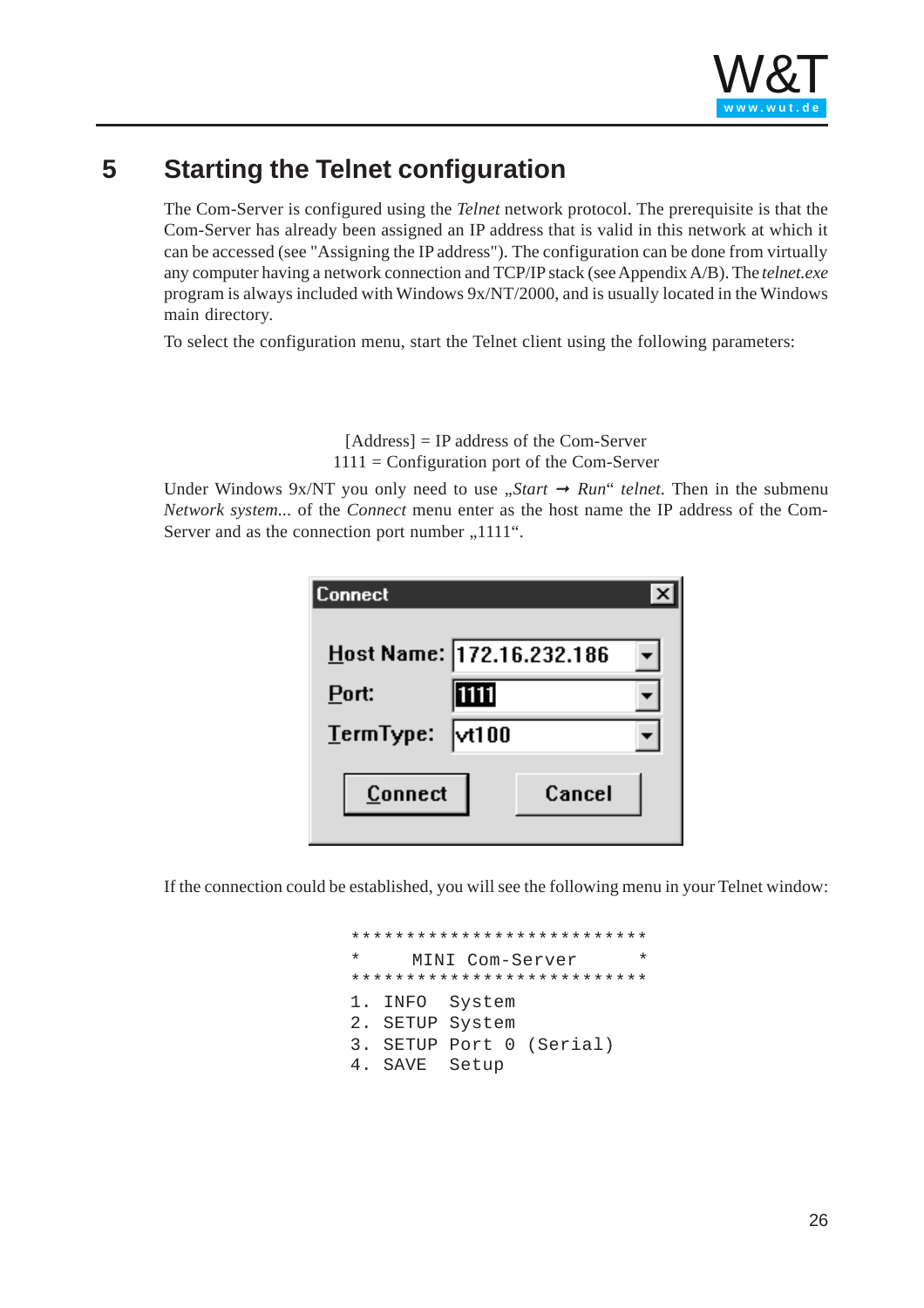

# <span id="page-26-0"></span>**6 Base configuration of the Com-Server**

The following overview shows the configuration menu of the Com-Server. You will only see one level of the selected menu at a time on the monitor. To go to the next level, simply enter the number of the desired menu branch and press ENTER. Entering *q* or pressing ENTER brings you back to the previous menu level.

The last configured value of a menu item is shown in parentheses. If you make any changes, the new value will appear here the next time you open the menu. Entries do not become valid in the Com-Server until you have saved them using *SAVESetup*.

As long as you do not open this menu item, you can move around the entire menu and change values without really modifying anything.



**!** *If you exit the configuration menu by closing the Telnet connection without first doing a SAVE Setup, the original configuration will be retained.*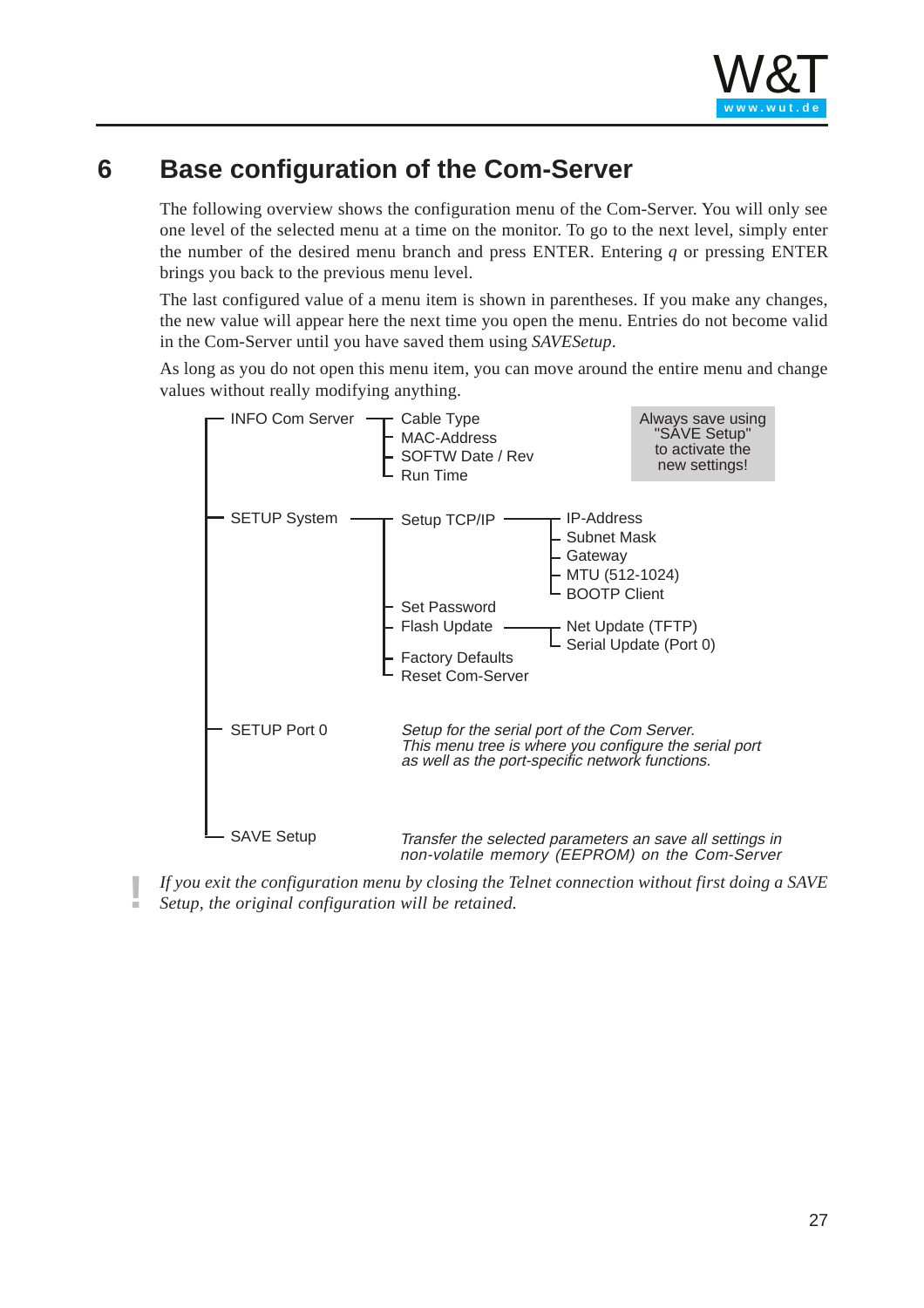

## <span id="page-27-0"></span>**6.1 Menu: INFO System**

This menu allows you to call up device-specific parameters such as the version njmber and creation date of the firmware, MAC address of the unit, etc.

# $\rightarrow$  **Cable Type**

Shows the Ethernet connection of the Com-Server (twisted pair)

# Þ **MAC address**

Shows the Ethernet address of the Com-Server. This number is factory set and registered. It cannot be changed.

# Þ **SOFTW Date/Rev.**

Shows the creation date and version number of the operating software in flash

# Þ **HARDW Rev.**

Shows the version status of the Com-Serve[r hardware.](http://www.wut.de)

# Þ **Run Time**

Shows the time in hours and minutes since the last Com-Server restart.

### **6.2 Menu: SAVE Setup** ➞ **non-volatile memory**

Enter a y to the question "Save Changes ?". If the entry was correct the message "Saving..." appears on the monitor and the Com-Server saves all your changes in its non-volatile memory (EEPROM). Once the data are saved they are activated each time you turn the unit on or perform a reset.

If you enter something other than *y* or simply press the ENTER key, you are returned to the main menu without saving the changes.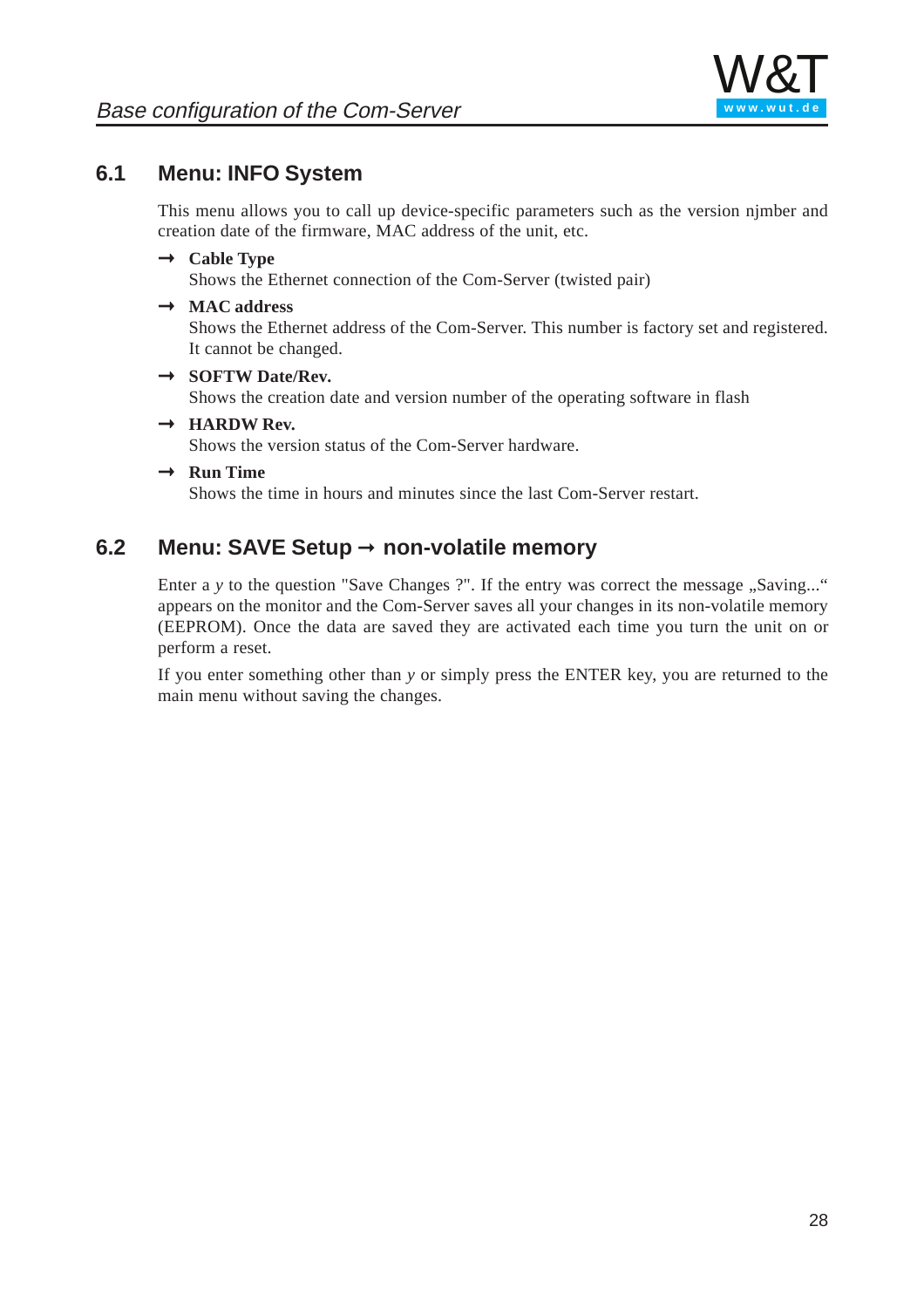

### <span id="page-28-0"></span>**6.3 Menu: SETUP System**

This menu is for configuring all the parameters that pertain to the Com-Server operating system and are independent of the serial interface.

#### **6.3.1 Menu: SETUP System** ➞ **Setup TCP/IP**

# Þ **IP-Address**

Enter here the IP address if you want to change it. Please note that this number is not freely selectable, but rather needs to be specified based on the network address of the TCP/IP network. The format corresponds to the normal syntax (e.g. 172.16.231.5).

# $\rightarrow$  Subnet Mask

The subnet mask only needs to be entered if the Com-Server will be making connections to another subnet. Enter the subnet mask of [the subnet in](http://www.wut.de) which the Com-Server is located (e.g. 255.255.255.0). Please note: The IP address determines the network class. From this is derived a default subnet mask (e.g. 255.255.0.0 for a Class B network). You are only allowed to extend this to the right. Emproper entries are automatically corrected when you save.

# Þ **Gateway**

Enter here the IP address of the Gateway if you will be making connections to other subnets.

**!** *Changes to the system parameters "IP-Address", "Subnet Mask" and "Gateway" cannot be activated right after saving. The Com-Server will use these values only after closing the current Telnet connection using "q".* 

# Þ **MTU – Maximum Transfer Unit (default: 512)**

This value determines the maximum size of a TCP/IP packet. It refers to the number of bytes (excluding header) that can be sent in a packet. The smaller the MTU, the more network buffer overall is available in the Com-Server. The selectable range begins at 512 and ends at 1024 bytes. The values can be set in increments of 128 bytes (automatic correction).

# Þ **BOOTP Client**

The factory setting is for DHCP-/BOOTP protocol activated (menu entry  $= 1$ ) and the Com Server attempts to get an IP address after each reset of a DHCP or BOOTP server. Entering a "0" deactivates the function (see section Assigning the IP address using DHCP- /BOOTP protocol). Another method of deactivating the BOOTP client is in conjunction with IP assignment over the serial interface (see section Assigning over the serial interface).

**!** *Some DHCP servers also assign an IP address in response to BOOTP requests from their dynamic pool. To prevent the Com Server from getting a different IP address after every reset in such environments, you must deactivate the BOOTP protocol.*

➥*For an explanation of basic terms and principles for addressing in the Internet, see our manual "TCP/IP for Beginners".*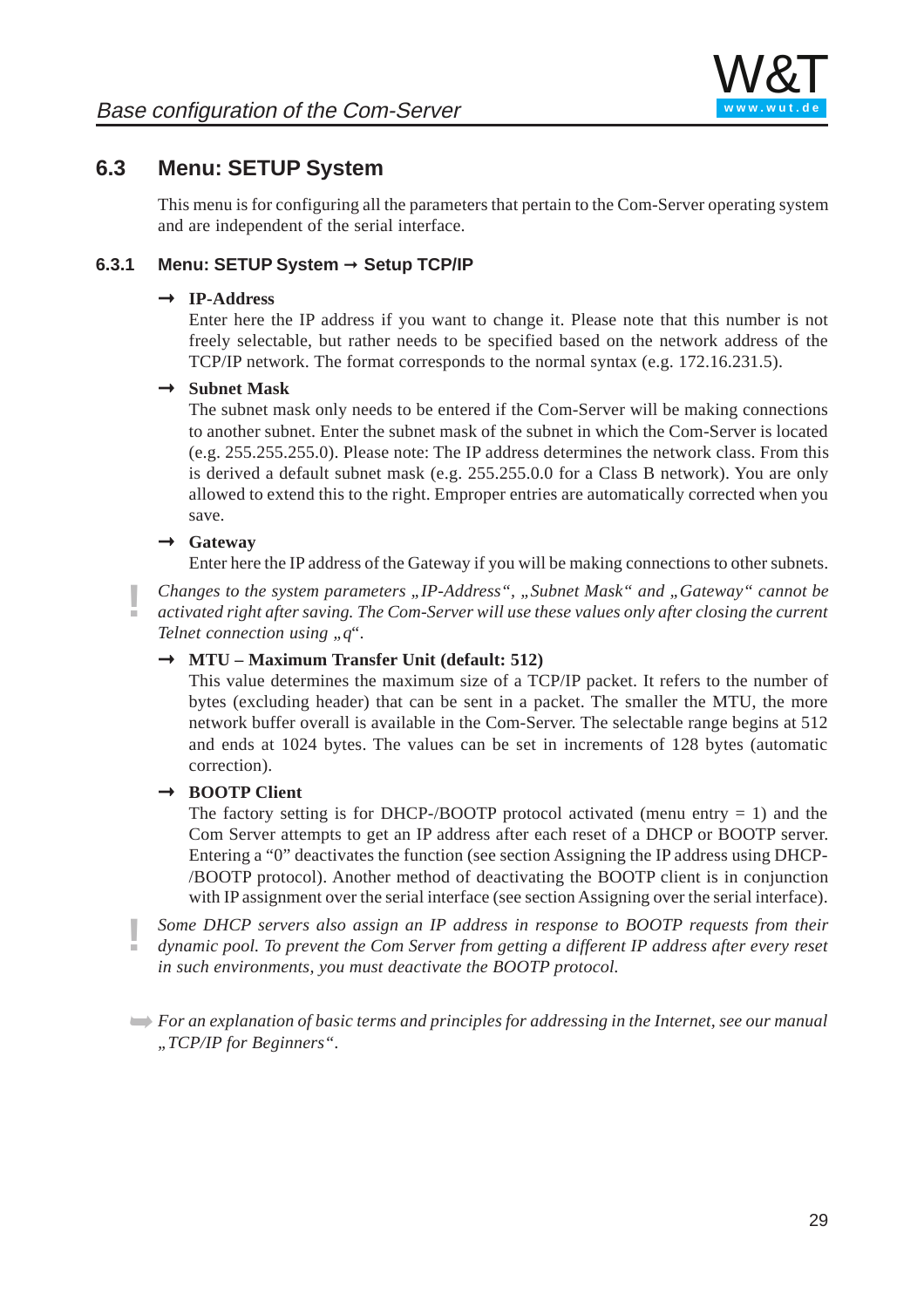

#### **6.3.2 Menu: SETUP System** ➞ **Set Password**

Here you may specify an 8-character hexadecimal password for protecting the configuration menu from unauthorized access. The factory-set password is 00000000. With the password you have unrestricted access to the Com-Server's configuration menu.

You are prompted for a valid password as soon as the Telnet connection for the configuration port is opened. An incorrect entry denies access to the Com-Server's configuration port.

**!** *Resetting or changing any parameters including the password is only possible if you know the old password. Make sure you write it down and keep it in a safe location.*

#### **6.3.3 Menu: SETUP System** ➞ **Flash Update**

Before you activate one of the following modes, make sure that you have quit any active network connections. Then confirm with "y". The upda[te mode is in](http://www.wut.de)dicated by lighting of the Status LED on the Com-Server.

# Þ **Net Update (TFTP)**

Activate this mode when you want to perform an update of the Com-Server operating software over the network using TFTP (see "Firmware update of the Com-Server").

# Þ **Serial Update (Port 0)**

Activate this mode if you want to send the files containing the new firmware serially. (see "Firmware update of the Com-Server").

**!** *You may quit the update mode only by either completely performing the update or by means of a reset, i.e. turning off the power!*

#### **6.3.4 Menu: SETUP System** ➞ **Factory Defaults**

Enter a *y* to reset all the parameters. The configuration is then in its factory preset state. The Com-Server closes the Telnet connection. Then it performs a software reset in order to activate the new configuration.

**!** *Resetting the non-volatile memory causes loss of all the settings which deviate from the default values, including the IP address.*

*The setting profile of the factory defaults can among other things be replaced by a customer*specific profile (see "Customer-specific configuration profiles"). In this case the customer*specific settings are activated after the reset.*

#### **6.3.5 Menu: SETUP System** ➞ **Reset Com-Server**

Select this menu item to perform a software reset on the Com-Server. First your Telnet connection is properly closed.

**!** *All data from any still open network connections are lost!*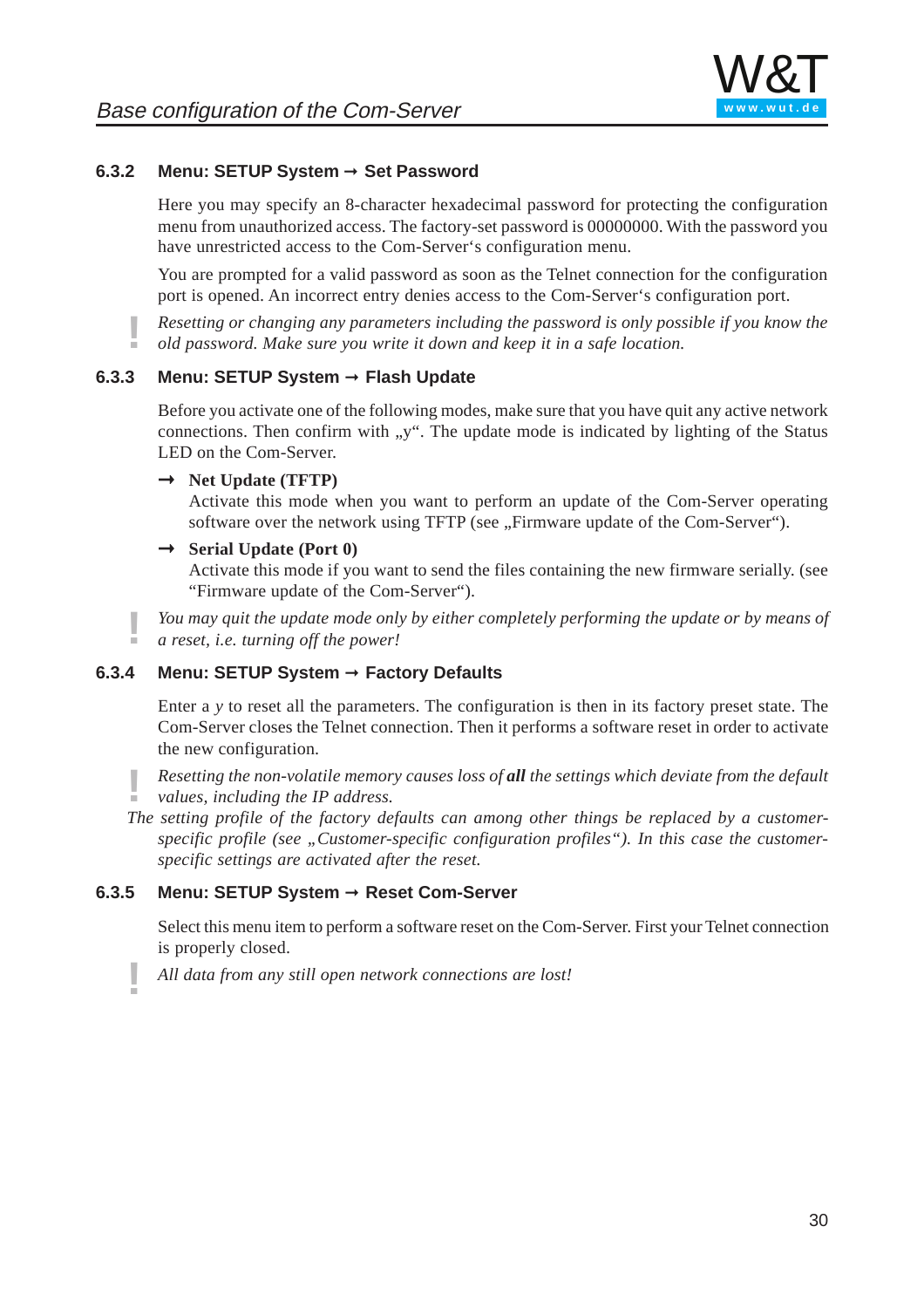

# <span id="page-30-0"></span>**7 The serial port as seen by the network**

The actual data are exchanged between the application and the Com-Server port using TCP/IP or UDP/IP. Which protocol is selected and the type of connection (Client or Server) for data transmission depends on the application. The following table shows the various modes of the serial Com-Server port.

| "TCP-Server" Mode       |                                     |
|-------------------------|-------------------------------------|
| "TELNET-Server" Mode    |                                     |
| "FTP-Server" Mode       |                                     |
| "TCP-Client" Mode       | $\rightarrow$ TCP-Client            |
| "UDP-Client" Mode       | $\rightarrow$ UDP-Client            |
| "TELNET-Client" Mode    | $\rightarrow$ Telnet-Client         |
| "FTP-Client" Mode       | $\rightarrow$ FTP-Client            |
| "Box to Box" Mode       | $\rightarrow$ Box to Box            |
| "IP Bus Mode"           | $\rightarrow$ IP Bus Mode           |
| <b>SLIP-Router</b>      | $\rightarrow$ SLIP Router           |
| Serial Socket Interface | $\rightarrow$ Ser. Socket Interface |

### **Menu: SETUP Port 0** ➝ **TCP/IP Mode**

Data transmission ove the serial connection is full-duplex with a maximum speed of 57.6 K. Interface parameters and network transmission mode are configured over the network from any TCP/IP station.

In addition to simple transmission of the data, a dedicated TCP port provides functions for monitoring and configuring the serial interface (see , Enhanced services of the Com-Server").

The Com-Server supports the following protocols:

- **•** ARP, RARP, ICMP (Ping), (DHCP and SNMP in development)
- **•** IP, TCP (Client/Server), UDP (Client/Server)
- **•** FTP (Client/Server), TELNET (Client/Server)
- **•** SLIP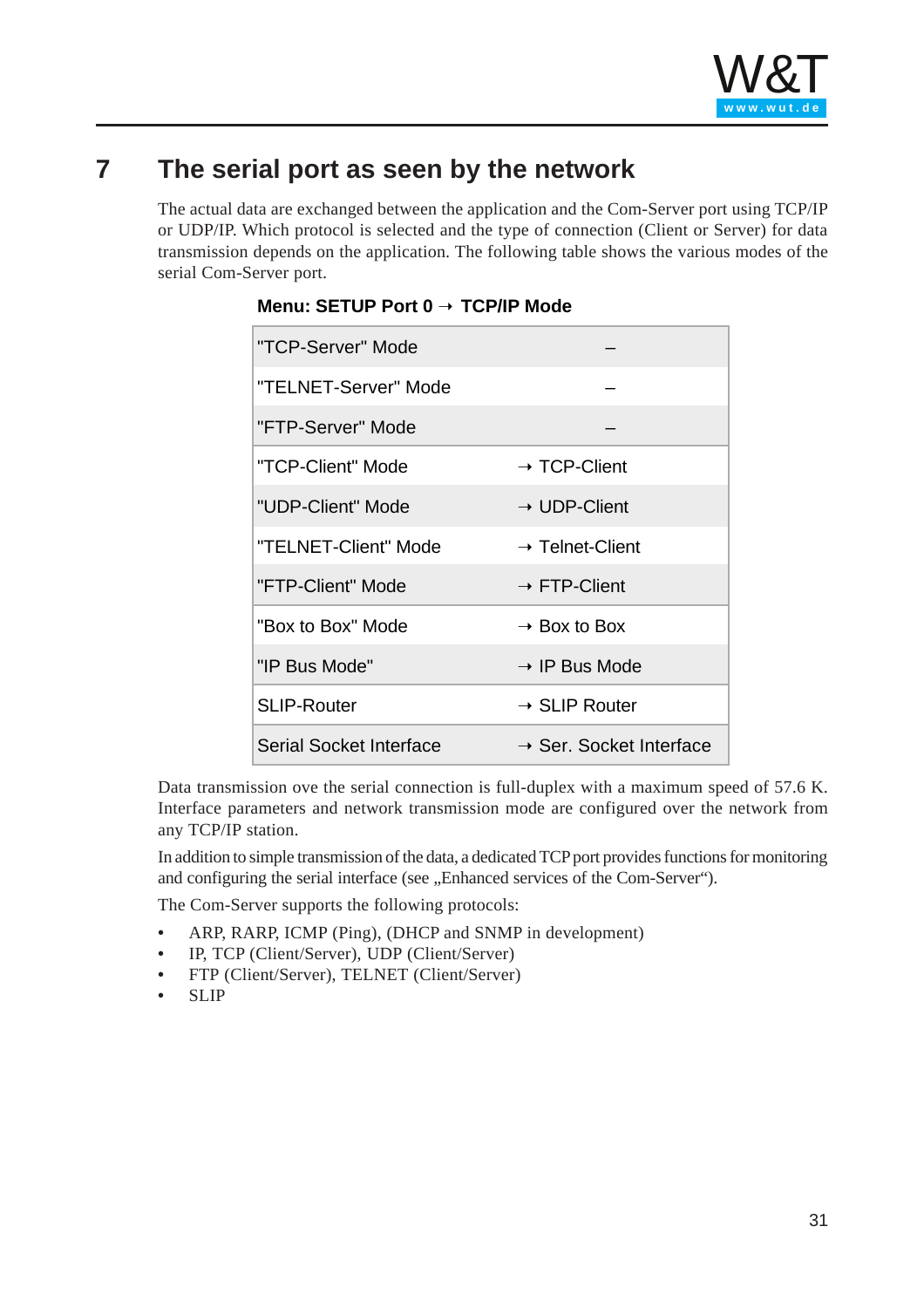

# <span id="page-31-0"></span>**7.1 Addressing in the TCP/IP network**

Addressing in the TCP/IP network is done in two steps. FIrst the network station itself is addressed with the IP address, then the services of this network station are addressed with TCP port numbers. Each IP address must be unique throughout the network, and each port number must be unique on the network station.

Addressing the serial ports is done analogously. The Com-Server is assigned an IP address upon installation (see "Assigning the IP address"). This address is used to access the Com-Server. The individual services are factory addressed using the following port numbers.



When the service starts a certain port number is assigned to a server process; the port numbers of client processes are normally dynamically assigned and change each time the program starts.

In the Com-Server all the processes (client and server) have factory assigned port numbers, except for the FTP client.

If in a particular case the factory assigned port number canot be used, you may modify it (see "Configuration of the TCP/IP modes").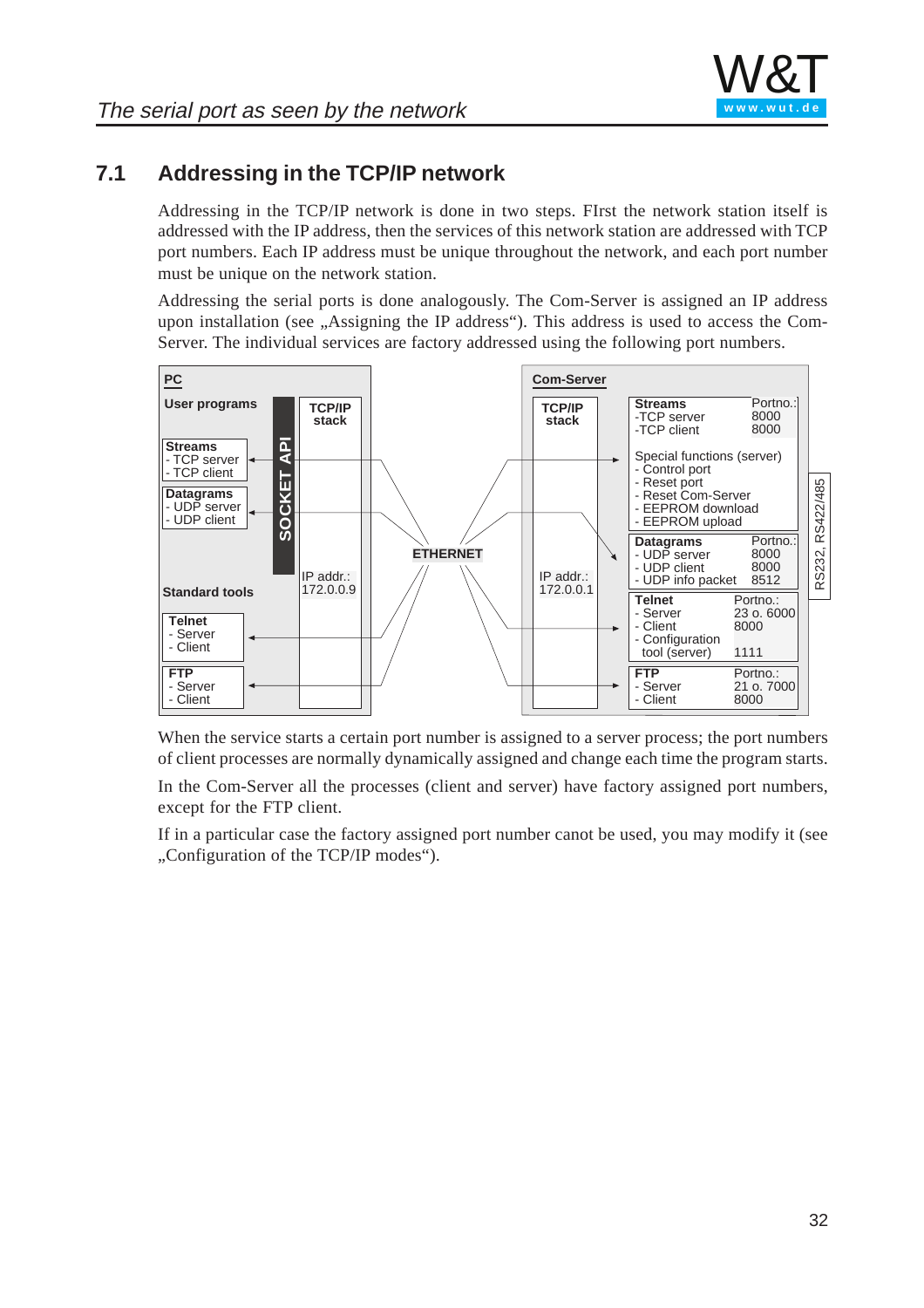

# <span id="page-32-0"></span>**8 Configuration of the serial port**

As in the case of the basic configuration, the various TCP/IP modes and interface parameters are set over the network using the Telnet protocol. This configuration can be performed from practically any computer having a network connection and TCP/IP protocol.

To select the configuration menu, start the Telnet client as follows (see "Starting the Telnet") configuration"):

### **8.1 The configuration menu**

The following overview shows the entire men[u. You will on](http://www.wut.de)ly see one level at a time on the monitor; enter a digit to scroll forward, and press ENTER to move backwards.

All your settings are activated in the Com-Server only after you have saved them using the **SAVE Setup** menu. Until then you may move around the menu as you like, change values and set different modes. If you close the Telnet connection without saving, the Com-Server retains all the settings it had before you opened the configuration menu.

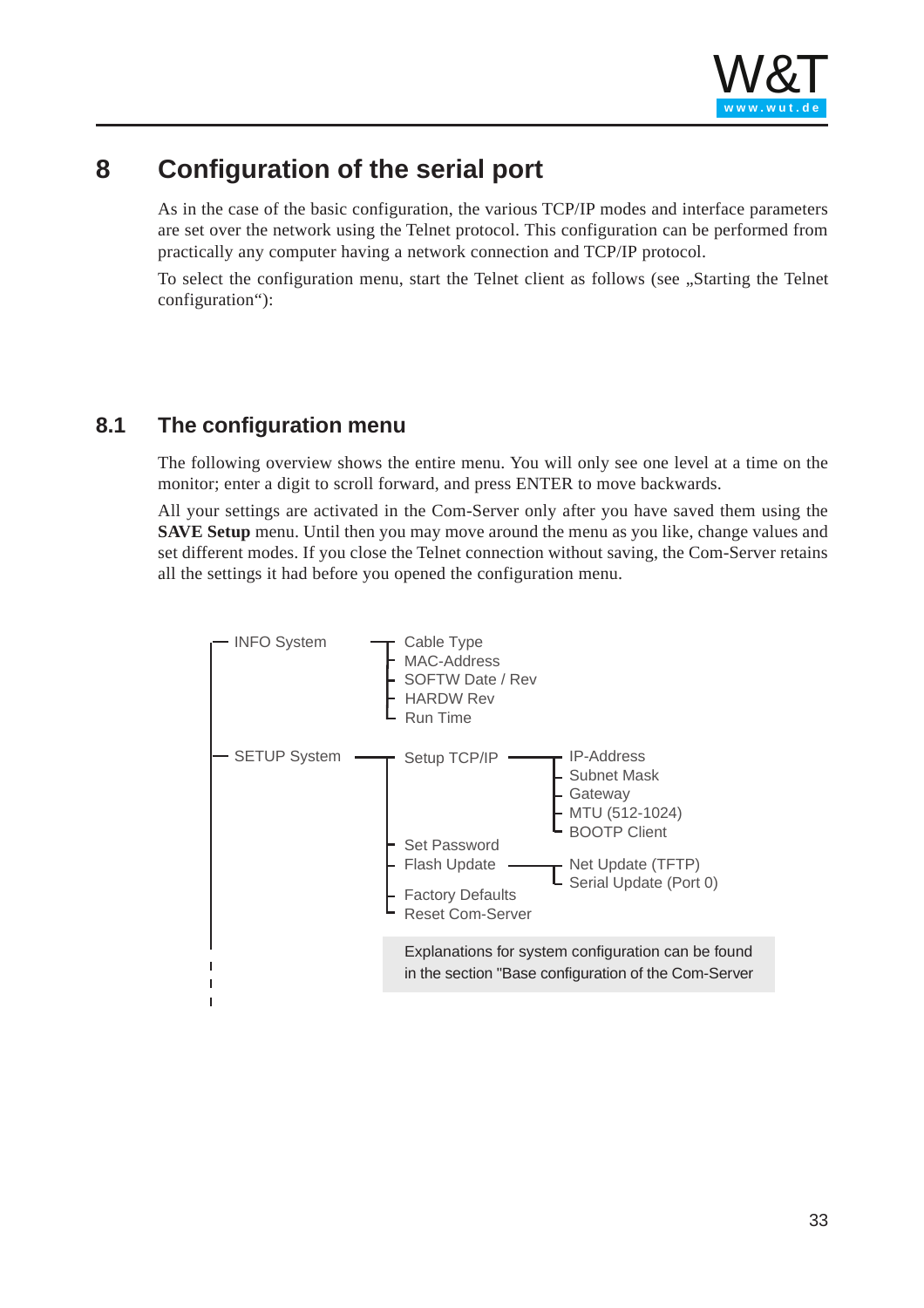

## **Configuration of the serial port**

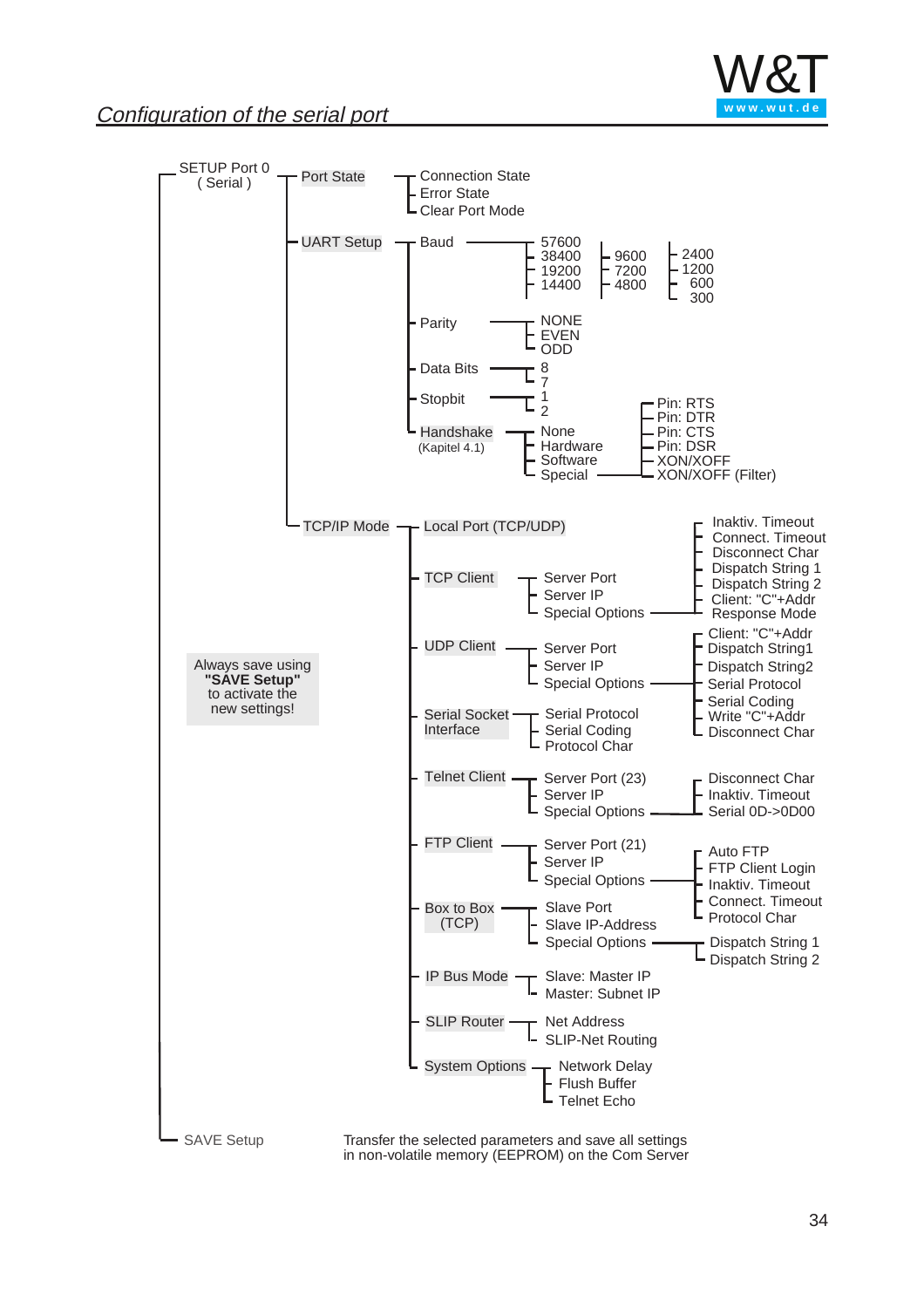

# <span id="page-34-0"></span>**8 .2 The serial parameters (Menu: UART Setup)**

Like any serial device, the Com-Server port must be set to match the communication parameters of its partner. All the RS232 parameters relevant for operation are configured in the *Setup Port 0 → UART Setup* menu. In addition to the usual settings for baud rate, data bits, parity and stop bits, here you can also specify the handshake procedure as well as the functions of the individual control signals.

**!** *The settings only become active after saving with "SAVE Setup". Please note that saving the parameters deletes all data currently located in the ComServer port buffers.*

#### **8.2.1 The handshake modes (SETUP Port 0** ➞ **UART Setup** ➞ **Handshake)**

This menu provides three standard modes for flow control of the serial port. As opposed to these predefined handshake profiles, you can use the *Special* submenu to specify the function of each control signal individually. This allow[s you for exam](http://www.wut.de)ple to use hardware-controlled TCP connection control. Details on the control line functions are contained in the description of the submenu.

# Þ **Hardware Handshake**

When using hardware handshake, the individual RS232 signals perform their factory-set functions as described in the section  $RS232$  Interface". Please note that the meaning of the individual signals may be changed by the respective user software.

Function of the control signals:

|         | RTS: Flow Control    |
|---------|----------------------|
|         | DTR: Show Connection |
|         | CTS: Flow Control    |
| DSR: NO |                      |
|         |                      |

# Þ **Software Handshake**

The software handshake is implemented using the two ASCII characters (11H)=XON and (13H)=XOFF. In the standard setting *Software Handshake* these two codes are considered by the Com-Server as control characters and are filtered out from the actual data flow in both directions. This filtering can be turned off individually for each data direction in the *Special* submenu.

|         | RTS: NO (Default HIGH) |
|---------|------------------------|
|         | DTR: NO (Default HIGH) |
|         |                        |
| DSR: NO |                        |
|         | CTS: NO                |

# Þ **NO Handshake**

Turns off any hardware or software flow control for the serial interface. All the data are output to the connected terminal device regardless of the status of the inputs CTS and DSR. Any impending overflow of the serial input buffer is not signalled by the Com-Server. The setting *NO Handshake* makes sense for any data transmission that uses a serial protocol for data integrity or flow control.

| Function of the control signals: |         | RTS: NO (Default HIGH) |
|----------------------------------|---------|------------------------|
|                                  |         | DTR: NO (Default HIGH) |
|                                  | CTS: NO |                        |
|                                  | DSR: NO |                        |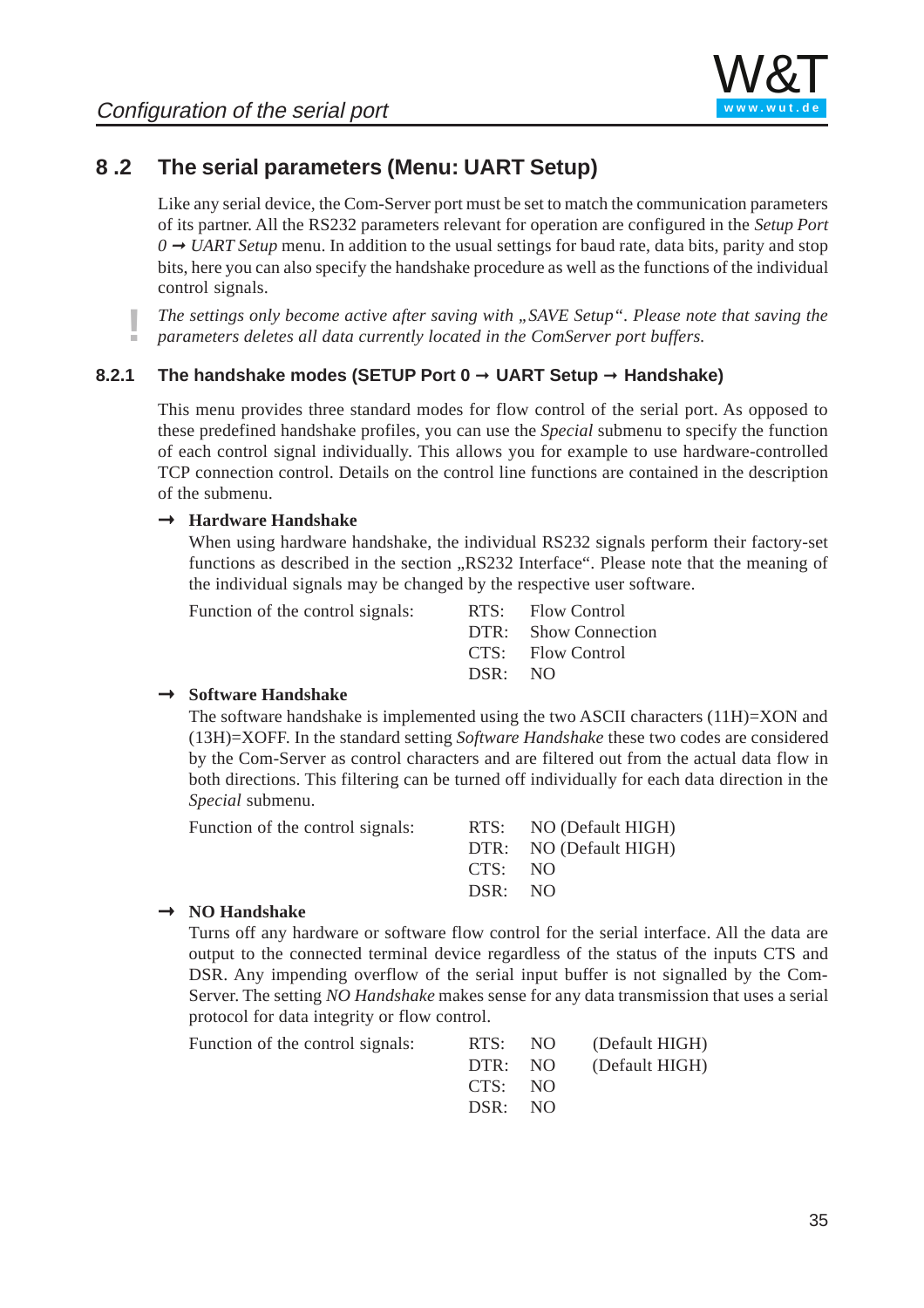# $\rightarrow$  Special

Here it is possible to configure the function of the control lines differently from the three predefined protocols. In addition, the filter function of the "Xon" and "Xoff" characters used for the software handshake can be ifnluenced. Toggle between on and off by entering the menu number of the desired function. Settings made here are correspondingly overwritten by selecting one of the three predefined handshake modes.

# Þ **Pin: RTS & Pin: DTR**

The following functions can be assigned to the outputs RTS and DTR:

- **1. Flow Control** If this function is turned on, the Com-Server handles the RS232 flow control through the corresponding output. The ready state for serial data is signaled by a HIGH signal  $(+3...12V)$ . If the memory limit of the input buffer is reached, the line is set to LOW (-3...-12V).
- **2. Show Connection** The output is sw[itched to the se](http://www.wut.de)rial port depending on an existing TCP connection. HIGH (+3...12V) indicates an existing connection.
- **3. NO (Default=HIGH)** The outputs are not used by the Com-Server and carry a constant HIGH level (+3...12V). A network application can use the control port of the Com-Server (see "Enhanced services of the Com-Server") to temporarily influence the level.
- **4. NO (Default=LOW)** The outputs are not used by the Com-Server and carry a constant LOW level (-3...-12V). A network application can use the control port of the Com-Server (see "Enhanced services of the Com-Server") to temporarily influence the level.

# Þ **PIN: CTS and PIN: DSR**

The inputs *CTS* and *DSR* can be assigned the following functions:

- **1. Flow Control** The serial flow control is performed using the corresponding pin. Serial data are output only if the input was set to HIGH  $(+3...12V)$  by the connected terminal device.
- **2. OPEN/CLOSE Connection** This option for TCP connection building and ending can be used to control connection building and ending in all Com-Server client operating modes. If the IP address and the TCP port are stored in the Com-Server, a HIGH level (+3...12V) on the corresponding input establishes a connection. The connection is closed with a LOW level (-3...-12V).
- **3. Accept only by HIGH** Connection establishment of a TCP client is only accepted if a HIGH level  $(+3...12V)$  is present on the corresponding input. Likewise the connection is rejected when there is a LOW level.
- **4. NO (Manual IN)** The selected input is ignored by the Com-Server and plays no role either in data transmission or connection control.

# Þ **XON/XOFF**

Here the handshake can be configured for XON/XOFF separately for each data direction. *"XON/XOFF Receive"* switches processing of this control character for serial receiving on: After receipt of an XOFF sent by the RS232 terminal device, the Com-Server stops serial data output until it receives an XON. If *"XON/XOFF Receive"* is turned on, the Com-Server generates an XOFF when it is no longer able to receive serial data.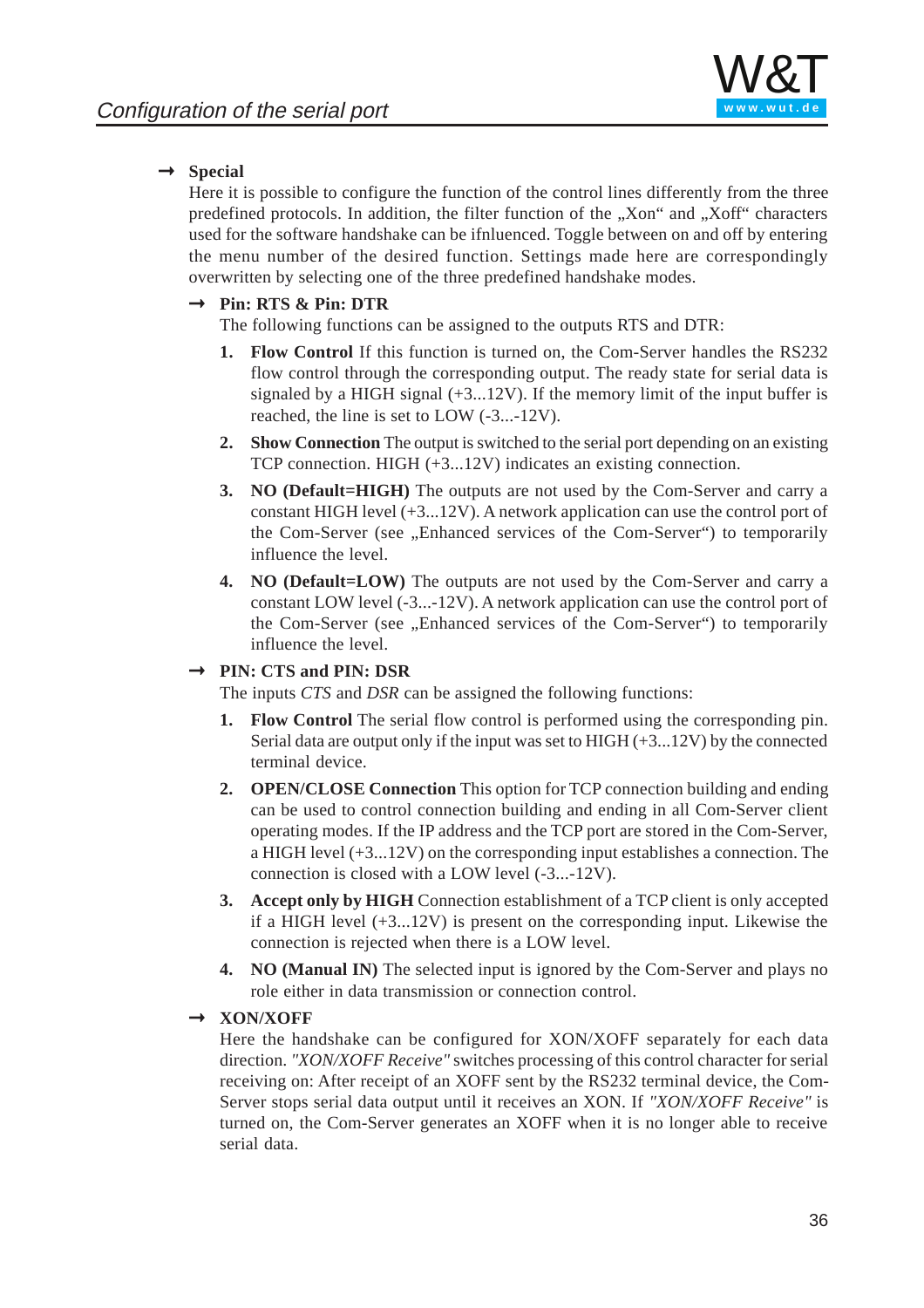

# Þ **XON/XOFF (Filter)**

If XON/XOFF is turned off for flow control, this option can be used to separately determine for both data directions whether the Com-Server filters these control characters out of the actual data.

- **1.** Send-Filter (Data direction  $\rightarrow$  serial) If this option is turned on and XON or XOFF characters occur in the actuqal data, the Com-Server filters them out and does not pass them along to the terminal device. Select this mode generally for bi-directional RS232 connections, since otherwise you will have problems with data traffic. If the Send-Filter option is turnd off, all the data including the XON and XOFF characters are sent unfiltered on the RS232 interface. This mode only makes sense if the connected terminal device is a graphics printer whose data stream can be expected to contain handshake characters.
- **2. Receive-Filter (Data direction**  $\rightarrow$  **network) If this option is turned on, the Com-**Server interprets the XON and XO[FF characters](http://www.wut.de) sent by the serial terminal device as control bytes and does not insert them into the network data stream. This ensures that the recipient in the network only gets actual user data. If Receive-Filter is turned off, the XON and XOFF characters sent by the serial terminal device are transmitted to the network together with the actual user data. This mode requires of the respective recipient in the network that it be able to separate actual data from control data.

The currently selected parameters are shown in the top line of the "UART Setp" menu. As soon as a parameter is changed, until the parameters are saved this display does not show the configuration with which the Com-Server port is currently working!

Display format: *[Baud rate], [Parity], [Data bits], [Stop bits], [Handshake]* Possible values for the handshake variables are:

|           |                                                              |    | <b>Send-Filter Receive-Filter</b> |
|-----------|--------------------------------------------------------------|----|-----------------------------------|
| [N]       | No handshake                                                 |    |                                   |
| [H]       | Hardware handshake                                           |    |                                   |
| [S]       | Software handshake<br><b>XON/XOFF</b>                        | ON | ON                                |
| [Special] | Special setting<br>configuration menu<br>"Handshake-Special" |    |                                   |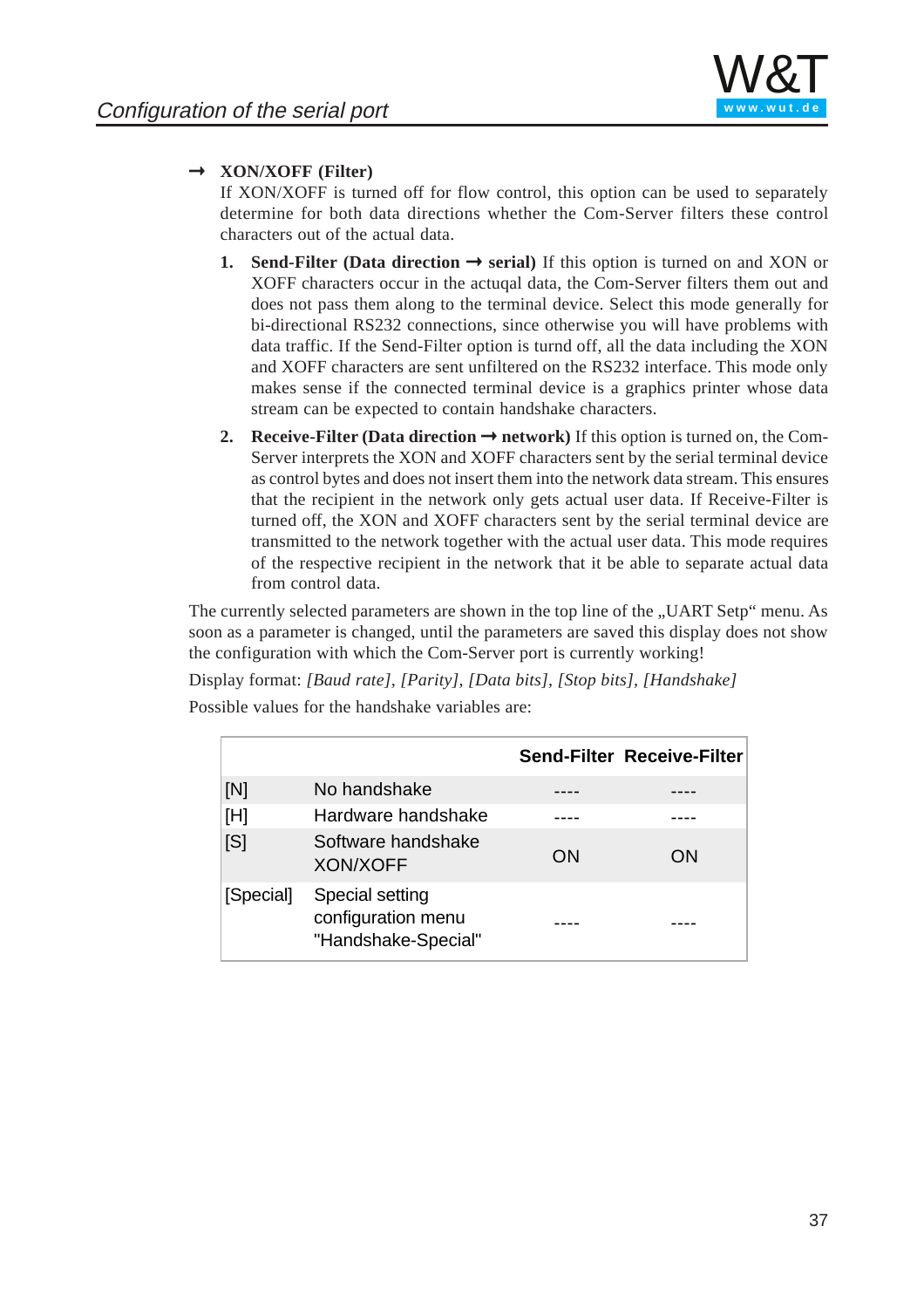

# **9 Configuring the TCP/IP modes (Menu: TCP/IP Mode)**

There are several possibilities for transporting serial interface data. The Com-Server port supports the standard protocols FTP and Telnet. It also allows you to transport the data on the socket interface level directly as TCP streams or UDP datagrams - inother words, without any additional higherorder protocol. The illustration below shows the protocol layering in the Com-Server:

| <b>Standard Protocols:</b> | Socket interface applications: |
|----------------------------|--------------------------------|
|                            |                                |

| <b>FTP</b><br><b>Client/Server</b> | <b>Telnet</b><br><b>Client/Server</b> | <b>Client/Server</b> | <b>Client/Server</b> |  |
|------------------------------------|---------------------------------------|----------------------|----------------------|--|
|                                    |                                       |                      | <b>SOCKET API</b>    |  |
| <b>TCP Streams</b>                 |                                       |                      | <b>UDP</b>           |  |
|                                    |                                       |                      | Datagrams            |  |
| IP (Internet Protocol)             |                                       | <b>ICMP</b>          |                      |  |
| Ethernet                           |                                       |                      |                      |  |

Each mode is explained individually in the following sections. The server mode does not have to be configured separately; it is activated when a client of a TCP/IP station directs a connection request to the server in the Com-Server.

The client processes in the Com-Server need to be set up in the configuration menu of the Com-Server port.

# **9.1 Configuring the TCP port number of the Com-Server**

Direct access via TCP or UDP to the serial port of the Com-Server is done using the port number stored in the menu branch *Setup Port 0 -> TCP/IP Mode -> Port Number*. For reasons of downward compatibility with older firmware versions, port 8000 is pre-configured at the factory.

It must be noted that only one TCP client at a time can be connected to the serial port of the Com-Server. If there is already a connection, any attempt from another client is rejected until this first connection has been properly closed or ended by means of a reset.

**!** *This configuration metnod is intended only for direct socket access per TCP or UDP. Higher-order services like TELNET or FTP are not reachable in this way. If the configurable port number is set to one of the standard values (e.g. 21 for FTP), the associated service is no longer reachable and the data area of the TCP or UDP protocol is passed on transparently to the serial terminal device.*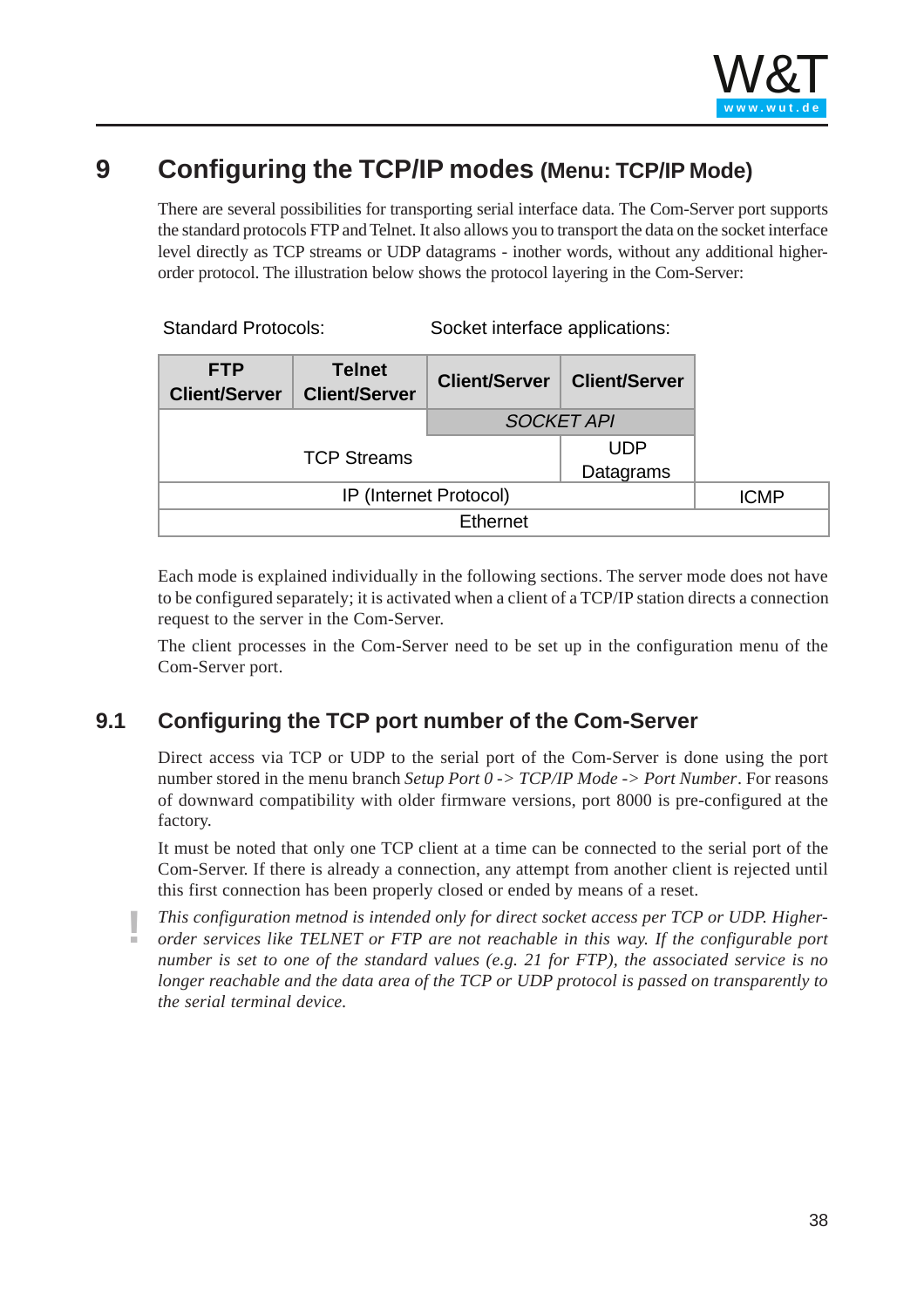# **9.2 Data transfer per TCP/IP Sockets**

Using the socket API (under Windows *WinSock*, under UNIX *Berkley Sockets*, ...) it is possible to implement a variety of applications in the form of client or server processes on TCP/IP computers. The API offers all the functionality for transporting data over the network. You can customize your application program - that is, the further processing and evaluation of the data - for your particular requirements.

The Com-Server provides both of the protocols possible on the socket level for data transfer: Client/server process with TCP sockets (streams) or UDP sockets (datagrams). The following comparison shows the essential features of both protocols at a glance.

| <b>Feature</b>                                                                | <b>UDP Protocol</b>                                  | <b>TCP Protocol</b>                                     |
|-------------------------------------------------------------------------------|------------------------------------------------------|---------------------------------------------------------|
| Data integrity using checksum                                                 | Yes                                                  | Yes                                                     |
| Connection control using TCP/IP stack<br>(opening and closing the connection) | No                                                   | Yes                                                     |
| Guarantee correct packet sequence using<br><b>TCP/IP stack</b>                | N <sub>0</sub>                                       | Yes                                                     |
| Limit number of active connections<br>on the computer                         | No.<br>with a socket multiple ports<br>can be polled | One socket per connection to<br>a serial port is needed |

TCP is a connection-oriented protocol, i.e. during data transfer there is a fixed connection between client and server. TCP has all the mechanisms for opening a connection, closing it and ensuring errorless data transfer over the network.

UDP has none of these mechanisms, but it is often faster, since there is no connection opening and closing and there can be no timeout situations. If a packet gets lost, data transfer continues uninterrupted as long as there is not a higher-order protocol to provide for repetitions.

### **9.2.1 TCP server mode** (Default-Port number 8000)

No other settings are necessary for the TCP server mode if you want to use the default port 8000. A connection to the Com-Server port can be opened from any TCP/IP station in the network. If the port is in use by a client process, further connection requests are rejected until the active connection is closed.

The connection is controlled by the user program (client process), which opens (*connect()*) and closes (*close()*) the connection. Once a connection is established, data can be exchanged bidirectionally between the two processes. The Com-Server output all the data from the LAN to the serial prot and in return reads in all the data from the serial port in order to convey it to your client process.

**!** *When there is no connection, the entry "FREE" must be visible in the Com-Server port menu* SETUP Port  $0 \rightarrow$  Port State  $\rightarrow$  Connection State. If a connection is active, the entry  $\Box$  In Use Port number <*IP address*>" *appears there!*

### **9.2.2 TCP client mode (Menu: TCP Client)**

The Com-Server port is configured as a TCP client (data transport in streams) in the submenu *TCP-Client*.

In this mode the Com-Server port is able to as a client itself to open a connection to the configured TCP server and close it again after an expired timeout. The connection is opened when data are received at the serial port. If there is no connection to the TCP server currently active, the port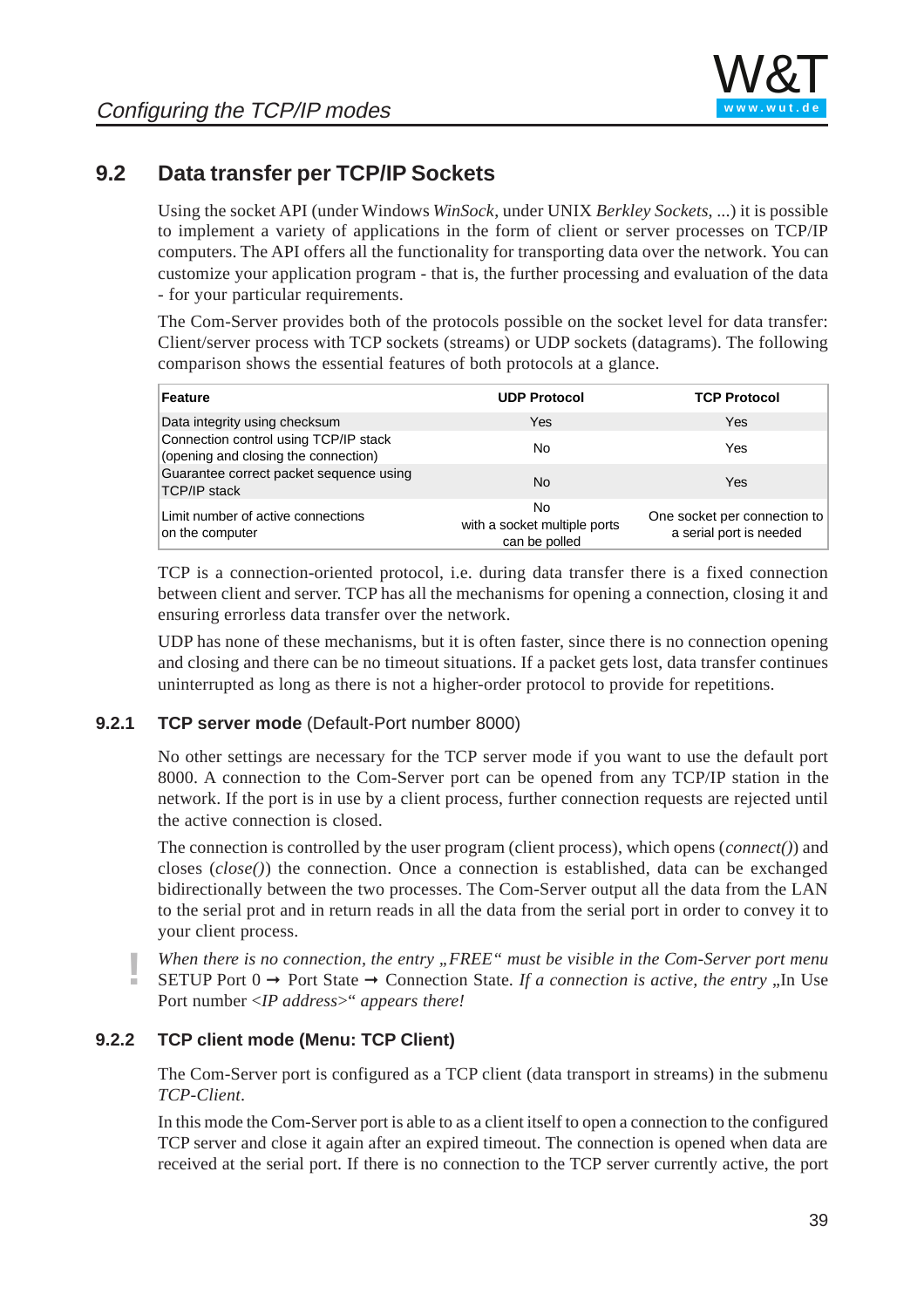

itself can also be a TCP server and accept connections from clients on its default TCP port or on the port configured in the menu branch "*Setup Port*  $0 \rightarrow TCP/IP Mode \rightarrow Port Number$ ".

#### **Menu settings: SETUP Port 0** ➞ **TCP/IP Mode** ➞ **TCP Client**

# Þ **Server Port**

Port number that the application (TCP server process) addresses on the computer. *Format: decimal*

 $\rightarrow$  **Server IP** 

IP address of the computer on which your application (TCP server process) is active.

*Format: Dot notation*

# Þ **Special Options** Þ **Dispatch Str. 1 & Dispatch Str. 2 (default: 000H)**

This mode allows compact sending of serial data to the network; the serial data stream is not broken down randomly, rather serial p[ackets can be](http://www.wut.de) transferred over the network in their original context as a packet.

In Dispatch Str. 1 and/or Dispatch Str. 2 enter in hexadecimal format two characters each to be used for finding the serial data stream. Only when one of the two strings has been found are the data packed into network packets by the serial port. If only one character is to be searched for, Dispatch Str. 2 must be set to  $0.0000$ . If you for example configure Dispatch Str. 1 to  $0.3100$ " and Dispatch Str. 2 to  $0.0000$ ", only the character  $0.1$ " will be searched for.

*Format: 16-bit integer hexadecimal, Host-Order (leading Low-Byte) Dispatch Str. 1 and Dispatch Str. 2 = 0 deactivates the mode*

# Þ **Special Options** Þ **Inactivity Timeout (default: 30)**

Here you can specify the value for a timer. When the specified time expires, the Com-Server port closes the connection. The timer is reset if there is an active network connection when data are being exchanged. If no data are set within the specified time, the Com-Server port closes the connection to the TCP server.

*1 Tick: 1 second Format: decimal InactivityTimeout = 0 deactivates the connection closing after a timeout.*

# Þ **Special Options** Þ **Connection Timeout (default: 300)**

This value is a connection timeout that is only effective together with an activated *Inactivity Timeout* . After the *Inactivity Timeout* expires, the Com-Server tries to send any still existing, unsent user data for the duration of the *Connection Timeout*. If it receives no reply from the TCP server within this time, you may assume the connection is "hanging"; the data are then rejected and the connection reset. To prevent unintended loss of data, make this value sufficiently large.

*1 Tick: 1 second Format: decimal Connection Timeout = 0 deactivates resetting of the connection after a timeout.*

# Þ **Special Options** Þ **Disconnect Char (default: 0)**

If the Com-Server receives the character defined here at the serial port, the connection to the TCP server is closed. The character itself is not sent to the TCP server. Default value is 0.

*Format: decimal*

*Disconnect Char = 0 deactivates this mode*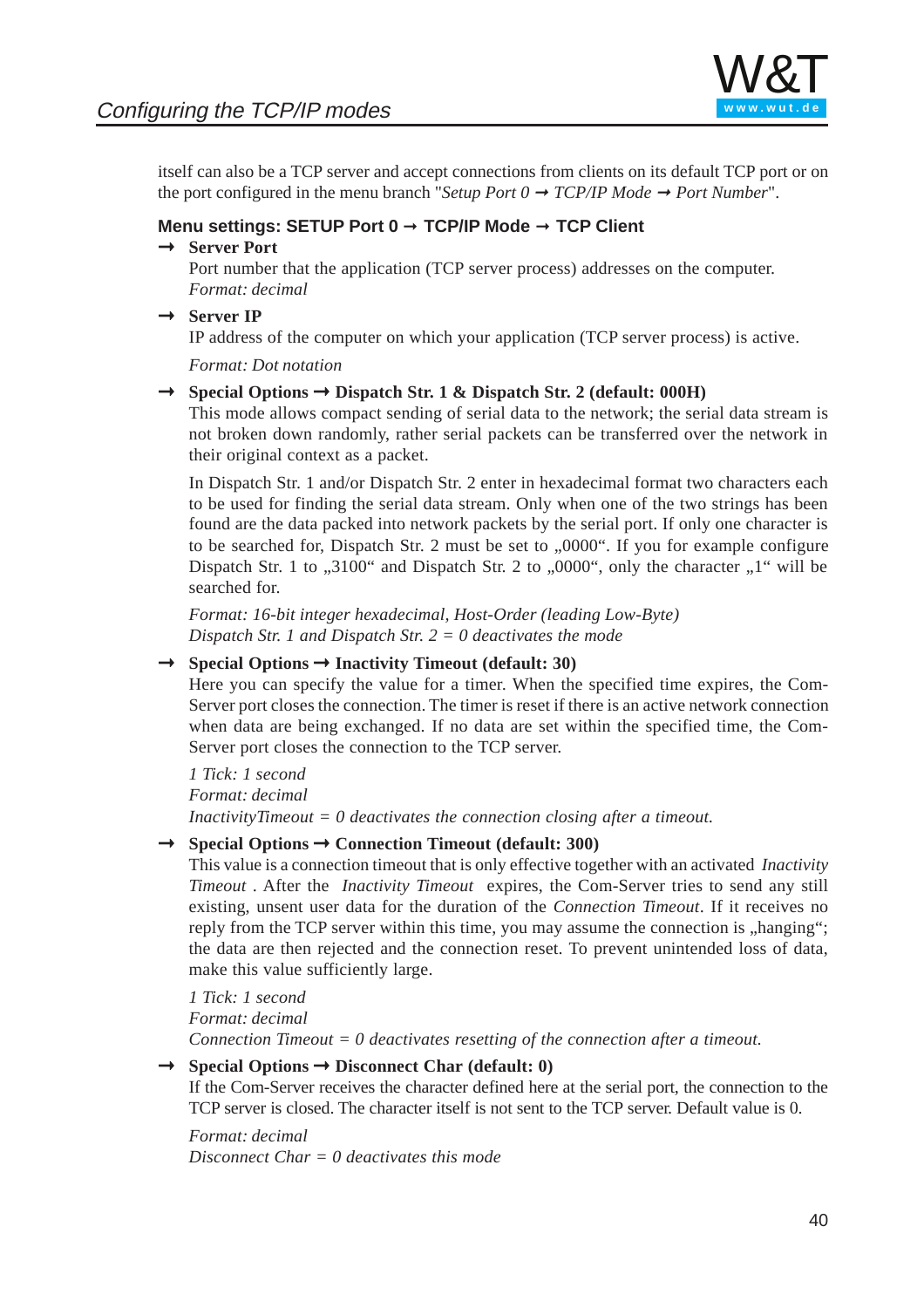

# Þ **Special Options** Þ **Client: "C"+Addr (default: deactive)**

Activating this switch activates the TCP client mode to alternating TCP servers. The address of the TCP server need not be permanently configured, rather it is send as an ASCII string in front on the user data on the serial port. The string for addressing is not included in the send.

There are two possibilities for string format:

- 1. The parameters *Server Port* and *Server IP* are zero. Format: C *IP address, Port number* <CR> (e.g. "C172.16.231.101,4800<CR>")
- 2. The parameter *Server Port* contains the Default Port (e.g. 4800), *Server IP* contains the first three bytes of the IP address (e.g.172.16.231.0). Format: C *4.Byte IP address* <CR> (e.g. "C101<CR>")

**!** *The string is not allowed to contain spaces!*

# Þ **Special Options** Þ **Response Mode (defa[ult: deactive](http://www.wut.de))**

In *Response Mode* the application is informed of the network-side connection status of the Com-Server in the serial terminal device by the output of special characters. This function is only available in TCP client mode.

The following messages are output on the serial port:

| C (connected)           | The connection was successfully opened. There is a TCP connection                                                                                     |
|-------------------------|-------------------------------------------------------------------------------------------------------------------------------------------------------|
|                         | to the server.                                                                                                                                        |
| $N$ (not connected)     | The connection was not successfully opened. There is no response                                                                                      |
|                         | from the TCP server.                                                                                                                                  |
| <b>D</b> (disconnected) | The connection attempt was rejected by the TCP server, or a<br>previously existing connection was normally closed by the TCP server<br>or Com-Server. |
| IXXX.XXX.XXX.XXX        | (invoked by ) A client application on the indicated station<br>successfully opened a TCP connection to the Com-Server (e.g.<br>I172.20.20.1           |

Once you have entered all the parameters in the Com-Server port menu, press the ENTER key several times to return to the main menu and save the entries with *SAVE Setup*. The message "Saving..." appears, then the TCP client mode is activated. The entry "TCP-Client" now appears in the *SETUP Port..*➞ *Port State* ➞ *Connection State* menu. The current status of the connection can be read in this menu at any time.

#### **Deactivating TCP client mode**

Set the option *Server Port* in the menu *SETUP Port..*➞ *TCP/IP Mode* ➞ *TCP Client* to zero, or use the *SETUP Port..*  $\rightarrow$  *Port State*  $\rightarrow$  *Clear Port Mode* menu. The entry ...FREE" must now appear in the *SETUP Port..*➞ *Port State* ➞ *Connection State* menu.

#### **9.2.3 Client/Server mode between Com-Server ports**

There are various ways of connecting two or more Com-Server ports together in this mode. All involved Com-Server ports must be configured for TCP client mode and may then alternately connect to each other when there are data on the serial port. After the data has been send the connection is closed either by the *Inactivity Timeout* or the *Disconnect Character*.

Serial addressing (Parameter *Client: "C"+Addr*) makes altlernating connections between several Com-Server ports possible.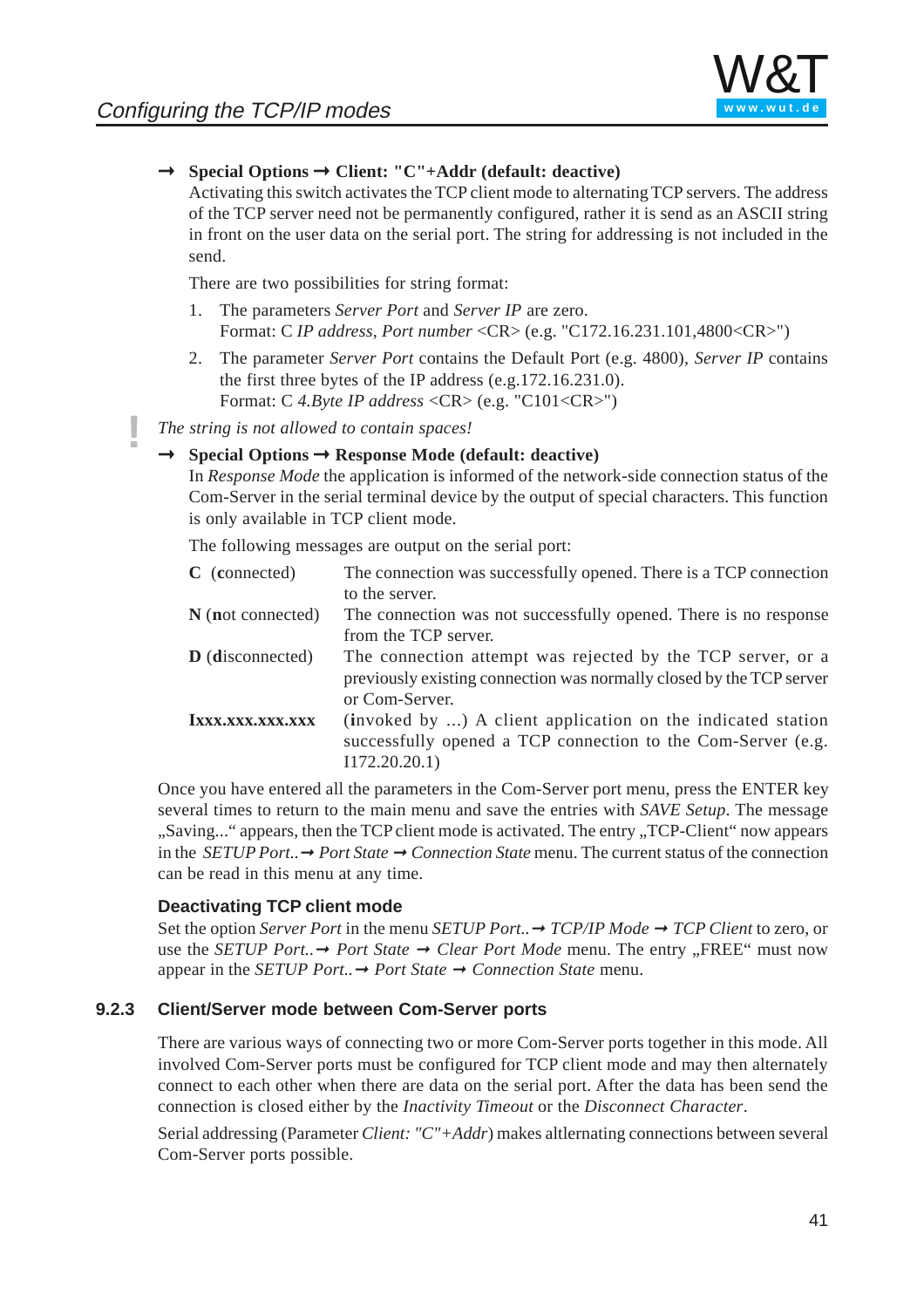**Application:** A control program polls a measuring device; the measuring device is passive.

**Configuration menu:** ➜ **TCP/IP Mode** ➜ **TCP Client**

#### **Com-Server A**

- Server Port: 8000 - Server IP: IP-Address Com-Server B
- Client "C"+Addr: deaktive

#### **Com-Server B**

- Server Port: 0000
- Server IP: 0.0.0.0
- 



**• Application:** A control program polls a [measuring dev](http://www.wut.de)ice; the measuring devicve can actively send data to the control program.



**• Application:** A control program polls multiple measuring devices; the measuring devices can (e.g. in case of error) independently send data to the control program.



The control program addresses the measuring devices through the serial port in the following format:  $C$  ip address, port number < $C$ R> C ip\_address, port\_number <CR>

Example: C172.16.231.8,8000<CR> Opens connection to Com-Server port 0 with IP address 172.16.231.8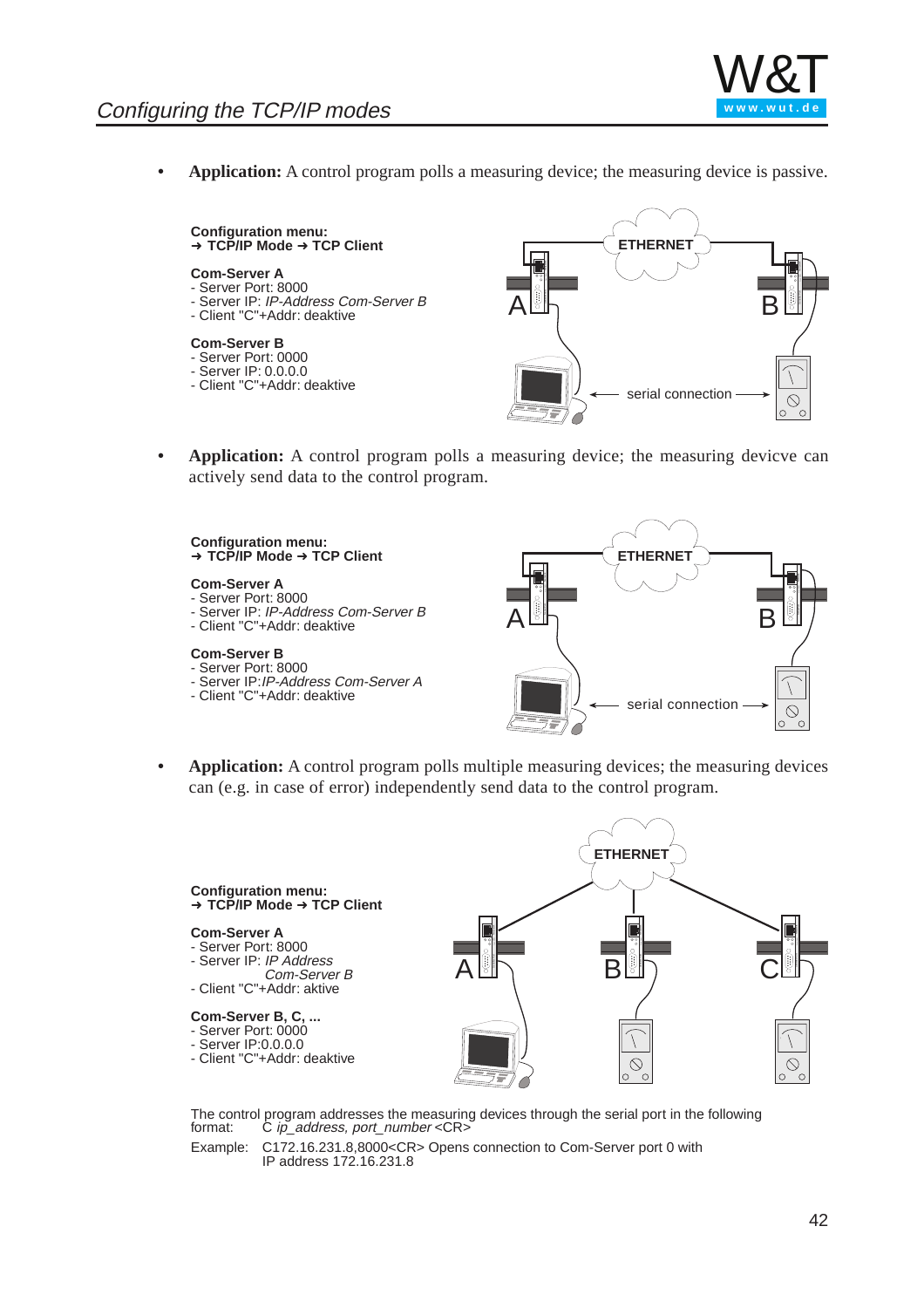

### **9.2.4 UDP client mode (Menu: UDP Client)**

(Default-Port number 8000)

The term "UDP Client" is somewhat misleading, since UDP has no mechanisms for opening and closing connections. Whether a process behaves like a server or like a client is determined only by the protocol layer which is above UDP (Application Layer).

**!** *A Com-Server port must always (whether as client or as server) be configured for data exchange using UDP datagrams in order to ensure a clear arrangement for independent data transfers from the Com-Server port. Accepted are all UDP datagrams that are addressed to the configured local port number.*

#### **9.2.5 Setting the local UDP-Port number of the Com-Server**

Access to the serial port on the Com-Server per [UDP takes pla](http://www.wut.de)ce through the default UDP port 8000. If this port cannot be used by the client application, you may use menu branch *Setup Port 0 -> TCP/IP Mode -> Local Port* to specify a different port on which the Com-Server accepts UDP packets addressed to it.

#### **Menu settings: SETUP Port..**➞ **TCP/IP Mode** ➞ **UDP Client** Þ **Server Port**

- Port number that the applicaiton (UDP server process) addresses on the computer.
- $\rightarrow$  **Server IP**

IP address of the computer on which the application is active.

Þ **Special Options** Þ **Dispatch Str. 1 & Dispatch Str. 2 (default 0000H)**

This mode allows compact sending of serial data to the network; the serial data stream is not broken down randomly, rather serial packets can be transferred over the network in their original context as a packet.

In Dispatch Str. 1 and/or Dispatch Str. 2 enter in hexadecimal format two characters each to be used for finding the serial data stream. Only when one of the two strings has been found are the data packed into network packets by the serial port. If only one character is to be searched for, Dispatch Str. 2 must be set to  $,0000$ . If you for example configure Dispatch Str. 1 to  $0.3100$ " and Dispatch Str. 2 to  $0.0000$ ", only the character  $0.1$ " will be searched for.

*Format: 16-bit integer hexadecimal, Host-Order (leading Low-Byte) Dispatch Str. 1 and Dispatch Str. 2 = 0 deactivates the mode*

Þ **Special Options** Þ **Serial Protocol (default: deactive)**

# Þ **Special Options** Þ **Serial Coding (default: deactive)**

The protocol mode activatable using these two menu items has been replaced by the "Serial Socket Interface" (see section ..Serial Socket Interface"). For reasons of downward compatibility the functions are still available, but for new applications only the "Serial Socket Interface" should be used.

# Þ **Special Options** Þ **Client: "C"+Addr (default: deactive)**

Activating this switch activates UDP client mode to alternating TCP servers. The address of the TCP server need not be permanently configured, rather it is send as an ASCII string in front on the user data on the serial port. The string for addressing is not included in the send.

There are two possibilities for string format: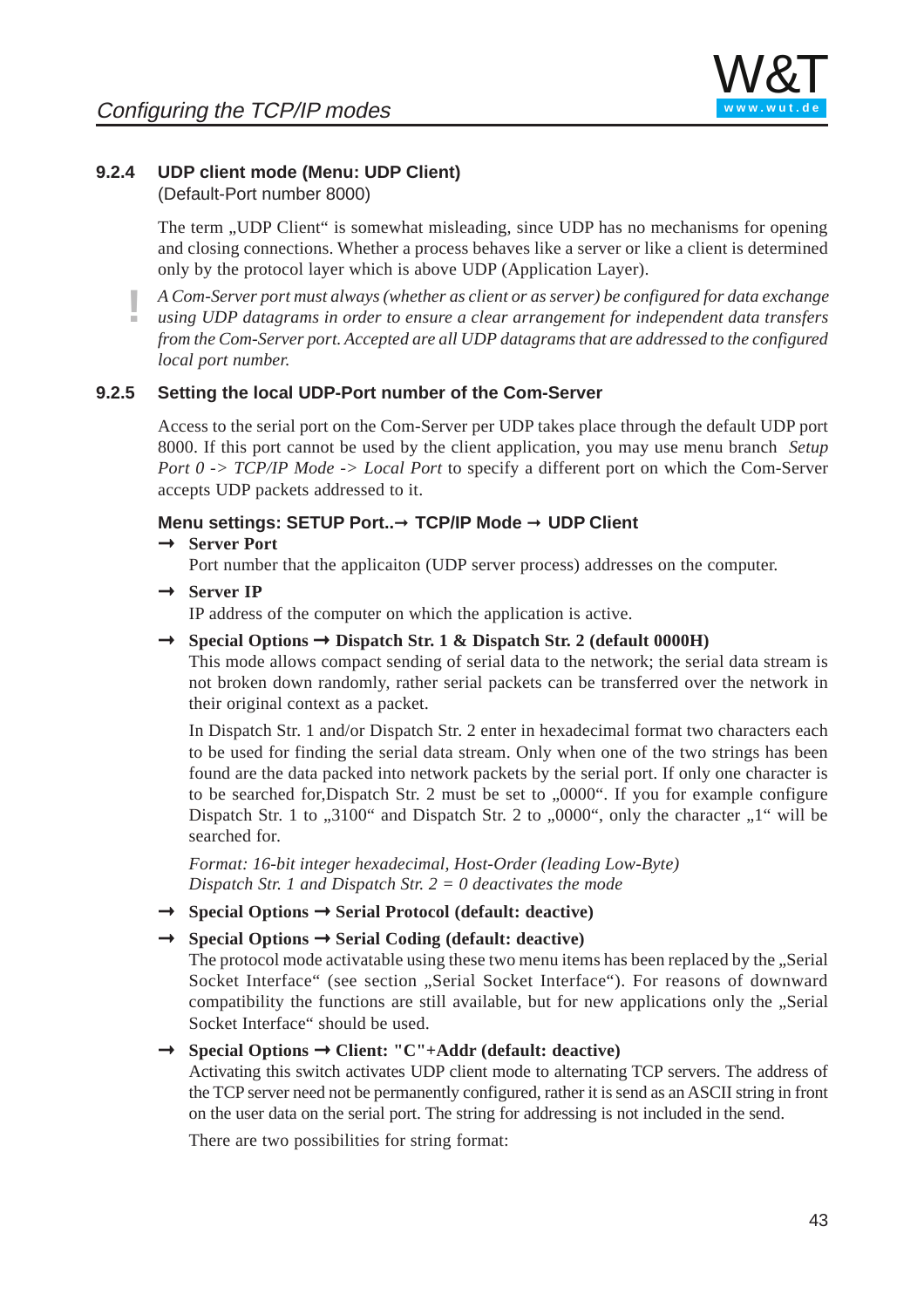

- 1. The parameters *Server Port* and *Server IP* are zero. Format: C *IP address, Port number* <CR> (e.g. "C172.16.231.101,4800<CR>")
- 2. The parameter *Server Port* contains the Default Port (e.g. 4800), *Server IP* contains the first three bytes of the IP address (e.g.172.16.231.0). Format: C *4.Byte IP address* <CR> (e.g. "C101<CR>")
- **!** *The string is not allowed to contain spaces!*
	- Þ **Special Options** Þ **Write "C"+Addr (default: deactive)** Set this switch to active (1) to output the sender address in , ASCII format before outputting the data for a UDP datagram to the serial port. The string always contains 22 characters.

Format: C *IP address, Port number* (e.g. "C172.016.231.101,04800")

UDP server address. The character itself is not sent. The preset value is 0.

Þ **Special Options** Þ **Disconnect Char (default: 0)** This parameter is only processed if the parameter *Client: "C"+Addr* is activated. If the Com-Server receives the character configured here [at its serial port](http://www.wut.de), it deletes the last serially received

*Format: decimal Disconnect Char = 0 deactivates this mode*

After you have entered all the parameters in the Com-Server port menu, pressing the ENTER key repeatedly to return to the main menu and save the entries using *SAVE Setup*. The "Saving..." message indicates that the UPD-Client mode is activated. Now the entry "UDP-Client" appears in the *SETUP Port..*➞ *Port State* ➞ *Connection State* menu. The current status of the connection can be read in this menu at any time.

### **9.3 Serial socket interface**

The Serial Socket Interface enables defined communication between Com-Servers and the device connnected to their serial port. Comparable to the TCP/IP socket interface in Windows of UNIX system, this interface offers the following possibilities for the serial port.

- $\vee$  Opening and closing up to 8 handles (data connections) at the same time
- $\checkmark$  Specifying the type of network connection (UDP or TCP) and the connection parameters (destination IP address and port plus local port of the Com-Server)
- $\checkmark$  Transmitting IP broadcasts
- $\triangleright$  The Com-Server independently informs the serial terminal device as part of the protocol of changes in the system or connection status
- $\triangleright$  Packet-oriented transmission of serial data in both directions, i.e. sending of packets with packet start characters, packet headers, data, packet end characters
- $\checkmark$  Transmission of the network destination address (IP address, UDP port) to the Com-Server and the netework sender to the serial terminal device with the data
- $\triangledown$  Parameterizable packet frame characters (packet end/packet start) or character doubling procedure for not having to exclude characters from the stream
- $\vee$  Configurint the Com-Server serial port
- $\vee$  Configuring the Com-Server network parameters
- $\vee$  Reading the configurations

The detailed protocol documentation can be downloaded from our Web site.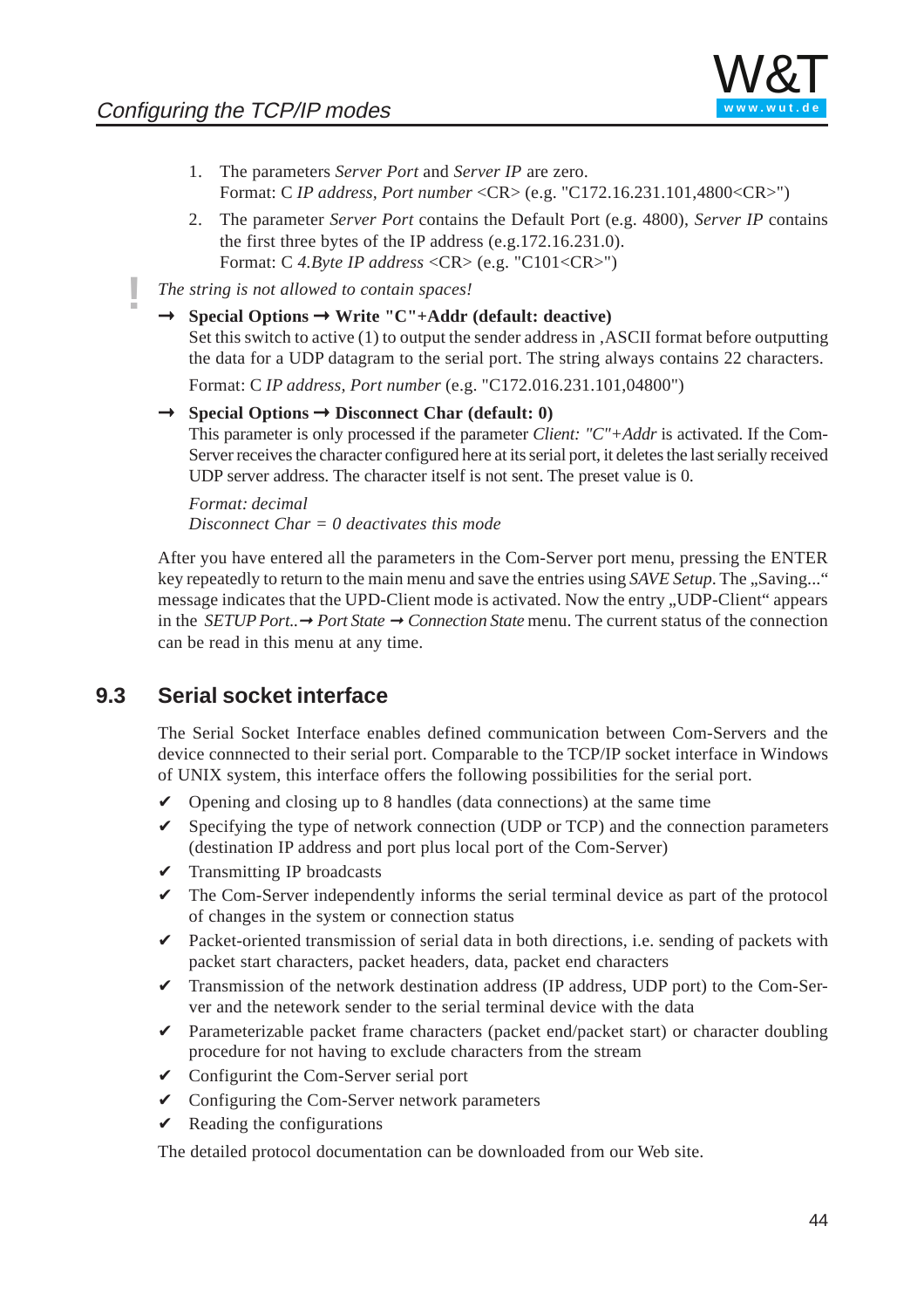# **9.4 Data transfer per Telnet**

Telnet is a terminal emulation protocol. Data transmission is character-oriented. Telnet llows bi-directional character exchange between the TCP/IP computer and the serial terminal device connected to the Com-Server.

### **9.4.1 Telnet server mode** (Port number 23 or 6000)

No pre-settings are necessary on the Com-Server. You can access the device just like any other station in the netowrk under its name or IP address.

**Telnet invocation:** telnet [IP-Number] *or* telnet [Host-Name]

If the connection can be opened, a message from the TELNET server appears on the screen. From here on data can be read in or output a ch[aracter at a tim](http://www.wut.de)e from the keyboard.

All data received from the serial port are output on the screen and - if desired - recorded in a protocol file. All keyboard entries are output as data a character at a time on the serial port.

The echo behavior of the Com-Server can be configured in the menu branch *SETUP Port 0*  $\rightarrow$ *TCP/IP Mode* ➞ *System Options*.

### **9.4.2 Telnet client mode (Menu: Telnet-Client)**

This mode is the simplest way to implement terminal emulation on a serial terminal device and thereby to effect direct communication with the TCP/IP station on which the Telnet server is active. The Com-Server opens the connection as soon as the serial port has received a character.

### **Menu settings: SETUP Port 0** ➞ **TCP/IP Mode** ➞ **Telnet Client**

# $\rightarrow$  **Server Port (23)**

Port number that the Telnet server addresses (23 = Standard Telnet-Port)

 $\rightarrow$  **Server IP** 

IP address of the TCP/IP computer on which the Telnet server is active.

# Þ **Special Options** Þ **Inactivity Timeout (default: 30)**

Here you can specify the value for a timer. When the specified time expires, the Com-Server port closes the connection. The timer is reset if there is an active network connection when data are being exchanged. If no data are set within the specified time, the Com-Server port closes the connection to the TCP server.

*1 Tick: 1 second Format: decimal InactivityTimeout = 0 deactivates the connection closing after a timeout.*

# Þ **Special Options** Þ **Disconnect Char (default: 0)**

When the Com-Server port receives the character configured here at its serial port, the Com-Server port closes the connection to the Telnet server. It is important that this value not be used within a Telnet session, since this would result in premature closing. The character itself is not sent. The factory set value is 0.

*Format: decimal Disconnect Char = 0 deactivates this mode*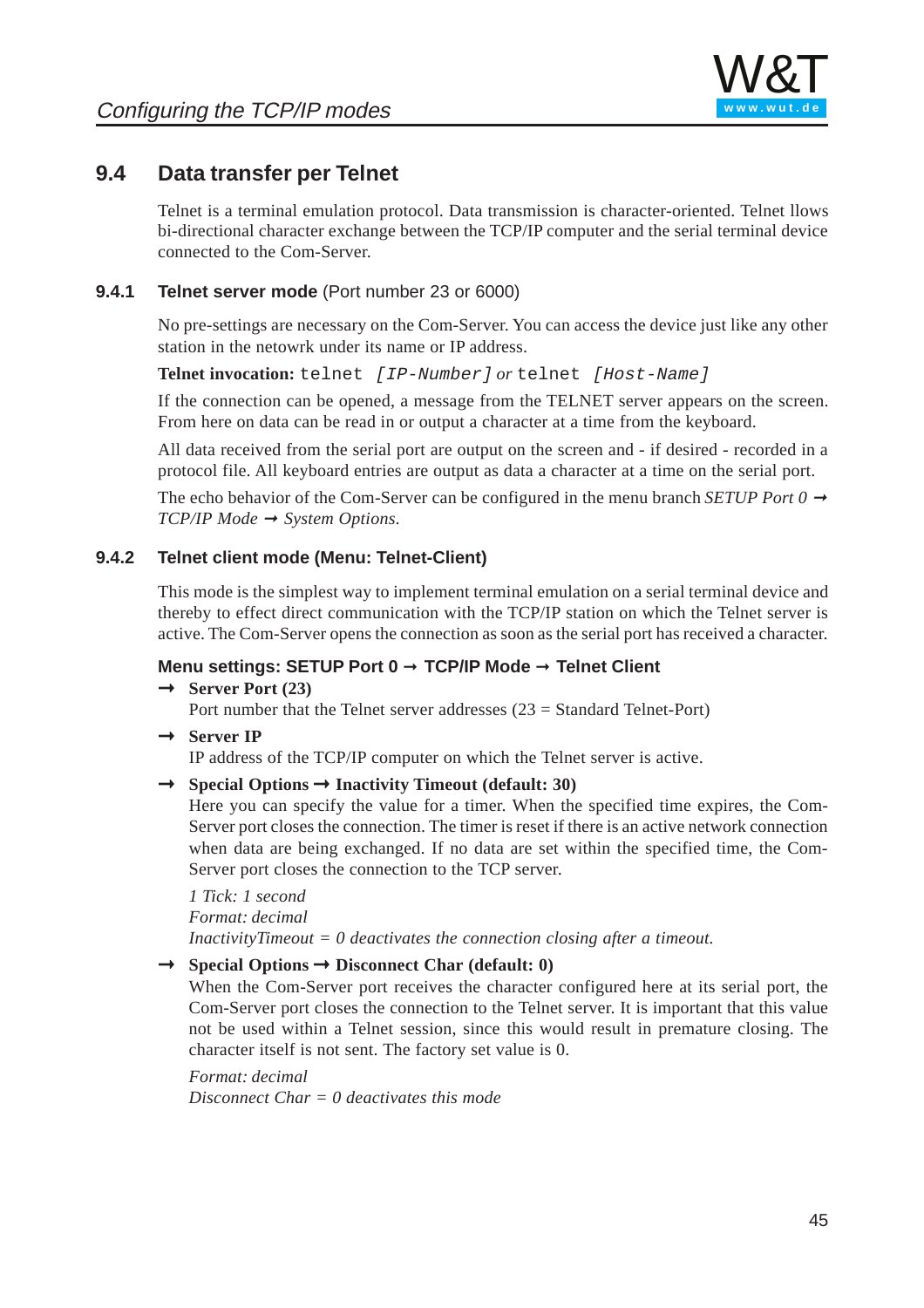

# Þ **Special Options** Þ **Serial 0D->0D00 (default: 0)**

If this switch is activated, an 00H is appended to the serially received character 0DH: in other words, 0DH 00H is sent over the network. This option may have to be activated for sending binary files.

To activate the Telnet-Client mode, enter the desired parameters and then press the ENTER key repeatedly to return to the main menu and save the entries using *SAVE Setup*. The message "Saving..." appears. The selected mode is shown in the *SETUP Port..*➞ *Port State* ➞ *Connection State* menu; the current status of the connection can also be read at any time in this menu.

#### **Deactivating Telnet client mode**

Set the option *Server Port* in the menu *SETUP Port..*➞ *TCP/IP Mode* ➞ *Telnet Client* to zero, or use the *SETUP Port..*➞ *Port State* ➞ *Clear Port Mode* menu. The entry "FREE" must now appear in the *SETUP Port..*➞ *Port State* ➞ *Co[nnection State](http://www.wut.de)* menu.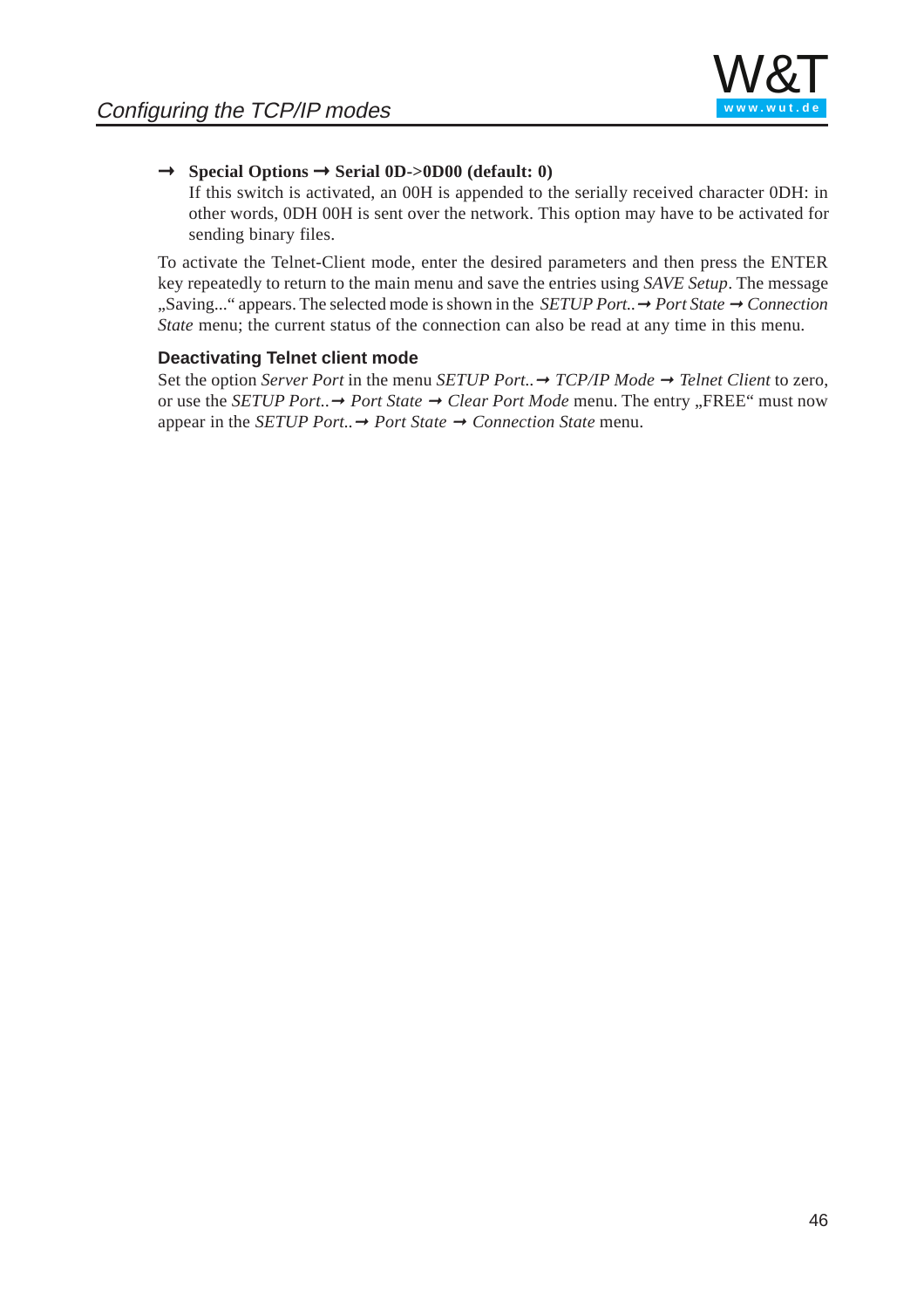# **9.5 Data transfer per FTP**

Data exchange per FTP is file-oriented; this means it is possible to output file contents on the Com-Server serial port or to read characters into files from the serial port. The Com-Server can function both as an FTP server and as an FTP client.

### **9.5.1 FTP server mode** (Port number 21 or 7000)

This mode should be used if the data to be sent exist as files and the action will always be presettings on the Com-Server are necessary for this mode. You can access the unit just like any other station in the network under its name or IP address.

**FTP invocation:** ftp [IP-Number] *or* ftp [Host-Name]

After entering the *ftp* command you can ack[nowledge the](http://www.wut.de) prompt for a login name with .ENTER".

#### **The following commands are available:**

| PUT <i>[local file]</i> [remote file] | - Sends the file <i>local file</i> to the RS232 |
|---------------------------------------|-------------------------------------------------|
| GET [remote file] [local file]        | - Gets characters from the RS232 in local file  |
| ASCII                                 | - Send in ASCII mode                            |
| IMAGE                                 | - Send in binary mode                           |
| QUIT                                  | - Ends the FTP session                          |

#### **Notes on** *[remote file]:*

- PUT: Enter any desired character, since no *remote file* exists.
- GET: Again enter any desired letter, or encode a timeout criterion for the data transfer. Enter a number no longer than 3 digits (one tick corresponds to one second). If *<u>Iremote file]* does not contain a value in this range, the connection will be broken</u> off 30 seconds after the last retrieved character.

e.g.: GET 5 /user/cs\_in (breaks the connection off after 5 seconds of no data traffic)

For the exact syntax of your function invocations, please consult the user's manual for your FTP software.

*The entry* "FREE" must be located in the SETUP Port  $0 \rightarrow$  *Port State*  $\rightarrow$  *Connection State menu before a connection can be opened.*

### **9.5.2 FTP client mode (Menu: FTP-Client)**

This mode enables access to files on any TCP/IP computer having an activated FTP server. The action must always be initiated by the serial terminal device.

The address of the FTP server (Port number and IP address) must in any case be configured in the Com-Server. For the sequence of the FTP protocol (Login, file command, ...) there are two possibilities: The automatic FTP client and the FTP client with serial protocol.

### **Menu settings: SETUP Port 0** ➞ **TCP/IP Mode** ➞ **FTP Client**

 $\rightarrow$  **Server Port (21)** 

Port number that the FTP server addresses (Standard-FTP-Port: 21)

# $\rightarrow$  **Server IP**

IP address of the TCP/IP computer on which the FTP-Server is active.

Once you have entered all the parameters in the Com-Server port menu, press the ENTER key several times to return to the main menu and save the entries with *SAVE Setup*. The message "Saving..." appears, then the FDP client mode is activated. The entry "FDP-Client" now appears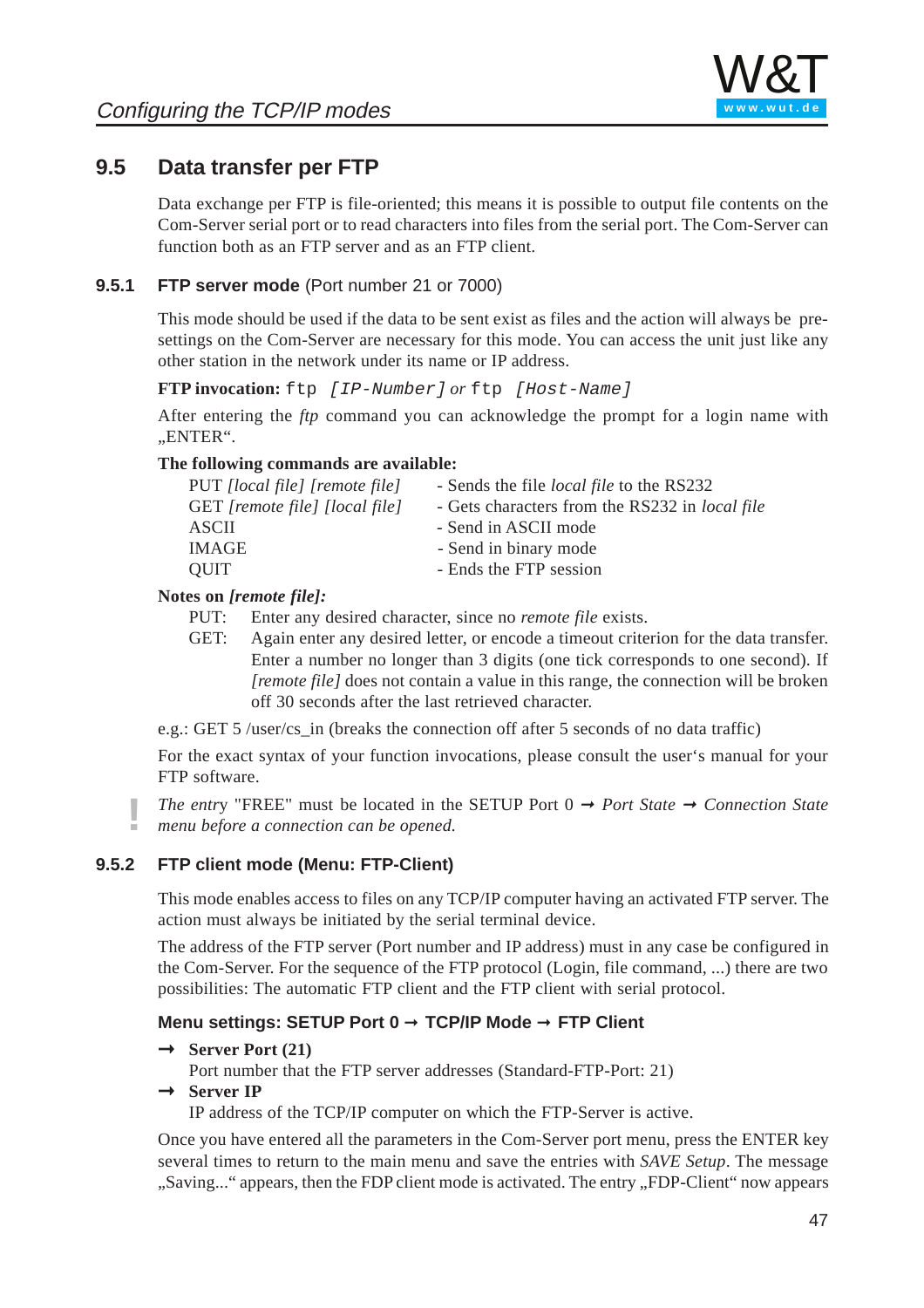

in the *SETUP Port..*➞ *Port State* ➞ *Connection State* menu. The current status of the connection can be read in this menu at any time.

#### **The automatic FTP client**

This mode is recommended whenever you need to execute the same command over and over again. The FTP commands are configured in the Com-Server. The latter opens a connection to the FTP server when it receives data at the serial port. It sends the login and runs the configured file command (getting serial data and saving as a file or reading a file from the FTP server and outputting at the serial port). Then the connection is closed. Configure the following parameters:

# Þ **Special Options** Þ **Auto FTP**

Set this switch to "active" to activate the automatic FTP client.

# Þ **Special Options** Þ **FTP Client Login**

| Enter the FTP commands one after the other. |                                                                                   |
|---------------------------------------------|-----------------------------------------------------------------------------------|
| Login:                                      | Login-Name for the FTP-Server                                                     |
| Password:                                   | Login-Password for the FTP-Server                                                 |
| [TYPE A/TYPE I]:                            | Transmission mode (ASCII/binary)                                                  |
|                                             | [STOR/APPE/RETR/LIST] [dir/file]: File command (see command list at end of sect.) |

If a command sequence was already configured, it is shown when opening the menu.

**!** *A maximum of 80 characters are available for all commands! Commands are case sensitive.*

# Þ **Special Options** Þ **Inactivity Timeout (default: 30)**

Configure a timeout for the FTP commands APPE(nd) and STOR for breaking off the connection. If no serial data are received during this time, the FTP client closes the connection to the FTP server.

*1 Tick: 1 second*

*Format: decimal*

*Inactivity timeout = 0 means infinite (in this case the parameter "Protocol Char"must be configured!)*

# Þ **Special Options** Þ **Connection Timeout (default: 300)**

This value is a connection timeout that is only effective together with an activated *Inactivity Timeout* . After the *Inactivity Timeout* expires, the Com-Server tries to send any still existing, unsent user data for the duration of the *Connection Timeout*. If it receives no reply from the TCP server within this time, you may assume the connection is "hanging"; the data are then rejected and the connection reset. To prevent unintended loss of data, make this value sufficiently large.

#### *1 Tick: 1 second*

*Format: decimal*

*Connection Timeout = 0 deactivates resetting of the connection after timeout.*

# Þ **Special Options** Þ **Protocol Char (default: 0)**

If the Com-Server receives the character defined here at the serial port, the connection to the FTP server is closed. The character itself is not sent. Default value is 0.

#### *Format: decimal*

*Disconnect Char = 0 deactivates this mode (in this case the parameter "Inactivity Timeout" must be configured!)*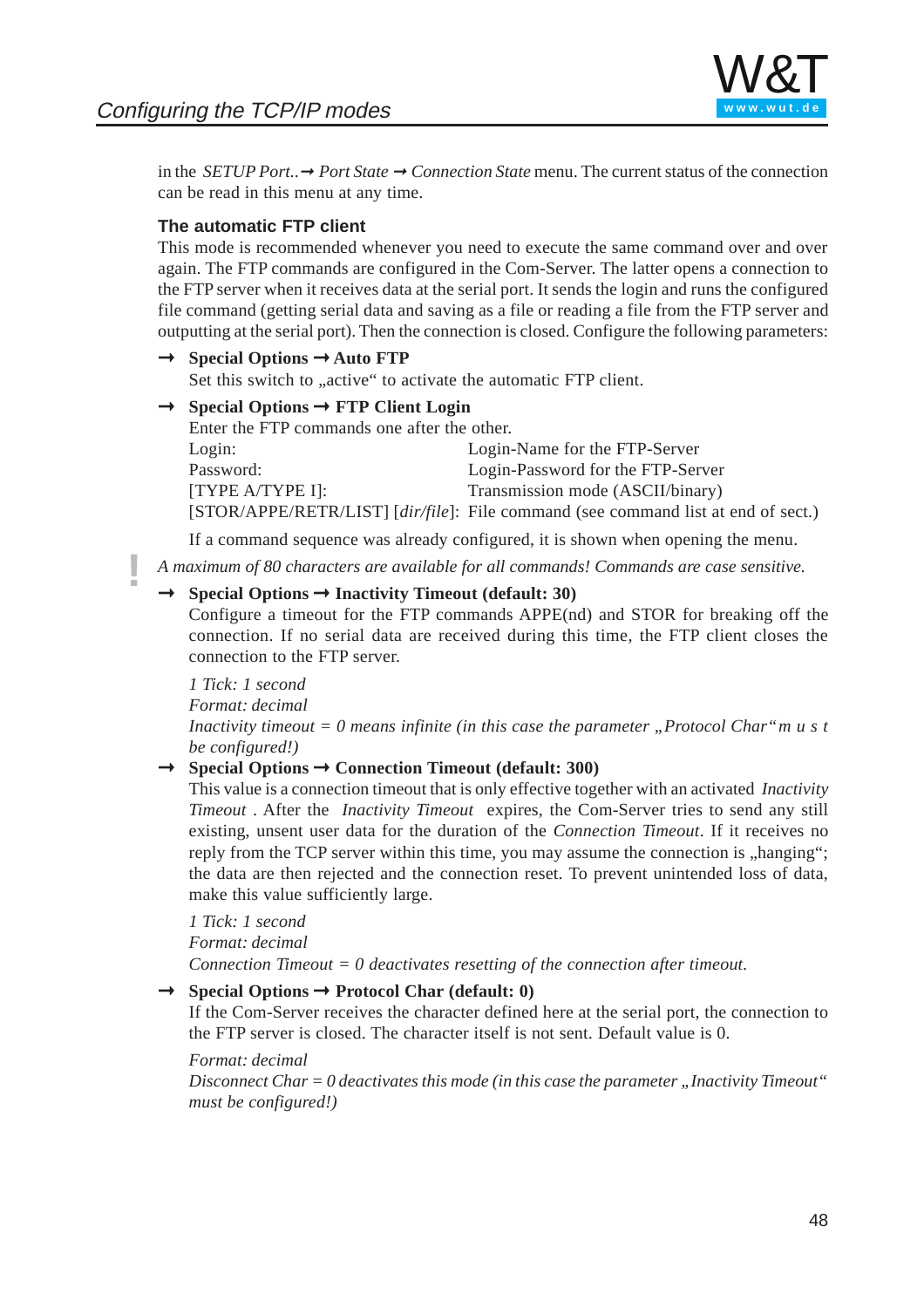|                            |              | <b>Open connection</b>                                                                                                  | <b>Close connection</b>                                                                                                                                             |
|----------------------------|--------------|-------------------------------------------------------------------------------------------------------------------------|---------------------------------------------------------------------------------------------------------------------------------------------------------------------|
| <b>LIST</b><br><b>RETR</b> | File         | Directory The connection is opened when any<br>character is received at the serial port.<br>This character is not sent. | The connection is closed when the<br>FTP server has sent all data.                                                                                                  |
| <b>APPE</b><br><b>STOR</b> | File<br>File | The connection is opened when the first<br>chracter to be sent is received at the<br>serial port.                       | The connection is closed when no<br>serial data have arrived during the<br>time period specified under Inactivity<br>Timeout or when Protocol Char was<br>received. |

#### **FTP client with serial protocol**

This mode is recommended where constantly changing commands with different files need to be executed and where terminal entry is possib[le or there is a](http://www.wut.de) programmable serial device.

The sequence of the FTP commands is given to the Com-Server port on the serial interface. The Com-Server gets the command sequence, opens the connection to the FTP server and gives an OK to start data transmission. Configure the following parameters:

Þ **Special Options** Þ **Auto FTP**

Set this switch to "deactive".

# Þ **Special Options** Þ **Protocol Char ( default: 0 )**

Choose and enter here a character with which the sequence of FTP commands will be separated from the user data stream. The pre-adjustment is 0. With an ASCII-data transfer (type A) the receipt of the protocol character in the data stream causes a shut down of the connection. If the transmission takes place with TYPE I (binary), the occurrence of the protocol character in the data stream will be ignored. The only possibility for a disconnection in this case is by way of an inactivity timeout.

#### *Format: decimal*

| <b>TYPE</b>  | A or I    | Activation of ASCII or binary mode                                                                                                |
|--------------|-----------|-----------------------------------------------------------------------------------------------------------------------------------|
| <b>STOR</b>  | File      | Saves all serially received data in File                                                                                          |
| <b>APPE</b>  | File      | Saves all serially received data to the file end of File                                                                          |
| RETR         | File      | Outputs File to the serial port                                                                                                   |
| <b>DELE</b>  | File      | Deletes File                                                                                                                      |
| LIST         | Directory | Outputs the directory contents on the serial port                                                                                 |
| <b>RESET</b> |           | Generates a software reset of the Com-Server. This command may<br>only be used if there is no active connection to the FTP server |
|              |           |                                                                                                                                   |

#### **FTP commands for the FTP client**

**Please note: Commands in ALL CAPS!**

**Command string format** (entering over the serial interface)

*login*<lf> *login*<lf> password<lf> *password*<lf> *TYPE I* or *TYPE A*<lf> *DELE remote file/dir* <lf> *STOR*, *RETR*, *APPE* or *LIST remote file/dir* <lf> *<Protocol Char> <Protocol Char>*  $RESET <$ *<Protocol Char>*

The commands are separated by 0AH; this hex valuoe corresponds to a Line Feed and can be generated from the keyboard with *CTRL J*.

**!** *A maximum of 128 characters are available for the complete login string!*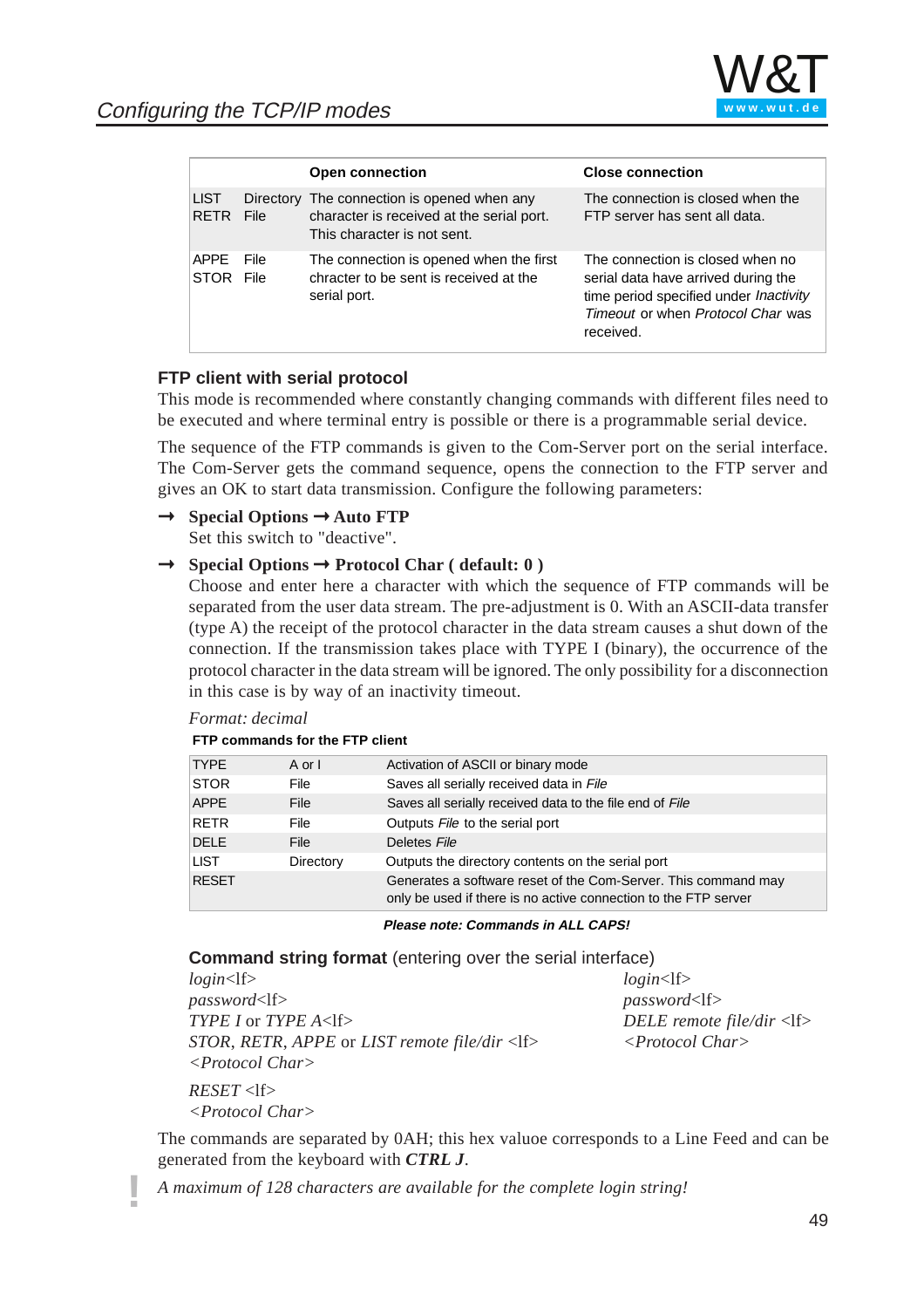

#### **Opening and closing the connection**

- 1. Send the command string to the serial port. If the complete string was received, the Com-Server begins to open the connection and process the commands.
- 2. If the functions can be executed one after the other, you get the string *OK* + *Protocol Char*.
- 3. Then the actual user data are sent, depending on the command either from the serial port to the network or the reverse.
- 4. In case of error the FTP server sends the error code + *Protocol Char + Protocol Char.*
- 5. The connection is automatically closed in either case, and you receive the end code + *Protocol Char* from the FTP server.

#### **Examples:**

1. User *egon* having the password *happy* wants to output the file */etc/hosts* in ASCII format. The value "003" (Ctrl C) is entered as *Protocol Char*. The protocol would look as follows:

Serial terminal device: egon<lf>happy<lf[>TYPE A<lf>](http://www.wut.de)RETR /etc/hosts<lf> <Ctrl C> Com-Server-Port: OK<Ctrl C> [contents of file /etc/hosts]<Ctrl C> 221 Goodbye<Ctrl C>

2 User *egon* having the password *happy* would like to insert binary data to the end of the file /usr/egon/config. The value "003" (Ctrl C) is entered as *Protocol Char*. The protocol would look as follows:

Serial terminal device: egon<lf>happy<lf>TYPE I<lf>APPE /usr/egon/config<lf> <Ctrl C> Com-Server-Port: OK<Ctrl C> Serial terminal device: [binary data] Com-Server-Port: 221 Goodbye<Ctrl C>

3 User *egon* having the password *happy* would like to view the file */usr/privat* and transfer the data in ASCII. The file does not exist however. The protocol would look as follows:

Serial terminal device:  $eqon<1f>happy<1f>TYPE$  A<lf>RETR /usr/privat<lf> <Ctrl C> Com-Server-Port: 550 /usr/privat: No such file or directory<Ctrl C> <Ctrl C> 221 Goodbye<Ctrl C>

#### **Deactivating FTP client mode**

Set the entry *Server Port* in menu *SETUP Port 0 → TCP/IP Mode* → *FTP Client* to zero, or use the menu *SETUP Port.*.➞ *Port State* ➞ *Clear Port Mode*. You must *see the entry "FREE" on the SETUP Port.* → Port State → Connection State menu. You must see the entry "*FREE*" on the *SETUP Port..*➞ *Port State* ➞ *Connection State* menu.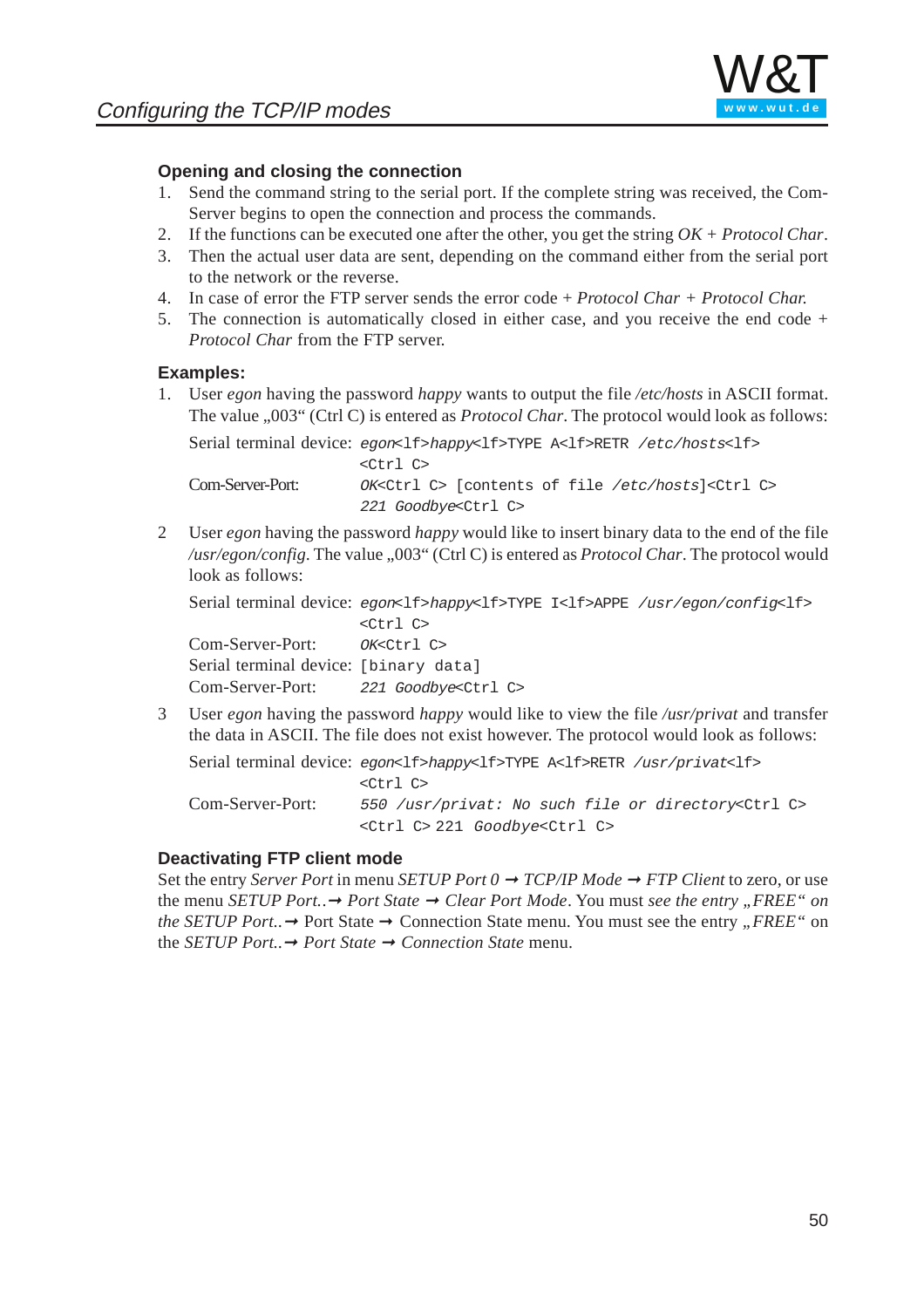

## **9.6 "Box to Box" mode (Menu: Box to Box)**

In , Box to Box" mode any two Com-Server serial ports can be logically linked to each other over the network. The two connected serial terminal devices are in constant online contact in this mode. Any additional data traffic or other network protocols have no effect on the connection.

In this mode a **permanent TCP connection** is opened between the Master port and the Slave port. It makes no difference which port is the Master and which the Slave. The Master port functions as a TCP client and is therefore responsible for opening (after a configuration or reset) and closing (after deactivating "Box to Box" mode).

#### **Menu settings: SETUP Port..**➞ **TCP/IP Mode** ➞ **Box to Box**

*Only the Master port is configured for "Box to Box" mode; The Slave IP address and Slave port number are set only on the Master port! [Settings in th](http://www.wut.de)e Special Options submenu and parameterizing of the serial port can and must be done on both ports.*

- Þ **Slave Port (set only for Master port)** Port of the serial Com-Server Slave port. The serial port of a Com-Server can easily be ...connected" with one of the up to four serial ports of another Com-Server.
- Þ **Slave IP-Address (set only for Master port)** IP address of the Com-Server in which the Slave port is located.
- Þ **Special Options** Þ **Dispatch Str. 1 & Dispatch Str. 2 (default:0000H)**

This mode allows compact sending of serial data to the network; the serial data stream is not broken down randomly, rather serial packets can be transferred over the network in their original context as a packet.

In Dispatch Str. 1 and/or Dispatch Str. 2 enter in hexadecimal format two characters each to be used for finding the serial data stream. Only when one of the two strings has been found are the data packed into network packets by the serial port. If only one character is to be searched for, Dispatch Str. 2 must be set to  $0.0000$ . If you for example configure Dispatch Str. 1 to  $0.3100$ " and Dispatch Str. 2 to  $0.0000$ ", only the character  $0.1$ " will be searched for.

*Format: 16-bit integer hexadecimal, Host-Order (leading Low-Byte) Dispatch Str. 1 and Dispatch Str. 2 = 0 deactivates the mode*

Once you have entered all the parameters in the Com-Server port menu, press the ENTER key several times to return to the main menu and save the entries with *SAVE Setup*. The message "Saving..." appears, then "Box to Box" mode is activated. The entry "Box to Box Master" now appears in the *SETUP Port..*➞ *Port State* ➞ *Connection State* menu. The connection status can be read at any time in this menu both for the Master and for the Slave port.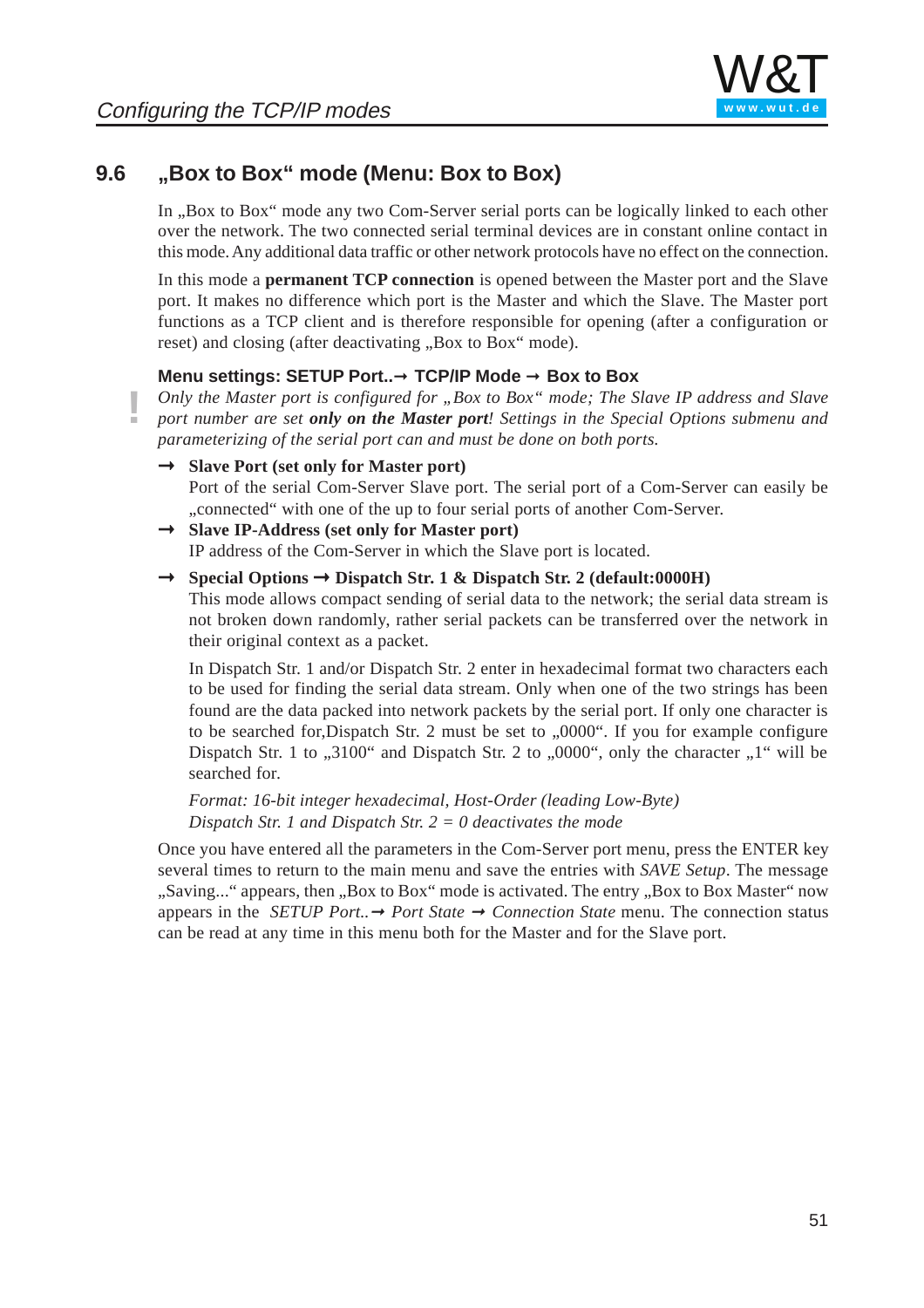### **Sample configuration for "Box-to-Box" mode**



The Slave address is only configured on the Master Com-Server. The *Dispatch Strings* may be set on both ports however.

### **Typical applications**

- **•** Replacing complex serial star topology wiring, such as in small business systems.
- **•** Serial connections over longer distances. A pair of Com-Servers replaces two line drivers and offers in addition error correction using the Ethernet transmission procedure.
- **•** Serial remote commection using already existing Ethernet-Internetwork connections (routers, bridges, etc.).
- **•** Implementing serial connections with frequently changing operating sites without additional cable expenditure - simply plug into the Ethernet cable!

#### **Deactivating "Box to Box" mode**

Just as in the case of configuration, "Box to Box" mode only needs to be deactivated at the Master port in order to properly close the TCP connection. The Slave port and the Master port must both be located on the Ethernet.

Set the entry *Slave Port* in the *SETUP Port*..  $\rightarrow$  *TCP/IP Mode*  $\rightarrow$  *Box to Box* menu to zero (,,-"), or use the menu SETUP Port..➞ *Port State* ➞ *Clear Port* M*ode*.

If for any reason the Slave port is not released, you may also use the menu *SETUP Port*.. $\rightarrow$  *Port State* → *Clear Port Mode* in the Slave port menu.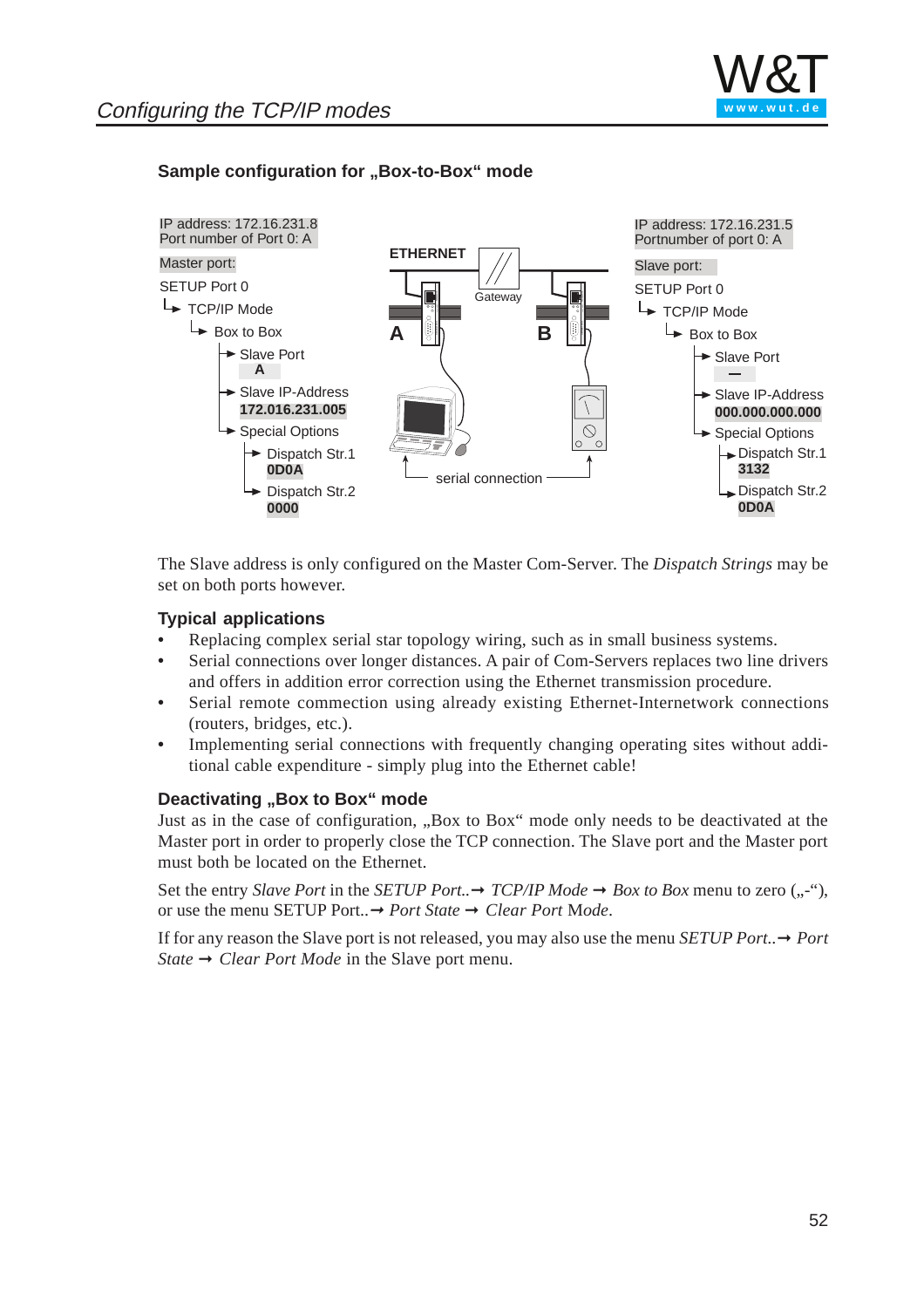

# **9.7 IP Bus mode (Menu: IP Bus Mode)**

Several serial Com-Server ports can be logically linked together over the network in the form of a Master-Slave bus. The connected serial terminal devices are in constant online contact in this mode. Any additional data traffic or other network protocols have no effect on the connection.



The Master sends to all Slaves and receives from all Slaves. Slaves are not able to exchange data between each other however.

#### **Important:**

- **•** The serial devices must send their data using their own proofing protocol. Since the Com-Servers use Internet Protocol (IP) as the network transmission protocol, they cannot ensure data integrity.
- **•** Since data are sent from the Master to the Slaves per broadcast, all the devices which are to comprise a bus must belong to the same subnet. This means the subnet mask and the network portion of the IP address must be identical in all the Com-Servers.

#### **Menu settings: SETUP Port..**➞ **TCP/IP Mode** ➞ **IP Bus Mode**

**!** *You may not configure the IP Bus mode in the same Telnet session in which the IP address, the subnet mask or the gateway address for the Com-Server was already changed. After you make such serttings you must first close the Telnet connection using "q" and then reopen it.*

#### **Activating the Master**

# Þ **Master: Subnet IP**

Enter here the network address of the subnet in which the Master and Slave are located. It is sufficient to enter a value other than zero (e.g. 1.0.0.0) and confirm with ENTER. The Com-Server processes the subnet IP address itself from its own IP number and the subnet mask (AND operation) and enters it.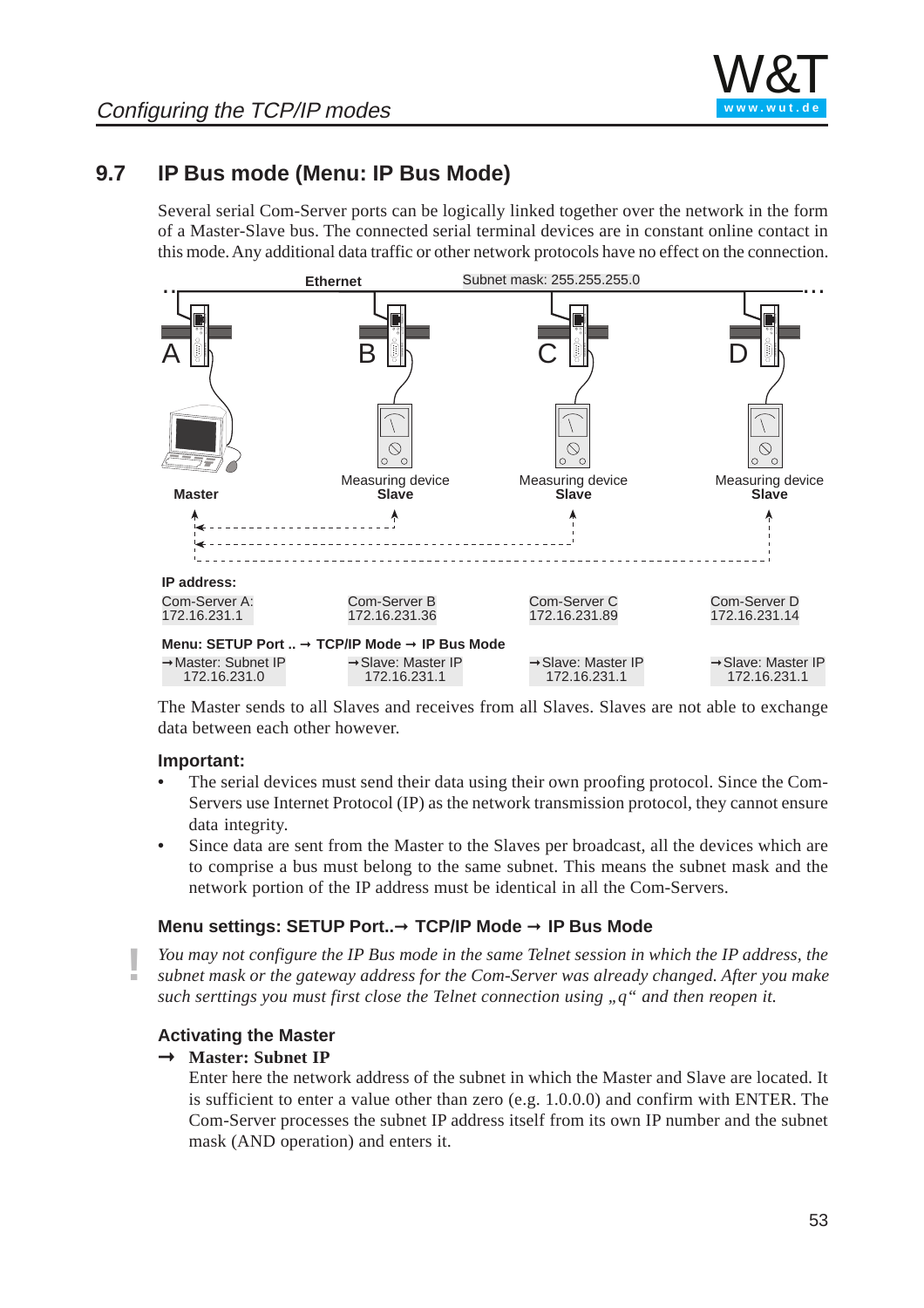

### **Activating the Slave**

# Þ **Slave: Master IP**

Set on all Com-Server ports that are connected to Slaves the full IP address of the Com-Server having the Master port.

In both cases the change must be saved after entering the IP or subnet IP address in order to activate the mode. Press ENTER repeatedly to return to the main menu and save using *SAVE Setup*. The message "*Saving.."* appears, and *IP Bus Mode* is activated. The entry *Bus Master* or *Bus Slave* appears in the *SETUP Port*  $0 \rightarrow$  *Port State*  $\rightarrow$  *Connection State* menu.

### **Deactivating IP Bus Mode**

Set the respective IP address in the *SETUP Port*..  $\rightarrow$  *TCP/IP Mode*  $\rightarrow$  *IP Bus Mode* menu to zero  $(0.0.0.0)$ , or use the menu *SETUP Port*..  $\rightarrow$  *Port State*  $\rightarrow$  *Clear Port Mode.* 

# **9.8 The Windows COM Port Redirect[or](http://www.wut.de)**

The COM Port Redirector available for Windows 9x, NT and 2000 installs virtual COM ports in the respective system. These act like normal local ports as far as a serial application is concerned, but are in fact located on Com-Servers elsewhere in the network.

The COM Port Redirector is not included standard with Com-Servers. A free testing license for the current version is however available at our Web site **(HTTP://www.wut.de)** for downloading.

Download links can be reached through the Web data sheets for the individual Com-Server models.

Additional licensing is computer-oriented, i.e. the COM Port Redirector can be used to access any desired number of serial ports located on Com-Servers. If more than one computer communicates with a Com-Server however, each station requires a separate license.

### **Settings on the Com-Server**

As far as the Com-Server is concerned, only the three network-specific parameters IP address, subnet mask and gateway address need t[o be configured in](http://www.wut.de) order to use a COM Port Redirector. It is not necessary to set serial transmission parameters such as baud rate. These are determined by the serial application and sent to the Com-Server over the network.

### **Installing and configuring the COM Port Redirector**

Information on installing and configuring a COM Port Redirector can be found in the corresponding online help.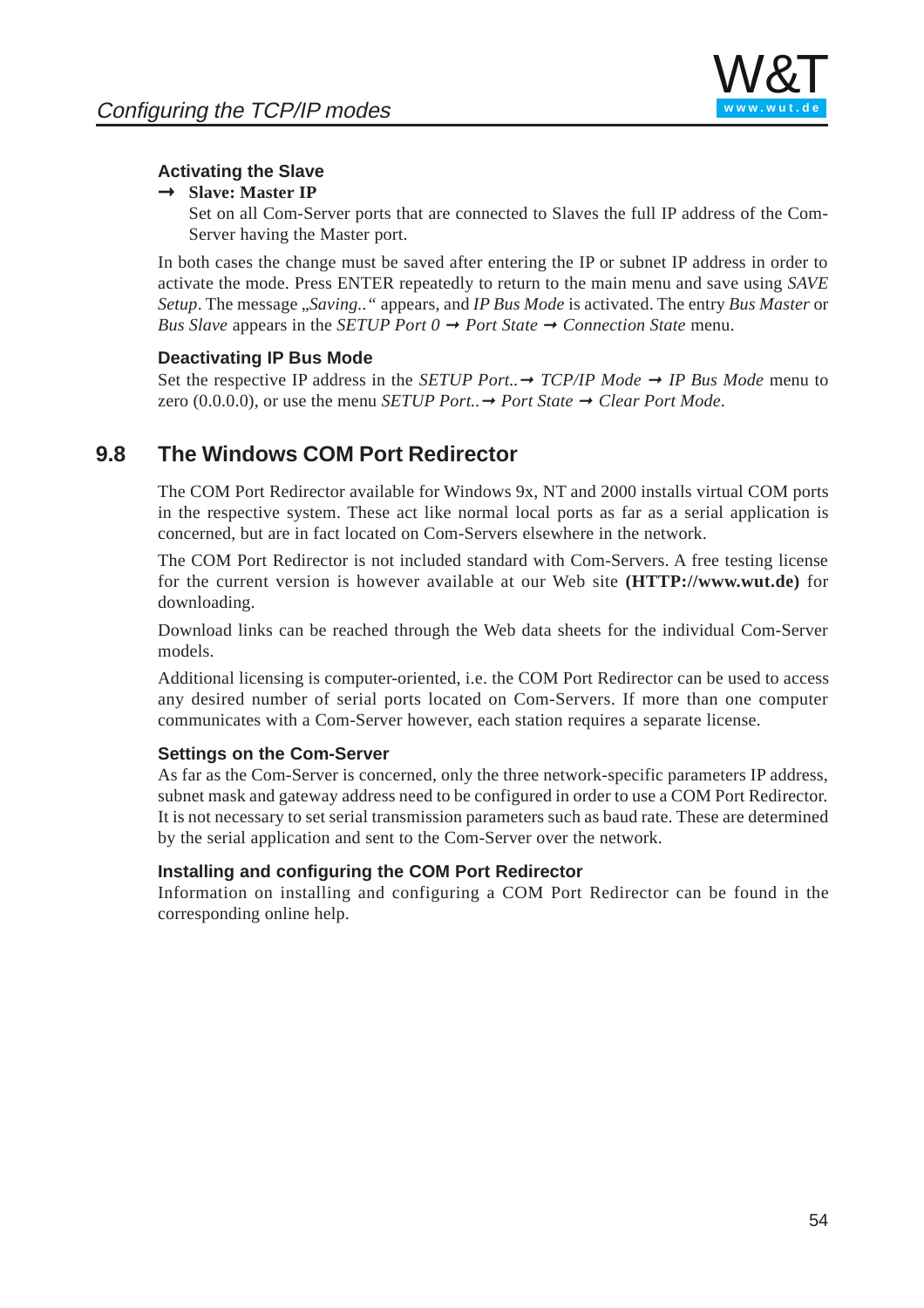

### **9.9 SLIP router mode (Menu: SLIP Router)**

In this mode the Com-Servers functions as a router. All network packets whose destination address is within the configured subnet are routed over the serial interface using SLIP. All arriving serial SLIP packets are passed along to the local Ethernet network.

#### **Menu settings: SETUP Port..**➞ **TCP/IP Mode** ➞ **SLIP Router**

**!** *You may not configure for SLIP routing in the same Telnet session in which the IP address, the subnet mask or the gateway address for the Com-Server was already changed. After you make such serttings you must first close the Telnet connection using "q" and then reopen it.*

# Þ **Net Address**

Enter here the network address of the serially connected subnet you want to route to via SLIP.

# Þ **SLIP-Net Routing (default: 1)**

If this parameter has a value of 1, the Com[-Server functi](http://www.wut.de)ons as described like a router for the subnet specified under *Net Address*. If the parameter is 0, the Com-Server is transparent, i.e. all packets directed to the IP address of the Com-Server are forwarded as SLIP packets to the serial port. The destination IP address (IP address of the Com-Server) is replaced by the parameter *Net Address*. This allows you to assign individual IP addresses to the connected SLIP computers (=Net Address) without having to assign a separate subnet for each connection.

**!** *Excluded from this procedure are packets for the Telnet configuration port 1111 of the Com-Server!*



This IP address is not routed!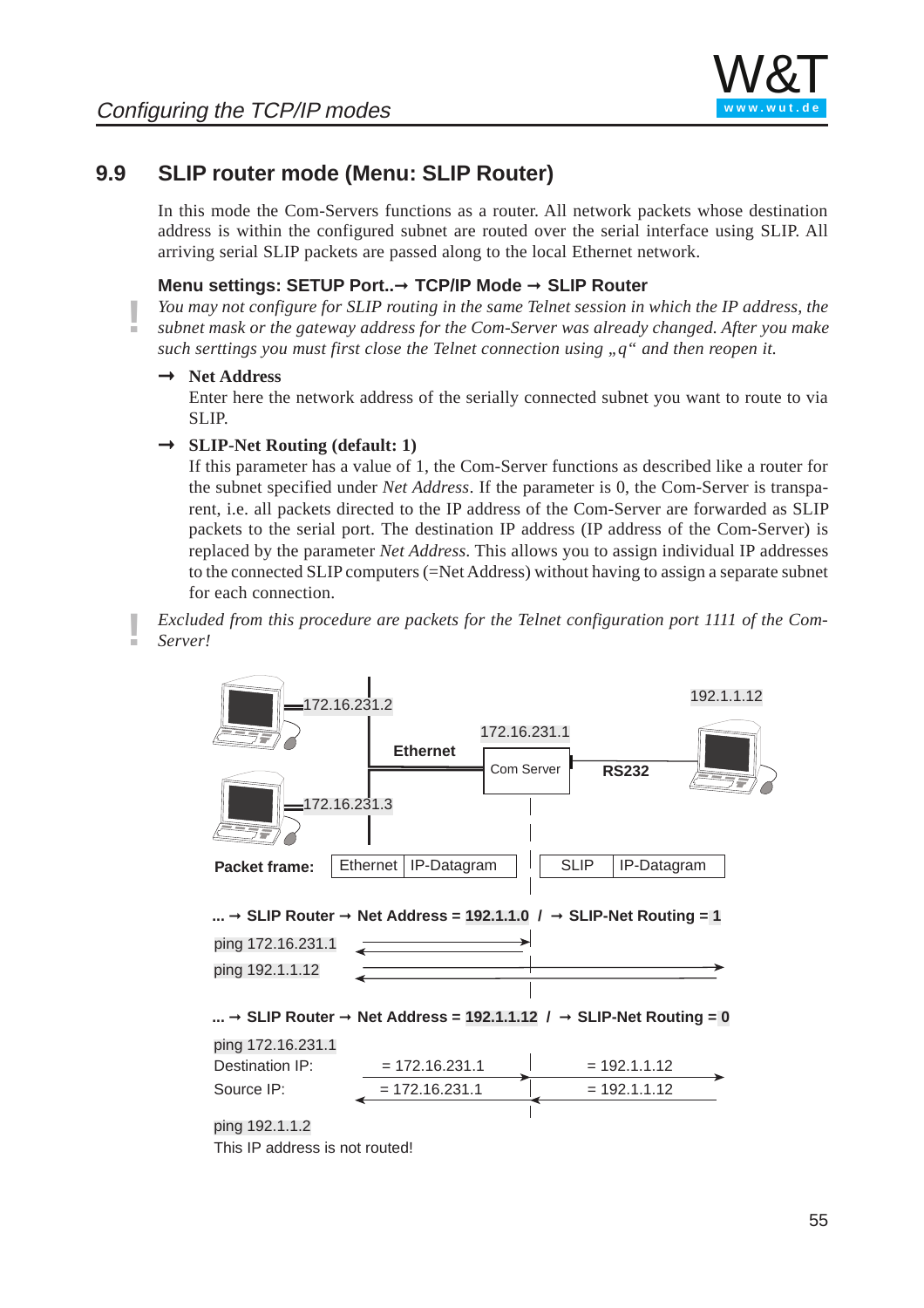

#### **Deactivating SLIP router mode**

Set the parameter Net Address to zero (0.0.0.0) in the SETUP Port.. $\rightarrow$  TCP/IP Mode  $\rightarrow$  SLIP Router, or use the menu SETUP Port..➞ *Port State* ➞ *Clear Port M*❏*de*.

#### **9.9.1 Configuring the Com-Server via SLIP**

It is possible to open a UDP connection for configuring some Com-Server parameters through the serial connection between the Com-Server and the connected SIP computer.

The SLIP packets must be directed to the IP address 10.0.0.1 and UDP port 1111. These packets are not forwarded to the Ethernet, but rather are processed by the Com-Server and answered as appropriate.

The packets consist of IP and UDP headers as well as the configuration data, and are exchanged between the Com-Server and the SLIP comput[er per SLIP.](http://www.wut.de)

#### **Format of the configuration data**

The configuration data always start with the TYPE field, which specifies the packet type, followed by the LEN field, which specifies the length of the configuration data in bytes. Next follows a list of parameters having any length, whose content and length is indicated by a defined number (PARAM\_NO).

| <b>TYPE LEN</b>   |  |                |             | IPARAM NO IPARAMETER IPARAM NO IPARAMETER I |  |
|-------------------|--|----------------|-------------|---------------------------------------------|--|
| IBYTE IBYTE IBYTE |  | <b>TYPEDEF</b> | <b>BYTE</b> | <b>TYPEDEF</b>                              |  |

#### **The parameter list**

The following Com-Server parameters can be written and/or read:

|    | <b>PARAM_NO Parameter name</b>                                       | Data type             | <b>RD/WR</b> |
|----|----------------------------------------------------------------------|-----------------------|--------------|
| 1  | Setup TCP/IP $\rightarrow$ IP-Address                                | long(32 bit)          | RD+WR        |
| 2  | Setup TCP/IP $\rightarrow$ Subnet Mask                               | long(32 bit)          | RD+WR        |
| 3  | Setup TCP/IP $\rightarrow$ Gateway                                   | long(32 bit)          | RD+WR        |
| 4  | Setup TCP/IP $\rightarrow$ MTU (Max. Transfer Unit)                  | unsigned int (16 bit) | RD+WR        |
| 5  | TCP/IP Mode $\rightarrow$ SLIP Router $\rightarrow$ Net-Address      | long(32 bit)          | RD+WR        |
| 6  | TCP/IP Mode $\rightarrow$ SLIP Router $\rightarrow$ SLIP-Net Routing | unsigned int (16 bit) | RD+WR        |
| 16 | <b>MAC-Address</b>                                                   | char $[6]$ (6 bytes)  | RD.          |
| 17 | Software-Version                                                     | unsigned int (16 bit) | <b>RD</b>    |

Parameters of data type long or unsigned int are transmitted in net order, first the HIgh byte, last the Low byte.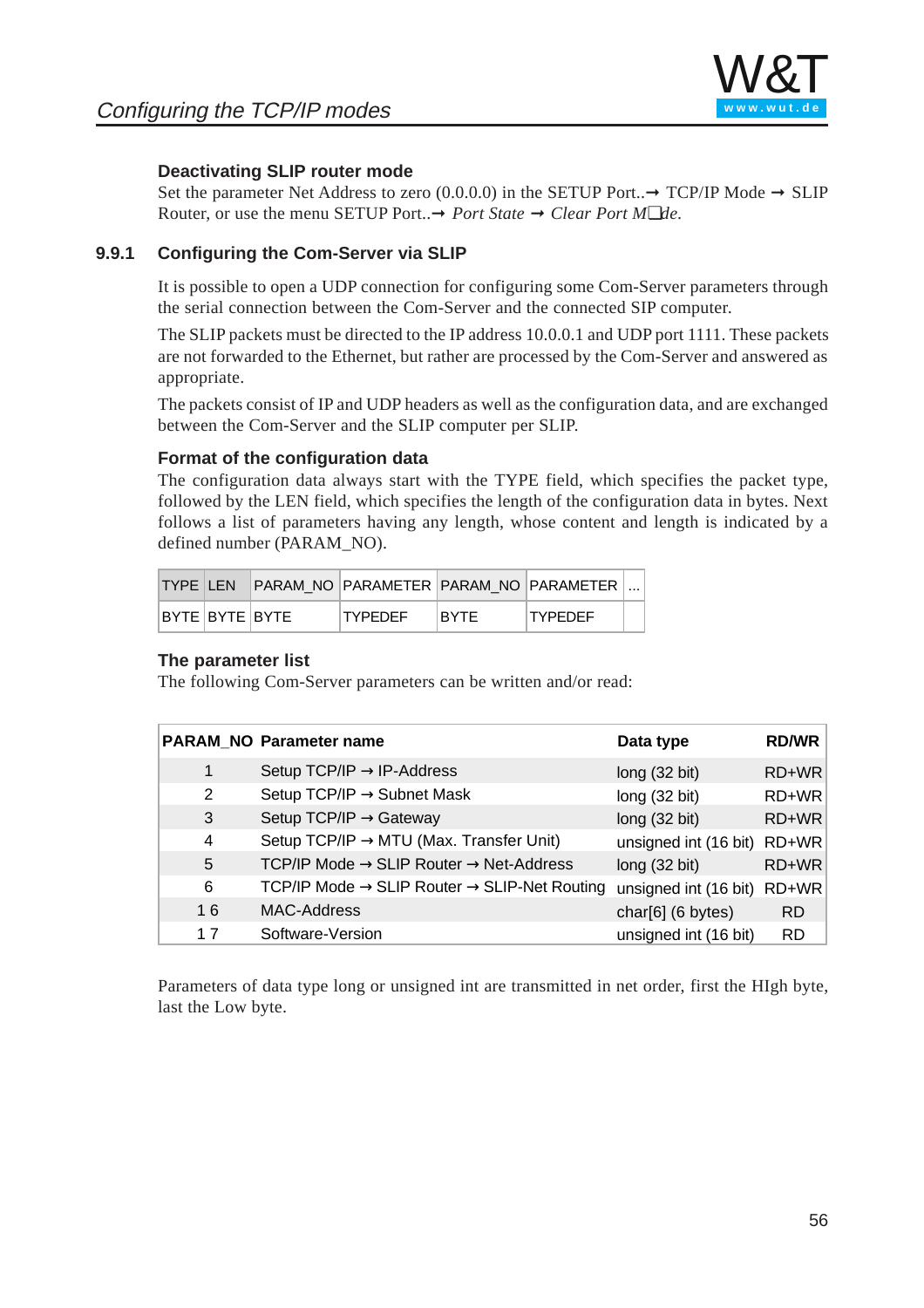

### **Packet types (byte TYPE)**

The following three packet types are used for sending configuration data:

#### **• TYPE = 1: Writing parameters in the Com-Server**

This packet is sent by the SLIP computer to the Com-Server. The Com-Server carries out the configuration and deletes the packet. A packet for configuring the IP address and subnet mask would look as follows:

|             |            |                 |                                   |                 |                                     | 12 |
|-------------|------------|-----------------|-----------------------------------|-----------------|-------------------------------------|----|
| <b>TYPE</b> | <b>LEN</b> | <b>PARAM NO</b> | <b>IP</b> address                 | <b>PARAM NO</b> | <b>Subnet mask</b>                  |    |
|             | 1 በ        |                 | hex: AC 10 EF 0<br>(172.16.231.1) |                 | hex: FF FF FF 00<br>(255.255.255.0) |    |

#### **• TYPE = 2: Request for reading parameters**

This packet is sent by the SLIP computer to th[e Com-Server.](http://www.wut.de) The Com-Server sends a response type (TYPE=3) with the contents of the requested parameters. The packet contains the fields TYPE and LEN and a list of the desired parameter numbers (PARAM\_NO). A packet for reading the MTU and the MAC address would look as follows:

| ∩ |  |                            |  |
|---|--|----------------------------|--|
|   |  | TYPE LEN PARAM NO PARAM NO |  |
|   |  | 16                         |  |

#### **• TYPE = 3: Response to a request for reading parameters**

The Com-Server uses this packet to reply to a request for reading parameters (TYPE=2). It is used for sending the requested parameter contents. This packet is constructed like TRYPE 1. The reply to a request for parameters MTU and MAC address would look as follows:

|             |            |          | າ                   | 5               |                                                 | 12 |
|-------------|------------|----------|---------------------|-----------------|-------------------------------------------------|----|
| <b>TYPE</b> | <b>LEN</b> | PARAM NO | <b>MTU</b>          | <b>PARAM NO</b> | <b>MAC-Address</b>                              |    |
|             | 10         |          | hex: 02 00<br>(512) | 16              | hex: 00 C0 3D 00 30 DB<br>$(00-C0-3D-00-30-DB)$ |    |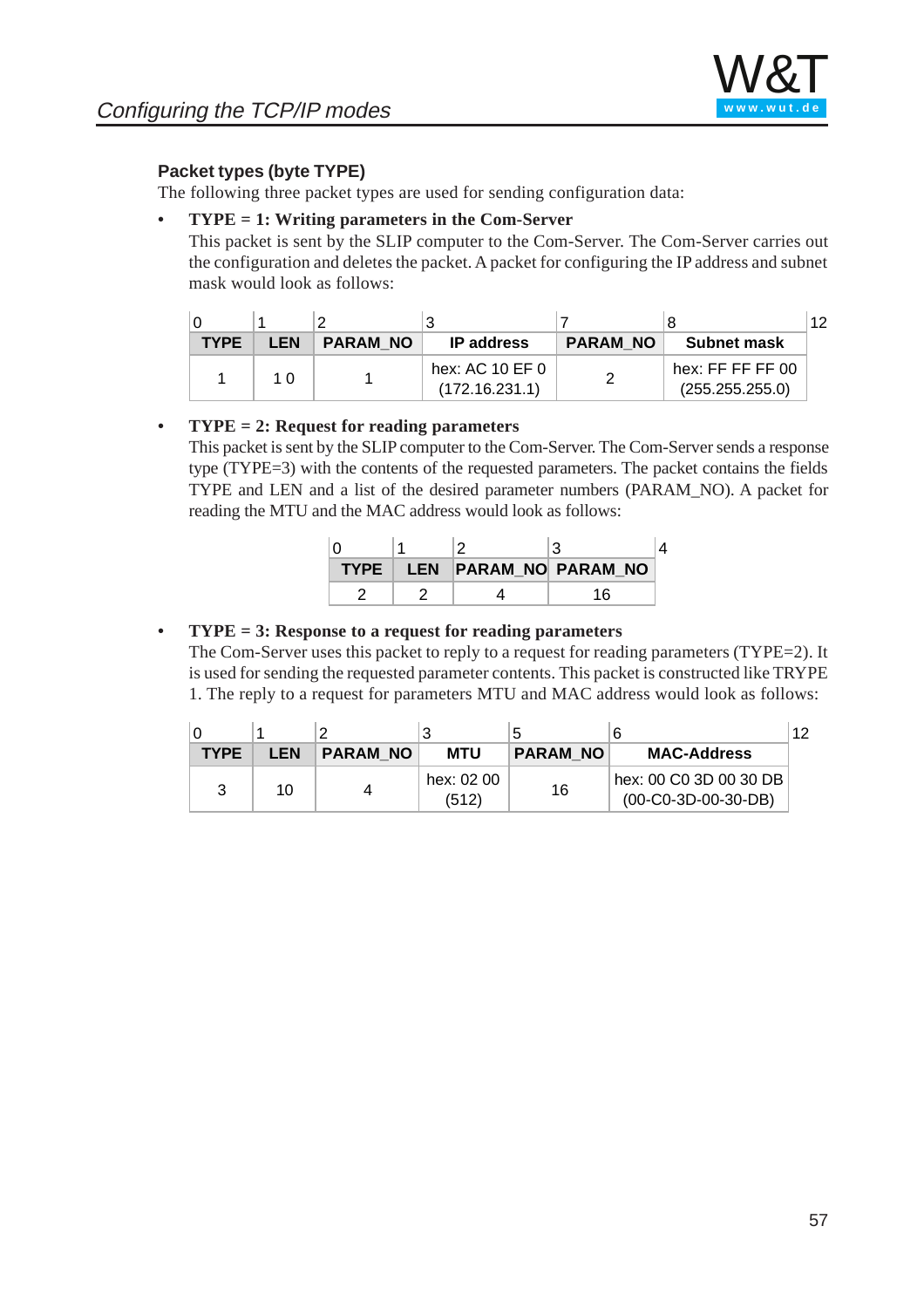

# **10 Status and error messages (Menu: Port State)**

In this menu you will find information about the configured TCP/IP mode of the Com-Server port, the status of the network connection and a listing of error which occured.

# Þ **Connection State**

This menu permits online connection control. The display is organized as follows:

| <b>Connection State</b>                                        |                                                                                                                                         | The port is in standard mode and has no connection.                                                                                                                        |  |  |  |
|----------------------------------------------------------------|-----------------------------------------------------------------------------------------------------------------------------------------|----------------------------------------------------------------------------------------------------------------------------------------------------------------------------|--|--|--|
| <b>FREE</b>                                                    |                                                                                                                                         |                                                                                                                                                                            |  |  |  |
| <b>Connection State</b><br>In Use: Port 2000 (172.016.231.001) |                                                                                                                                         | The port is in server mode and has a connection to<br>the process having port number 2000 on the TCP/IP<br>station having IP address 172.16.231.1<br><b>Client address</b> |  |  |  |
|                                                                |                                                                                                                                         |                                                                                                                                                                            |  |  |  |
| <b>Connection State</b>                                        |                                                                                                                                         | The port is configured as a TCP client and has a<br>connection to the server process having address port<br>no. 2000, IP address 172.16.231.1                              |  |  |  |
| <b>TCP Client</b><br>Locked: Port 2000 (172.016.231.001)       |                                                                                                                                         | <b>Configured TCP/IP mode</b><br>Server address                                                                                                                            |  |  |  |
|                                                                | <b>Connection state client mode:</b>                                                                                                    |                                                                                                                                                                            |  |  |  |
| Unlock:                                                        | The port is configured for the indicated mode but has <b>no aktive</b> connection.                                                      |                                                                                                                                                                            |  |  |  |
| Locked:                                                        | The port is configured for the indicated mode and has an <b>aktive</b> connection<br>to the configured server.                          |                                                                                                                                                                            |  |  |  |
| Scanning:                                                      | The Com-Server wants to open a connection and searches for the<br>configured server.<br>(in "Box to Box" mode the slave or master port) |                                                                                                                                                                            |  |  |  |

The display is updated by exiting and then reselecting the menu item *Connection State*.

# Þ **Error State**

This list shows the errors which occured on the port. If more than five errors have occured since the Com-Server was last reset or since the last time the error table was cleared, the oldest entry is always overwritten. The most recent entry is in first position and the oldest in last position. Preceding each entry ius the time when the error occured in hours and minutes since the last time the Com-Server was reset. You can clear the eror table in order to have all the entries available again.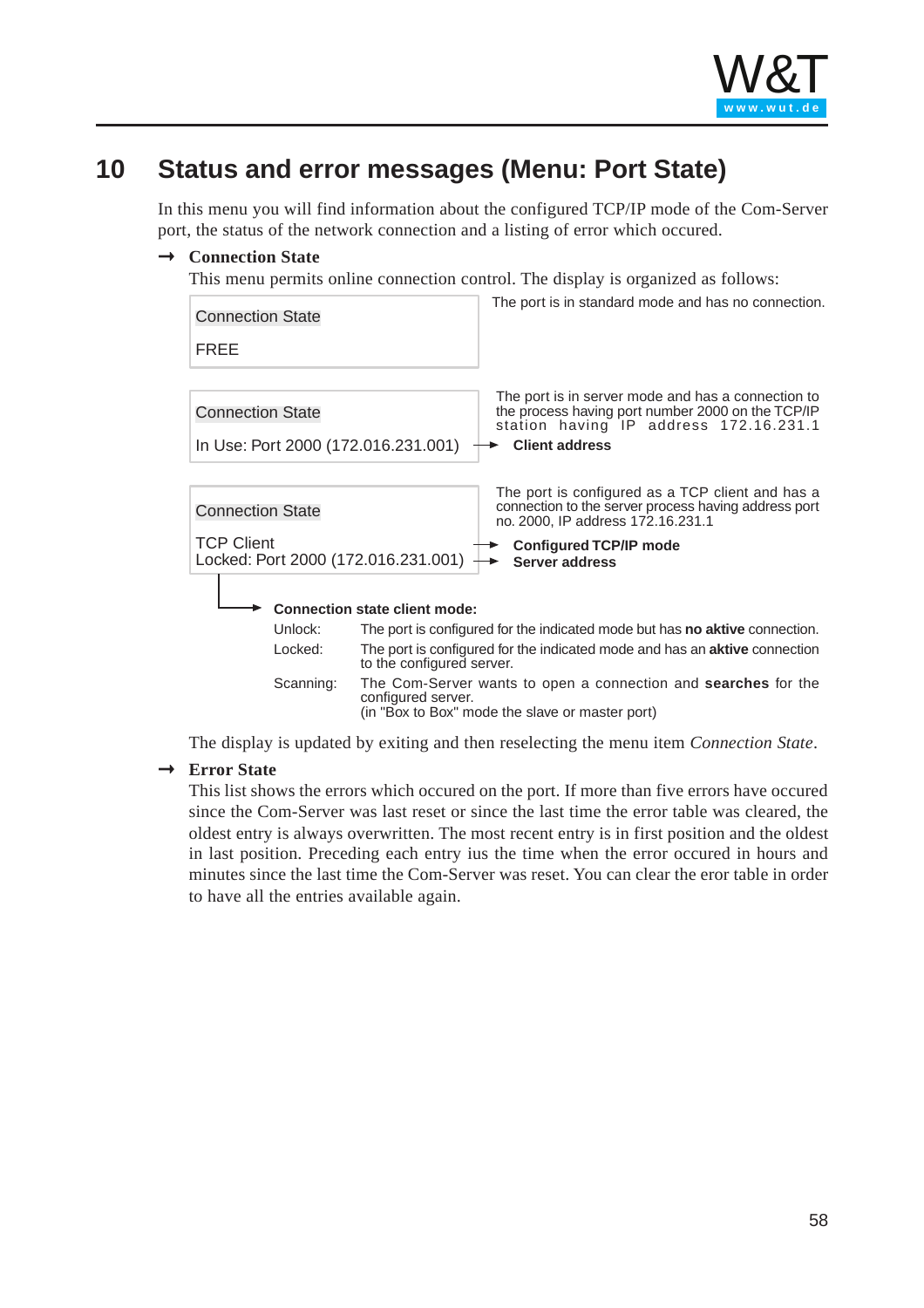

#### "CTS/DSR/RLSD Time Out"

A timer value can be preset for the Com Server for each of these three serial input signals. This value begins to run when the corresponding input assumes the LOW (-12V) state and is reset as soon as a HIGH level (+12V) is present. If this does not occur within the configured time, this error message is output. The reason may be for example an unconnected, deselected, defective or improperly configured serial terminal device. The factory setting for all inputs is for no timer.

"No halt on XOFF / RTS / DTR"

The connected serial device does not respond to the stop signal set by the Com Server and continues to send data. The result may be overwriting of the serial ring buffer and loss of data. Please check to be sure the handshake [configuratio](http://www.wut.de)ns for the devices agree and the connection cable is properly wired.

#### "Overrun Error"

The data register of the serial receiver component was written even though the previous character could not be read out. Since this is a purely device-internal event, this error message is strongly indicative of a Com Server hardware error.

#### "Parity Error"

A character received on the serial port has an incorrect or missing parity bit. Please check that the transmission parameters for the Com Server and the corresponding serial terminal device are the same. Parity errors can also be caused by use of excessively long cable.

#### "Framing Error"

A character received on the serial port does not fit in the time frame that results from the configured transmission parameters (baud rate, start bit, data bits, parity bit, stop bits). Please check here also that the Com Server and serial terminal device configurations are the same.

# Þ **Clear Port Mode**

Use this command to simply and easily revert the port to standard TCP/IP mode. The previously configured TCP/IP mode (TCP-, UDP-, Telnet-, FTP-Client, Box to Box, Bus IP Mode) is deleted.

**!** *The changes made using* Clear Port Mode *are also effective without SAVE Setup after exiting the menu, i.e. they are saved directly in the EEPROM.*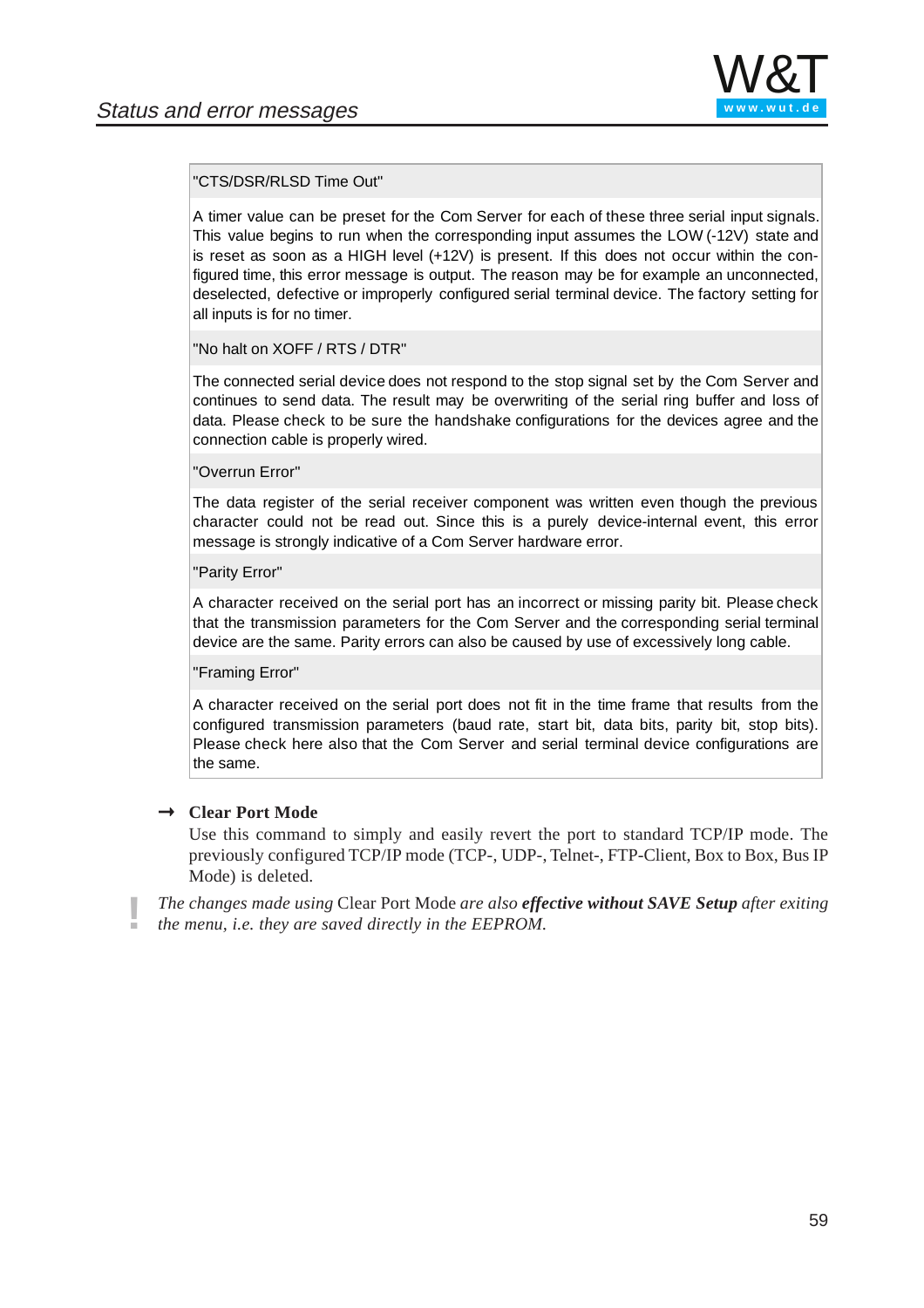

# **11 Expanded services of the Com-Server**

## **11.1 Control and service ports**

In the preceding sections we explained all the standard processes that are implemented in the Com-Server. These client/server processes cover the majority of the application possibilities for the Com-Server. Implementation of more complex scenarios often requires however that the software be individually adapted.

For users who make use of socket programming, the Com-Server offers additional functions beyond pure data transfer.

## **11.2 Serial Port Control** (Port number [9094\)](http://www.wut.de)

The TCP client and TCP server processes for sending data to the serial port of the Com-Server do not allow influencing the serial port itself. But some applications make it necessary that the status and configuration of the port be known and capable of being changed at all times.

Parallel with the data connection on Port 8000, a control connection can be opened on Port 9094. Through this connection it is possible to read out the current status of the port (handshake lines and error states) or to despatch commands. The user data itself is only transported through the actual data connection.

**!** *The control connection can only be opened if the Com-Server port functions as a TCP server or TCP client.*

The data- andcontrol port (Port 8000 and 9094) are independent of each other. They may be individually opened and closed whenever desired.

### **11.2.1 The control structure**

For the purpose of exchanging information and commands, data records having a defined length and structure are exchanged through this connection.

To request an info structure (completely filled data record from the Com-Server port), you only need to send any desired character to the control port. To despatch a command, the Com-Server expects the complete structure (30 bytes) in a TCP packet. If no allocatable data (e.g. just half of a structure) pass through the contro port, the reply is still an info structure. The declaration of the structures is made in C language.

**!** *Note for all structures:*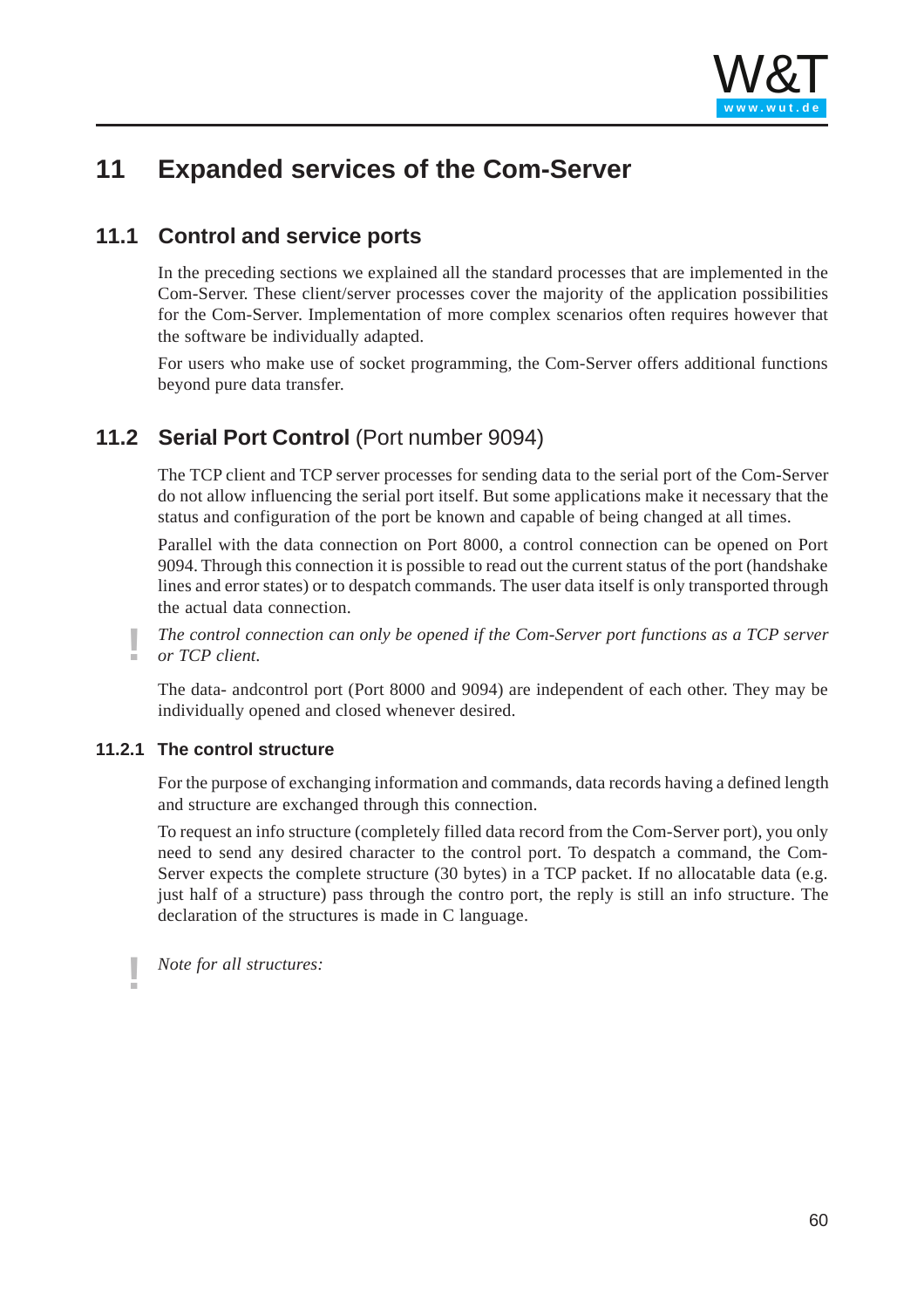

The info structure has a fixed length of 30 bytes and is comprised of the following individual structures:

```
#pragma pack(1) //packs the structure components into 1-byte limits
typedef struct _rem_box_cntrl
{ char zero_1;
   COM_ERROR _ce;
   COM_STAT _cs;
   BOX_CNTRL _bc;
   char zero_2;
} REM_BOX_CNTRL;
```
#pragma pack()

#### **zero\_1/zero\_2:**

The two characters *zero\_1* and *zero\_2* are the start and end characters of the structure and must always be zero.

#### **COM\_ERROR:**

The *COM\_ERROR* structure has a length of one WORD (16-bit integer) and contains all the error states of the serial port.

```
typedef struct _com_error
{ union
     { word error_flags;
        struct _err_flags
        { word f_data : 1; //not used/reserved
           word f net : 2; //not used/reserved
           word f_com : 1; //Set when COM port error detected
           word f_break : 1; //Reflect the break flag
           word f_cts_time : 1; //Time out while waiting on CTSword f_dsr_time : 1; //Time out while waiting on DSR
           word f rlsd time : 1; //Time out while waiting on RLSD (CD)
           word f_overrun : 1; //Overrun error
           word f_parity : 1; //Parity error
           word f_frame : 1; //Framing error
           word f_status : 1; //not used/reserved
           word no use 1 : 1; //not used
           word no_use_2 : 1; //not used
           word f_rrx_over : 1; //Ring buffer overrun after handshake
           word no use 3 : 1; //not used
        };
   };
```

```
} COM_ERROR;
```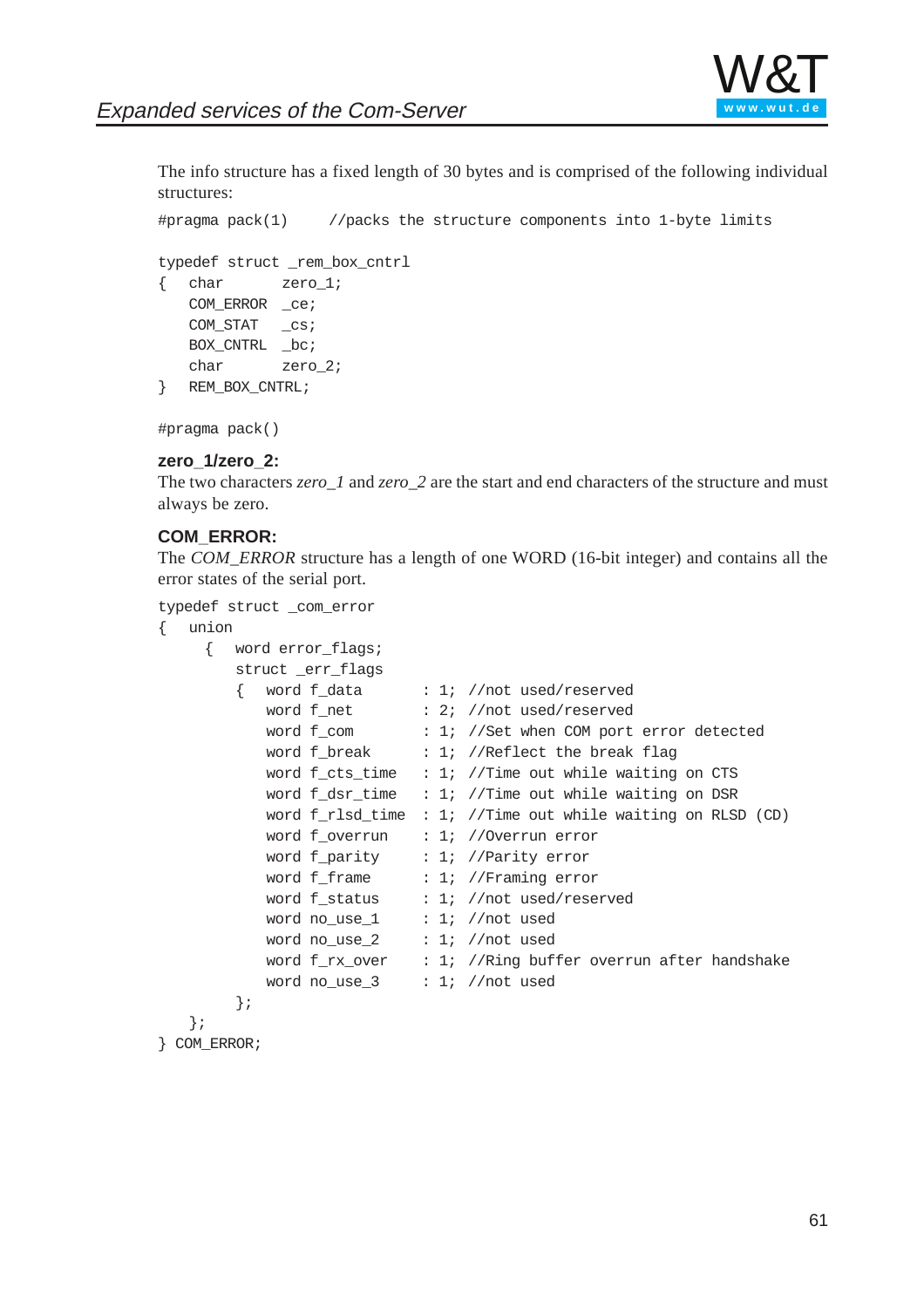

### **COM\_STAT:**

The *COM\_STAT* structure has a length of three WORDS (16-bit integer) and contains the status of the handshake lines as well as the contents of the send and receive buffer of the serial port. It also allows you to directly influence the handshake lines and buffer.

```
typedef struct _com_stat
```

```
{ union
```

```
{ word com_flags;
      struct _com_flags
      { word cts_hold :1; //CTS line - LowByte
         word dsr hold :1; //DSR line
         word ri hold \cdot 1; //not used/reserved | is set with every
         word rlsd_hold :1; //reserved/reserved | received packet
         word dtr_hold :1; //ine
         word rts_hold :1; //RTS line |
         word x receive :1; //XOFF received
         word x send :1; //XOFF was send
         word dummy :2; //not used - HighByte
         word send xoff :1; //Send XOFF asynchron
         word flush rd :1; //Flush serial input buffer
         word flush_wr :1; //Flush serial output buffer
         word set_rts_dtr :1; //set RTS to rts_hold and |
                            //DTR to dtr_hold |
         word set break :1; //Independent setting break mode
         word clear_break :1; //Independent clearing break mode -
      };
   };
   word cbInQue; //Receive byte count of COM ring buffer
   word cbOutQue; //Transmit byte count of COM ring buffer
} COM_STAT;
```
#### **Flushing buffers and influencing the handshake:**

- 1) Copy the complete structure of an info packet received by the Com-Server port and fill in the HighByte of the *COM\_STAT* structure.
- 2) All commands whose flags have the value "1" are executed. If you set the flag *set\_rts\_dtr*, be sure that you also set the flags *rts\_hold* and *dtr\_hold* in the LowByte correspondingly as well.

**!** *Depending on how the Com-Server and the box\_cntrl.f\_flags structure are configured, the RTS and DTR signals will be used for a LOCK/UNLOCK display or for serial flow control. In this case the Com-Server itself takes over control of these pins. The command flag set rts dtr should therefore be used only for the following setting of the box\_cntrl.f\_flags structure:*

```
f_rts_disable and f_dtr_disable = 1
f_{\text{mix}}dt r and f_{\text{mix}} rts = 0
```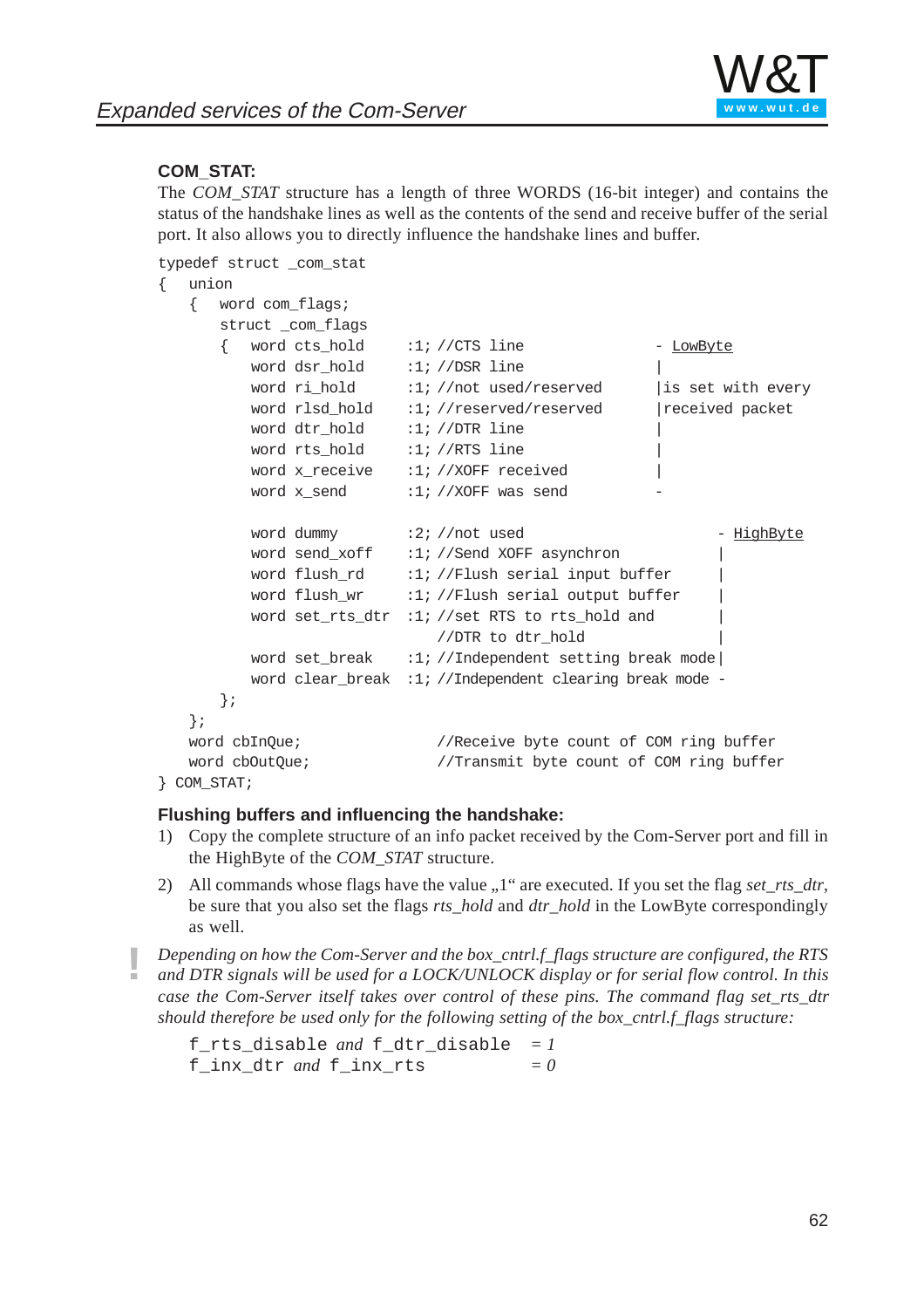

### **BOX\_CNTRL:**

The *BOX\_CNTRL* structure (20 bytes) is used to store the port configuration (baud rate, data bits, parity, stop bits, handshaking, timing values, etc.). Here you can influence the parameters and how they are saved.

```
typedef struct _box_cntrl
```

```
{ char baud; //Baud rate for channel
                        // 0 = 57600 5 = 4800// 1 = 38400 6 = 2400// 2 = 19200 7 = 1200
                        1/20 = 14400 8 = 600
                        1/3 = 9600 9 = 300
   char bits; \frac{1}{1000 \times 1000} //000x.xxxx data bits, stop bits, parity
                        //
                        //
                        //
                        //
                        //
                        //
                                       -10 = 7 data bits
                                       11 = 8 data bits
                                       -0 = 11 = 1\frac{1}{2}, 2 stop bits
                                        1 = parity enable
                                       -0 = odd, 1 = even parity
   word RLS_time_out; //Timer before f_rlsd_time will be set
   word CTS_time_out; //Timer before f_cts_time will be set
   word DSR_time_out; //Timer before f_dsr_time will be set
   char XONChar; //Char excepted as XON
   char XOFFChar; //Char excepted as XOFF
   word hs_on_limit; //if number of free bytes in ring buffer
                       // > hs_on_limit then clearing handshake stop
   word hs_off_limit; //if number of free bytes in ring buffer
                        // < hs_off_limit then setting handshake stop
   char PEChar; //Replace this char if serial parity error (function
                        //first mus be enabled by setting f flags.f pechar=1)
   struct _commands
      unsigned char save command :4; //Save COM-Configuation
                                      //0 = no save//1 = save without EEPROM Update
                                      //2 = save with EEPROM Update
      unsigned char clear_error :1; //1 = clear error in display/lamps
      unsigned char set_fact_def :1; //1 = set factory defaults and reset
      unsigned char free cmd :2; //not used
   };
   union
   { word hs_flags;
      struct hs flags
         word f_cts_connect :1; //Connect/Disconnect with CTS (HIGH/LOW)
          word f_ dsr_connect :1; //Connect/Disconnect with DSR (HIGH/LOW)
          word f cts accept :1; //Accept Connection only by CTS=HIGH
          word f dsr accept :1; //Accept Connection only by DSR=HIGH
          word no use0 :12; // not used
      };
```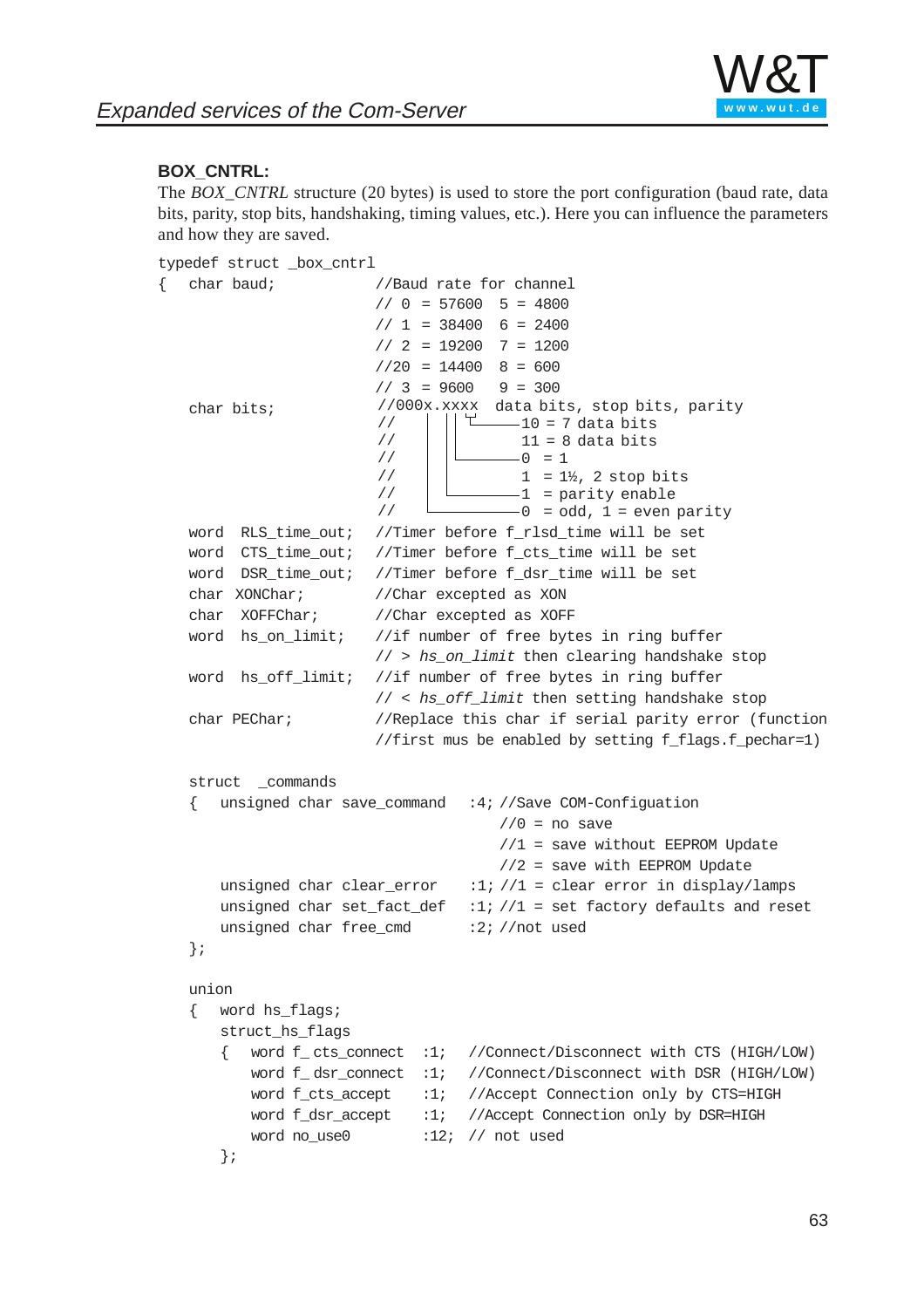

```
};
union
{ word f_flags;
   struct f flags
   { word f_rts_disable :1; //RTS will not change at LOCK/UNLOCK
      word f_dtr_disable :1; //DTR will not change at LOCK/UNLOCK
      word f_{outx} :1; //Enable softw. handshake while sending
      word f inx :1; //Enable softw. handshake while receiving
      word f_outx_cts :1; //Enable hardware handshake on CTS
      word f_outx_dsr :1; //Enable hardware handshake on DSR
      word f_inx_dtr :1; //Enable hardware handshake on DTR
      word f inx rts :1; //Enable hardware handshake on RTS
      word f parity :1;nable parity check & error report
      word f_pechar :1; //Enable replacement of received char
      word f_inxfilter :1; //Enable xon/xoff filter while receiving
      word f outxfilter :1; //Enable xon/xoff filter while sending
      word f rts default :1; //1 = While RTS is not used, RTS is active
      word f_dtr_d default :1; //1 = While DTR is not used, DTR is active
      word f_user_time :1; //not used
      word clr_err_char :1; //1= If Com-Server is in client mode,
                              //serial chars with framing or parity
                              //errors will not open the connection
   };
};
```

```
} BOX_CNTRL;
```
#### **Configuring the serial port:**

- 1) Copy the complete structure of an info packet received by the Com-Server and fill in the BOX\_CNTRL structure. This allows you to read out the default values and only enter the values you want to change.
- 2) To work with the configuration, the value *save\_command* in the structure has to be set. *"save\_command*  $= 2$ " causes the Com-Server to save this configuration in non-volatile memory and to use it again after a restart. A 1 does not overwrite the non-volatile memory, i.e. after a restart the old configuration is used.

#### **Functions of the RS232 outputs RTS and DTR**

If the flags f rts disable and f dtr disable are set to 0, the corresponding RS232 output uses an enable level to signal to signal an active connection between the serial port and a client in the network. If the Com-Server itself is configured as a TCP client, a constant enable level is output, regardless of whether there is an active connection or not.

Alternately a 1 in the flags *f\_inx\_rts* and *f\_inx\_dtr* can assign the function of serial flow control to the respective RS232 output. If flow control is enabled, the corresponding flag for the *LOCK/ UNLOCK* display must have the value 1 (= *LOCK/UNLOCK* display disabled).

If the respective RS232 output does not have the function of either *LOCK/UNLOCK* display or flow control, the flags *f\_rts\_default* and *f\_dtr\_default* can be used to specify the default state after a Com-Server reset (1=Enable, 0=lock level).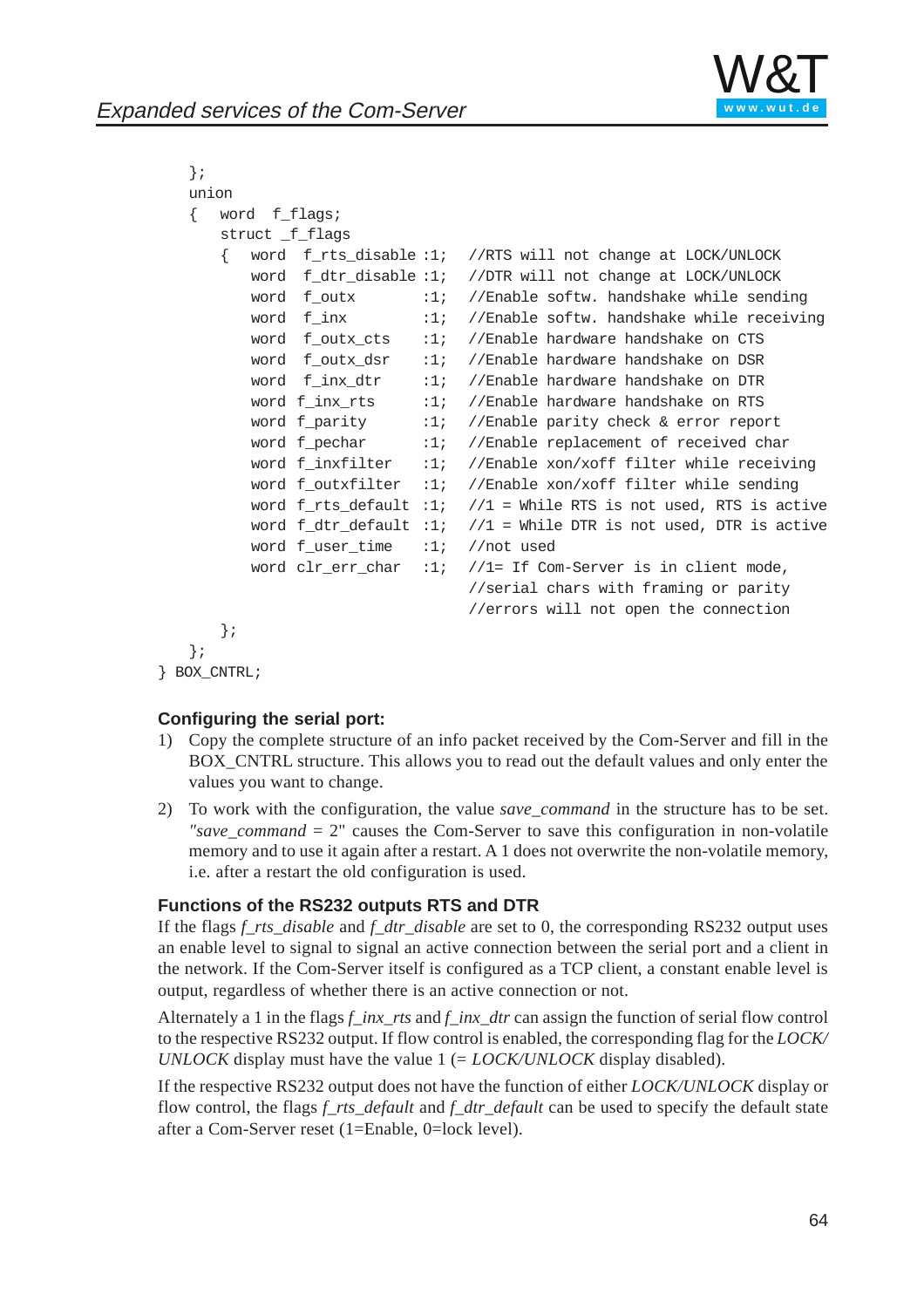

# **11.3 Reset Com-Server port** (Port number 9084)

For special applications this port makes it possible to carry out a forced reset of the Com-Server port: The parameters for the current connection are deleted, and the current connection partner (host) is notified by means of a *TCP/IP RST.*

### **Example:**

The TCP/IP station having address 172.16.231.100 has a connection to the TCP server (Port 8000) of the Com-Server having IP address 172.16.231.8. The host fails or is disconnected due to a cable break. The Com-Server port remains blocked as long as the TCP/IP station does not report.

To reset this port for a new connection, *a connect()* must be made to Port 9084 of the Com-Server. The Com-Server will accept the connection and immediately initiate a *close()* (close the connection). At the same time it sends a R[ESET signal t](http://www.wut.de)o TCP/IP station172.16.231.100 and deletes its parameters.

The next *connect()* to Port 8000 is now replied to by the Com-Server.

**!** *When invoking this service, the contents of the serial in- and output buffer are lost. The port can be opened by any desired station and should therefore only be used in extreme cases! No data are permitted to be transported through this connection! The prot is opened by a host and then immediately closed by the Com-Server.*

# **11.4 Software reset of the Com-Server** (Port number 8888)

Socket 8888 has been implemented in case the Com-Server ever needs to be completely reset. If a connection is opened on this port, the Com-Server immediately closes it again and then performs a software reset.

**!** *Following this reset all the buffer contents are deleted and any still active connections are*

*closed - the Com-Server is in its base state! This reset can be performed from any station and should be done only in extreme cases!*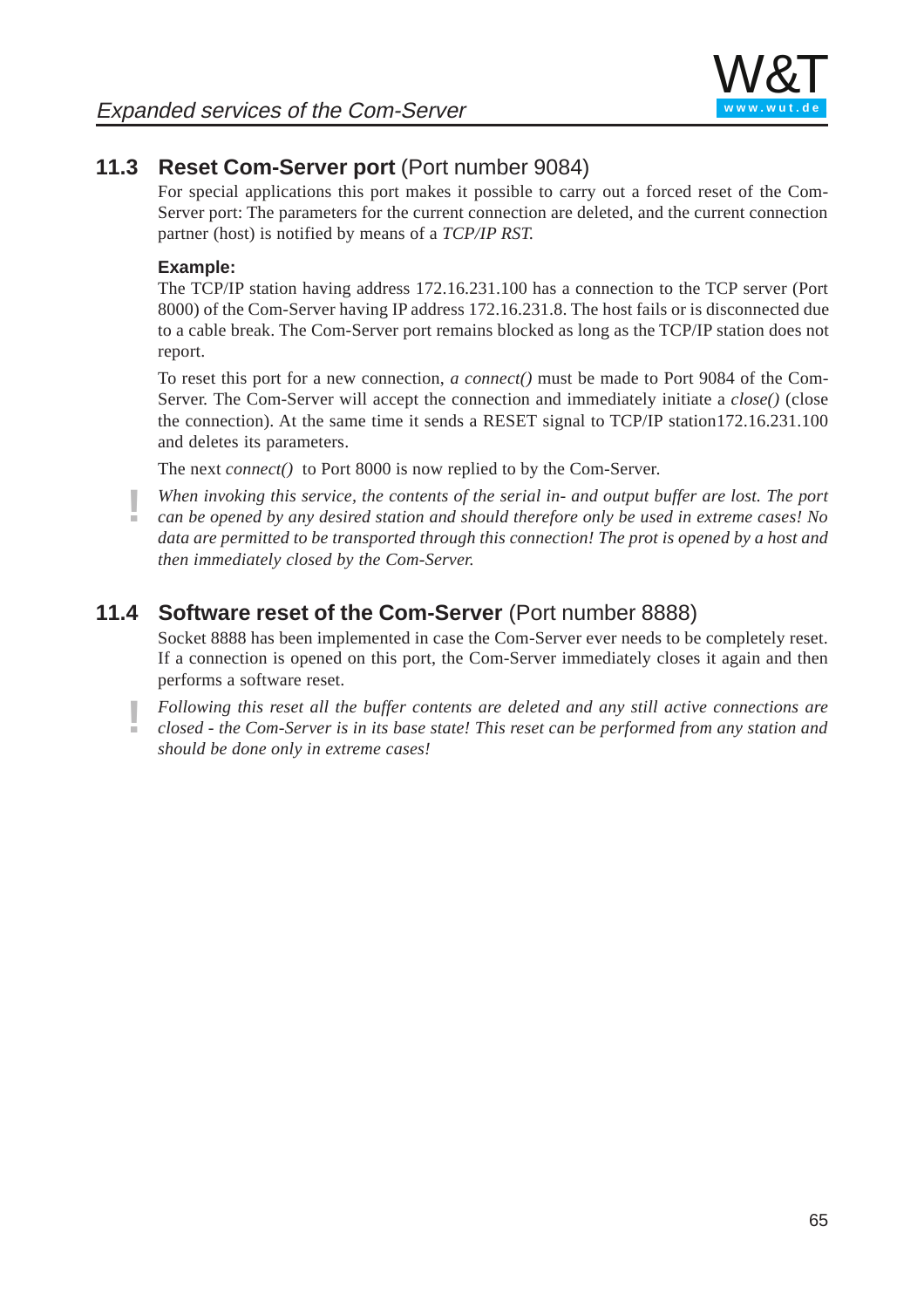

# **11.5 Uploading/downloading configuration data**

### (Port numbers: 8003/read, 8004/write)

These services allow you to read out the configuration data for the Com-Server stored in the EEPROM and send it to another Com-Server. Especially when installing a large number of Com-Servers having the same settings this methjod eliminates having to open a Telnet configuration connection for each individual unit.

### **Reading out the configuration data on Port 8003**

All the client application needs to do is open a TCP connection to Port 8003 of the Com-Server. The Com-Server accepts it, automatically sends its 512-byte long configuration and then closes the connection to the client.

The client application can store this data now [in a binary fil](http://www.wut.de)e and use it for downloading to other Com-Servers.

### **Writing configuration data on Port 8004**

Uploading to a Com-Server is analogous to reading out the configuration data. After opening a TCP connection to Port 8004 of the Com-Server, the latter expects the 512 bytes for a new configuration. After the client closes the TCP connection, the Com-Server saves the data in its EEPROM and performs a reset.

The value of the IP address remains unaffected by a configuration upload.

### **Application**

To operate multiple Com-Servers having the same configuration, you must first assign each unit with its own IP address. Then use Telnet to fully configure a Com-Server with the desired parameters and use Port 8003 to read the EEPROM out. The file thus created can now be uploaded to the remaining Com-Servers.

**!** *The procedure described here is a substitute for the relatively time-consuming configuration using a Telnet session. All the settings are saved in the EEPROM and are still available after a reset or power loss. Only a factory default reset overwrites the settings assigned by the factory set standard values (see "Network-Firmware update under Windows").* 

### **11.5.1 Uploading/downloading the configuration under Windows**

For Windows computers you can also up- or download the configuration data using the W&T tool, which is also used for the firmware update. You can find a corresponding download link on the Web data sheet pages for the Com-Servers at the following address: **http://www.wut.de**

### **Reading out the configuration data**

As in the case of direct uploading and downloading using sockets, here also you must first use Telnet to completely configure a Com-Server to the desired parameters.

After starting the tool the menu path *"CS programming*  $\rightarrow$  Make a \*.cfg file" will bring you to the input screen for creating a configuration fil[e. Enter the IP](http://www.wut.de) address of the Com-Server from which you want to read the configuration data in the appropriate field. If the specified Com-Server is accessible, the input fields in the middle are automatically filled in. Now enter the file name under which you want to save the configuration and then click on the button "*Write file*".

**!** *By activating the option "Apply generic settings" the tool replaces the IP address, subnet mask and gateway address with the default values after the configuration data are downloaded.*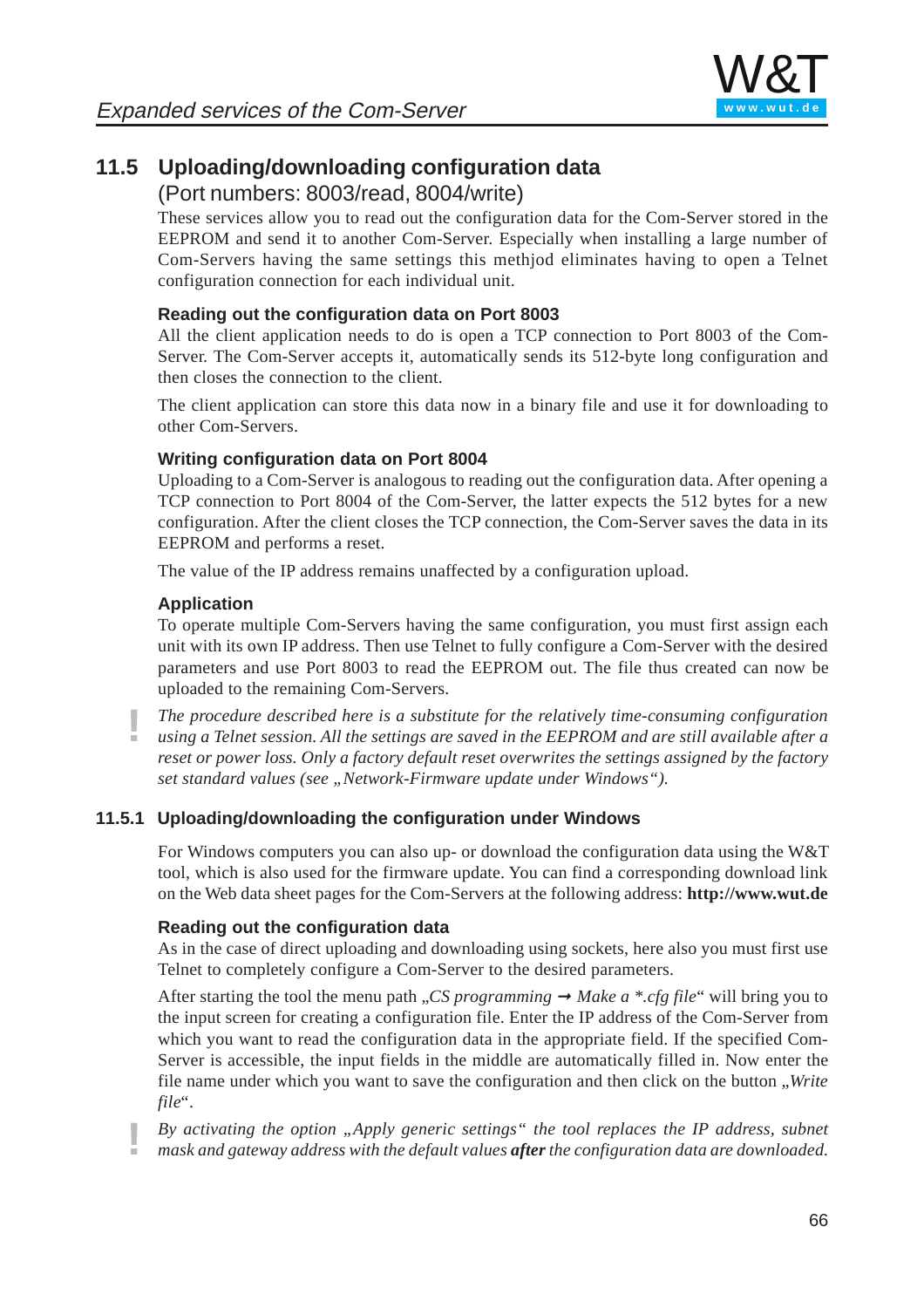

#### **Writing the configuration data**

In order to load an existing configuration file into a Com-Server, the latter must already have an IP address. After starting the update tool the menu path  $\alpha$ *, CS programming*  $\rightarrow$  *EEPROM*<sup>"</sup> brings you to the input screen for a configuration upload. After specifying the IP address and the desired file name, click on the "Start" button to send.

**!** *The upload overwrites all the Com-Server settings with the contents of the sent configuration file. Only the IP address remains unchanged.*

#### **Factory default reset**

Clicking on the "Reset" button in the input screen for the configuration upload resets the specified Com-Server to its factory default settings. Any previously uploaded configuration file thus becomes invalid.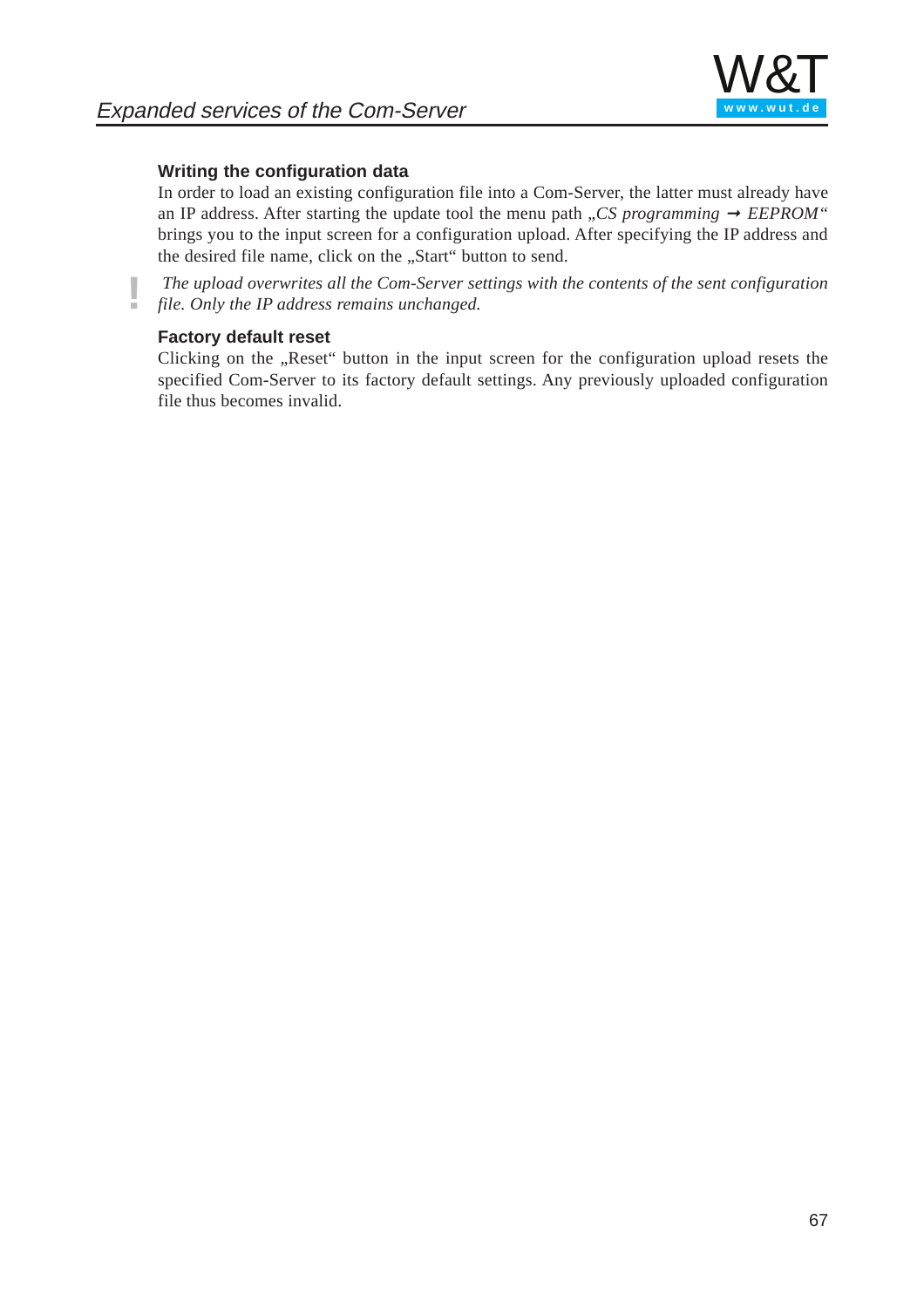

# **11.6 Inventory taking per UDP**

Larger installations often require that an inventory be taken of all the Com-Servers currently in the network. This can be done using UDP Poret 8512. AFter receiving a network packet directed to this port, the Com-Server replies to the respective sender with an info packet. This contains the network-relevant basic parameters as well as information such as the current connection status.

Whether a packet was received by a Com-Server per broadcast or directly addressed to it makes no difference in generating the info structure. The only factor is that UDP-Port No. 8512 is used.

#### **11.6.1 The Info packet**

Each info packet consists of 2-5 data structures. *[UDP\\_BOX\\_IN](http://www.wut.de)FO* contains all the data specific to the Com-Server such as MAC and IP address. The 2nd-5th structure *PORT\_DESCRIPT* can be used to obtain the specified mode or current connection status for the individual ports. The total length of the two structures is derived as follows:

#### Length:  $(22 + (port\ no \times 10))$  Bytes

```
typedef struct _UDP_BOX_INFO // Parameter in Hostorder = Low byte first
   {
    unsigned char mac_addr[6]; // MAC address of Com-Server
   unsigned long IP_number; // IP address of Com-Server
   unsigned long gateway; // Gateway
    unsigned long subnet_mask; // Subnet Mask
   unsigned int MTU; \sqrt{7} MTU
    unsigned int port_anz; // Number of ports in Com-Server
    PORT_DESCRIPT pd[port_anz];
   } UDP_BOX_INFO;
typedef struct _PORT_DESCRIPT
  {
   unsigned int state; \frac{1}{2} // 0=FREE, 1=CONNECT, 3=WAITS
   unsigned int mode; // 0x0001 = TCP Client// 0x0002 = TELNET Client
                               // 0x0003 = FTP Client
                               // 0x0004 = Box 2 Box Client (aktiv)// 0x0005 = UDP-Send/Receive Mode
                               // 0x0008 = Box 2 Box Server (passiv)
                               // 0x0010 = SLIP-Router
                               // 0x0020 = PPP-Router (in development)
                               // 0x0030 = Box2Box Bus System: SlaveBox
                               // 0x0040 = Box2Box Bus System: MasterBox
   unsigned long remote_IP; // if state==CONNECT, else 0
   unsigned int remote_port; // if state==CONNECT, else 0
   } PORT_DESCRIPT;
```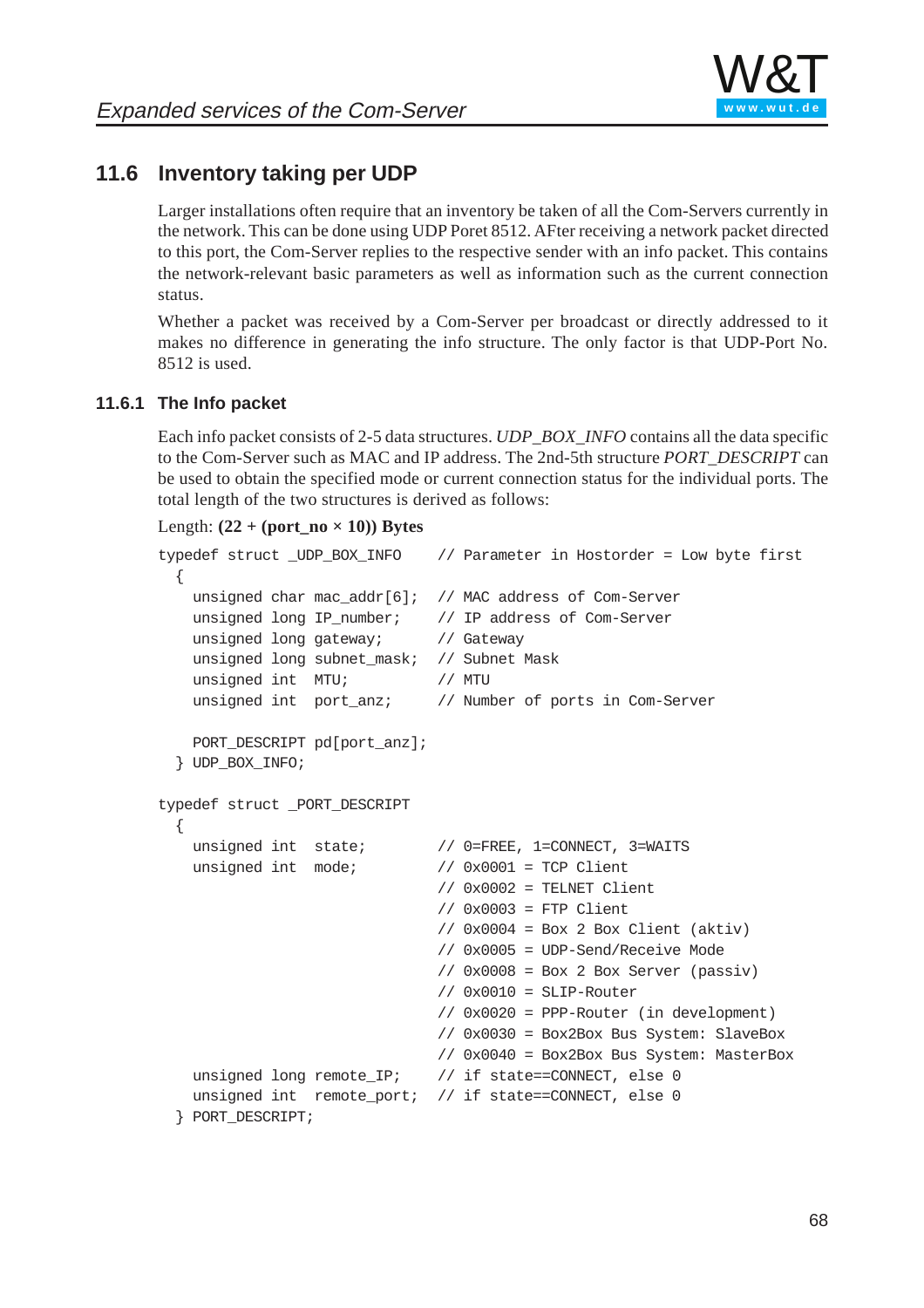### **UDP\_BOX\_INFO**

Each info packet begins with the structure *UDP\_BOX\_INFO*, which has a fixed length of 22 bytes. The first 6 bytes contain the Ethernet or MAC address of the Com-Server in the usual convention: 3 bytes manufacturer's ID (Com-Server = 00:c0:3d) followed by 3 bytes of unique device ID.

The following 14 bytes contain in order the values for IP address, gateway address, subnet mask and MTU.

The last two bytes contain the integer value with the number of serial ports available on the Com-Server. The value determines the number of following structures of type *UDP\_BOX\_INFO* and thereby the total length of the info packet.

#### **PORT\_DESCRIPT**

The info packet contains a 10-byte long structure of type *PORT\_DESCRIPT* for each serial port on the Com-Server. From this you can obt[ain the current](http://www.wut.de) connection status as well as the configured mode and respective communications partner.

All variables of types "Integer" and "Long" are mapped in host order, i.e. the low-value bytes *come first. The IP address 172.17.2.3 appears for example in byte order 3, 2, 17, 172.*

*UDP packets are connectionless and unsecure datagrams. Especially when using broadcases the Com-Server's own request as well as reply packet can get lost. To reliably ascertain all the Com-Servers installed in a subnet you should therefore repeat the broadcase if necessary.*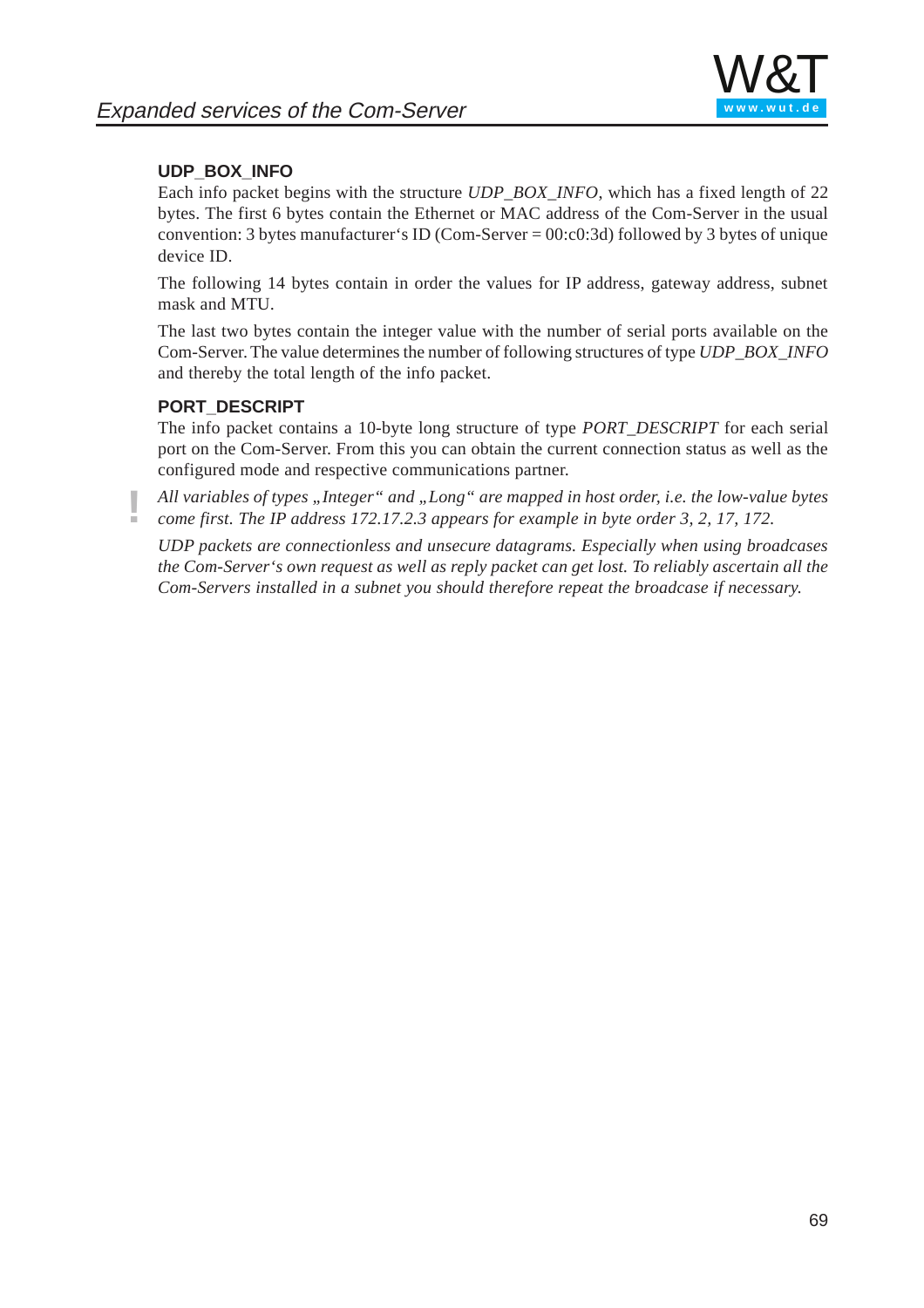

# **11.7 SNMP management**

Many networks are managed through a central network management system via SNMP protocol. A full description of the Management Information Base (MIB) of the Com Server would exceed the limits of this Manual. Documentation including the ASN.1 file is available for downloading at our Web site **http://www.wut.de.**

Before downloading please write down the 5-digit model number of your Com Server. From the homepage you can then go to the product overview sorted by article numbers, which then allows you to select the Web data sheet for your particular Com Server model. Follow the link to the current version of the document.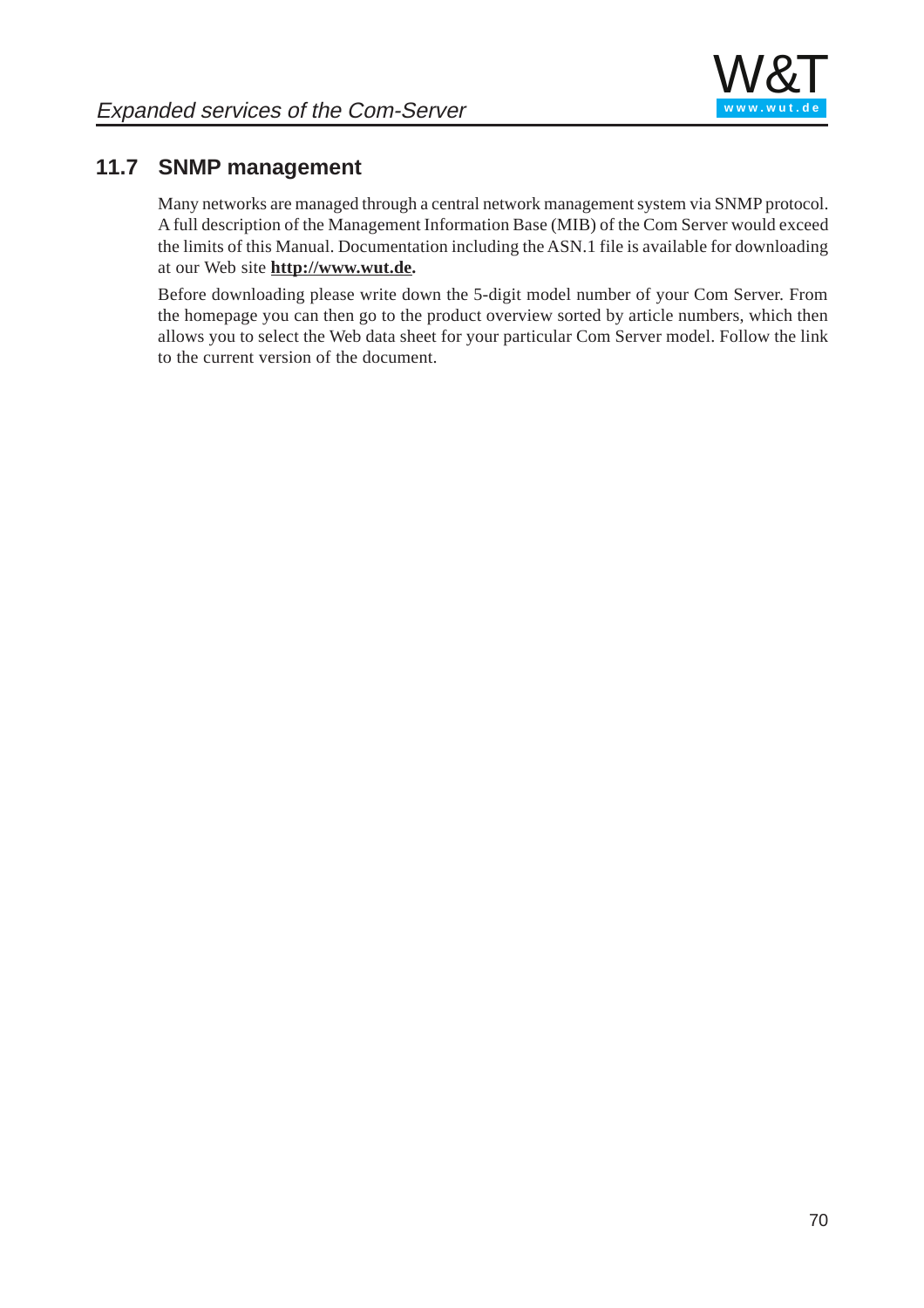

# **12 Firmware update of the Com-Server**

Since the operating software is under constant development, this device also allows you to perform a firmware update. The following upload variations are available depending on your computer environment.

- **•** Firmware update through the network under Windows 9x/NT/2000
- **•** Firmware update through the network with TFTP under UNIX
- **•** Firmware update through the serial interface

## **12.1 Where do I get the current firmware?**

The most current firmware including update tools and a revision list is published on our Web site at the following address: **http://www.wut.de**

Please write down the 5-character model code f[ound on the C](http://www.wut.de)om-Server before downloading. From the homepage you can access the product overview sorted by article numbers, which then takes you directly to the Web data sheet for the respective Com-Server model. Follow the link to the current version of the firmware.

**!** *Never interrupt the update process by pulling the power plug or pressing the reset button. The Com-Server will be non-operational after an incomplete update. Never mix files having different version numbers in the file name. This will cause the unit to malfunction. Send all the files one after the other. The Com-Server recognizes when all the files have been sent and that the new operation software is complete. It then performs an autonomous reset.*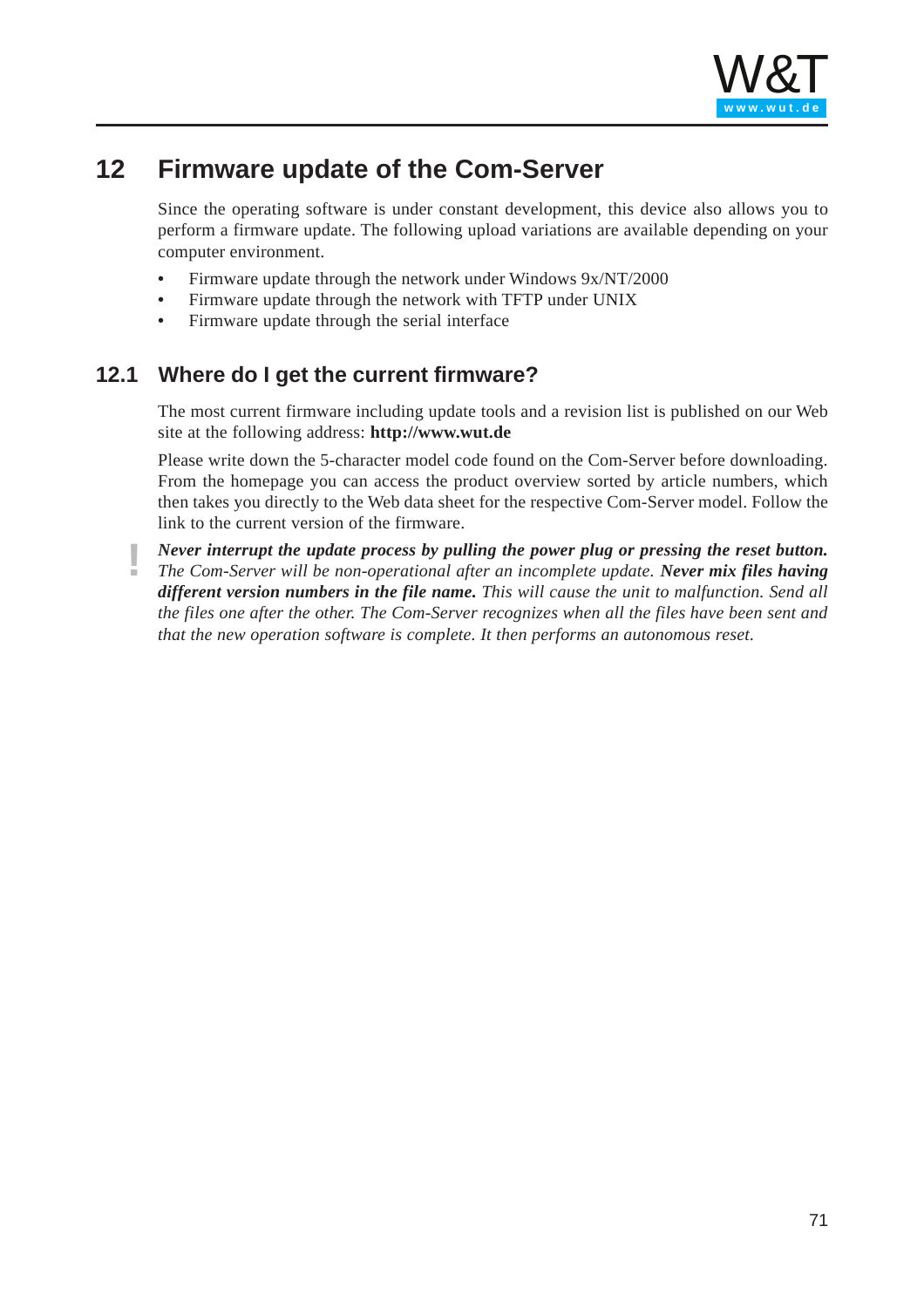# **12.2 Network firmware update under Windows 9x/NT/2000**

Required is a PC running Windows with a network connection and activated TCP/IP stack. For the update process you need two files which, as already mentioned, are available for download from our Web site at **http://www.wut.de**.

- **•** The executable update tool for transferring the firmware to the Com-Server.
- **•** The file with the new firmware for transferring to the Com-Server.

The update process is described in the following steps. Please check our Web site for any possible supplementary notes.

- 1. Close **all** connection which may be still active on the Com-Server. The update process flushes all buffers, thereby deleting all data!
- 2. Start a Telnet session on the configuration [port of the Co](http://www.wut.de)m-Server.

In the *SETUP* menu select *System*  $\rightarrow$  *Flash Update*  $\rightarrow$  *Net Update*, and confirm with *y*. The Com-Server then closes the network connection and the corresponding Telnet session must be confirmed with *"OK"*. The green Status LED indicates that the Com-Server is now in update mode.

- 3. Now start the update tool. The menu path *CS programming*  $\rightarrow$  *Flash* takes you to the input screen for u[ploading new](http://www.wut.de) firmware.
- 4. Enter the IP address of the Com-Server as well as the name of the firmware file in the appropriate fields. In the Options field "*Output*" please activate only the item "*Firmware* " (see , Customer-specific factory defaults").
- 5. Now click on the *Start* button. The update will take a few seconds. When it is finished, a message window will display a corresponding message.
- 6. Check the configuration window of the Com-Server to verify that the new operating software was added. The new version number of the firmware should be indicated in the *INFO System* ➞ *SOFTW Date/Rev* menu.

If the previous version is still shown, the file with the new operating software is corrupted. Please contact your dealer.

**!** *The procedure described here for the update applies only to firmware Version 1.14 and higher.*

*Com-Servers with a lower version should be updated to at least 1.14. Note that only the destination IP address as well as the name of the new firmware are allowed to be entered in the input screen for the update. However both "Firmware" and "Configuration" <i>must be activated in the Options field.*

### **12.2.1 Customer-specific factory defaults**

When downloading new firmware using the update tool it is possible also to send a configuration file to the Com-Server. This file may contain a special setup profile deviating from the standard (e.g. serial parameters, operating modes etc.). In contrast to the procedure described in the section "Up-/Downloading configuration data", the settings sent here are used as new factory defaults for the Com-Server.

### **Creating a configuration file**

As described in "Up-/Downloading configuration data", first you must read out a configuration file with the desired configuration profile from a Com-Server. Note especially the values for IP address, subnet mask and gateway address indicated in the Options block "Location parameters".

telnet [IP address] 1111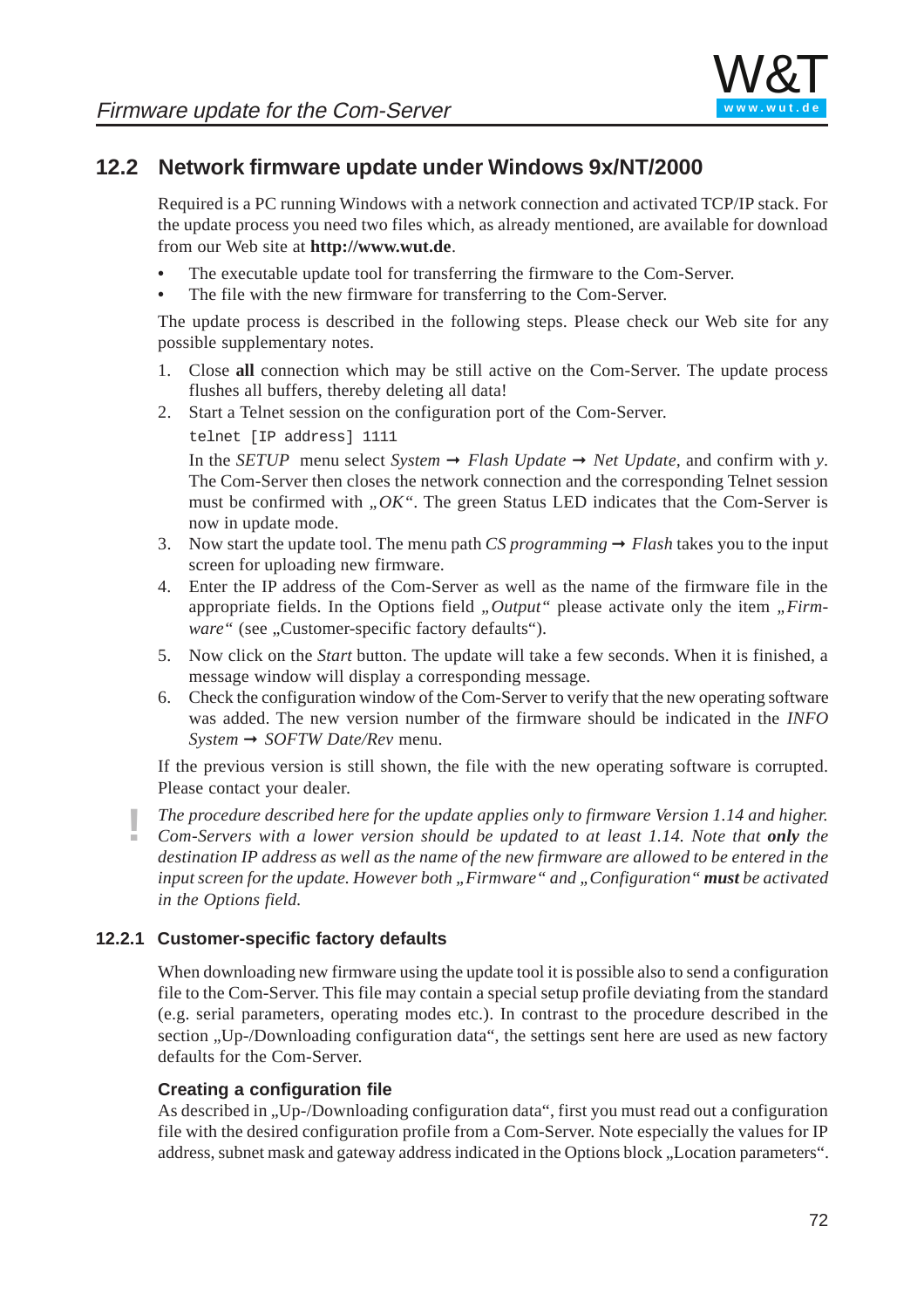

The update tool writes these to the cfg file, afger which they are used as factory defaults for the upload described here.

#### **Transferring the configuration file including new firmware**

After starting the update tool, the menu path *CS programming*  $\rightarrow$  *Flash* takes you to the input screen for uploading new firmware. In addition to the destination IP address for the Com-Server please enter also the names of the new firmware and configuration file in the appropriate fields. "*Firmware* " **and** "*Configuration* " must be activated in the "*Output* " option field before you click on the "*Start"* button. After successful transfer the desired settiings can now be activated by a factory default reset of the Com-Server.

#### **Transferring only the configuration file without new firmware**

After starting the update tool, the menu path *CS programming*  $\rightarrow$  *Flash* takes you to the input screen for uploading new firmware. In additi[on to the dest](http://www.wut.de)ination IP address of the Com-Server, please enter only the name of the configuration file in the corresponding field. **Only** "Configuration" may be activated in the *"Output"* option field before you click on the *"Start"* button. After successful transfer the desired settiings can now be activated by a factory default reset of the Com-Server.

**!** *Configuring customer-specific factory defaults is only possible with firmware Version 1.14 and higher. Com-Servers having a lower version must first be updated to at least Version 1.14. Note here that only the destination IP address and the name of the new firmware may be entered in the input screen for the update. Both "Firmware" and "Configuration" <i>must be activated in the options field however..*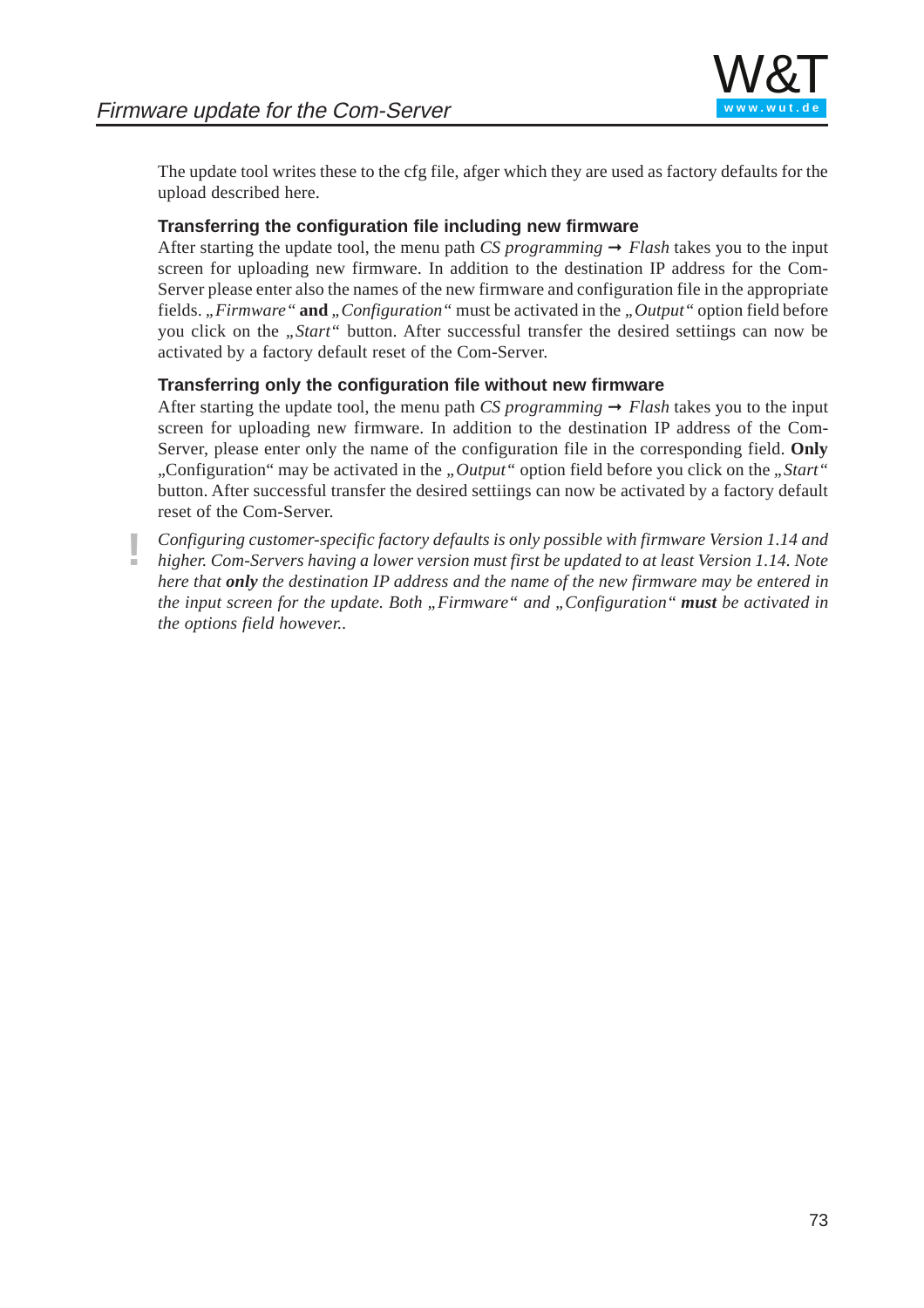

#### **12.3 Network firmware update under UNIX**

Required is a computer with a network connection and a TCP/IP stack that provides Telnet and TFTP network protocols. When updating with TFTP protocol the firmware is split into 4 files that are send to the Com-Server one after the other.

- 1. Start the remote configuration tool of the Com-Server over Telnet. telnet [IP address] 1111 In the *SETUP*: menu select *System*  $\rightarrow$  *Flash Update*  $\rightarrow$  *Net Update* and confirm with *"y"*. The Com-Server closes the Telnet connection. The green Status LED indicates that the Com-Server is in update mode.
- 2. Now use the TFTP command to send the first file in binary mode to the Com-Server. While the data are being sent over the network the Status LED will be on. Then the Com-Server goes into programming mode and th[e Error LED c](http://www.wut.de)omes on. This process may take several seconds. Wait until the Error LED goes off and the Status LED comes on again.

Repeat this process for all four files.

3. The Com-Server recognizes when all files have been sent and independently does a restart. If the green Status LED comes on again after all the files have been sent, repeat Step 2 again in full. Sending a file twice does not result in an update error. The Com-Server waits until all the necessary files have been sent.

#### **Example: SCO UNIX**

Enter the following commands after the corresponding prompt:

```
# tftp
tftp> connect [ip_number|host_name]
tftp> binary
tftp> put C4r1_1.4_1 [remote filename](remote filename = any letter)
```
Now wait until the green Status LED comes on again. Then use the *put* command to send the remaining files, and close the TFTP connection.

```
tftp> quit
#
```
4. Check the configuration menu of the Com-Server to make sure it took the new operating software. The version number of the new firmware should now be seen in the *INFO Com-Server* ➞ *SOFTW Date/Rev* menu.

If the previous version is still displayed, then one or more of the files with the new operating software is corrupted. Please use our Hotline to get in touch with us.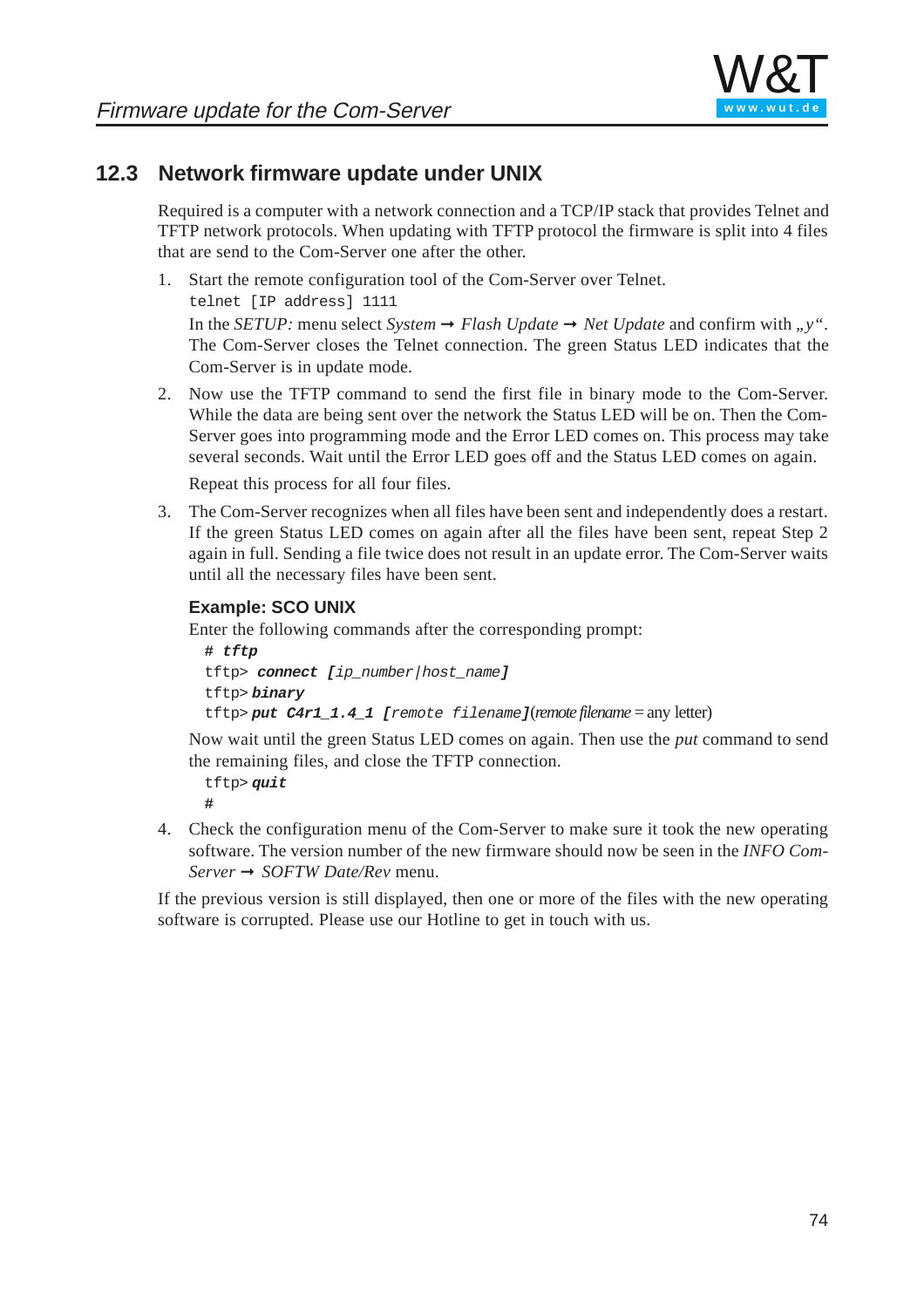

#### **12.4 Firmware update through the serial port**

The only requirement is a computer having a configurable serial terminal. As in the case of updating per TFTP, here again the firmware is split into 4 files sent one after the other to the Com-Server. The update process is described in the following steps. Please follow these steps exactly.

- 1. Connect the serial port of the Com-Server to the serial port of the computer from which you want to perform the update.
- 2. Configure the computer's serial port as follows:

*9600 baud, no parity, 8 bits, 1 stop bit*

3. Start the remote configuration tool of the Com-Server per Telnet:

telnet [IP address] 1111

Select *SETUP System* ➞ *Flash Update* ➞ *[Serial Updat](http://www.wut.de)e* in the configuration menu and confirm with *y*. The Com-Server closes the Telnet connection. The green Status LED indicates that the Com-Server is now in update mode.

- 4. Now use the COPY command to send the first file to the Com-Server. While the data are being sent over the serial interface the Status LED flashes rhythmically. This may take up to 3 minutes. Then the Com-Server goes into programming mode and the Error LED comes on. Wait until the Status LED comes on again and stays on. Repeat this procedure for all four files.
- 5. The Com-Server recognizes when all the files have been sent and automatically performs a reset. If the Status LED comes on again after all the files have been sent, repeat Step 3 in full. Sending a file twice does not result in an update error. The Com-Server waits until all the necessary files have been sent.
- 6. Check the configuration menu of the Com-Server to make sure it took the new operating software. The version number of the new firmware should now be seen in the *INFO Com-Server* ➞ *SOFTW Date/Rev* menu.

If the previous version is still displayed, then one or more of the files with the new operating software is corrupted. Please use our Hotline to get in touch with us.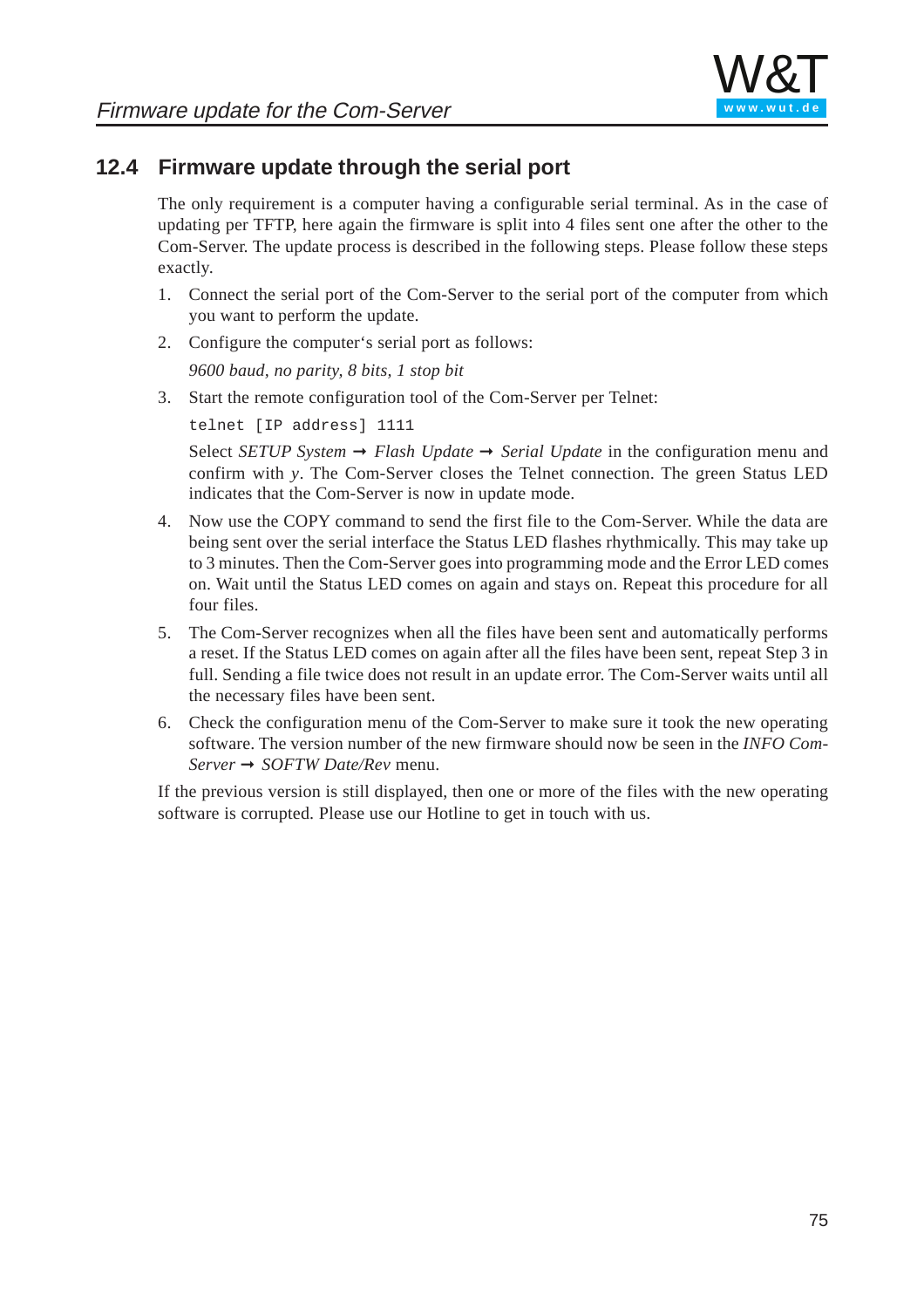

## **APPENDIX A**

#### **TCP/IP under Windows 9x**

To activate TCP/IP you need a computer having a network card and Windows 9x. TCP/IP is bundled with Windows 9x, so it only needs to be configured for the local network.

- **•** Obtain a valid IP address from your network administrator.
- Go to the *Start* menu and select the submenu *Settings*  $\rightarrow$  *Control Panel*  $\rightarrow$  *Network*.
- **•** Select the *Configuration* tab and *Add*, then *Protocol* and *Manufacturers: Microsoft* and *Protocol: TCP/IP*.
- **•** Click on *OK*. This returns you to *Configuration*, and TCP/IP will now appear in the list of network components.
- **•** Select *TCP/IP,* and click on *Properties*. On the *[IP Addres](http://www.wut.de)s* tab enter the IP address for this computer as well as the subnet mask of the network in which it is located.

If you also want to have connections to other networks, use the *Gateway* tab to enter the IP address or the gateway through which you want to route your connections.

If you have only a local network and are not using gateways or ruters, a few simple rules will apply to the subnet mask. Note the first place in the IP address and select the subnet mask accordingly:

| $1 - 126$     | 255.0.0.0        |
|---------------|------------------|
| $128 - 191$ : | 255.255.0.0      |
| $192 - 254$   | 255, 255, 255, 0 |

**•** Confirm with *OK*. You are now prompted to insert the Windows 9x CD. The drivers are updated, after which you must restart the computer in order to activate the new configuration.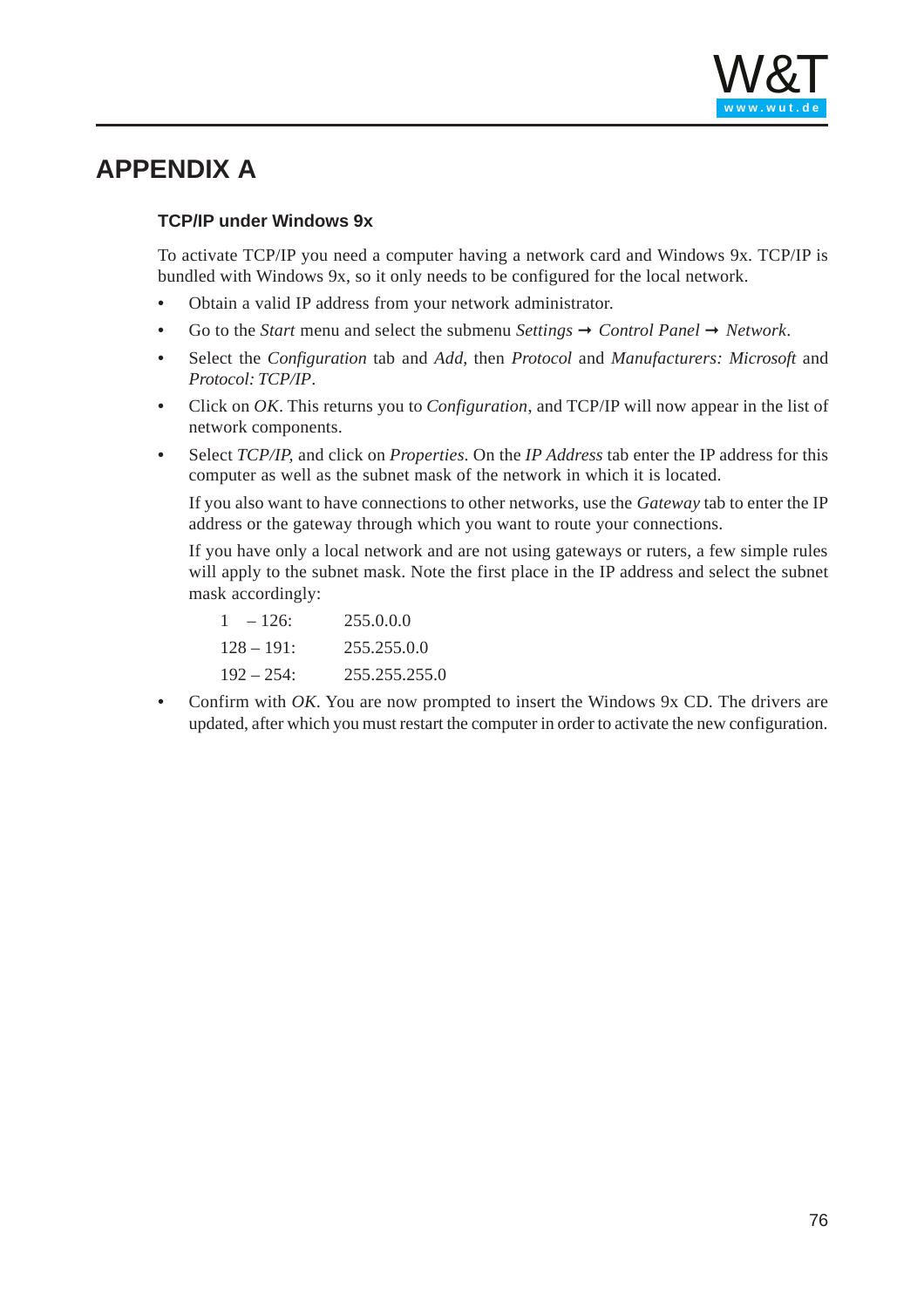

## **APPENDIX B**

#### **TCP/IP under Windows NT**

To activate TCP/IP you need a computer having a network card and Windows NT. TCP/IP is bundled with Windows 9x, so it only needs to be configured for the local network.

- **•** Obtain a valid IP address from your network administrator.
- Go to the *Start* menu and select the submenu *Settings*  $\rightarrow$  *Control Panel*  $\rightarrow$  *Network*.
- **•** Select the *Protocols* tab and *Add*, click on *Add* and then select *TWCP/IP Protocol* from the list.
- **•** Click on *OK*. You will be asked whether you want to use a DHCP server for assigning the IP address. Check with your network admi[nistrator, or an](http://www.wut.de)swer with *NO*. Now insert your Windows NT CD to install the required drivers.

After this you will be back on the *Protocols* tab*.* In the list of network components you will now find the entry *TCP/IP Prptocol*. Now click on *Close*!

• The links are updated and the properties window for TCP/IP appears. Enter here an IP address which is valied for this network. The subnet mask. is automatically determined from the IP address.

If you want to have connections to other networks as well, you must also etner the subnet mask specified for your network and a standard gateway. Obtain this information as well from your system administrator.

**•** Confirm with *OK* and restart the computer to activate the configuration.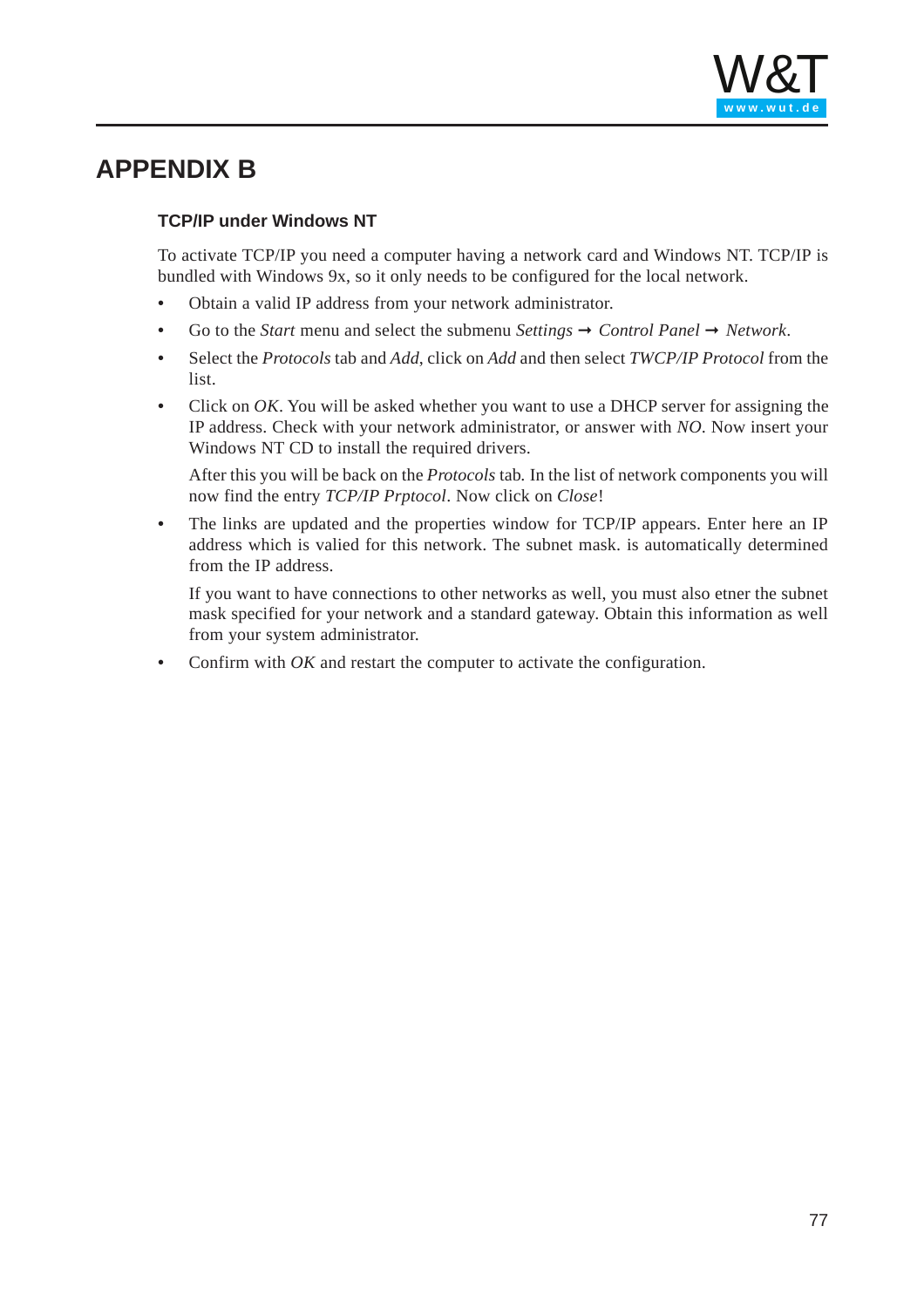

# **APPENDIX C**

**Overview of the Port and Socket numbers factory set in the Com-Server**

| <b>Port/Socket number Application</b> |                                         |
|---------------------------------------|-----------------------------------------|
| 6000, 23                              | <b>TELNET Server Port A</b>             |
| 7000, 21                              | FTP Server Port A                       |
| 8000                                  | Data Sockets (Client und Server) Port A |
| 1111                                  | <b>TELNET</b> configuration port        |
| 9094                                  | Control port Port A                     |
| 9084                                  | Reset Port Status via Socket Port A     |
| 8888                                  | <b>Reset Com-Server</b>                 |
| 8003                                  | Read configuration data via socket      |
| 8004                                  | Write configuration data via socket     |
| <b>UDP 8512</b>                       | Retrieve an info packet                 |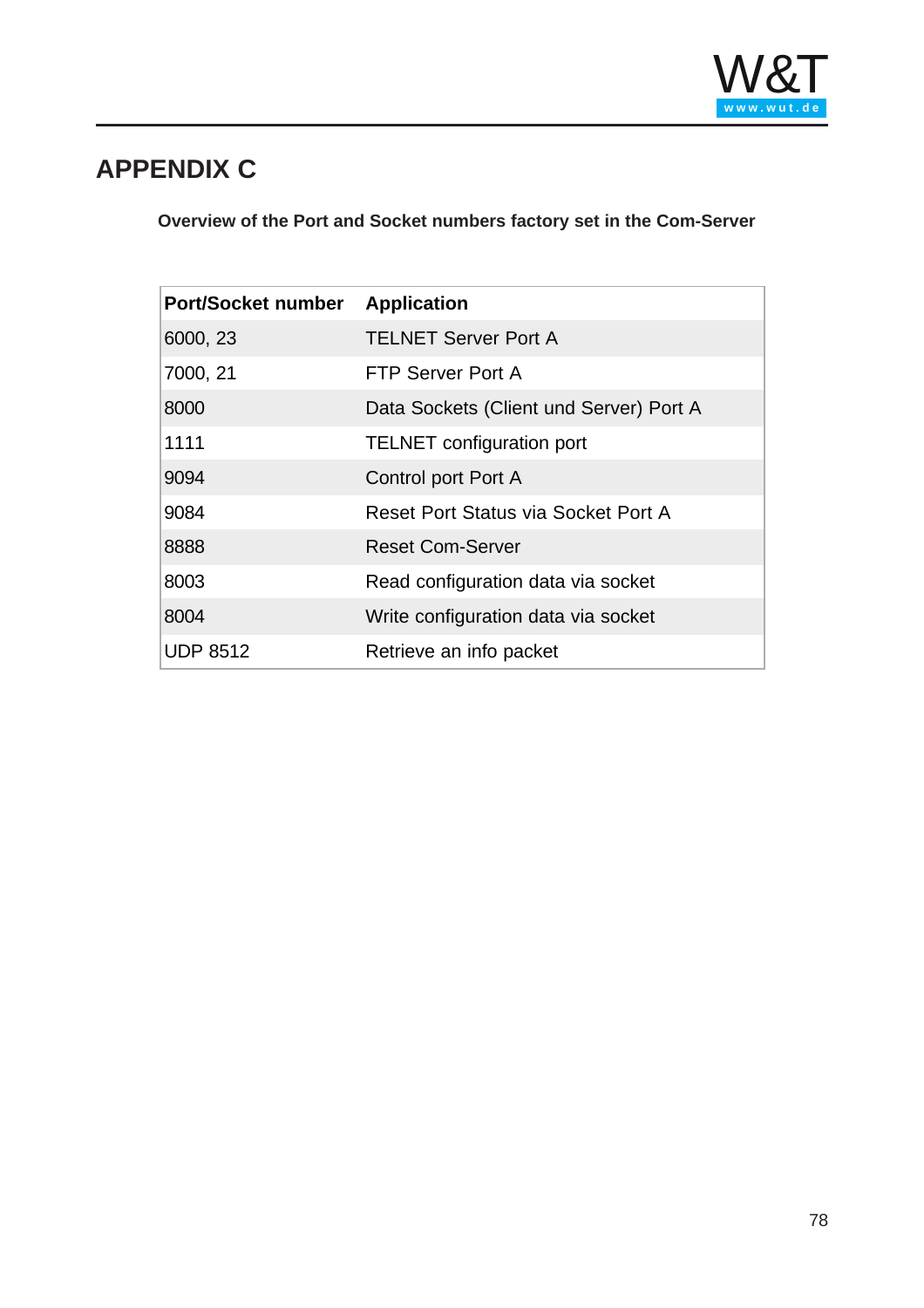

## <span id="page-78-0"></span>**APPENDIX D**

#### **Serial assignment of the IP address under Windows**

To serially assign the IP address you can use Hyperterminal, which is bundled with Windows. Start this procedure under *Start*  $\rightarrow$  *Programs*  $\rightarrow$  *Accessories*  $\rightarrow$  *Hyperterminal.* 

1.) In the first window you assign a name for the connection you wish to build. this allows you to directly start Hyperterminal with the correct transmission parameters the next time you want to assign an IP address:

| <b>Connection Description</b><br>3                  |  |
|-----------------------------------------------------|--|
| connect with Com-Server                             |  |
| Enter a name and choose an icon for the connection: |  |
| Name:<br>connect with Com-Server                    |  |
| <u>l</u> con:                                       |  |
| 0K<br>Cancel                                        |  |

2.) In the lower selection box of the following window please select only the COM port to which the Com-Server is connected.

| <b>Phone Number</b>                            |  |
|------------------------------------------------|--|
| connect with Com-Server                        |  |
| Direct to Com 1<br>Enter details for the phone |  |
| Country code:                                  |  |
| Arga code:                                     |  |
| Phone number:                                  |  |
| Direct to Com 1<br>Connect using:              |  |
| 0K<br>Cancel                                   |  |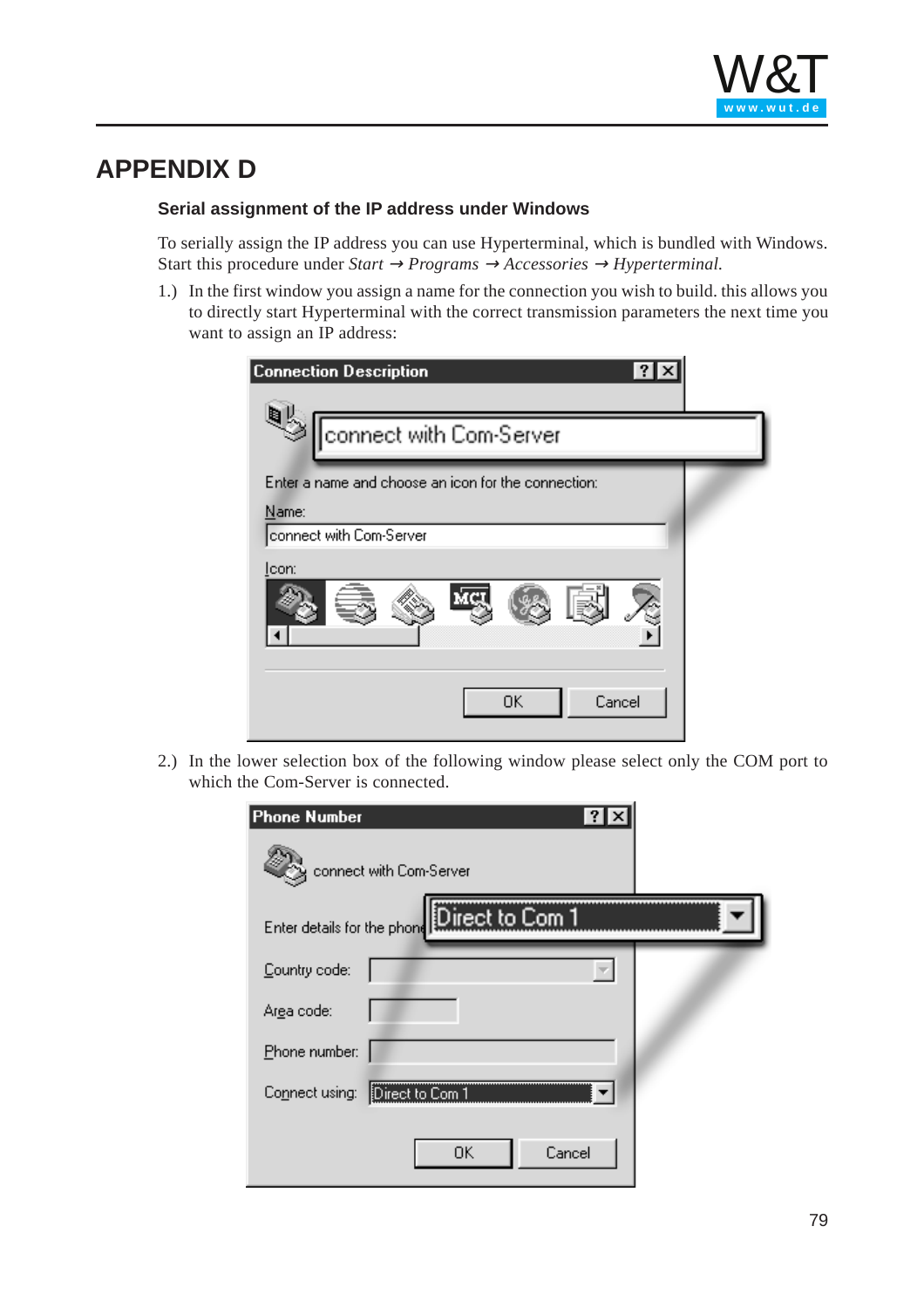

3.) The transmission parameters are 9600 baud, 8 data bits, no parity, no protocol:

| <b>COM1 Properties</b>       |
|------------------------------|
| Port Settings                |
|                              |
| Bits per second: 9600        |
| Data bits: 8                 |
| Parity: None                 |
| Stop bits: 1                 |
| Flow control: None           |
| Restore Defaults<br>Advanced |
| Cancel<br>ΟK<br>Apply        |

4.) After you have confirmed the settings with OK, you will find yourself in the actual terminal window. All keyboard entries are output thorugh the selected COM port. Now turn the Com-Server on and off to reset it and while it is starting up hold down the "x" key (lower case, no Caps Lock!). After about 2-3 seconds the prompt *, IP no.:+<ENTER>*: "will appear in Hyperterminal.

Now enter the IP address you want to assign in the usual dot notation (e.g. 172.17.10.10). There will be no immediate echo of characters, so the individual inputs will not be seen on the monitor. Only after you have pressed Return to confirm is the completely entered IP address returned by the Com-Server.

If you have made improper entries or typing mistakes, the Com-Server will return "FAIL" followed by its actual current IP address. Step 4 must then be repeated.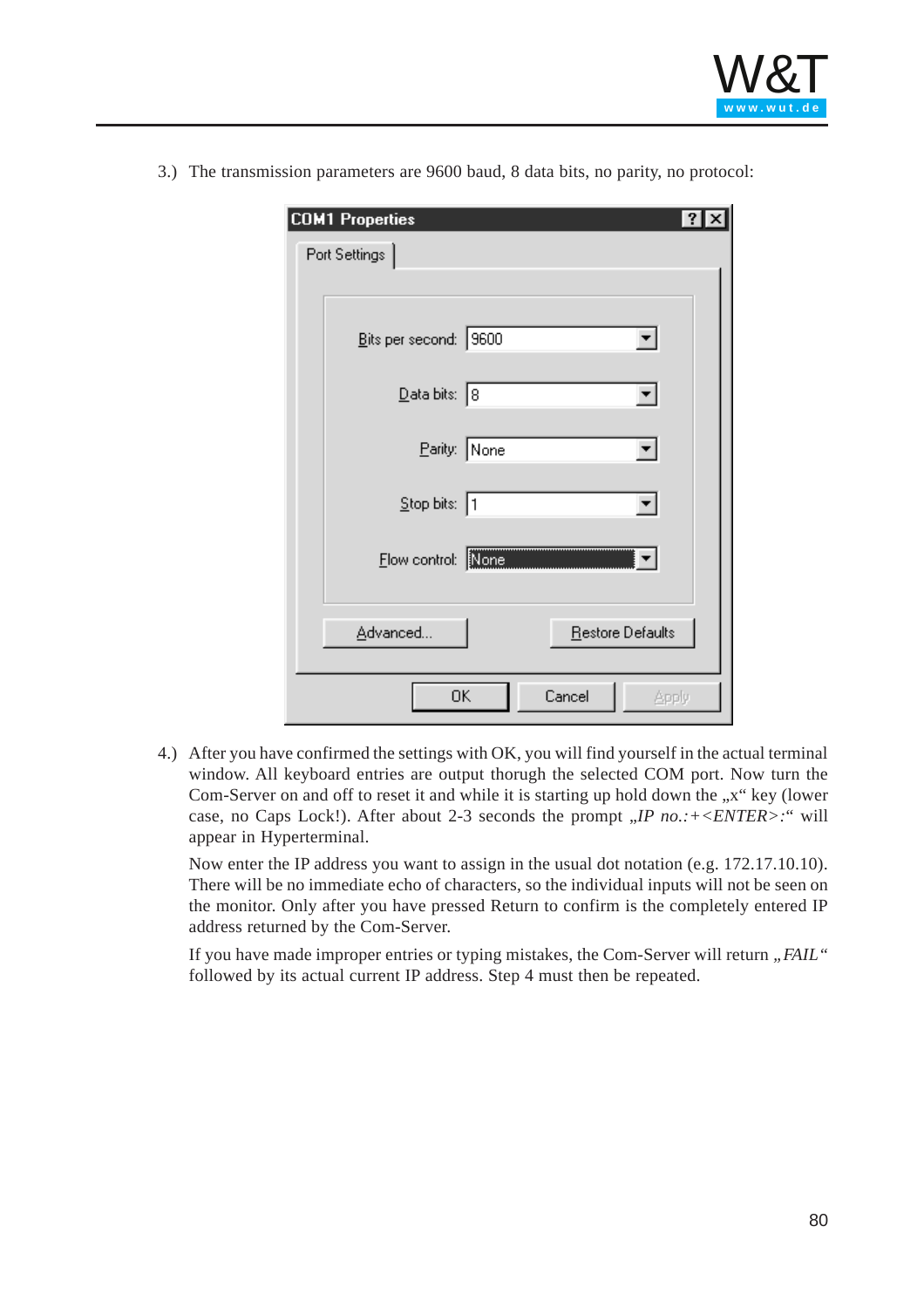

## <span id="page-80-0"></span>**APPENDIX E**

#### **Web applications HTTP, SMTP, POP3 ...**

TCP/IP protocol is the basis for all applications used inthe Internet. As in the case for example of HTTP, SMTP or POP3 these are often relatively simply constructed, non-time critical ASCII protocols which are sent within the TCP data range. Distinctions are made among the individual services by using the respective TCP port number. A Web browser uses for example HTTP prptocol under port number 80 for connecting to a Web server.

The freely configurable local port number of the Com-Server (see ...Configuring the TCP/IP modes") allows your own serial devices to be made Web-compatible with relatively little programming effort. The complicated lower protocol layers Ethernet, IP and TCP are fully handled by the Com-Server. Higher order proto[cols contained](http://www.wut.de) here are send transparent to the serially connected device for further processing.

#### **HTTP** example

When a Web browser requests a particular site, the sequence as far as the network is concerned is as follows:

- **•** Resolve the specified URL into the IP address using DNS
- **•** Build and establish a TCP connection on Port 80 (=HTTP)

Both steps are done without any help from the serial terminal device using the TCP/IP stack of the Com-Server. Only now is the desired Web site retrieved using HTTP protocol, which the Com-Server passes along transparently. Specifically the serial device receives the following string:

HTTP 1.1 GET /*filename* [CR/LF] n Options [CR/LF] [CR/LF]

In the simplest case it is now sufficient to return the desired data after processing the file name and then close the TCP connection. There are two ways to close the connection: per RS232 control line (see , Configuring the RS232 parameters" (Menu: UART Setup)) or using a timeout (see .,TCP Client mode" (Menu: TCP Client)).

For additional information and examples for integrating your own serial devices into the Web using the Com-Server, see our Web site at **http://www.wut.de**.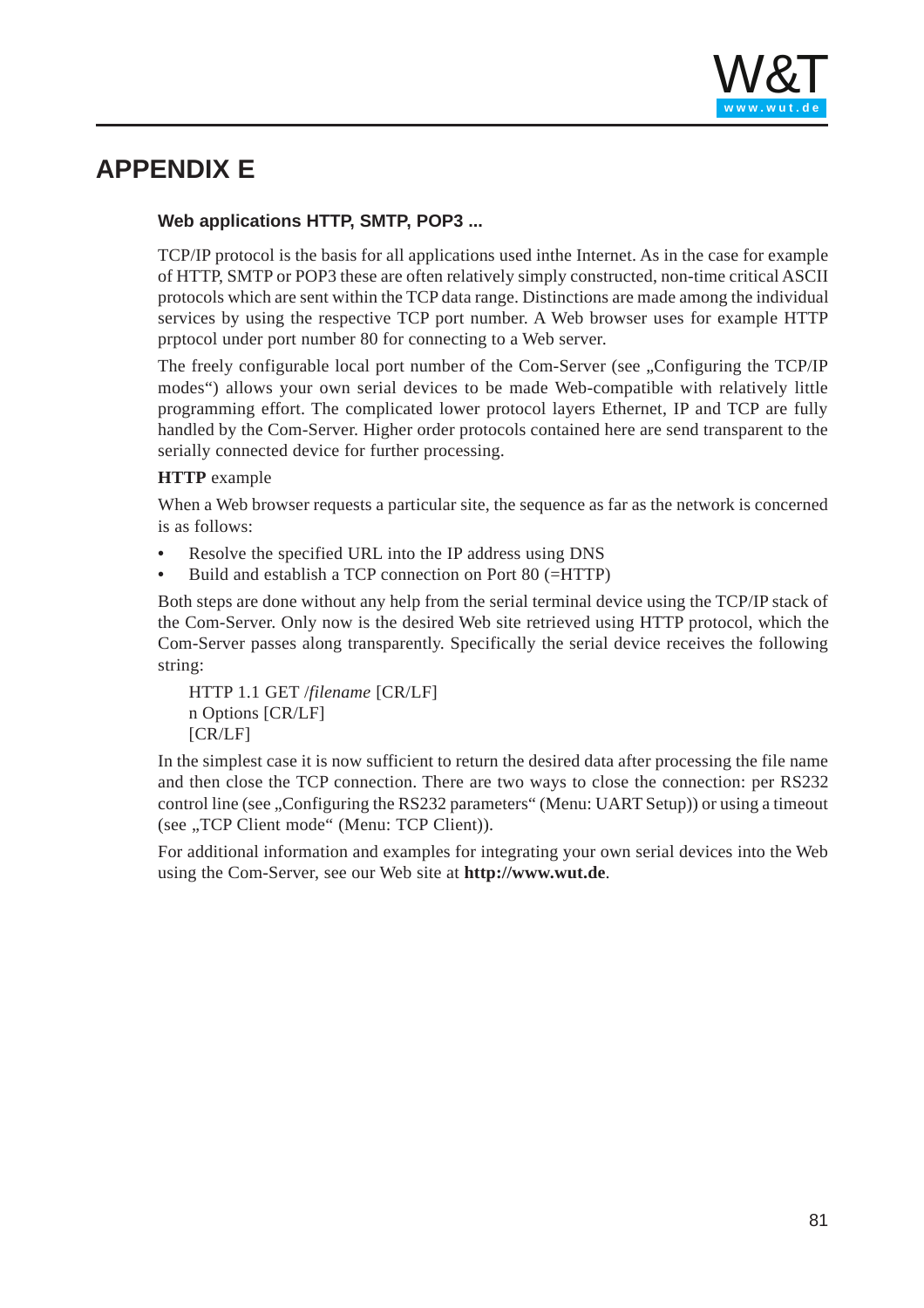

# **APPENDIX F**

Ì.

**Technical Data**

| <b>Supply voltage</b>                                                            |                          |
|----------------------------------------------------------------------------------|--------------------------|
| <b>Type 58211</b>                                                                | typ. 220mA, max. 270mA   |
| <b>Type 58411</b>                                                                | typ. 200mA, max. 250mA   |
| Type 58412 @ 5V/DC                                                               | typ. 200mA, max. 250mA   |
| <b>Type 58221</b>                                                                | typ. 495mA, max. 590mA   |
| <b>Type 58421</b>                                                                | typ. 475mA, max. 580mA   |
| Type 58611 @ 24V/DC                                                              | typ. 65mA, max. 90mA     |
| Type 58621 @ 24V/DC                                                              | typ. 160mA, max. 220mA   |
| Permissable ambient temperature<br>(mounted with free air convection)            |                          |
| Type 58211, 58221,<br>58611, 58621                                               | $0 - 60^{\circ}$ Celsius |
| Permissable ambient temperature<br>(mounted in rows without spacing)             |                          |
| Type 58211, 58611                                                                | 0-60°Celsius             |
| Type 58221, 58621                                                                | 0-50°Celsius             |
| Permissable ambient temperature OEM models<br>(ambient temperature of the board) |                          |
|                                                                                  |                          |
| Type 58411, 58412,                                                               |                          |
| 58421                                                                            | 0-70° Celsius            |
| Permissable relative humidity<br>(non condensing)                                |                          |
| all models                                                                       | $0 - 95%$                |
| <b>Dimensions</b>                                                                |                          |
| Type 58211, 58221,                                                               |                          |
| 58611, 58621                                                                     | 105 x 75 x 22mm          |
| Type 58411, 58421                                                                | see sec. 3.2             |
| <b>Type 58412</b>                                                                | see sec. 3.3             |
| Weight                                                                           |                          |
| Type 58211, 58221,<br>58611, 58621                                               | ca. 150g                 |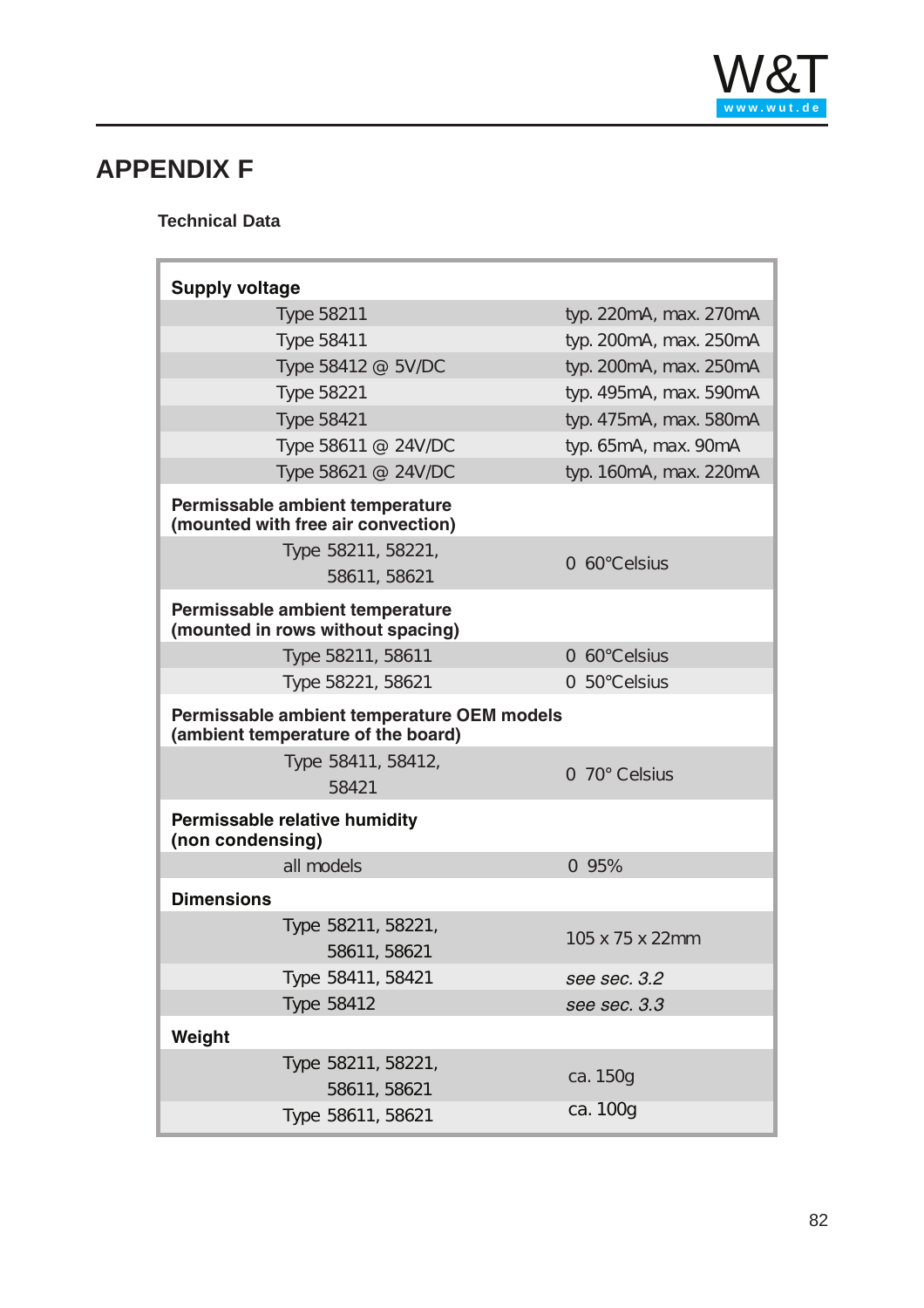

100BaseT 16 10BaseT 16 2-wire bus 20 4-wire bus 20

## **A**

APPE 48, 49 ARP 7 ASCII 47

#### **B**

base configuration 27 baud rate 33, 63 BOOTP 8, 29 Box to Box 51 [box to](#page-15-0) box 52 [BOX\\_](#page-19-0)CNTRL 63

## **[C](#page-19-0)**

[cle](#page-47-0)[ar p](#page-48-0)ort mode 59 [c](#page-6-0)[lie](#page-46-0)nt process 32 COM Port Redirector (Windows) [54](#page-46-0) configuration data 66 [configuratio](#page-26-0)n menu 27, 33 [con](#page-7-0)[figu](#page-28-0)ration of serial port 33 [connec](#page-50-0)tion status 58 [connectio](#page-62-0)n timeout 40, 48 connections 16 control port 60 [control](#page-31-0) [str](#page-58-0)ucture 60 [CTS 35, 36](#page-53-0)

#### **[D](#page-26-0)**

[data bits 33,](#page-39-0) [63](#page-47-0) [DHCP](#page-15-0) 8, 10, 29 [disconnect](#page-59-0) char 40, 44, 45 [di](#page-34-0)[spa](#page-35-0)tch 40, 43, 51 DSR 35, 36 [DTR](#page-32-0) [35](#page-62-0), 36, 64

## **[E](#page-39-0)**

[er](#page-34-0)[ror](#page-35-0) [sta](#page-42-0)[te](#page-50-0) 58 [et](#page-34-0)[her](#page-35-0)[net](#page-63-0) connection 16

#### **F**

factory defaults 30, 72 firmware 28, 71 firmware update 30, 71 flow control 36 form factors industry model 13 OEM model 14 framing error 25 FTP 47 FTP client 47 login 48 [with serial prot](http://www.wut.de)ocoll 49 FTP commands APPE 48, 49 ASCII 47 GET 47 IMAGE 47 LIST 48, 49 PUT 47 QUIT 47 RETR 48, 49 STOR 48, 49 TYPE A 48, 49 TYPE I 48, 49 FTP server 47

#### **G**

gateway 29 GET 47

## **H**

handshake 25 hardware handshake 35 NO handshake 35 software handshake 35 handshake lines 62 HTTP 81

## **I**

IMAGE 47 inactivity timeout 40, 45, 48 info packet 68 info System 28 interface parameters 33 [inv](#page-47-0)entory taking (UDP) 68 IP address 29